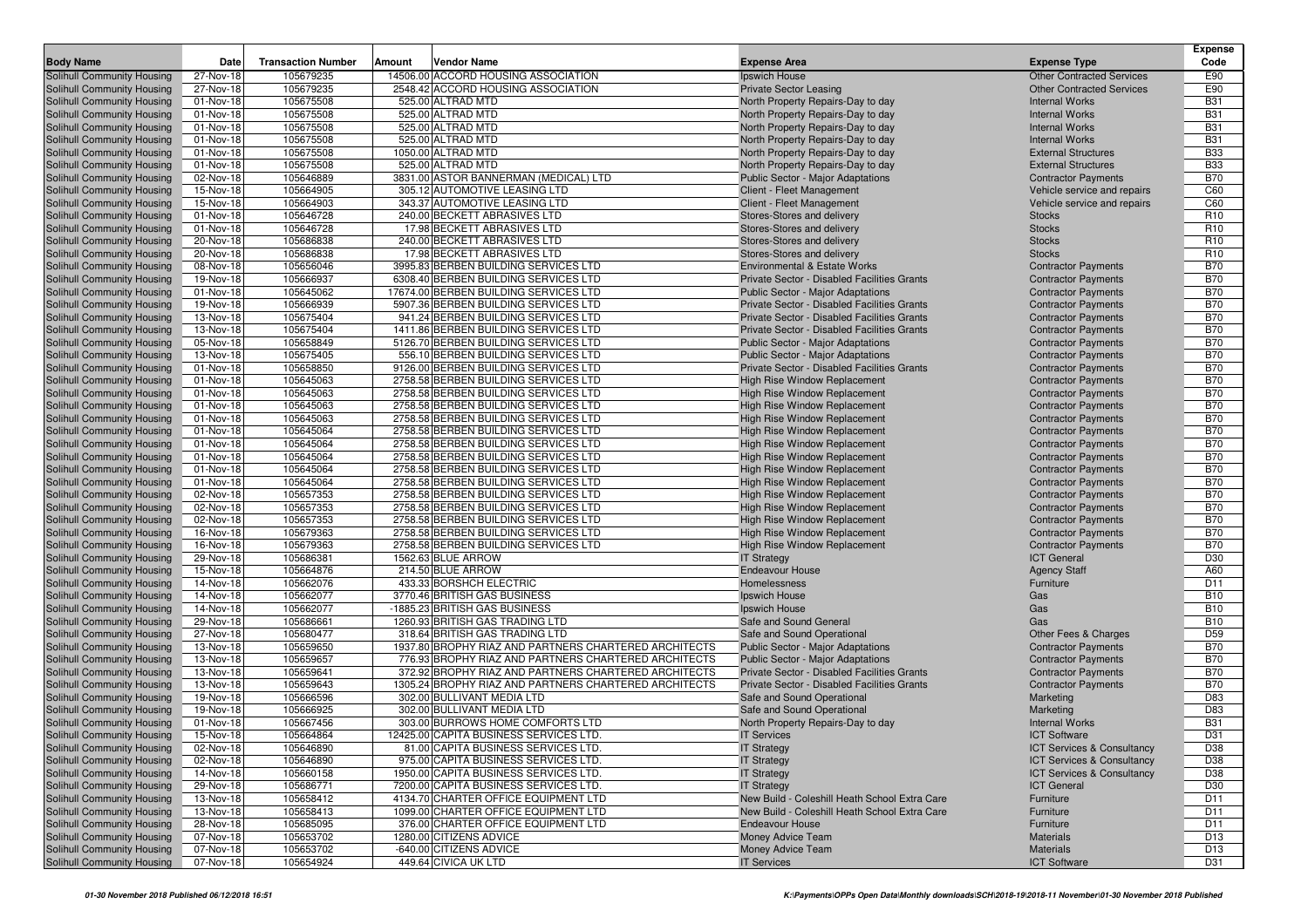| <b>Body Name</b>                                                | Date                   | <b>Transaction Number</b> | Amount<br>Vendor Name                      | <b>Expense Area</b>                                                      | <b>Expense Type</b>                                          | <b>Expense</b><br>Code   |
|-----------------------------------------------------------------|------------------------|---------------------------|--------------------------------------------|--------------------------------------------------------------------------|--------------------------------------------------------------|--------------------------|
| Solihull Community Housing                                      | 12-Nov-18              | 105657403                 | 884.84 CLEARWATER TECHNOLOGY LTD           | Client ¿ H & S Water Risk                                                | <b>Water risks</b>                                           | <b>B13</b>               |
| Solihull Community Housing                                      | 12-Nov-18              | 105659818                 | 1100.00 CONTOUR SHOWERS LTD                | Stores-Stores and delivery                                               | <b>Stocks</b>                                                | R <sub>10</sub>          |
| Solihull Community Housing                                      | 28-Nov-18              | 105685104                 | 27686.00 DINING CHAIRS UK LTD              | New Build - Coleshill Heath School Extra Care                            | Furniture                                                    | D <sub>11</sub>          |
| Solihull Community Housing                                      | 30-Nov-18              | 105687456                 | 2670.00 DINING CHAIRS UK LTD               | New Build - Coleshill Heath School Extra Care                            | Furniture                                                    | D <sub>11</sub>          |
| Solihull Community Housing                                      | 30-Nov-18              | 105687353                 | 277.40 DMW ENVIRONMENTAL                   | North Property Repairs-Day to day                                        | <b>Internal Works</b>                                        | <b>B31</b>               |
| Solihull Community Housing                                      | 01-Nov-18              | 105649704                 | 220.74 DODD GROUP                          | <b>Mechanical &amp; Electrical</b>                                       | <b>Utility Related Works</b>                                 | <b>B34</b>               |
| Solihull Community Housing                                      | 01-Nov-18              | 105649709                 | 670.09 DODD GROUP                          | <b>Mechanical &amp; Electrical</b>                                       | <b>Utility Related Works</b>                                 | <b>B34</b>               |
| Solihull Community Housing                                      | 01-Nov-18              | 105649717                 | 296.02 DODD GROUP                          | <b>Mechanical &amp; Electrical</b>                                       | <b>Utility Related Works</b>                                 | <b>B34</b>               |
| Solihull Community Housing                                      | 01-Nov-18              | 105649748                 | 331.28 DODD GROUP                          | North Property Repairs-Voids                                             | Voids                                                        | <b>B38</b>               |
| Solihull Community Housing                                      | 01-Nov-18              | 105649749                 | 391.38 DODD GROUP                          | <b>Mechanical &amp; Electrical</b>                                       | <b>Utility Related Works</b>                                 | <b>B34</b>               |
| Solihull Community Housing                                      | 02-Nov-18              | 105646881                 | 15845.68 DODD GROUP                        | <b>Mechanical &amp; Electrical</b>                                       | <b>Other Building Costs</b>                                  | <b>B39</b>               |
| Solihull Community Housing                                      | 01-Nov-18              | 105646742                 | 4226.78 DODD GROUP                         | <b>Electrical Sub Mains</b>                                              | <b>Contractor Payments</b>                                   | <b>B70</b>               |
| Solihull Community Housing                                      | 01-Nov-18              | 105646743                 | 7748.88 DODD GROUP                         | <b>Electrical Sub Mains</b>                                              | <b>Contractor Payments</b>                                   | <b>B70</b>               |
| Solihull Community Housing                                      | 02-Nov-18              | 105646882                 | 15845.68 DODD GROUP                        | <b>Mechanical &amp; Electrical</b>                                       | <b>Other Building Costs</b>                                  | <b>B39</b>               |
| Solihull Community Housing                                      | 01-Nov-18              | 105646744                 | 7044.21 DODD GROUP                         | <b>Electrical Sub Mains</b>                                              | <b>Contractor Payments</b>                                   | <b>B70</b>               |
| Solihull Community Housing                                      | 01-Nov-18              | 105646745                 | 7921.08 DODD GROUP                         | <b>Electrical Sub Mains</b>                                              | <b>Contractor Payments</b>                                   | <b>B70</b>               |
| Solihull Community Housing                                      | 01-Nov-18              | 105646746                 | 6530.14 DODD GROUP                         | <b>Electrical Sub Mains</b>                                              | <b>Contractor Payments</b>                                   | <b>B70</b>               |
| Solihull Community Housing                                      | 01-Nov-18              | 105646747                 | 2010.12 DODD GROUP                         | <b>Electrical Sub Mains</b>                                              | <b>Contractor Payments</b>                                   | <b>B70</b>               |
| Solihull Community Housing                                      | 01-Nov-18              | 105646748                 | 6619.39 DODD GROUP                         | <b>Electrical Sub Mains</b>                                              | <b>Contractor Payments</b>                                   | <b>B70</b>               |
| Solihull Community Housing                                      | 01-Nov-18              | 105646749                 | 1775.42 DODD GROUP                         | <b>Electrical Sub Mains</b>                                              | <b>Contractor Payments</b>                                   | <b>B70</b>               |
| Solihull Community Housing<br>Solihull Community Housing        | 02-Nov-18<br>02-Nov-18 | 105646885<br>105646883    | 15845.68 DODD GROUP<br>15845.68 DODD GROUP | <b>Mechanical &amp; Electrical</b><br><b>Mechanical &amp; Electrical</b> | <b>Other Building Costs</b><br><b>Other Building Costs</b>   | <b>B39</b><br><b>B39</b> |
| Solihull Community Housing                                      | 01-Nov-18              | 105646750                 | 6810.15 DODD GROUP                         | <b>Electrical Sub Mains</b>                                              | <b>Contractor Payments</b>                                   | <b>B70</b>               |
| Solihull Community Housing                                      | 01-Nov-18              | 105646751                 | 497.00 DODD GROUP                          | <b>Electrical Sub Mains</b>                                              | <b>Contractor Payments</b>                                   | <b>B70</b>               |
| Solihull Community Housing                                      | 01-Nov-18              | 105646752                 | 4226.78 DODD GROUP                         | <b>Electrical Improvement Works</b>                                      | <b>Contractor Payments</b>                                   | <b>B70</b>               |
| Solihull Community Housing                                      | 01-Nov-18              | 105646753                 | 6810.15 DODD GROUP                         | <b>Electrical Improvement Works</b>                                      | <b>Contractor Payments</b>                                   | <b>B70</b>               |
| Solihull Community Housing                                      | 01-Nov-18              | 105646754                 | 4226.78 DODD GROUP                         | <b>Electrical Improvement Works</b>                                      | <b>Contractor Payments</b>                                   | <b>B70</b>               |
| Solihull Community Housing                                      | 01-Nov-18              | 105646755                 | 7699.17 DODD GROUP                         | <b>Electrical Improvement Works</b>                                      | <b>Contractor Payments</b>                                   | <b>B70</b>               |
| Solihull Community Housing                                      | 01-Nov-18              | 105646756                 | 6032.31 DODD GROUP                         | <b>Electrical Improvement Works</b>                                      | <b>Contractor Payments</b>                                   | <b>B70</b>               |
| Solihull Community Housing                                      | 01-Nov-18              | 105656506                 | 2880.19 DODD GROUP                         | Mechanical & Electrical                                                  | <b>Utility Related Works</b>                                 | <b>B34</b>               |
| Solihull Community Housing                                      | 01-Nov-18              | 105644688                 | 329.43 DODD GROUP                          | <b>Pitched Re-roofing</b>                                                | <b>Contractor Payments</b>                                   | <b>B70</b>               |
| Solihull Community Housing                                      | 02-Nov-18              | 105646893                 | 15845.68 DODD GROUP                        | <b>Mechanical &amp; Electrical</b>                                       | <b>Other Building Costs</b>                                  | <b>B39</b>               |
| Solihull Community Housing                                      | 01-Nov-18              | 105644689                 | 535.92 DODD GROUP                          | <b>Mechanical &amp; Electrical</b>                                       | <b>Utility Related Works</b>                                 | <b>B34</b>               |
| Solihull Community Housing                                      | 01-Nov-18              | 105646757                 | 452.19 DODD GROUP                          | <b>Mechanical &amp; Electrical</b>                                       | <b>Utility Related Works</b>                                 | <b>B34</b>               |
| Solihull Community Housing                                      | 01-Nov-18              | 105644690                 | 359.05 DODD GROUP                          | <b>Mechanical &amp; Electrical</b>                                       | <b>Utility Related Works</b>                                 | <b>B34</b>               |
| Solihull Community Housing                                      | 01-Nov-18              | 105646758                 | 605.09 DODD GROUP                          | <b>Mechanical &amp; Electrical</b>                                       | <b>Utility Related Works</b>                                 | <b>B34</b>               |
| Solihull Community Housing                                      | 01-Nov-18              | 105646759                 | 847.63 DODD GROUP                          | <b>Mechanical &amp; Electrical</b>                                       | <b>Utility Related Works</b>                                 | <b>B34</b>               |
| <b>Solihull Community Housing</b>                               | 01-Nov-18              | 105646760                 | 265.77 DODD GROUP                          | <b>Mechanical &amp; Electrical</b>                                       | <b>Utility Related Works</b>                                 | <b>B34</b>               |
| Solihull Community Housing                                      | 01-Nov-18              | 105646761                 | 471.98 DODD GROUP                          | <b>Mechanical &amp; Electrical</b>                                       | <b>Utility Related Works</b>                                 | <b>B34</b>               |
| Solihull Community Housing                                      | 01-Nov-18              | 105644691                 | 371.69 DODD GROUP                          | <b>Mechanical &amp; Electrical</b>                                       | <b>Utility Related Works</b>                                 | <b>B34</b>               |
| Solihull Community Housing                                      | 01-Nov-18              | 105644692                 | 238.65 DODD GROUP                          | <b>Mechanical &amp; Electrical</b>                                       | <b>Utility Related Works</b>                                 | <b>B34</b>               |
| Solihull Community Housing                                      | 01-Nov-18              | 105646762                 | 238.30 DODD GROUP                          | <b>Mechanical &amp; Electrical</b>                                       | <b>Utility Related Works</b>                                 | <b>B34</b>               |
| Solihull Community Housing                                      | 01-Nov-18              | 105646763                 | 465.36 DODD GROUP                          | <b>Mechanical &amp; Electrical</b>                                       | <b>Utility Related Works</b>                                 | <b>B34</b>               |
| Solihull Community Housing                                      | 01-Nov-18              | 105646764                 | 313.40 DODD GROUP                          | <b>Mechanical &amp; Electrical</b>                                       | <b>Utility Related Works</b>                                 | <b>B34</b>               |
| Solihull Community Housing                                      | 01-Nov-18              | 105646765                 | 454.22 DODD GROUP                          | <b>Mechanical &amp; Electrical</b>                                       | <b>Utility Related Works</b>                                 | <b>B34</b>               |
| Solihull Community Housing                                      | 01-Nov-18              | 105646766                 | 463.84 DODD GROUP                          | <b>Mechanical &amp; Electrical</b>                                       | <b>Utility Related Works</b>                                 | <b>B34</b>               |
| Solihull Community Housing                                      | 01-Nov-18              | 105646767                 | 249.42 DODD GROUP                          | <b>Mechanical &amp; Electrical</b>                                       | <b>Utility Related Works</b>                                 | <b>B34</b>               |
| Solihull Community Housing                                      | 01-Nov-18              | 105646768                 | 324.67 DODD GROUP                          | <b>Mechanical &amp; Electrical</b>                                       | <b>Utility Related Works</b>                                 | <b>B34</b>               |
| Solihull Community Housing                                      | 01-Nov-18              | 105649775                 | 239.20 DODD GROUP                          | Public Sector - Minor Works                                              | <b>Contractor Payments</b>                                   | <b>B70</b>               |
| Solihull Community Housing                                      | 01-Nov-18              | 105646769                 | 453.61 DODD GROUP                          | <b>Mechanical &amp; Electrical</b>                                       | <b>Utility Related Works</b>                                 | <b>B34</b>               |
| Solihull Community Housing                                      | 01-Nov-18<br>01-Nov-18 | 105646770                 | 310.68 DODD GROUP                          | <b>Mechanical &amp; Electrical</b>                                       | <b>Utility Related Works</b>                                 | <b>B34</b>               |
| <b>Solihull Community Housing</b><br>Solihull Community Housing |                        | 105644693                 | 3073.56 DODD GROUP<br>499.25 DODD GROUP    | <b>Mechanical &amp; Electrical</b>                                       | <b>Utility Related Works</b>                                 | <b>B34</b><br><b>B34</b> |
|                                                                 | 01-Nov-18              | 105644694                 |                                            | <b>Mechanical &amp; Electrical</b>                                       | <b>Utility Related Works</b>                                 |                          |
| Solihull Community Housing<br>Solihull Community Housing        | 01-Nov-18              | 105644695                 | 476.92 DODD GROUP<br>443.30 DODD GROUP     | <b>Mechanical &amp; Electrical</b>                                       | <b>Utility Related Works</b>                                 | <b>B34</b>               |
| Solihull Community Housing                                      | 01-Nov-18<br>01-Nov-18 | 105644696<br>105644697    | 418.93 DODD GROUP                          | <b>Mechanical &amp; Electrical</b><br><b>Mechanical &amp; Electrical</b> | <b>Utility Related Works</b><br><b>Utility Related Works</b> | <b>B34</b><br><b>B34</b> |
| Solihull Community Housing                                      | 01-Nov-18              | 105644698                 | 495.69 DODD GROUP                          | Mechanical & Electrical                                                  | <b>Utility Related Works</b>                                 | <b>B34</b>               |
| Solihull Community Housing                                      | 01-Nov-18              | 105644699                 | 485.62 DODD GROUP                          | Mechanical & Electrical                                                  | <b>Utility Related Works</b>                                 | <b>B34</b>               |
| Solihull Community Housing                                      | 01-Nov-18              | 105644700                 | 501.57 DODD GROUP                          | <b>Mechanical &amp; Electrical</b>                                       | <b>Utility Related Works</b>                                 | <b>B34</b>               |
| Solihull Community Housing                                      | 01-Nov-18              | 105644701                 | 698.47 DODD GROUP                          | <b>Electrical Improvement Works</b>                                      | <b>Contractor Payments</b>                                   | <b>B70</b>               |
| Solihull Community Housing                                      | 01-Nov-18              | 105646771                 | 550.98 DODD GROUP                          | <b>Electrical Improvement Works</b>                                      | <b>Contractor Payments</b>                                   | <b>B70</b>               |
| Solihull Community Housing                                      | 01-Nov-18              | 105646772                 | 459.79 DODD GROUP                          | North Property Repairs-Voids                                             | Voids                                                        | <b>B38</b>               |
| Solihull Community Housing                                      | 01-Nov-18              | 105646773                 | 506.36 DODD GROUP                          | <b>Electrical Improvement Works</b>                                      | <b>Contractor Payments</b>                                   | <b>B70</b>               |
|                                                                 |                        |                           |                                            |                                                                          |                                                              |                          |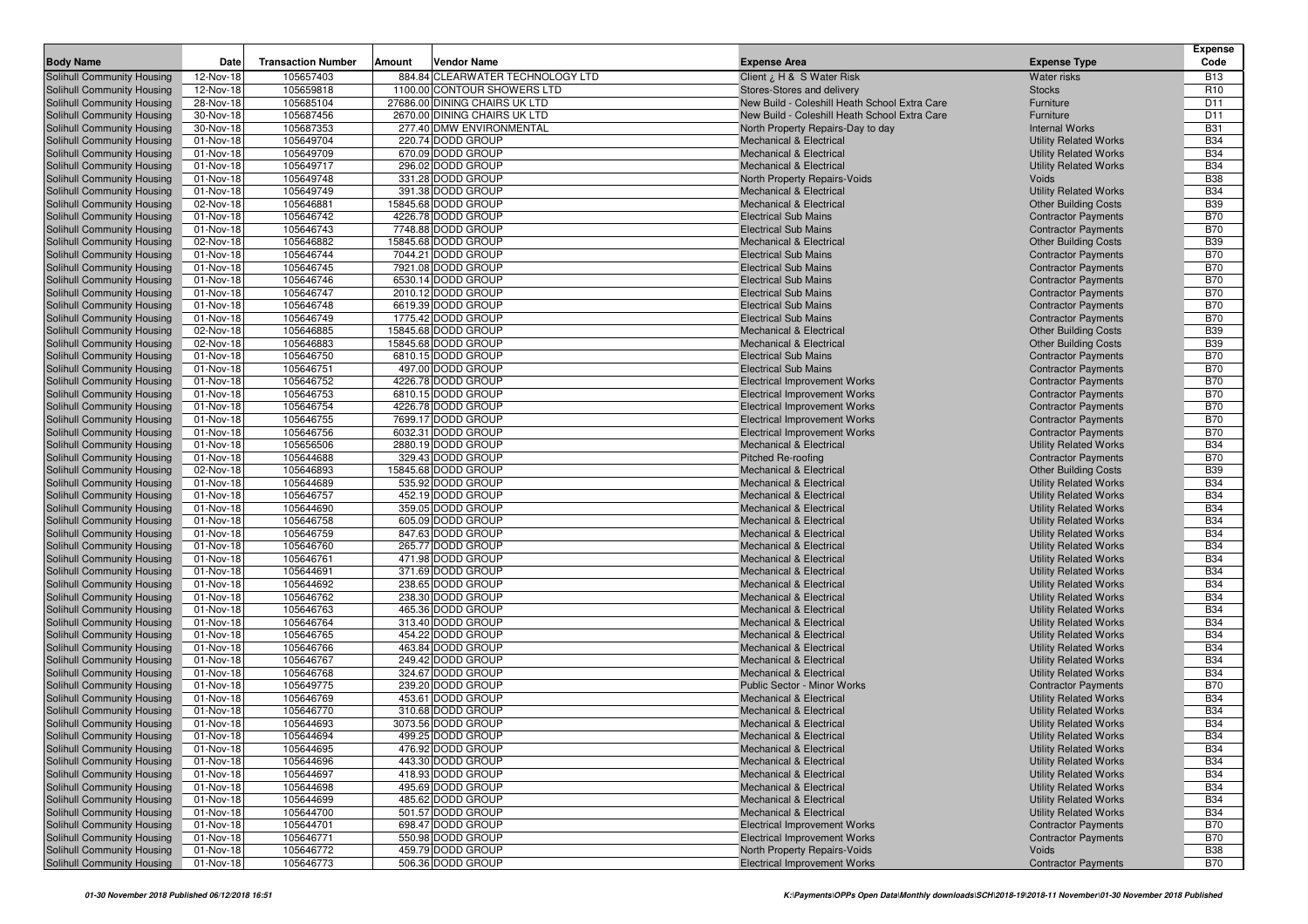| 105646774<br>Solihull Community Housing<br>453.95 DODD GROUP<br>North Property Repairs-Voids<br><b>B38</b><br>01-Nov-18<br>Voids<br>01-Nov-18<br>105644702<br>515.64 DODD GROUP<br><b>B70</b><br>Solihull Community Housing<br><b>Electrical Improvement Works</b><br><b>Contractor Payments</b><br><b>B70</b><br>105644703<br>623.82 DODD GROUP<br>Solihull Community Housing<br>01-Nov-18<br><b>Electrical Improvement Works</b><br><b>Contractor Payments</b><br>105646775<br>372.05 DODD GROUP<br><b>B38</b><br>Solihull Community Housing<br>01-Nov-18<br>North Property Repairs-Voids<br>Voids<br><b>B70</b><br>105646776<br>713.22 DODD GROUP<br>Solihull Community Housing<br>01-Nov-18<br><b>Electrical Improvement Works</b><br><b>Contractor Payments</b><br>105646777<br>678.59 DODD GROUP<br><b>B38</b><br>Solihull Community Housing<br>01-Nov-18<br>North Property Repairs-Voids<br>Voids<br>Solihull Community Housing<br>105644704<br>924.87 DODD GROUP<br><b>B70</b><br>01-Nov-18<br><b>Electrical Improvement Works</b><br><b>Contractor Payments</b><br>Solihull Community Housing<br>105644705<br>553.76 DODD GROUP<br><b>B70</b><br>01-Nov-18<br><b>Electrical Improvement Works</b><br><b>Contractor Payments</b><br>105644706<br>702.47 DODD GROUP<br><b>B70</b><br>Solihull Community Housing<br>01-Nov-18<br><b>Electrical Improvement Works</b><br><b>Contractor Payments</b><br><b>B70</b><br>01-Nov-18<br>105646778<br>768.77 DODD GROUP<br>Solihull Community Housing<br><b>Electrical Improvement Works</b><br><b>Contractor Payments</b><br>105646779<br>564.19 DODD GROUP<br><b>B38</b><br>01-Nov-18<br>North Property Repairs-Voids<br>Voids<br>105646780<br>436.07 DODD GROUP<br><b>B38</b><br>01-Nov-18<br>North Property Repairs-Voids<br>Voids<br>105644707<br>593.33 DODD GROUP<br><b>Contractor Payments</b><br><b>B70</b><br>01-Nov-18<br><b>Electrical Improvement Works</b><br>105646781<br>865.03 DODD GROUP<br><b>B38</b><br>01-Nov-18<br>North Property Repairs-Voids<br>Voids<br>105644708<br>889.17 DODD GROUP<br><b>B70</b><br>01-Nov-18<br><b>Electrical Improvement Works</b><br><b>Contractor Payments</b><br>443.00 DODD GROUP<br>Solihull Community Housing<br>105646782<br><b>B38</b><br>01-Nov-18<br>North Property Repairs-Voids<br>Voids<br>310.71 DODD GROUP<br><b>B38</b><br>Solihull Community Housing<br>01-Nov-18<br>105646783<br>North Property Repairs-Voids<br>Voids<br>105646784<br>910.06 DODD GROUP<br>Voids<br><b>B38</b><br>Solihull Community Housing<br>01-Nov-18<br>North Property Repairs-Voids<br>105646785<br>467.90 DODD GROUP<br><b>B38</b><br>Solihull Community Housing<br>01-Nov-18<br>North Property Repairs-Voids<br>Voids<br>01-Nov-18<br>105646786<br>790.11 DODD GROUP<br><b>B38</b><br>Solihull Community Housing<br>North Property Repairs-Voids<br>Voids<br>Solihull Community Housing<br>105646787<br>305.50 DODD GROUP<br>Voids<br><b>B38</b><br>01-Nov-18<br>North Property Repairs-Voids<br>105646788<br>1038.19 DODD GROUP<br><b>B38</b><br>Solihull Community Housing<br>01-Nov-18<br>North Property Repairs-Voids<br>Voids<br><b>B38</b><br>105646789<br>538.56 DODD GROUP<br>North Property Repairs-Voids<br>Solihull Community Housing<br>01-Nov-18<br>Voids<br>Solihull Community Housing<br>01-Nov-18<br>105646790<br>500.67 DODD GROUP<br>Voids<br><b>B38</b><br>North Property Repairs-Voids<br>302.85 DODD GROUP<br>Voids<br><b>B38</b><br>Solihull Community Housing<br>01-Nov-18<br>105646791<br>North Property Repairs-Voids<br>105646792<br>730.96 DODD GROUP<br><b>B38</b><br>Solihull Community Housing<br>01-Nov-18<br>North Property Repairs-Voids<br>Voids<br>01-Nov-18<br>105646793<br>434.63 DODD GROUP<br><b>B38</b><br>Solihull Community Housing<br>North Property Repairs-Voids<br>Voids<br>105646794<br>514.29 DODD GROUP<br>Voids<br><b>B38</b><br>Solihull Community Housing<br>01-Nov-18<br>North Property Repairs-Voids<br>105646795<br>768.84 DODD GROUP<br>Voids<br><b>B38</b><br>Solihull Community Housing<br>01-Nov-18<br>North Property Repairs-Voids<br><b>B38</b><br>105646796<br>375.33 DODD GROUP<br>01-Nov-18<br>North Property Repairs-Voids<br>Voids<br>105646797<br>742.22 DODD GROUP<br><b>B38</b><br>01-Nov-18<br>North Property Repairs-Voids<br>Voids<br><b>B34</b><br>105644709<br>895.14 DODD GROUP<br><b>Utility Related Works</b><br>01-Nov-18<br><b>Mechanical &amp; Electrical</b><br><b>B34</b><br>105644710<br>893.07 DODD GROUP<br>01-Nov-18<br><b>Mechanical &amp; Electrical</b><br><b>Utility Related Works</b><br>105644711<br>312.42 DODD GROUP<br><b>B34</b><br>01-Nov-18<br><b>Mechanical &amp; Electrical</b><br><b>Utility Related Works</b><br>01-Nov-18<br>105644712<br>431.06 DODD GROUP<br><b>B34</b><br>Solihull Community Housing<br><b>Mechanical &amp; Electrical</b><br><b>Utility Related Works</b><br><b>B34</b><br>105644713<br>558.13 DODD GROUP<br><b>Utility Related Works</b><br>Solihull Community Housing<br>01-Nov-18<br><b>Mechanical &amp; Electrical</b><br>105646798<br>787.49 DODD GROUP<br><b>B34</b><br>Solihull Community Housing<br>01-Nov-18<br><b>Mechanical &amp; Electrical</b><br><b>Utility Related Works</b><br>01-Nov-18<br>105646799<br>284.70 DODD GROUP<br><b>Utility Related Works</b><br><b>B34</b><br>Solihull Community Housing<br><b>Mechanical &amp; Electrical</b><br><b>B70</b><br>2910.72 DODD GROUP<br>Solihull Community Housing<br>01-Nov-18<br>105649776<br><b>MST</b> -Structural Works<br><b>Contractor Payments</b><br>105649777<br>851.29 DODD GROUP<br><b>B70</b><br>Solihull Community Housing<br>01-Nov-18<br>Public Sector - Major Adaptations<br><b>Contractor Payments</b><br><b>B70</b><br>Solihull Community Housing<br>01-Nov-18<br>105649778<br>788.42 DODD GROUP<br><b>Contractor Payments</b><br>Private Sector - Disabled Facilities Grants<br>01-Nov-18<br>105649779<br>929.77 DODD GROUP<br><b>B70</b><br>Solihull Community Housing<br>Private Sector - Disabled Facilities Grants<br><b>Contractor Payments</b><br>105646800<br>2008.86 DODD GROUP<br><b>Utility Related Works</b><br><b>B34</b><br>Solihull Community Housing<br>01-Nov-18<br><b>Mechanical &amp; Electrical</b><br>105646801<br>319.36 DODD GROUP<br><b>Utility Related Works</b><br><b>B34</b><br>Solihull Community Housing<br>01-Nov-18<br><b>Mechanical &amp; Electrical</b><br>105646802<br>254.41 DODD GROUP<br><b>Utility Related Works</b><br><b>B34</b><br>Solihull Community Housing<br>01-Nov-18<br><b>Mechanical &amp; Electrical</b><br>Solihull Community Housing<br>517.63 DODD GROUP<br><b>B34</b><br>01-Nov-18<br>105646803<br><b>Mechanical &amp; Electrical</b><br><b>Utility Related Works</b><br>105646804<br>1038.06 DODD GROUP<br><b>B34</b><br>01-Nov-18<br><b>Mechanical &amp; Electrical</b><br><b>Utility Related Works</b><br><b>B70</b><br>105646805<br>447.08 DODD GROUP<br>01-Nov-18<br>Low Rise - Envelope Programme<br><b>Contractor Payments</b><br>01-Nov-18<br>105644714<br>686.28 DODD GROUP<br><b>Utility Related Works</b><br><b>B34</b><br><b>Electrical Testing</b><br>105644715<br>361.20 DODD GROUP<br><b>Utility Related Works</b><br><b>B34</b><br>01-Nov-18<br><b>Electrical Testing</b><br>105644716<br>541.80 DODD GROUP<br><b>B34</b><br>01-Nov-18<br><b>Electrical Testing</b><br><b>Utility Related Works</b><br>Solihull Community Housing<br>01-Nov-18<br>105644717<br>276.92 DODD GROUP<br><b>B34</b><br><b>Electrical Testing</b><br><b>Utility Related Works</b><br>Solihull Community Housing<br><b>B34</b><br>01-Nov-18<br>105646806<br>316.05 DODD GROUP<br><b>Electrical Testing</b><br><b>Utility Related Works</b><br>Solihull Community Housing<br>276.29 DODD GROUP<br><b>Utility Related Works</b><br><b>B34</b><br>01-Nov-18<br>105644718<br>Mechanical & Electrical<br>Solihull Community Housing<br>105644719<br>304.99 DODD GROUP<br><b>Utility Related Works</b><br><b>B34</b><br>01-Nov-18<br><b>Mechanical &amp; Electrical</b><br>Solihull Community Housing<br>105644720<br>889.35 DODD GROUP<br><b>Utility Related Works</b><br><b>B34</b><br>01-Nov-18<br>Mechanical & Electrical<br>Solihull Community Housing<br>105644721<br>270.60 DODD GROUP<br><b>B34</b><br>01-Nov-18<br>Mechanical & Electrical<br><b>Utility Related Works</b><br>Solihull Community Housing<br>105644722<br>470.10 DODD GROUP<br><b>Utility Related Works</b><br><b>B34</b><br>01-Nov-18<br>Mechanical & Electrical<br>234.70 DODD GROUP<br>Solihull Community Housing<br>105644723<br><b>Utility Related Works</b><br><b>B34</b><br>01-Nov-18<br><b>Mechanical &amp; Electrical</b><br>Solihull Community Housing<br>105644724<br>458.35 DODD GROUP<br>01-Nov-18<br><b>Mechanical &amp; Electrical</b><br><b>Utility Related Works</b><br><b>B34</b><br>Solihull Community Housing<br>105644725<br>488.12 DODD GROUP<br><b>Utility Related Works</b><br><b>B34</b><br>01-Nov-18<br><b>Mechanical &amp; Electrical</b><br>458.35 DODD GROUP<br>Solihull Community Housing<br>105646807<br><b>Utility Related Works</b><br><b>B34</b><br>01-Nov-18<br><b>Mechanical &amp; Electrical</b><br>279.16 DODD GROUP<br><b>Utility Related Works</b><br><b>B34</b> |                            |           |                           |                       |                         |                     | Expense |
|-----------------------------------------------------------------------------------------------------------------------------------------------------------------------------------------------------------------------------------------------------------------------------------------------------------------------------------------------------------------------------------------------------------------------------------------------------------------------------------------------------------------------------------------------------------------------------------------------------------------------------------------------------------------------------------------------------------------------------------------------------------------------------------------------------------------------------------------------------------------------------------------------------------------------------------------------------------------------------------------------------------------------------------------------------------------------------------------------------------------------------------------------------------------------------------------------------------------------------------------------------------------------------------------------------------------------------------------------------------------------------------------------------------------------------------------------------------------------------------------------------------------------------------------------------------------------------------------------------------------------------------------------------------------------------------------------------------------------------------------------------------------------------------------------------------------------------------------------------------------------------------------------------------------------------------------------------------------------------------------------------------------------------------------------------------------------------------------------------------------------------------------------------------------------------------------------------------------------------------------------------------------------------------------------------------------------------------------------------------------------------------------------------------------------------------------------------------------------------------------------------------------------------------------------------------------------------------------------------------------------------------------------------------------------------------------------------------------------------------------------------------------------------------------------------------------------------------------------------------------------------------------------------------------------------------------------------------------------------------------------------------------------------------------------------------------------------------------------------------------------------------------------------------------------------------------------------------------------------------------------------------------------------------------------------------------------------------------------------------------------------------------------------------------------------------------------------------------------------------------------------------------------------------------------------------------------------------------------------------------------------------------------------------------------------------------------------------------------------------------------------------------------------------------------------------------------------------------------------------------------------------------------------------------------------------------------------------------------------------------------------------------------------------------------------------------------------------------------------------------------------------------------------------------------------------------------------------------------------------------------------------------------------------------------------------------------------------------------------------------------------------------------------------------------------------------------------------------------------------------------------------------------------------------------------------------------------------------------------------------------------------------------------------------------------------------------------------------------------------------------------------------------------------------------------------------------------------------------------------------------------------------------------------------------------------------------------------------------------------------------------------------------------------------------------------------------------------------------------------------------------------------------------------------------------------------------------------------------------------------------------------------------------------------------------------------------------------------------------------------------------------------------------------------------------------------------------------------------------------------------------------------------------------------------------------------------------------------------------------------------------------------------------------------------------------------------------------------------------------------------------------------------------------------------------------------------------------------------------------------------------------------------------------------------------------------------------------------------------------------------------------------------------------------------------------------------------------------------------------------------------------------------------------------------------------------------------------------------------------------------------------------------------------------------------------------------------------------------------------------------------------------------------------------------------------------------------------------------------------------------------------------------------------------------------------------------------------------------------------------------------------------------------------------------------------------------------------------------------------------------------------------------------------------------------------------------------------------------------------------------------------------------------------------------------------------------------------------------------------------------------------------------------------------------------------------------------------------------------------------------------------------------------------------------------------------------------------------------------------------------------------------------------------------------------------------------------------------------------------------------------------------------------------------------------------------------------------------------------------------------------------------------------------------------------------------------------------------------------------------------------------------------------------------------------------------------------------------------------------------------------------------------------------------------------------------------------------------------------------------------------------------------------------------------------------------------------------------------------------------------------------------------------------------------------------------------------------------------------------------------------------------------------------------------------------------------------------------------------------------------------------------------------------------------------------------------------------------------------------------------------------------------------------------------------------------------------------------------------------------------------------------------------------------------------------------------------------------------------------------------------------------------------------------------------------------------------------------------------------------------------------------------------------------------------------------------------------------------------------------------------------------------------------------------------------------------------------------------------------------------------------------------------------------------------------------------------------------------------------------------------------------------------------------------------------------------------------------------------|----------------------------|-----------|---------------------------|-----------------------|-------------------------|---------------------|---------|
|                                                                                                                                                                                                                                                                                                                                                                                                                                                                                                                                                                                                                                                                                                                                                                                                                                                                                                                                                                                                                                                                                                                                                                                                                                                                                                                                                                                                                                                                                                                                                                                                                                                                                                                                                                                                                                                                                                                                                                                                                                                                                                                                                                                                                                                                                                                                                                                                                                                                                                                                                                                                                                                                                                                                                                                                                                                                                                                                                                                                                                                                                                                                                                                                                                                                                                                                                                                                                                                                                                                                                                                                                                                                                                                                                                                                                                                                                                                                                                                                                                                                                                                                                                                                                                                                                                                                                                                                                                                                                                                                                                                                                                                                                                                                                                                                                                                                                                                                                                                                                                                                                                                                                                                                                                                                                                                                                                                                                                                                                                                                                                                                                                                                                                                                                                                                                                                                                                                                                                                                                                                                                                                                                                                                                                                                                                                                                                                                                                                                                                                                                                                                                                                                                                                                                                                                                                                                                                                                                                                                                                                                                                                                                                                                                                                                                                                                                                                                                                                                                                                                                                                                                                                                                                                                                                                                                                                                                                                                                                                                                                                                                                                                                                                                                                                                                                                                                                                                                                                                                                                                                                                                                                                                                                                                                                                                                                                                                                                                                                                                                                                                                                                                                                                                                             | <b>Body Name</b>           | Date      | <b>Transaction Number</b> | Vendor Name<br>Amount | <b>Expense Area</b>     | <b>Expense Type</b> | Code    |
|                                                                                                                                                                                                                                                                                                                                                                                                                                                                                                                                                                                                                                                                                                                                                                                                                                                                                                                                                                                                                                                                                                                                                                                                                                                                                                                                                                                                                                                                                                                                                                                                                                                                                                                                                                                                                                                                                                                                                                                                                                                                                                                                                                                                                                                                                                                                                                                                                                                                                                                                                                                                                                                                                                                                                                                                                                                                                                                                                                                                                                                                                                                                                                                                                                                                                                                                                                                                                                                                                                                                                                                                                                                                                                                                                                                                                                                                                                                                                                                                                                                                                                                                                                                                                                                                                                                                                                                                                                                                                                                                                                                                                                                                                                                                                                                                                                                                                                                                                                                                                                                                                                                                                                                                                                                                                                                                                                                                                                                                                                                                                                                                                                                                                                                                                                                                                                                                                                                                                                                                                                                                                                                                                                                                                                                                                                                                                                                                                                                                                                                                                                                                                                                                                                                                                                                                                                                                                                                                                                                                                                                                                                                                                                                                                                                                                                                                                                                                                                                                                                                                                                                                                                                                                                                                                                                                                                                                                                                                                                                                                                                                                                                                                                                                                                                                                                                                                                                                                                                                                                                                                                                                                                                                                                                                                                                                                                                                                                                                                                                                                                                                                                                                                                                                                             |                            |           |                           |                       |                         |                     |         |
|                                                                                                                                                                                                                                                                                                                                                                                                                                                                                                                                                                                                                                                                                                                                                                                                                                                                                                                                                                                                                                                                                                                                                                                                                                                                                                                                                                                                                                                                                                                                                                                                                                                                                                                                                                                                                                                                                                                                                                                                                                                                                                                                                                                                                                                                                                                                                                                                                                                                                                                                                                                                                                                                                                                                                                                                                                                                                                                                                                                                                                                                                                                                                                                                                                                                                                                                                                                                                                                                                                                                                                                                                                                                                                                                                                                                                                                                                                                                                                                                                                                                                                                                                                                                                                                                                                                                                                                                                                                                                                                                                                                                                                                                                                                                                                                                                                                                                                                                                                                                                                                                                                                                                                                                                                                                                                                                                                                                                                                                                                                                                                                                                                                                                                                                                                                                                                                                                                                                                                                                                                                                                                                                                                                                                                                                                                                                                                                                                                                                                                                                                                                                                                                                                                                                                                                                                                                                                                                                                                                                                                                                                                                                                                                                                                                                                                                                                                                                                                                                                                                                                                                                                                                                                                                                                                                                                                                                                                                                                                                                                                                                                                                                                                                                                                                                                                                                                                                                                                                                                                                                                                                                                                                                                                                                                                                                                                                                                                                                                                                                                                                                                                                                                                                                                             |                            |           |                           |                       |                         |                     |         |
|                                                                                                                                                                                                                                                                                                                                                                                                                                                                                                                                                                                                                                                                                                                                                                                                                                                                                                                                                                                                                                                                                                                                                                                                                                                                                                                                                                                                                                                                                                                                                                                                                                                                                                                                                                                                                                                                                                                                                                                                                                                                                                                                                                                                                                                                                                                                                                                                                                                                                                                                                                                                                                                                                                                                                                                                                                                                                                                                                                                                                                                                                                                                                                                                                                                                                                                                                                                                                                                                                                                                                                                                                                                                                                                                                                                                                                                                                                                                                                                                                                                                                                                                                                                                                                                                                                                                                                                                                                                                                                                                                                                                                                                                                                                                                                                                                                                                                                                                                                                                                                                                                                                                                                                                                                                                                                                                                                                                                                                                                                                                                                                                                                                                                                                                                                                                                                                                                                                                                                                                                                                                                                                                                                                                                                                                                                                                                                                                                                                                                                                                                                                                                                                                                                                                                                                                                                                                                                                                                                                                                                                                                                                                                                                                                                                                                                                                                                                                                                                                                                                                                                                                                                                                                                                                                                                                                                                                                                                                                                                                                                                                                                                                                                                                                                                                                                                                                                                                                                                                                                                                                                                                                                                                                                                                                                                                                                                                                                                                                                                                                                                                                                                                                                                                                             |                            |           |                           |                       |                         |                     |         |
|                                                                                                                                                                                                                                                                                                                                                                                                                                                                                                                                                                                                                                                                                                                                                                                                                                                                                                                                                                                                                                                                                                                                                                                                                                                                                                                                                                                                                                                                                                                                                                                                                                                                                                                                                                                                                                                                                                                                                                                                                                                                                                                                                                                                                                                                                                                                                                                                                                                                                                                                                                                                                                                                                                                                                                                                                                                                                                                                                                                                                                                                                                                                                                                                                                                                                                                                                                                                                                                                                                                                                                                                                                                                                                                                                                                                                                                                                                                                                                                                                                                                                                                                                                                                                                                                                                                                                                                                                                                                                                                                                                                                                                                                                                                                                                                                                                                                                                                                                                                                                                                                                                                                                                                                                                                                                                                                                                                                                                                                                                                                                                                                                                                                                                                                                                                                                                                                                                                                                                                                                                                                                                                                                                                                                                                                                                                                                                                                                                                                                                                                                                                                                                                                                                                                                                                                                                                                                                                                                                                                                                                                                                                                                                                                                                                                                                                                                                                                                                                                                                                                                                                                                                                                                                                                                                                                                                                                                                                                                                                                                                                                                                                                                                                                                                                                                                                                                                                                                                                                                                                                                                                                                                                                                                                                                                                                                                                                                                                                                                                                                                                                                                                                                                                                                             |                            |           |                           |                       |                         |                     |         |
|                                                                                                                                                                                                                                                                                                                                                                                                                                                                                                                                                                                                                                                                                                                                                                                                                                                                                                                                                                                                                                                                                                                                                                                                                                                                                                                                                                                                                                                                                                                                                                                                                                                                                                                                                                                                                                                                                                                                                                                                                                                                                                                                                                                                                                                                                                                                                                                                                                                                                                                                                                                                                                                                                                                                                                                                                                                                                                                                                                                                                                                                                                                                                                                                                                                                                                                                                                                                                                                                                                                                                                                                                                                                                                                                                                                                                                                                                                                                                                                                                                                                                                                                                                                                                                                                                                                                                                                                                                                                                                                                                                                                                                                                                                                                                                                                                                                                                                                                                                                                                                                                                                                                                                                                                                                                                                                                                                                                                                                                                                                                                                                                                                                                                                                                                                                                                                                                                                                                                                                                                                                                                                                                                                                                                                                                                                                                                                                                                                                                                                                                                                                                                                                                                                                                                                                                                                                                                                                                                                                                                                                                                                                                                                                                                                                                                                                                                                                                                                                                                                                                                                                                                                                                                                                                                                                                                                                                                                                                                                                                                                                                                                                                                                                                                                                                                                                                                                                                                                                                                                                                                                                                                                                                                                                                                                                                                                                                                                                                                                                                                                                                                                                                                                                                                             |                            |           |                           |                       |                         |                     |         |
|                                                                                                                                                                                                                                                                                                                                                                                                                                                                                                                                                                                                                                                                                                                                                                                                                                                                                                                                                                                                                                                                                                                                                                                                                                                                                                                                                                                                                                                                                                                                                                                                                                                                                                                                                                                                                                                                                                                                                                                                                                                                                                                                                                                                                                                                                                                                                                                                                                                                                                                                                                                                                                                                                                                                                                                                                                                                                                                                                                                                                                                                                                                                                                                                                                                                                                                                                                                                                                                                                                                                                                                                                                                                                                                                                                                                                                                                                                                                                                                                                                                                                                                                                                                                                                                                                                                                                                                                                                                                                                                                                                                                                                                                                                                                                                                                                                                                                                                                                                                                                                                                                                                                                                                                                                                                                                                                                                                                                                                                                                                                                                                                                                                                                                                                                                                                                                                                                                                                                                                                                                                                                                                                                                                                                                                                                                                                                                                                                                                                                                                                                                                                                                                                                                                                                                                                                                                                                                                                                                                                                                                                                                                                                                                                                                                                                                                                                                                                                                                                                                                                                                                                                                                                                                                                                                                                                                                                                                                                                                                                                                                                                                                                                                                                                                                                                                                                                                                                                                                                                                                                                                                                                                                                                                                                                                                                                                                                                                                                                                                                                                                                                                                                                                                                                             |                            |           |                           |                       |                         |                     |         |
|                                                                                                                                                                                                                                                                                                                                                                                                                                                                                                                                                                                                                                                                                                                                                                                                                                                                                                                                                                                                                                                                                                                                                                                                                                                                                                                                                                                                                                                                                                                                                                                                                                                                                                                                                                                                                                                                                                                                                                                                                                                                                                                                                                                                                                                                                                                                                                                                                                                                                                                                                                                                                                                                                                                                                                                                                                                                                                                                                                                                                                                                                                                                                                                                                                                                                                                                                                                                                                                                                                                                                                                                                                                                                                                                                                                                                                                                                                                                                                                                                                                                                                                                                                                                                                                                                                                                                                                                                                                                                                                                                                                                                                                                                                                                                                                                                                                                                                                                                                                                                                                                                                                                                                                                                                                                                                                                                                                                                                                                                                                                                                                                                                                                                                                                                                                                                                                                                                                                                                                                                                                                                                                                                                                                                                                                                                                                                                                                                                                                                                                                                                                                                                                                                                                                                                                                                                                                                                                                                                                                                                                                                                                                                                                                                                                                                                                                                                                                                                                                                                                                                                                                                                                                                                                                                                                                                                                                                                                                                                                                                                                                                                                                                                                                                                                                                                                                                                                                                                                                                                                                                                                                                                                                                                                                                                                                                                                                                                                                                                                                                                                                                                                                                                                                                             |                            |           |                           |                       |                         |                     |         |
|                                                                                                                                                                                                                                                                                                                                                                                                                                                                                                                                                                                                                                                                                                                                                                                                                                                                                                                                                                                                                                                                                                                                                                                                                                                                                                                                                                                                                                                                                                                                                                                                                                                                                                                                                                                                                                                                                                                                                                                                                                                                                                                                                                                                                                                                                                                                                                                                                                                                                                                                                                                                                                                                                                                                                                                                                                                                                                                                                                                                                                                                                                                                                                                                                                                                                                                                                                                                                                                                                                                                                                                                                                                                                                                                                                                                                                                                                                                                                                                                                                                                                                                                                                                                                                                                                                                                                                                                                                                                                                                                                                                                                                                                                                                                                                                                                                                                                                                                                                                                                                                                                                                                                                                                                                                                                                                                                                                                                                                                                                                                                                                                                                                                                                                                                                                                                                                                                                                                                                                                                                                                                                                                                                                                                                                                                                                                                                                                                                                                                                                                                                                                                                                                                                                                                                                                                                                                                                                                                                                                                                                                                                                                                                                                                                                                                                                                                                                                                                                                                                                                                                                                                                                                                                                                                                                                                                                                                                                                                                                                                                                                                                                                                                                                                                                                                                                                                                                                                                                                                                                                                                                                                                                                                                                                                                                                                                                                                                                                                                                                                                                                                                                                                                                                                             |                            |           |                           |                       |                         |                     |         |
|                                                                                                                                                                                                                                                                                                                                                                                                                                                                                                                                                                                                                                                                                                                                                                                                                                                                                                                                                                                                                                                                                                                                                                                                                                                                                                                                                                                                                                                                                                                                                                                                                                                                                                                                                                                                                                                                                                                                                                                                                                                                                                                                                                                                                                                                                                                                                                                                                                                                                                                                                                                                                                                                                                                                                                                                                                                                                                                                                                                                                                                                                                                                                                                                                                                                                                                                                                                                                                                                                                                                                                                                                                                                                                                                                                                                                                                                                                                                                                                                                                                                                                                                                                                                                                                                                                                                                                                                                                                                                                                                                                                                                                                                                                                                                                                                                                                                                                                                                                                                                                                                                                                                                                                                                                                                                                                                                                                                                                                                                                                                                                                                                                                                                                                                                                                                                                                                                                                                                                                                                                                                                                                                                                                                                                                                                                                                                                                                                                                                                                                                                                                                                                                                                                                                                                                                                                                                                                                                                                                                                                                                                                                                                                                                                                                                                                                                                                                                                                                                                                                                                                                                                                                                                                                                                                                                                                                                                                                                                                                                                                                                                                                                                                                                                                                                                                                                                                                                                                                                                                                                                                                                                                                                                                                                                                                                                                                                                                                                                                                                                                                                                                                                                                                                                             |                            |           |                           |                       |                         |                     |         |
|                                                                                                                                                                                                                                                                                                                                                                                                                                                                                                                                                                                                                                                                                                                                                                                                                                                                                                                                                                                                                                                                                                                                                                                                                                                                                                                                                                                                                                                                                                                                                                                                                                                                                                                                                                                                                                                                                                                                                                                                                                                                                                                                                                                                                                                                                                                                                                                                                                                                                                                                                                                                                                                                                                                                                                                                                                                                                                                                                                                                                                                                                                                                                                                                                                                                                                                                                                                                                                                                                                                                                                                                                                                                                                                                                                                                                                                                                                                                                                                                                                                                                                                                                                                                                                                                                                                                                                                                                                                                                                                                                                                                                                                                                                                                                                                                                                                                                                                                                                                                                                                                                                                                                                                                                                                                                                                                                                                                                                                                                                                                                                                                                                                                                                                                                                                                                                                                                                                                                                                                                                                                                                                                                                                                                                                                                                                                                                                                                                                                                                                                                                                                                                                                                                                                                                                                                                                                                                                                                                                                                                                                                                                                                                                                                                                                                                                                                                                                                                                                                                                                                                                                                                                                                                                                                                                                                                                                                                                                                                                                                                                                                                                                                                                                                                                                                                                                                                                                                                                                                                                                                                                                                                                                                                                                                                                                                                                                                                                                                                                                                                                                                                                                                                                                                             | Solihull Community Housing |           |                           |                       |                         |                     |         |
|                                                                                                                                                                                                                                                                                                                                                                                                                                                                                                                                                                                                                                                                                                                                                                                                                                                                                                                                                                                                                                                                                                                                                                                                                                                                                                                                                                                                                                                                                                                                                                                                                                                                                                                                                                                                                                                                                                                                                                                                                                                                                                                                                                                                                                                                                                                                                                                                                                                                                                                                                                                                                                                                                                                                                                                                                                                                                                                                                                                                                                                                                                                                                                                                                                                                                                                                                                                                                                                                                                                                                                                                                                                                                                                                                                                                                                                                                                                                                                                                                                                                                                                                                                                                                                                                                                                                                                                                                                                                                                                                                                                                                                                                                                                                                                                                                                                                                                                                                                                                                                                                                                                                                                                                                                                                                                                                                                                                                                                                                                                                                                                                                                                                                                                                                                                                                                                                                                                                                                                                                                                                                                                                                                                                                                                                                                                                                                                                                                                                                                                                                                                                                                                                                                                                                                                                                                                                                                                                                                                                                                                                                                                                                                                                                                                                                                                                                                                                                                                                                                                                                                                                                                                                                                                                                                                                                                                                                                                                                                                                                                                                                                                                                                                                                                                                                                                                                                                                                                                                                                                                                                                                                                                                                                                                                                                                                                                                                                                                                                                                                                                                                                                                                                                                                             | Solihull Community Housing |           |                           |                       |                         |                     |         |
|                                                                                                                                                                                                                                                                                                                                                                                                                                                                                                                                                                                                                                                                                                                                                                                                                                                                                                                                                                                                                                                                                                                                                                                                                                                                                                                                                                                                                                                                                                                                                                                                                                                                                                                                                                                                                                                                                                                                                                                                                                                                                                                                                                                                                                                                                                                                                                                                                                                                                                                                                                                                                                                                                                                                                                                                                                                                                                                                                                                                                                                                                                                                                                                                                                                                                                                                                                                                                                                                                                                                                                                                                                                                                                                                                                                                                                                                                                                                                                                                                                                                                                                                                                                                                                                                                                                                                                                                                                                                                                                                                                                                                                                                                                                                                                                                                                                                                                                                                                                                                                                                                                                                                                                                                                                                                                                                                                                                                                                                                                                                                                                                                                                                                                                                                                                                                                                                                                                                                                                                                                                                                                                                                                                                                                                                                                                                                                                                                                                                                                                                                                                                                                                                                                                                                                                                                                                                                                                                                                                                                                                                                                                                                                                                                                                                                                                                                                                                                                                                                                                                                                                                                                                                                                                                                                                                                                                                                                                                                                                                                                                                                                                                                                                                                                                                                                                                                                                                                                                                                                                                                                                                                                                                                                                                                                                                                                                                                                                                                                                                                                                                                                                                                                                                                             | Solihull Community Housing |           |                           |                       |                         |                     |         |
|                                                                                                                                                                                                                                                                                                                                                                                                                                                                                                                                                                                                                                                                                                                                                                                                                                                                                                                                                                                                                                                                                                                                                                                                                                                                                                                                                                                                                                                                                                                                                                                                                                                                                                                                                                                                                                                                                                                                                                                                                                                                                                                                                                                                                                                                                                                                                                                                                                                                                                                                                                                                                                                                                                                                                                                                                                                                                                                                                                                                                                                                                                                                                                                                                                                                                                                                                                                                                                                                                                                                                                                                                                                                                                                                                                                                                                                                                                                                                                                                                                                                                                                                                                                                                                                                                                                                                                                                                                                                                                                                                                                                                                                                                                                                                                                                                                                                                                                                                                                                                                                                                                                                                                                                                                                                                                                                                                                                                                                                                                                                                                                                                                                                                                                                                                                                                                                                                                                                                                                                                                                                                                                                                                                                                                                                                                                                                                                                                                                                                                                                                                                                                                                                                                                                                                                                                                                                                                                                                                                                                                                                                                                                                                                                                                                                                                                                                                                                                                                                                                                                                                                                                                                                                                                                                                                                                                                                                                                                                                                                                                                                                                                                                                                                                                                                                                                                                                                                                                                                                                                                                                                                                                                                                                                                                                                                                                                                                                                                                                                                                                                                                                                                                                                                                             | Solihull Community Housing |           |                           |                       |                         |                     |         |
|                                                                                                                                                                                                                                                                                                                                                                                                                                                                                                                                                                                                                                                                                                                                                                                                                                                                                                                                                                                                                                                                                                                                                                                                                                                                                                                                                                                                                                                                                                                                                                                                                                                                                                                                                                                                                                                                                                                                                                                                                                                                                                                                                                                                                                                                                                                                                                                                                                                                                                                                                                                                                                                                                                                                                                                                                                                                                                                                                                                                                                                                                                                                                                                                                                                                                                                                                                                                                                                                                                                                                                                                                                                                                                                                                                                                                                                                                                                                                                                                                                                                                                                                                                                                                                                                                                                                                                                                                                                                                                                                                                                                                                                                                                                                                                                                                                                                                                                                                                                                                                                                                                                                                                                                                                                                                                                                                                                                                                                                                                                                                                                                                                                                                                                                                                                                                                                                                                                                                                                                                                                                                                                                                                                                                                                                                                                                                                                                                                                                                                                                                                                                                                                                                                                                                                                                                                                                                                                                                                                                                                                                                                                                                                                                                                                                                                                                                                                                                                                                                                                                                                                                                                                                                                                                                                                                                                                                                                                                                                                                                                                                                                                                                                                                                                                                                                                                                                                                                                                                                                                                                                                                                                                                                                                                                                                                                                                                                                                                                                                                                                                                                                                                                                                                                             | Solihull Community Housing |           |                           |                       |                         |                     |         |
|                                                                                                                                                                                                                                                                                                                                                                                                                                                                                                                                                                                                                                                                                                                                                                                                                                                                                                                                                                                                                                                                                                                                                                                                                                                                                                                                                                                                                                                                                                                                                                                                                                                                                                                                                                                                                                                                                                                                                                                                                                                                                                                                                                                                                                                                                                                                                                                                                                                                                                                                                                                                                                                                                                                                                                                                                                                                                                                                                                                                                                                                                                                                                                                                                                                                                                                                                                                                                                                                                                                                                                                                                                                                                                                                                                                                                                                                                                                                                                                                                                                                                                                                                                                                                                                                                                                                                                                                                                                                                                                                                                                                                                                                                                                                                                                                                                                                                                                                                                                                                                                                                                                                                                                                                                                                                                                                                                                                                                                                                                                                                                                                                                                                                                                                                                                                                                                                                                                                                                                                                                                                                                                                                                                                                                                                                                                                                                                                                                                                                                                                                                                                                                                                                                                                                                                                                                                                                                                                                                                                                                                                                                                                                                                                                                                                                                                                                                                                                                                                                                                                                                                                                                                                                                                                                                                                                                                                                                                                                                                                                                                                                                                                                                                                                                                                                                                                                                                                                                                                                                                                                                                                                                                                                                                                                                                                                                                                                                                                                                                                                                                                                                                                                                                                                             |                            |           |                           |                       |                         |                     |         |
|                                                                                                                                                                                                                                                                                                                                                                                                                                                                                                                                                                                                                                                                                                                                                                                                                                                                                                                                                                                                                                                                                                                                                                                                                                                                                                                                                                                                                                                                                                                                                                                                                                                                                                                                                                                                                                                                                                                                                                                                                                                                                                                                                                                                                                                                                                                                                                                                                                                                                                                                                                                                                                                                                                                                                                                                                                                                                                                                                                                                                                                                                                                                                                                                                                                                                                                                                                                                                                                                                                                                                                                                                                                                                                                                                                                                                                                                                                                                                                                                                                                                                                                                                                                                                                                                                                                                                                                                                                                                                                                                                                                                                                                                                                                                                                                                                                                                                                                                                                                                                                                                                                                                                                                                                                                                                                                                                                                                                                                                                                                                                                                                                                                                                                                                                                                                                                                                                                                                                                                                                                                                                                                                                                                                                                                                                                                                                                                                                                                                                                                                                                                                                                                                                                                                                                                                                                                                                                                                                                                                                                                                                                                                                                                                                                                                                                                                                                                                                                                                                                                                                                                                                                                                                                                                                                                                                                                                                                                                                                                                                                                                                                                                                                                                                                                                                                                                                                                                                                                                                                                                                                                                                                                                                                                                                                                                                                                                                                                                                                                                                                                                                                                                                                                                                             |                            |           |                           |                       |                         |                     |         |
|                                                                                                                                                                                                                                                                                                                                                                                                                                                                                                                                                                                                                                                                                                                                                                                                                                                                                                                                                                                                                                                                                                                                                                                                                                                                                                                                                                                                                                                                                                                                                                                                                                                                                                                                                                                                                                                                                                                                                                                                                                                                                                                                                                                                                                                                                                                                                                                                                                                                                                                                                                                                                                                                                                                                                                                                                                                                                                                                                                                                                                                                                                                                                                                                                                                                                                                                                                                                                                                                                                                                                                                                                                                                                                                                                                                                                                                                                                                                                                                                                                                                                                                                                                                                                                                                                                                                                                                                                                                                                                                                                                                                                                                                                                                                                                                                                                                                                                                                                                                                                                                                                                                                                                                                                                                                                                                                                                                                                                                                                                                                                                                                                                                                                                                                                                                                                                                                                                                                                                                                                                                                                                                                                                                                                                                                                                                                                                                                                                                                                                                                                                                                                                                                                                                                                                                                                                                                                                                                                                                                                                                                                                                                                                                                                                                                                                                                                                                                                                                                                                                                                                                                                                                                                                                                                                                                                                                                                                                                                                                                                                                                                                                                                                                                                                                                                                                                                                                                                                                                                                                                                                                                                                                                                                                                                                                                                                                                                                                                                                                                                                                                                                                                                                                                                             |                            |           |                           |                       |                         |                     |         |
|                                                                                                                                                                                                                                                                                                                                                                                                                                                                                                                                                                                                                                                                                                                                                                                                                                                                                                                                                                                                                                                                                                                                                                                                                                                                                                                                                                                                                                                                                                                                                                                                                                                                                                                                                                                                                                                                                                                                                                                                                                                                                                                                                                                                                                                                                                                                                                                                                                                                                                                                                                                                                                                                                                                                                                                                                                                                                                                                                                                                                                                                                                                                                                                                                                                                                                                                                                                                                                                                                                                                                                                                                                                                                                                                                                                                                                                                                                                                                                                                                                                                                                                                                                                                                                                                                                                                                                                                                                                                                                                                                                                                                                                                                                                                                                                                                                                                                                                                                                                                                                                                                                                                                                                                                                                                                                                                                                                                                                                                                                                                                                                                                                                                                                                                                                                                                                                                                                                                                                                                                                                                                                                                                                                                                                                                                                                                                                                                                                                                                                                                                                                                                                                                                                                                                                                                                                                                                                                                                                                                                                                                                                                                                                                                                                                                                                                                                                                                                                                                                                                                                                                                                                                                                                                                                                                                                                                                                                                                                                                                                                                                                                                                                                                                                                                                                                                                                                                                                                                                                                                                                                                                                                                                                                                                                                                                                                                                                                                                                                                                                                                                                                                                                                                                                             |                            |           |                           |                       |                         |                     |         |
|                                                                                                                                                                                                                                                                                                                                                                                                                                                                                                                                                                                                                                                                                                                                                                                                                                                                                                                                                                                                                                                                                                                                                                                                                                                                                                                                                                                                                                                                                                                                                                                                                                                                                                                                                                                                                                                                                                                                                                                                                                                                                                                                                                                                                                                                                                                                                                                                                                                                                                                                                                                                                                                                                                                                                                                                                                                                                                                                                                                                                                                                                                                                                                                                                                                                                                                                                                                                                                                                                                                                                                                                                                                                                                                                                                                                                                                                                                                                                                                                                                                                                                                                                                                                                                                                                                                                                                                                                                                                                                                                                                                                                                                                                                                                                                                                                                                                                                                                                                                                                                                                                                                                                                                                                                                                                                                                                                                                                                                                                                                                                                                                                                                                                                                                                                                                                                                                                                                                                                                                                                                                                                                                                                                                                                                                                                                                                                                                                                                                                                                                                                                                                                                                                                                                                                                                                                                                                                                                                                                                                                                                                                                                                                                                                                                                                                                                                                                                                                                                                                                                                                                                                                                                                                                                                                                                                                                                                                                                                                                                                                                                                                                                                                                                                                                                                                                                                                                                                                                                                                                                                                                                                                                                                                                                                                                                                                                                                                                                                                                                                                                                                                                                                                                                                             |                            |           |                           |                       |                         |                     |         |
|                                                                                                                                                                                                                                                                                                                                                                                                                                                                                                                                                                                                                                                                                                                                                                                                                                                                                                                                                                                                                                                                                                                                                                                                                                                                                                                                                                                                                                                                                                                                                                                                                                                                                                                                                                                                                                                                                                                                                                                                                                                                                                                                                                                                                                                                                                                                                                                                                                                                                                                                                                                                                                                                                                                                                                                                                                                                                                                                                                                                                                                                                                                                                                                                                                                                                                                                                                                                                                                                                                                                                                                                                                                                                                                                                                                                                                                                                                                                                                                                                                                                                                                                                                                                                                                                                                                                                                                                                                                                                                                                                                                                                                                                                                                                                                                                                                                                                                                                                                                                                                                                                                                                                                                                                                                                                                                                                                                                                                                                                                                                                                                                                                                                                                                                                                                                                                                                                                                                                                                                                                                                                                                                                                                                                                                                                                                                                                                                                                                                                                                                                                                                                                                                                                                                                                                                                                                                                                                                                                                                                                                                                                                                                                                                                                                                                                                                                                                                                                                                                                                                                                                                                                                                                                                                                                                                                                                                                                                                                                                                                                                                                                                                                                                                                                                                                                                                                                                                                                                                                                                                                                                                                                                                                                                                                                                                                                                                                                                                                                                                                                                                                                                                                                                                                             |                            |           |                           |                       |                         |                     |         |
|                                                                                                                                                                                                                                                                                                                                                                                                                                                                                                                                                                                                                                                                                                                                                                                                                                                                                                                                                                                                                                                                                                                                                                                                                                                                                                                                                                                                                                                                                                                                                                                                                                                                                                                                                                                                                                                                                                                                                                                                                                                                                                                                                                                                                                                                                                                                                                                                                                                                                                                                                                                                                                                                                                                                                                                                                                                                                                                                                                                                                                                                                                                                                                                                                                                                                                                                                                                                                                                                                                                                                                                                                                                                                                                                                                                                                                                                                                                                                                                                                                                                                                                                                                                                                                                                                                                                                                                                                                                                                                                                                                                                                                                                                                                                                                                                                                                                                                                                                                                                                                                                                                                                                                                                                                                                                                                                                                                                                                                                                                                                                                                                                                                                                                                                                                                                                                                                                                                                                                                                                                                                                                                                                                                                                                                                                                                                                                                                                                                                                                                                                                                                                                                                                                                                                                                                                                                                                                                                                                                                                                                                                                                                                                                                                                                                                                                                                                                                                                                                                                                                                                                                                                                                                                                                                                                                                                                                                                                                                                                                                                                                                                                                                                                                                                                                                                                                                                                                                                                                                                                                                                                                                                                                                                                                                                                                                                                                                                                                                                                                                                                                                                                                                                                                                             |                            |           |                           |                       |                         |                     |         |
|                                                                                                                                                                                                                                                                                                                                                                                                                                                                                                                                                                                                                                                                                                                                                                                                                                                                                                                                                                                                                                                                                                                                                                                                                                                                                                                                                                                                                                                                                                                                                                                                                                                                                                                                                                                                                                                                                                                                                                                                                                                                                                                                                                                                                                                                                                                                                                                                                                                                                                                                                                                                                                                                                                                                                                                                                                                                                                                                                                                                                                                                                                                                                                                                                                                                                                                                                                                                                                                                                                                                                                                                                                                                                                                                                                                                                                                                                                                                                                                                                                                                                                                                                                                                                                                                                                                                                                                                                                                                                                                                                                                                                                                                                                                                                                                                                                                                                                                                                                                                                                                                                                                                                                                                                                                                                                                                                                                                                                                                                                                                                                                                                                                                                                                                                                                                                                                                                                                                                                                                                                                                                                                                                                                                                                                                                                                                                                                                                                                                                                                                                                                                                                                                                                                                                                                                                                                                                                                                                                                                                                                                                                                                                                                                                                                                                                                                                                                                                                                                                                                                                                                                                                                                                                                                                                                                                                                                                                                                                                                                                                                                                                                                                                                                                                                                                                                                                                                                                                                                                                                                                                                                                                                                                                                                                                                                                                                                                                                                                                                                                                                                                                                                                                                                                             |                            |           |                           |                       |                         |                     |         |
|                                                                                                                                                                                                                                                                                                                                                                                                                                                                                                                                                                                                                                                                                                                                                                                                                                                                                                                                                                                                                                                                                                                                                                                                                                                                                                                                                                                                                                                                                                                                                                                                                                                                                                                                                                                                                                                                                                                                                                                                                                                                                                                                                                                                                                                                                                                                                                                                                                                                                                                                                                                                                                                                                                                                                                                                                                                                                                                                                                                                                                                                                                                                                                                                                                                                                                                                                                                                                                                                                                                                                                                                                                                                                                                                                                                                                                                                                                                                                                                                                                                                                                                                                                                                                                                                                                                                                                                                                                                                                                                                                                                                                                                                                                                                                                                                                                                                                                                                                                                                                                                                                                                                                                                                                                                                                                                                                                                                                                                                                                                                                                                                                                                                                                                                                                                                                                                                                                                                                                                                                                                                                                                                                                                                                                                                                                                                                                                                                                                                                                                                                                                                                                                                                                                                                                                                                                                                                                                                                                                                                                                                                                                                                                                                                                                                                                                                                                                                                                                                                                                                                                                                                                                                                                                                                                                                                                                                                                                                                                                                                                                                                                                                                                                                                                                                                                                                                                                                                                                                                                                                                                                                                                                                                                                                                                                                                                                                                                                                                                                                                                                                                                                                                                                                                             |                            |           |                           |                       |                         |                     |         |
|                                                                                                                                                                                                                                                                                                                                                                                                                                                                                                                                                                                                                                                                                                                                                                                                                                                                                                                                                                                                                                                                                                                                                                                                                                                                                                                                                                                                                                                                                                                                                                                                                                                                                                                                                                                                                                                                                                                                                                                                                                                                                                                                                                                                                                                                                                                                                                                                                                                                                                                                                                                                                                                                                                                                                                                                                                                                                                                                                                                                                                                                                                                                                                                                                                                                                                                                                                                                                                                                                                                                                                                                                                                                                                                                                                                                                                                                                                                                                                                                                                                                                                                                                                                                                                                                                                                                                                                                                                                                                                                                                                                                                                                                                                                                                                                                                                                                                                                                                                                                                                                                                                                                                                                                                                                                                                                                                                                                                                                                                                                                                                                                                                                                                                                                                                                                                                                                                                                                                                                                                                                                                                                                                                                                                                                                                                                                                                                                                                                                                                                                                                                                                                                                                                                                                                                                                                                                                                                                                                                                                                                                                                                                                                                                                                                                                                                                                                                                                                                                                                                                                                                                                                                                                                                                                                                                                                                                                                                                                                                                                                                                                                                                                                                                                                                                                                                                                                                                                                                                                                                                                                                                                                                                                                                                                                                                                                                                                                                                                                                                                                                                                                                                                                                                                             |                            |           |                           |                       |                         |                     |         |
|                                                                                                                                                                                                                                                                                                                                                                                                                                                                                                                                                                                                                                                                                                                                                                                                                                                                                                                                                                                                                                                                                                                                                                                                                                                                                                                                                                                                                                                                                                                                                                                                                                                                                                                                                                                                                                                                                                                                                                                                                                                                                                                                                                                                                                                                                                                                                                                                                                                                                                                                                                                                                                                                                                                                                                                                                                                                                                                                                                                                                                                                                                                                                                                                                                                                                                                                                                                                                                                                                                                                                                                                                                                                                                                                                                                                                                                                                                                                                                                                                                                                                                                                                                                                                                                                                                                                                                                                                                                                                                                                                                                                                                                                                                                                                                                                                                                                                                                                                                                                                                                                                                                                                                                                                                                                                                                                                                                                                                                                                                                                                                                                                                                                                                                                                                                                                                                                                                                                                                                                                                                                                                                                                                                                                                                                                                                                                                                                                                                                                                                                                                                                                                                                                                                                                                                                                                                                                                                                                                                                                                                                                                                                                                                                                                                                                                                                                                                                                                                                                                                                                                                                                                                                                                                                                                                                                                                                                                                                                                                                                                                                                                                                                                                                                                                                                                                                                                                                                                                                                                                                                                                                                                                                                                                                                                                                                                                                                                                                                                                                                                                                                                                                                                                                                             |                            |           |                           |                       |                         |                     |         |
|                                                                                                                                                                                                                                                                                                                                                                                                                                                                                                                                                                                                                                                                                                                                                                                                                                                                                                                                                                                                                                                                                                                                                                                                                                                                                                                                                                                                                                                                                                                                                                                                                                                                                                                                                                                                                                                                                                                                                                                                                                                                                                                                                                                                                                                                                                                                                                                                                                                                                                                                                                                                                                                                                                                                                                                                                                                                                                                                                                                                                                                                                                                                                                                                                                                                                                                                                                                                                                                                                                                                                                                                                                                                                                                                                                                                                                                                                                                                                                                                                                                                                                                                                                                                                                                                                                                                                                                                                                                                                                                                                                                                                                                                                                                                                                                                                                                                                                                                                                                                                                                                                                                                                                                                                                                                                                                                                                                                                                                                                                                                                                                                                                                                                                                                                                                                                                                                                                                                                                                                                                                                                                                                                                                                                                                                                                                                                                                                                                                                                                                                                                                                                                                                                                                                                                                                                                                                                                                                                                                                                                                                                                                                                                                                                                                                                                                                                                                                                                                                                                                                                                                                                                                                                                                                                                                                                                                                                                                                                                                                                                                                                                                                                                                                                                                                                                                                                                                                                                                                                                                                                                                                                                                                                                                                                                                                                                                                                                                                                                                                                                                                                                                                                                                                                             |                            |           |                           |                       |                         |                     |         |
|                                                                                                                                                                                                                                                                                                                                                                                                                                                                                                                                                                                                                                                                                                                                                                                                                                                                                                                                                                                                                                                                                                                                                                                                                                                                                                                                                                                                                                                                                                                                                                                                                                                                                                                                                                                                                                                                                                                                                                                                                                                                                                                                                                                                                                                                                                                                                                                                                                                                                                                                                                                                                                                                                                                                                                                                                                                                                                                                                                                                                                                                                                                                                                                                                                                                                                                                                                                                                                                                                                                                                                                                                                                                                                                                                                                                                                                                                                                                                                                                                                                                                                                                                                                                                                                                                                                                                                                                                                                                                                                                                                                                                                                                                                                                                                                                                                                                                                                                                                                                                                                                                                                                                                                                                                                                                                                                                                                                                                                                                                                                                                                                                                                                                                                                                                                                                                                                                                                                                                                                                                                                                                                                                                                                                                                                                                                                                                                                                                                                                                                                                                                                                                                                                                                                                                                                                                                                                                                                                                                                                                                                                                                                                                                                                                                                                                                                                                                                                                                                                                                                                                                                                                                                                                                                                                                                                                                                                                                                                                                                                                                                                                                                                                                                                                                                                                                                                                                                                                                                                                                                                                                                                                                                                                                                                                                                                                                                                                                                                                                                                                                                                                                                                                                                                             |                            |           |                           |                       |                         |                     |         |
|                                                                                                                                                                                                                                                                                                                                                                                                                                                                                                                                                                                                                                                                                                                                                                                                                                                                                                                                                                                                                                                                                                                                                                                                                                                                                                                                                                                                                                                                                                                                                                                                                                                                                                                                                                                                                                                                                                                                                                                                                                                                                                                                                                                                                                                                                                                                                                                                                                                                                                                                                                                                                                                                                                                                                                                                                                                                                                                                                                                                                                                                                                                                                                                                                                                                                                                                                                                                                                                                                                                                                                                                                                                                                                                                                                                                                                                                                                                                                                                                                                                                                                                                                                                                                                                                                                                                                                                                                                                                                                                                                                                                                                                                                                                                                                                                                                                                                                                                                                                                                                                                                                                                                                                                                                                                                                                                                                                                                                                                                                                                                                                                                                                                                                                                                                                                                                                                                                                                                                                                                                                                                                                                                                                                                                                                                                                                                                                                                                                                                                                                                                                                                                                                                                                                                                                                                                                                                                                                                                                                                                                                                                                                                                                                                                                                                                                                                                                                                                                                                                                                                                                                                                                                                                                                                                                                                                                                                                                                                                                                                                                                                                                                                                                                                                                                                                                                                                                                                                                                                                                                                                                                                                                                                                                                                                                                                                                                                                                                                                                                                                                                                                                                                                                                                             | Solihull Community Housing |           |                           |                       |                         |                     |         |
|                                                                                                                                                                                                                                                                                                                                                                                                                                                                                                                                                                                                                                                                                                                                                                                                                                                                                                                                                                                                                                                                                                                                                                                                                                                                                                                                                                                                                                                                                                                                                                                                                                                                                                                                                                                                                                                                                                                                                                                                                                                                                                                                                                                                                                                                                                                                                                                                                                                                                                                                                                                                                                                                                                                                                                                                                                                                                                                                                                                                                                                                                                                                                                                                                                                                                                                                                                                                                                                                                                                                                                                                                                                                                                                                                                                                                                                                                                                                                                                                                                                                                                                                                                                                                                                                                                                                                                                                                                                                                                                                                                                                                                                                                                                                                                                                                                                                                                                                                                                                                                                                                                                                                                                                                                                                                                                                                                                                                                                                                                                                                                                                                                                                                                                                                                                                                                                                                                                                                                                                                                                                                                                                                                                                                                                                                                                                                                                                                                                                                                                                                                                                                                                                                                                                                                                                                                                                                                                                                                                                                                                                                                                                                                                                                                                                                                                                                                                                                                                                                                                                                                                                                                                                                                                                                                                                                                                                                                                                                                                                                                                                                                                                                                                                                                                                                                                                                                                                                                                                                                                                                                                                                                                                                                                                                                                                                                                                                                                                                                                                                                                                                                                                                                                                                             | Solihull Community Housing |           |                           |                       |                         |                     |         |
|                                                                                                                                                                                                                                                                                                                                                                                                                                                                                                                                                                                                                                                                                                                                                                                                                                                                                                                                                                                                                                                                                                                                                                                                                                                                                                                                                                                                                                                                                                                                                                                                                                                                                                                                                                                                                                                                                                                                                                                                                                                                                                                                                                                                                                                                                                                                                                                                                                                                                                                                                                                                                                                                                                                                                                                                                                                                                                                                                                                                                                                                                                                                                                                                                                                                                                                                                                                                                                                                                                                                                                                                                                                                                                                                                                                                                                                                                                                                                                                                                                                                                                                                                                                                                                                                                                                                                                                                                                                                                                                                                                                                                                                                                                                                                                                                                                                                                                                                                                                                                                                                                                                                                                                                                                                                                                                                                                                                                                                                                                                                                                                                                                                                                                                                                                                                                                                                                                                                                                                                                                                                                                                                                                                                                                                                                                                                                                                                                                                                                                                                                                                                                                                                                                                                                                                                                                                                                                                                                                                                                                                                                                                                                                                                                                                                                                                                                                                                                                                                                                                                                                                                                                                                                                                                                                                                                                                                                                                                                                                                                                                                                                                                                                                                                                                                                                                                                                                                                                                                                                                                                                                                                                                                                                                                                                                                                                                                                                                                                                                                                                                                                                                                                                                                                             | Solihull Community Housing |           |                           |                       |                         |                     |         |
|                                                                                                                                                                                                                                                                                                                                                                                                                                                                                                                                                                                                                                                                                                                                                                                                                                                                                                                                                                                                                                                                                                                                                                                                                                                                                                                                                                                                                                                                                                                                                                                                                                                                                                                                                                                                                                                                                                                                                                                                                                                                                                                                                                                                                                                                                                                                                                                                                                                                                                                                                                                                                                                                                                                                                                                                                                                                                                                                                                                                                                                                                                                                                                                                                                                                                                                                                                                                                                                                                                                                                                                                                                                                                                                                                                                                                                                                                                                                                                                                                                                                                                                                                                                                                                                                                                                                                                                                                                                                                                                                                                                                                                                                                                                                                                                                                                                                                                                                                                                                                                                                                                                                                                                                                                                                                                                                                                                                                                                                                                                                                                                                                                                                                                                                                                                                                                                                                                                                                                                                                                                                                                                                                                                                                                                                                                                                                                                                                                                                                                                                                                                                                                                                                                                                                                                                                                                                                                                                                                                                                                                                                                                                                                                                                                                                                                                                                                                                                                                                                                                                                                                                                                                                                                                                                                                                                                                                                                                                                                                                                                                                                                                                                                                                                                                                                                                                                                                                                                                                                                                                                                                                                                                                                                                                                                                                                                                                                                                                                                                                                                                                                                                                                                                                                             | Solihull Community Housing |           |                           |                       |                         |                     |         |
|                                                                                                                                                                                                                                                                                                                                                                                                                                                                                                                                                                                                                                                                                                                                                                                                                                                                                                                                                                                                                                                                                                                                                                                                                                                                                                                                                                                                                                                                                                                                                                                                                                                                                                                                                                                                                                                                                                                                                                                                                                                                                                                                                                                                                                                                                                                                                                                                                                                                                                                                                                                                                                                                                                                                                                                                                                                                                                                                                                                                                                                                                                                                                                                                                                                                                                                                                                                                                                                                                                                                                                                                                                                                                                                                                                                                                                                                                                                                                                                                                                                                                                                                                                                                                                                                                                                                                                                                                                                                                                                                                                                                                                                                                                                                                                                                                                                                                                                                                                                                                                                                                                                                                                                                                                                                                                                                                                                                                                                                                                                                                                                                                                                                                                                                                                                                                                                                                                                                                                                                                                                                                                                                                                                                                                                                                                                                                                                                                                                                                                                                                                                                                                                                                                                                                                                                                                                                                                                                                                                                                                                                                                                                                                                                                                                                                                                                                                                                                                                                                                                                                                                                                                                                                                                                                                                                                                                                                                                                                                                                                                                                                                                                                                                                                                                                                                                                                                                                                                                                                                                                                                                                                                                                                                                                                                                                                                                                                                                                                                                                                                                                                                                                                                                                                             | Solihull Community Housing |           |                           |                       |                         |                     |         |
|                                                                                                                                                                                                                                                                                                                                                                                                                                                                                                                                                                                                                                                                                                                                                                                                                                                                                                                                                                                                                                                                                                                                                                                                                                                                                                                                                                                                                                                                                                                                                                                                                                                                                                                                                                                                                                                                                                                                                                                                                                                                                                                                                                                                                                                                                                                                                                                                                                                                                                                                                                                                                                                                                                                                                                                                                                                                                                                                                                                                                                                                                                                                                                                                                                                                                                                                                                                                                                                                                                                                                                                                                                                                                                                                                                                                                                                                                                                                                                                                                                                                                                                                                                                                                                                                                                                                                                                                                                                                                                                                                                                                                                                                                                                                                                                                                                                                                                                                                                                                                                                                                                                                                                                                                                                                                                                                                                                                                                                                                                                                                                                                                                                                                                                                                                                                                                                                                                                                                                                                                                                                                                                                                                                                                                                                                                                                                                                                                                                                                                                                                                                                                                                                                                                                                                                                                                                                                                                                                                                                                                                                                                                                                                                                                                                                                                                                                                                                                                                                                                                                                                                                                                                                                                                                                                                                                                                                                                                                                                                                                                                                                                                                                                                                                                                                                                                                                                                                                                                                                                                                                                                                                                                                                                                                                                                                                                                                                                                                                                                                                                                                                                                                                                                                                             |                            |           |                           |                       |                         |                     |         |
|                                                                                                                                                                                                                                                                                                                                                                                                                                                                                                                                                                                                                                                                                                                                                                                                                                                                                                                                                                                                                                                                                                                                                                                                                                                                                                                                                                                                                                                                                                                                                                                                                                                                                                                                                                                                                                                                                                                                                                                                                                                                                                                                                                                                                                                                                                                                                                                                                                                                                                                                                                                                                                                                                                                                                                                                                                                                                                                                                                                                                                                                                                                                                                                                                                                                                                                                                                                                                                                                                                                                                                                                                                                                                                                                                                                                                                                                                                                                                                                                                                                                                                                                                                                                                                                                                                                                                                                                                                                                                                                                                                                                                                                                                                                                                                                                                                                                                                                                                                                                                                                                                                                                                                                                                                                                                                                                                                                                                                                                                                                                                                                                                                                                                                                                                                                                                                                                                                                                                                                                                                                                                                                                                                                                                                                                                                                                                                                                                                                                                                                                                                                                                                                                                                                                                                                                                                                                                                                                                                                                                                                                                                                                                                                                                                                                                                                                                                                                                                                                                                                                                                                                                                                                                                                                                                                                                                                                                                                                                                                                                                                                                                                                                                                                                                                                                                                                                                                                                                                                                                                                                                                                                                                                                                                                                                                                                                                                                                                                                                                                                                                                                                                                                                                                                             |                            |           |                           |                       |                         |                     |         |
|                                                                                                                                                                                                                                                                                                                                                                                                                                                                                                                                                                                                                                                                                                                                                                                                                                                                                                                                                                                                                                                                                                                                                                                                                                                                                                                                                                                                                                                                                                                                                                                                                                                                                                                                                                                                                                                                                                                                                                                                                                                                                                                                                                                                                                                                                                                                                                                                                                                                                                                                                                                                                                                                                                                                                                                                                                                                                                                                                                                                                                                                                                                                                                                                                                                                                                                                                                                                                                                                                                                                                                                                                                                                                                                                                                                                                                                                                                                                                                                                                                                                                                                                                                                                                                                                                                                                                                                                                                                                                                                                                                                                                                                                                                                                                                                                                                                                                                                                                                                                                                                                                                                                                                                                                                                                                                                                                                                                                                                                                                                                                                                                                                                                                                                                                                                                                                                                                                                                                                                                                                                                                                                                                                                                                                                                                                                                                                                                                                                                                                                                                                                                                                                                                                                                                                                                                                                                                                                                                                                                                                                                                                                                                                                                                                                                                                                                                                                                                                                                                                                                                                                                                                                                                                                                                                                                                                                                                                                                                                                                                                                                                                                                                                                                                                                                                                                                                                                                                                                                                                                                                                                                                                                                                                                                                                                                                                                                                                                                                                                                                                                                                                                                                                                                                             |                            |           |                           |                       |                         |                     |         |
|                                                                                                                                                                                                                                                                                                                                                                                                                                                                                                                                                                                                                                                                                                                                                                                                                                                                                                                                                                                                                                                                                                                                                                                                                                                                                                                                                                                                                                                                                                                                                                                                                                                                                                                                                                                                                                                                                                                                                                                                                                                                                                                                                                                                                                                                                                                                                                                                                                                                                                                                                                                                                                                                                                                                                                                                                                                                                                                                                                                                                                                                                                                                                                                                                                                                                                                                                                                                                                                                                                                                                                                                                                                                                                                                                                                                                                                                                                                                                                                                                                                                                                                                                                                                                                                                                                                                                                                                                                                                                                                                                                                                                                                                                                                                                                                                                                                                                                                                                                                                                                                                                                                                                                                                                                                                                                                                                                                                                                                                                                                                                                                                                                                                                                                                                                                                                                                                                                                                                                                                                                                                                                                                                                                                                                                                                                                                                                                                                                                                                                                                                                                                                                                                                                                                                                                                                                                                                                                                                                                                                                                                                                                                                                                                                                                                                                                                                                                                                                                                                                                                                                                                                                                                                                                                                                                                                                                                                                                                                                                                                                                                                                                                                                                                                                                                                                                                                                                                                                                                                                                                                                                                                                                                                                                                                                                                                                                                                                                                                                                                                                                                                                                                                                                                                             |                            |           |                           |                       |                         |                     |         |
|                                                                                                                                                                                                                                                                                                                                                                                                                                                                                                                                                                                                                                                                                                                                                                                                                                                                                                                                                                                                                                                                                                                                                                                                                                                                                                                                                                                                                                                                                                                                                                                                                                                                                                                                                                                                                                                                                                                                                                                                                                                                                                                                                                                                                                                                                                                                                                                                                                                                                                                                                                                                                                                                                                                                                                                                                                                                                                                                                                                                                                                                                                                                                                                                                                                                                                                                                                                                                                                                                                                                                                                                                                                                                                                                                                                                                                                                                                                                                                                                                                                                                                                                                                                                                                                                                                                                                                                                                                                                                                                                                                                                                                                                                                                                                                                                                                                                                                                                                                                                                                                                                                                                                                                                                                                                                                                                                                                                                                                                                                                                                                                                                                                                                                                                                                                                                                                                                                                                                                                                                                                                                                                                                                                                                                                                                                                                                                                                                                                                                                                                                                                                                                                                                                                                                                                                                                                                                                                                                                                                                                                                                                                                                                                                                                                                                                                                                                                                                                                                                                                                                                                                                                                                                                                                                                                                                                                                                                                                                                                                                                                                                                                                                                                                                                                                                                                                                                                                                                                                                                                                                                                                                                                                                                                                                                                                                                                                                                                                                                                                                                                                                                                                                                                                                             |                            |           |                           |                       |                         |                     |         |
|                                                                                                                                                                                                                                                                                                                                                                                                                                                                                                                                                                                                                                                                                                                                                                                                                                                                                                                                                                                                                                                                                                                                                                                                                                                                                                                                                                                                                                                                                                                                                                                                                                                                                                                                                                                                                                                                                                                                                                                                                                                                                                                                                                                                                                                                                                                                                                                                                                                                                                                                                                                                                                                                                                                                                                                                                                                                                                                                                                                                                                                                                                                                                                                                                                                                                                                                                                                                                                                                                                                                                                                                                                                                                                                                                                                                                                                                                                                                                                                                                                                                                                                                                                                                                                                                                                                                                                                                                                                                                                                                                                                                                                                                                                                                                                                                                                                                                                                                                                                                                                                                                                                                                                                                                                                                                                                                                                                                                                                                                                                                                                                                                                                                                                                                                                                                                                                                                                                                                                                                                                                                                                                                                                                                                                                                                                                                                                                                                                                                                                                                                                                                                                                                                                                                                                                                                                                                                                                                                                                                                                                                                                                                                                                                                                                                                                                                                                                                                                                                                                                                                                                                                                                                                                                                                                                                                                                                                                                                                                                                                                                                                                                                                                                                                                                                                                                                                                                                                                                                                                                                                                                                                                                                                                                                                                                                                                                                                                                                                                                                                                                                                                                                                                                                                             |                            |           |                           |                       |                         |                     |         |
|                                                                                                                                                                                                                                                                                                                                                                                                                                                                                                                                                                                                                                                                                                                                                                                                                                                                                                                                                                                                                                                                                                                                                                                                                                                                                                                                                                                                                                                                                                                                                                                                                                                                                                                                                                                                                                                                                                                                                                                                                                                                                                                                                                                                                                                                                                                                                                                                                                                                                                                                                                                                                                                                                                                                                                                                                                                                                                                                                                                                                                                                                                                                                                                                                                                                                                                                                                                                                                                                                                                                                                                                                                                                                                                                                                                                                                                                                                                                                                                                                                                                                                                                                                                                                                                                                                                                                                                                                                                                                                                                                                                                                                                                                                                                                                                                                                                                                                                                                                                                                                                                                                                                                                                                                                                                                                                                                                                                                                                                                                                                                                                                                                                                                                                                                                                                                                                                                                                                                                                                                                                                                                                                                                                                                                                                                                                                                                                                                                                                                                                                                                                                                                                                                                                                                                                                                                                                                                                                                                                                                                                                                                                                                                                                                                                                                                                                                                                                                                                                                                                                                                                                                                                                                                                                                                                                                                                                                                                                                                                                                                                                                                                                                                                                                                                                                                                                                                                                                                                                                                                                                                                                                                                                                                                                                                                                                                                                                                                                                                                                                                                                                                                                                                                                                             |                            |           |                           |                       |                         |                     |         |
|                                                                                                                                                                                                                                                                                                                                                                                                                                                                                                                                                                                                                                                                                                                                                                                                                                                                                                                                                                                                                                                                                                                                                                                                                                                                                                                                                                                                                                                                                                                                                                                                                                                                                                                                                                                                                                                                                                                                                                                                                                                                                                                                                                                                                                                                                                                                                                                                                                                                                                                                                                                                                                                                                                                                                                                                                                                                                                                                                                                                                                                                                                                                                                                                                                                                                                                                                                                                                                                                                                                                                                                                                                                                                                                                                                                                                                                                                                                                                                                                                                                                                                                                                                                                                                                                                                                                                                                                                                                                                                                                                                                                                                                                                                                                                                                                                                                                                                                                                                                                                                                                                                                                                                                                                                                                                                                                                                                                                                                                                                                                                                                                                                                                                                                                                                                                                                                                                                                                                                                                                                                                                                                                                                                                                                                                                                                                                                                                                                                                                                                                                                                                                                                                                                                                                                                                                                                                                                                                                                                                                                                                                                                                                                                                                                                                                                                                                                                                                                                                                                                                                                                                                                                                                                                                                                                                                                                                                                                                                                                                                                                                                                                                                                                                                                                                                                                                                                                                                                                                                                                                                                                                                                                                                                                                                                                                                                                                                                                                                                                                                                                                                                                                                                                                                             |                            |           |                           |                       |                         |                     |         |
|                                                                                                                                                                                                                                                                                                                                                                                                                                                                                                                                                                                                                                                                                                                                                                                                                                                                                                                                                                                                                                                                                                                                                                                                                                                                                                                                                                                                                                                                                                                                                                                                                                                                                                                                                                                                                                                                                                                                                                                                                                                                                                                                                                                                                                                                                                                                                                                                                                                                                                                                                                                                                                                                                                                                                                                                                                                                                                                                                                                                                                                                                                                                                                                                                                                                                                                                                                                                                                                                                                                                                                                                                                                                                                                                                                                                                                                                                                                                                                                                                                                                                                                                                                                                                                                                                                                                                                                                                                                                                                                                                                                                                                                                                                                                                                                                                                                                                                                                                                                                                                                                                                                                                                                                                                                                                                                                                                                                                                                                                                                                                                                                                                                                                                                                                                                                                                                                                                                                                                                                                                                                                                                                                                                                                                                                                                                                                                                                                                                                                                                                                                                                                                                                                                                                                                                                                                                                                                                                                                                                                                                                                                                                                                                                                                                                                                                                                                                                                                                                                                                                                                                                                                                                                                                                                                                                                                                                                                                                                                                                                                                                                                                                                                                                                                                                                                                                                                                                                                                                                                                                                                                                                                                                                                                                                                                                                                                                                                                                                                                                                                                                                                                                                                                                                             |                            |           |                           |                       |                         |                     |         |
|                                                                                                                                                                                                                                                                                                                                                                                                                                                                                                                                                                                                                                                                                                                                                                                                                                                                                                                                                                                                                                                                                                                                                                                                                                                                                                                                                                                                                                                                                                                                                                                                                                                                                                                                                                                                                                                                                                                                                                                                                                                                                                                                                                                                                                                                                                                                                                                                                                                                                                                                                                                                                                                                                                                                                                                                                                                                                                                                                                                                                                                                                                                                                                                                                                                                                                                                                                                                                                                                                                                                                                                                                                                                                                                                                                                                                                                                                                                                                                                                                                                                                                                                                                                                                                                                                                                                                                                                                                                                                                                                                                                                                                                                                                                                                                                                                                                                                                                                                                                                                                                                                                                                                                                                                                                                                                                                                                                                                                                                                                                                                                                                                                                                                                                                                                                                                                                                                                                                                                                                                                                                                                                                                                                                                                                                                                                                                                                                                                                                                                                                                                                                                                                                                                                                                                                                                                                                                                                                                                                                                                                                                                                                                                                                                                                                                                                                                                                                                                                                                                                                                                                                                                                                                                                                                                                                                                                                                                                                                                                                                                                                                                                                                                                                                                                                                                                                                                                                                                                                                                                                                                                                                                                                                                                                                                                                                                                                                                                                                                                                                                                                                                                                                                                                                             |                            |           |                           |                       |                         |                     |         |
|                                                                                                                                                                                                                                                                                                                                                                                                                                                                                                                                                                                                                                                                                                                                                                                                                                                                                                                                                                                                                                                                                                                                                                                                                                                                                                                                                                                                                                                                                                                                                                                                                                                                                                                                                                                                                                                                                                                                                                                                                                                                                                                                                                                                                                                                                                                                                                                                                                                                                                                                                                                                                                                                                                                                                                                                                                                                                                                                                                                                                                                                                                                                                                                                                                                                                                                                                                                                                                                                                                                                                                                                                                                                                                                                                                                                                                                                                                                                                                                                                                                                                                                                                                                                                                                                                                                                                                                                                                                                                                                                                                                                                                                                                                                                                                                                                                                                                                                                                                                                                                                                                                                                                                                                                                                                                                                                                                                                                                                                                                                                                                                                                                                                                                                                                                                                                                                                                                                                                                                                                                                                                                                                                                                                                                                                                                                                                                                                                                                                                                                                                                                                                                                                                                                                                                                                                                                                                                                                                                                                                                                                                                                                                                                                                                                                                                                                                                                                                                                                                                                                                                                                                                                                                                                                                                                                                                                                                                                                                                                                                                                                                                                                                                                                                                                                                                                                                                                                                                                                                                                                                                                                                                                                                                                                                                                                                                                                                                                                                                                                                                                                                                                                                                                                                             |                            |           |                           |                       |                         |                     |         |
|                                                                                                                                                                                                                                                                                                                                                                                                                                                                                                                                                                                                                                                                                                                                                                                                                                                                                                                                                                                                                                                                                                                                                                                                                                                                                                                                                                                                                                                                                                                                                                                                                                                                                                                                                                                                                                                                                                                                                                                                                                                                                                                                                                                                                                                                                                                                                                                                                                                                                                                                                                                                                                                                                                                                                                                                                                                                                                                                                                                                                                                                                                                                                                                                                                                                                                                                                                                                                                                                                                                                                                                                                                                                                                                                                                                                                                                                                                                                                                                                                                                                                                                                                                                                                                                                                                                                                                                                                                                                                                                                                                                                                                                                                                                                                                                                                                                                                                                                                                                                                                                                                                                                                                                                                                                                                                                                                                                                                                                                                                                                                                                                                                                                                                                                                                                                                                                                                                                                                                                                                                                                                                                                                                                                                                                                                                                                                                                                                                                                                                                                                                                                                                                                                                                                                                                                                                                                                                                                                                                                                                                                                                                                                                                                                                                                                                                                                                                                                                                                                                                                                                                                                                                                                                                                                                                                                                                                                                                                                                                                                                                                                                                                                                                                                                                                                                                                                                                                                                                                                                                                                                                                                                                                                                                                                                                                                                                                                                                                                                                                                                                                                                                                                                                                                             | Solihull Community Housing |           |                           |                       |                         |                     |         |
|                                                                                                                                                                                                                                                                                                                                                                                                                                                                                                                                                                                                                                                                                                                                                                                                                                                                                                                                                                                                                                                                                                                                                                                                                                                                                                                                                                                                                                                                                                                                                                                                                                                                                                                                                                                                                                                                                                                                                                                                                                                                                                                                                                                                                                                                                                                                                                                                                                                                                                                                                                                                                                                                                                                                                                                                                                                                                                                                                                                                                                                                                                                                                                                                                                                                                                                                                                                                                                                                                                                                                                                                                                                                                                                                                                                                                                                                                                                                                                                                                                                                                                                                                                                                                                                                                                                                                                                                                                                                                                                                                                                                                                                                                                                                                                                                                                                                                                                                                                                                                                                                                                                                                                                                                                                                                                                                                                                                                                                                                                                                                                                                                                                                                                                                                                                                                                                                                                                                                                                                                                                                                                                                                                                                                                                                                                                                                                                                                                                                                                                                                                                                                                                                                                                                                                                                                                                                                                                                                                                                                                                                                                                                                                                                                                                                                                                                                                                                                                                                                                                                                                                                                                                                                                                                                                                                                                                                                                                                                                                                                                                                                                                                                                                                                                                                                                                                                                                                                                                                                                                                                                                                                                                                                                                                                                                                                                                                                                                                                                                                                                                                                                                                                                                                                             | Solihull Community Housing |           |                           |                       |                         |                     |         |
|                                                                                                                                                                                                                                                                                                                                                                                                                                                                                                                                                                                                                                                                                                                                                                                                                                                                                                                                                                                                                                                                                                                                                                                                                                                                                                                                                                                                                                                                                                                                                                                                                                                                                                                                                                                                                                                                                                                                                                                                                                                                                                                                                                                                                                                                                                                                                                                                                                                                                                                                                                                                                                                                                                                                                                                                                                                                                                                                                                                                                                                                                                                                                                                                                                                                                                                                                                                                                                                                                                                                                                                                                                                                                                                                                                                                                                                                                                                                                                                                                                                                                                                                                                                                                                                                                                                                                                                                                                                                                                                                                                                                                                                                                                                                                                                                                                                                                                                                                                                                                                                                                                                                                                                                                                                                                                                                                                                                                                                                                                                                                                                                                                                                                                                                                                                                                                                                                                                                                                                                                                                                                                                                                                                                                                                                                                                                                                                                                                                                                                                                                                                                                                                                                                                                                                                                                                                                                                                                                                                                                                                                                                                                                                                                                                                                                                                                                                                                                                                                                                                                                                                                                                                                                                                                                                                                                                                                                                                                                                                                                                                                                                                                                                                                                                                                                                                                                                                                                                                                                                                                                                                                                                                                                                                                                                                                                                                                                                                                                                                                                                                                                                                                                                                                                             | Solihull Community Housing |           |                           |                       |                         |                     |         |
|                                                                                                                                                                                                                                                                                                                                                                                                                                                                                                                                                                                                                                                                                                                                                                                                                                                                                                                                                                                                                                                                                                                                                                                                                                                                                                                                                                                                                                                                                                                                                                                                                                                                                                                                                                                                                                                                                                                                                                                                                                                                                                                                                                                                                                                                                                                                                                                                                                                                                                                                                                                                                                                                                                                                                                                                                                                                                                                                                                                                                                                                                                                                                                                                                                                                                                                                                                                                                                                                                                                                                                                                                                                                                                                                                                                                                                                                                                                                                                                                                                                                                                                                                                                                                                                                                                                                                                                                                                                                                                                                                                                                                                                                                                                                                                                                                                                                                                                                                                                                                                                                                                                                                                                                                                                                                                                                                                                                                                                                                                                                                                                                                                                                                                                                                                                                                                                                                                                                                                                                                                                                                                                                                                                                                                                                                                                                                                                                                                                                                                                                                                                                                                                                                                                                                                                                                                                                                                                                                                                                                                                                                                                                                                                                                                                                                                                                                                                                                                                                                                                                                                                                                                                                                                                                                                                                                                                                                                                                                                                                                                                                                                                                                                                                                                                                                                                                                                                                                                                                                                                                                                                                                                                                                                                                                                                                                                                                                                                                                                                                                                                                                                                                                                                                                             | Solihull Community Housing |           |                           |                       |                         |                     |         |
|                                                                                                                                                                                                                                                                                                                                                                                                                                                                                                                                                                                                                                                                                                                                                                                                                                                                                                                                                                                                                                                                                                                                                                                                                                                                                                                                                                                                                                                                                                                                                                                                                                                                                                                                                                                                                                                                                                                                                                                                                                                                                                                                                                                                                                                                                                                                                                                                                                                                                                                                                                                                                                                                                                                                                                                                                                                                                                                                                                                                                                                                                                                                                                                                                                                                                                                                                                                                                                                                                                                                                                                                                                                                                                                                                                                                                                                                                                                                                                                                                                                                                                                                                                                                                                                                                                                                                                                                                                                                                                                                                                                                                                                                                                                                                                                                                                                                                                                                                                                                                                                                                                                                                                                                                                                                                                                                                                                                                                                                                                                                                                                                                                                                                                                                                                                                                                                                                                                                                                                                                                                                                                                                                                                                                                                                                                                                                                                                                                                                                                                                                                                                                                                                                                                                                                                                                                                                                                                                                                                                                                                                                                                                                                                                                                                                                                                                                                                                                                                                                                                                                                                                                                                                                                                                                                                                                                                                                                                                                                                                                                                                                                                                                                                                                                                                                                                                                                                                                                                                                                                                                                                                                                                                                                                                                                                                                                                                                                                                                                                                                                                                                                                                                                                                                             | Solihull Community Housing |           |                           |                       |                         |                     |         |
|                                                                                                                                                                                                                                                                                                                                                                                                                                                                                                                                                                                                                                                                                                                                                                                                                                                                                                                                                                                                                                                                                                                                                                                                                                                                                                                                                                                                                                                                                                                                                                                                                                                                                                                                                                                                                                                                                                                                                                                                                                                                                                                                                                                                                                                                                                                                                                                                                                                                                                                                                                                                                                                                                                                                                                                                                                                                                                                                                                                                                                                                                                                                                                                                                                                                                                                                                                                                                                                                                                                                                                                                                                                                                                                                                                                                                                                                                                                                                                                                                                                                                                                                                                                                                                                                                                                                                                                                                                                                                                                                                                                                                                                                                                                                                                                                                                                                                                                                                                                                                                                                                                                                                                                                                                                                                                                                                                                                                                                                                                                                                                                                                                                                                                                                                                                                                                                                                                                                                                                                                                                                                                                                                                                                                                                                                                                                                                                                                                                                                                                                                                                                                                                                                                                                                                                                                                                                                                                                                                                                                                                                                                                                                                                                                                                                                                                                                                                                                                                                                                                                                                                                                                                                                                                                                                                                                                                                                                                                                                                                                                                                                                                                                                                                                                                                                                                                                                                                                                                                                                                                                                                                                                                                                                                                                                                                                                                                                                                                                                                                                                                                                                                                                                                                                             |                            |           |                           |                       |                         |                     |         |
|                                                                                                                                                                                                                                                                                                                                                                                                                                                                                                                                                                                                                                                                                                                                                                                                                                                                                                                                                                                                                                                                                                                                                                                                                                                                                                                                                                                                                                                                                                                                                                                                                                                                                                                                                                                                                                                                                                                                                                                                                                                                                                                                                                                                                                                                                                                                                                                                                                                                                                                                                                                                                                                                                                                                                                                                                                                                                                                                                                                                                                                                                                                                                                                                                                                                                                                                                                                                                                                                                                                                                                                                                                                                                                                                                                                                                                                                                                                                                                                                                                                                                                                                                                                                                                                                                                                                                                                                                                                                                                                                                                                                                                                                                                                                                                                                                                                                                                                                                                                                                                                                                                                                                                                                                                                                                                                                                                                                                                                                                                                                                                                                                                                                                                                                                                                                                                                                                                                                                                                                                                                                                                                                                                                                                                                                                                                                                                                                                                                                                                                                                                                                                                                                                                                                                                                                                                                                                                                                                                                                                                                                                                                                                                                                                                                                                                                                                                                                                                                                                                                                                                                                                                                                                                                                                                                                                                                                                                                                                                                                                                                                                                                                                                                                                                                                                                                                                                                                                                                                                                                                                                                                                                                                                                                                                                                                                                                                                                                                                                                                                                                                                                                                                                                                                             |                            |           |                           |                       |                         |                     |         |
|                                                                                                                                                                                                                                                                                                                                                                                                                                                                                                                                                                                                                                                                                                                                                                                                                                                                                                                                                                                                                                                                                                                                                                                                                                                                                                                                                                                                                                                                                                                                                                                                                                                                                                                                                                                                                                                                                                                                                                                                                                                                                                                                                                                                                                                                                                                                                                                                                                                                                                                                                                                                                                                                                                                                                                                                                                                                                                                                                                                                                                                                                                                                                                                                                                                                                                                                                                                                                                                                                                                                                                                                                                                                                                                                                                                                                                                                                                                                                                                                                                                                                                                                                                                                                                                                                                                                                                                                                                                                                                                                                                                                                                                                                                                                                                                                                                                                                                                                                                                                                                                                                                                                                                                                                                                                                                                                                                                                                                                                                                                                                                                                                                                                                                                                                                                                                                                                                                                                                                                                                                                                                                                                                                                                                                                                                                                                                                                                                                                                                                                                                                                                                                                                                                                                                                                                                                                                                                                                                                                                                                                                                                                                                                                                                                                                                                                                                                                                                                                                                                                                                                                                                                                                                                                                                                                                                                                                                                                                                                                                                                                                                                                                                                                                                                                                                                                                                                                                                                                                                                                                                                                                                                                                                                                                                                                                                                                                                                                                                                                                                                                                                                                                                                                                                             |                            |           |                           |                       |                         |                     |         |
|                                                                                                                                                                                                                                                                                                                                                                                                                                                                                                                                                                                                                                                                                                                                                                                                                                                                                                                                                                                                                                                                                                                                                                                                                                                                                                                                                                                                                                                                                                                                                                                                                                                                                                                                                                                                                                                                                                                                                                                                                                                                                                                                                                                                                                                                                                                                                                                                                                                                                                                                                                                                                                                                                                                                                                                                                                                                                                                                                                                                                                                                                                                                                                                                                                                                                                                                                                                                                                                                                                                                                                                                                                                                                                                                                                                                                                                                                                                                                                                                                                                                                                                                                                                                                                                                                                                                                                                                                                                                                                                                                                                                                                                                                                                                                                                                                                                                                                                                                                                                                                                                                                                                                                                                                                                                                                                                                                                                                                                                                                                                                                                                                                                                                                                                                                                                                                                                                                                                                                                                                                                                                                                                                                                                                                                                                                                                                                                                                                                                                                                                                                                                                                                                                                                                                                                                                                                                                                                                                                                                                                                                                                                                                                                                                                                                                                                                                                                                                                                                                                                                                                                                                                                                                                                                                                                                                                                                                                                                                                                                                                                                                                                                                                                                                                                                                                                                                                                                                                                                                                                                                                                                                                                                                                                                                                                                                                                                                                                                                                                                                                                                                                                                                                                                                             |                            |           |                           |                       |                         |                     |         |
|                                                                                                                                                                                                                                                                                                                                                                                                                                                                                                                                                                                                                                                                                                                                                                                                                                                                                                                                                                                                                                                                                                                                                                                                                                                                                                                                                                                                                                                                                                                                                                                                                                                                                                                                                                                                                                                                                                                                                                                                                                                                                                                                                                                                                                                                                                                                                                                                                                                                                                                                                                                                                                                                                                                                                                                                                                                                                                                                                                                                                                                                                                                                                                                                                                                                                                                                                                                                                                                                                                                                                                                                                                                                                                                                                                                                                                                                                                                                                                                                                                                                                                                                                                                                                                                                                                                                                                                                                                                                                                                                                                                                                                                                                                                                                                                                                                                                                                                                                                                                                                                                                                                                                                                                                                                                                                                                                                                                                                                                                                                                                                                                                                                                                                                                                                                                                                                                                                                                                                                                                                                                                                                                                                                                                                                                                                                                                                                                                                                                                                                                                                                                                                                                                                                                                                                                                                                                                                                                                                                                                                                                                                                                                                                                                                                                                                                                                                                                                                                                                                                                                                                                                                                                                                                                                                                                                                                                                                                                                                                                                                                                                                                                                                                                                                                                                                                                                                                                                                                                                                                                                                                                                                                                                                                                                                                                                                                                                                                                                                                                                                                                                                                                                                                                                             |                            |           |                           |                       |                         |                     |         |
|                                                                                                                                                                                                                                                                                                                                                                                                                                                                                                                                                                                                                                                                                                                                                                                                                                                                                                                                                                                                                                                                                                                                                                                                                                                                                                                                                                                                                                                                                                                                                                                                                                                                                                                                                                                                                                                                                                                                                                                                                                                                                                                                                                                                                                                                                                                                                                                                                                                                                                                                                                                                                                                                                                                                                                                                                                                                                                                                                                                                                                                                                                                                                                                                                                                                                                                                                                                                                                                                                                                                                                                                                                                                                                                                                                                                                                                                                                                                                                                                                                                                                                                                                                                                                                                                                                                                                                                                                                                                                                                                                                                                                                                                                                                                                                                                                                                                                                                                                                                                                                                                                                                                                                                                                                                                                                                                                                                                                                                                                                                                                                                                                                                                                                                                                                                                                                                                                                                                                                                                                                                                                                                                                                                                                                                                                                                                                                                                                                                                                                                                                                                                                                                                                                                                                                                                                                                                                                                                                                                                                                                                                                                                                                                                                                                                                                                                                                                                                                                                                                                                                                                                                                                                                                                                                                                                                                                                                                                                                                                                                                                                                                                                                                                                                                                                                                                                                                                                                                                                                                                                                                                                                                                                                                                                                                                                                                                                                                                                                                                                                                                                                                                                                                                                                             |                            |           |                           |                       |                         |                     |         |
|                                                                                                                                                                                                                                                                                                                                                                                                                                                                                                                                                                                                                                                                                                                                                                                                                                                                                                                                                                                                                                                                                                                                                                                                                                                                                                                                                                                                                                                                                                                                                                                                                                                                                                                                                                                                                                                                                                                                                                                                                                                                                                                                                                                                                                                                                                                                                                                                                                                                                                                                                                                                                                                                                                                                                                                                                                                                                                                                                                                                                                                                                                                                                                                                                                                                                                                                                                                                                                                                                                                                                                                                                                                                                                                                                                                                                                                                                                                                                                                                                                                                                                                                                                                                                                                                                                                                                                                                                                                                                                                                                                                                                                                                                                                                                                                                                                                                                                                                                                                                                                                                                                                                                                                                                                                                                                                                                                                                                                                                                                                                                                                                                                                                                                                                                                                                                                                                                                                                                                                                                                                                                                                                                                                                                                                                                                                                                                                                                                                                                                                                                                                                                                                                                                                                                                                                                                                                                                                                                                                                                                                                                                                                                                                                                                                                                                                                                                                                                                                                                                                                                                                                                                                                                                                                                                                                                                                                                                                                                                                                                                                                                                                                                                                                                                                                                                                                                                                                                                                                                                                                                                                                                                                                                                                                                                                                                                                                                                                                                                                                                                                                                                                                                                                                                             |                            |           |                           |                       |                         |                     |         |
|                                                                                                                                                                                                                                                                                                                                                                                                                                                                                                                                                                                                                                                                                                                                                                                                                                                                                                                                                                                                                                                                                                                                                                                                                                                                                                                                                                                                                                                                                                                                                                                                                                                                                                                                                                                                                                                                                                                                                                                                                                                                                                                                                                                                                                                                                                                                                                                                                                                                                                                                                                                                                                                                                                                                                                                                                                                                                                                                                                                                                                                                                                                                                                                                                                                                                                                                                                                                                                                                                                                                                                                                                                                                                                                                                                                                                                                                                                                                                                                                                                                                                                                                                                                                                                                                                                                                                                                                                                                                                                                                                                                                                                                                                                                                                                                                                                                                                                                                                                                                                                                                                                                                                                                                                                                                                                                                                                                                                                                                                                                                                                                                                                                                                                                                                                                                                                                                                                                                                                                                                                                                                                                                                                                                                                                                                                                                                                                                                                                                                                                                                                                                                                                                                                                                                                                                                                                                                                                                                                                                                                                                                                                                                                                                                                                                                                                                                                                                                                                                                                                                                                                                                                                                                                                                                                                                                                                                                                                                                                                                                                                                                                                                                                                                                                                                                                                                                                                                                                                                                                                                                                                                                                                                                                                                                                                                                                                                                                                                                                                                                                                                                                                                                                                                                             |                            |           |                           |                       |                         |                     |         |
|                                                                                                                                                                                                                                                                                                                                                                                                                                                                                                                                                                                                                                                                                                                                                                                                                                                                                                                                                                                                                                                                                                                                                                                                                                                                                                                                                                                                                                                                                                                                                                                                                                                                                                                                                                                                                                                                                                                                                                                                                                                                                                                                                                                                                                                                                                                                                                                                                                                                                                                                                                                                                                                                                                                                                                                                                                                                                                                                                                                                                                                                                                                                                                                                                                                                                                                                                                                                                                                                                                                                                                                                                                                                                                                                                                                                                                                                                                                                                                                                                                                                                                                                                                                                                                                                                                                                                                                                                                                                                                                                                                                                                                                                                                                                                                                                                                                                                                                                                                                                                                                                                                                                                                                                                                                                                                                                                                                                                                                                                                                                                                                                                                                                                                                                                                                                                                                                                                                                                                                                                                                                                                                                                                                                                                                                                                                                                                                                                                                                                                                                                                                                                                                                                                                                                                                                                                                                                                                                                                                                                                                                                                                                                                                                                                                                                                                                                                                                                                                                                                                                                                                                                                                                                                                                                                                                                                                                                                                                                                                                                                                                                                                                                                                                                                                                                                                                                                                                                                                                                                                                                                                                                                                                                                                                                                                                                                                                                                                                                                                                                                                                                                                                                                                                                             |                            |           |                           |                       |                         |                     |         |
|                                                                                                                                                                                                                                                                                                                                                                                                                                                                                                                                                                                                                                                                                                                                                                                                                                                                                                                                                                                                                                                                                                                                                                                                                                                                                                                                                                                                                                                                                                                                                                                                                                                                                                                                                                                                                                                                                                                                                                                                                                                                                                                                                                                                                                                                                                                                                                                                                                                                                                                                                                                                                                                                                                                                                                                                                                                                                                                                                                                                                                                                                                                                                                                                                                                                                                                                                                                                                                                                                                                                                                                                                                                                                                                                                                                                                                                                                                                                                                                                                                                                                                                                                                                                                                                                                                                                                                                                                                                                                                                                                                                                                                                                                                                                                                                                                                                                                                                                                                                                                                                                                                                                                                                                                                                                                                                                                                                                                                                                                                                                                                                                                                                                                                                                                                                                                                                                                                                                                                                                                                                                                                                                                                                                                                                                                                                                                                                                                                                                                                                                                                                                                                                                                                                                                                                                                                                                                                                                                                                                                                                                                                                                                                                                                                                                                                                                                                                                                                                                                                                                                                                                                                                                                                                                                                                                                                                                                                                                                                                                                                                                                                                                                                                                                                                                                                                                                                                                                                                                                                                                                                                                                                                                                                                                                                                                                                                                                                                                                                                                                                                                                                                                                                                                                             |                            |           |                           |                       |                         |                     |         |
|                                                                                                                                                                                                                                                                                                                                                                                                                                                                                                                                                                                                                                                                                                                                                                                                                                                                                                                                                                                                                                                                                                                                                                                                                                                                                                                                                                                                                                                                                                                                                                                                                                                                                                                                                                                                                                                                                                                                                                                                                                                                                                                                                                                                                                                                                                                                                                                                                                                                                                                                                                                                                                                                                                                                                                                                                                                                                                                                                                                                                                                                                                                                                                                                                                                                                                                                                                                                                                                                                                                                                                                                                                                                                                                                                                                                                                                                                                                                                                                                                                                                                                                                                                                                                                                                                                                                                                                                                                                                                                                                                                                                                                                                                                                                                                                                                                                                                                                                                                                                                                                                                                                                                                                                                                                                                                                                                                                                                                                                                                                                                                                                                                                                                                                                                                                                                                                                                                                                                                                                                                                                                                                                                                                                                                                                                                                                                                                                                                                                                                                                                                                                                                                                                                                                                                                                                                                                                                                                                                                                                                                                                                                                                                                                                                                                                                                                                                                                                                                                                                                                                                                                                                                                                                                                                                                                                                                                                                                                                                                                                                                                                                                                                                                                                                                                                                                                                                                                                                                                                                                                                                                                                                                                                                                                                                                                                                                                                                                                                                                                                                                                                                                                                                                                                             | Solihull Community Housing | 01-Nov-18 | 105646808                 |                       | Mechanical & Electrical |                     |         |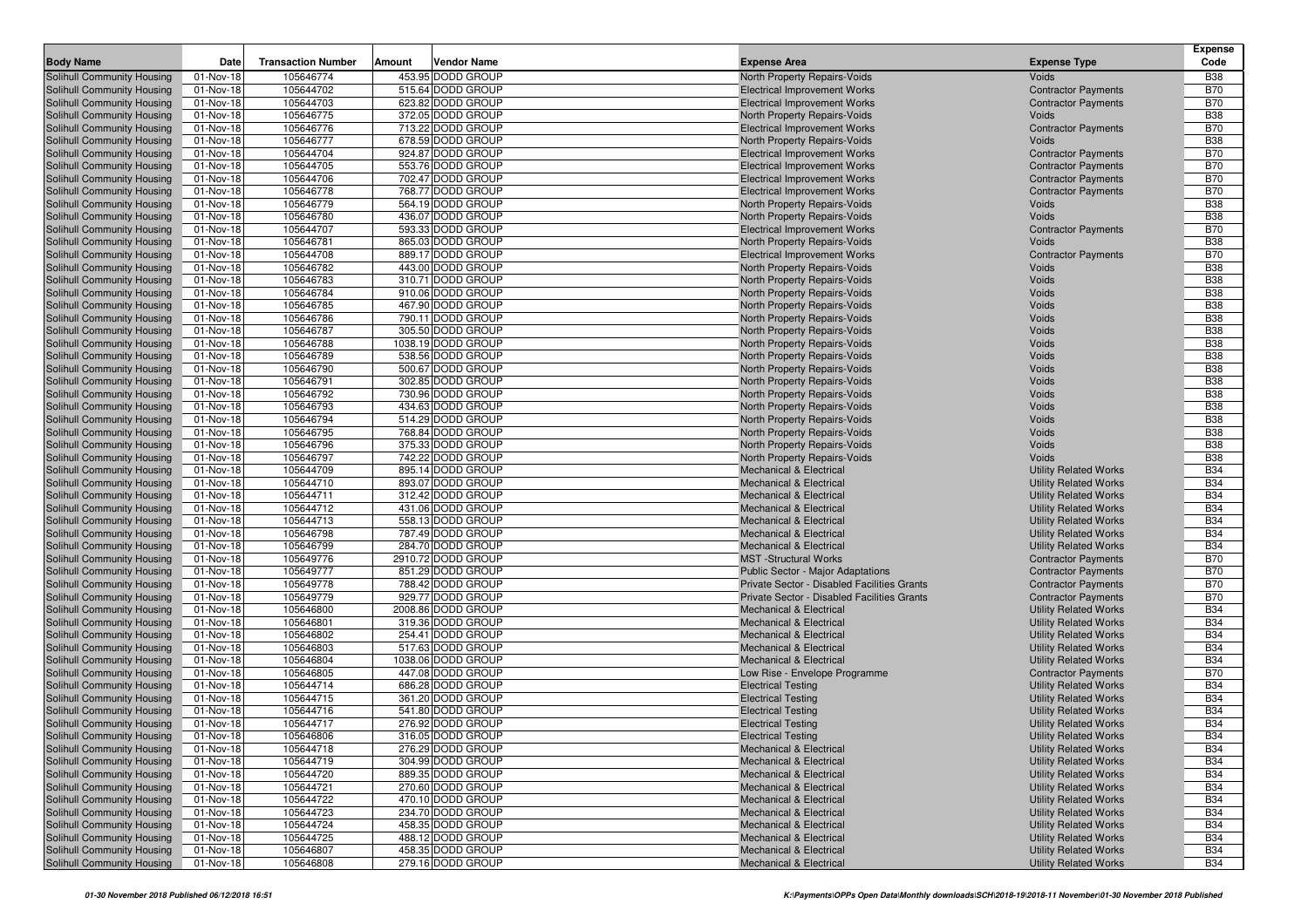| <b>Body Name</b>                                         | Date                   | <b>Transaction Number</b> | Amount | <b>Vendor Name</b>                     | <b>Expense Area</b>                                                      | <b>Expense Type</b>                                          | <b>Expense</b><br>Code   |
|----------------------------------------------------------|------------------------|---------------------------|--------|----------------------------------------|--------------------------------------------------------------------------|--------------------------------------------------------------|--------------------------|
| Solihull Community Housing                               | 01-Nov-18              | 105646809                 |        | 378.81 DODD GROUP                      | <b>Mechanical &amp; Electrical</b>                                       | <b>Utility Related Works</b>                                 | <b>B34</b>               |
| Solihull Community Housing                               | 01-Nov-18              | 105646810                 |        | 587.91 DODD GROUP                      | North Property Repairs-Voids                                             | Voids                                                        | <b>B38</b>               |
| Solihull Community Housing                               | 01-Nov-18              | 105646811                 |        | 341.21 DODD GROUP                      | North Property Repairs-Voids                                             | Voids                                                        | <b>B38</b>               |
| Solihull Community Housing                               | 01-Nov-18              | 105646812                 |        | 364.57 DODD GROUP                      | North Property Repairs-Voids                                             | Voids                                                        | <b>B38</b>               |
| Solihull Community Housing                               | 01-Nov-18              | 105646813                 |        | 3298.61 DODD GROUP                     | North Property Repairs-Voids                                             | Voids                                                        | <b>B38</b>               |
| Solihull Community Housing                               | 01-Nov-18              | 105646814                 |        | 397.83 DODD GROUP                      | North Property Repairs-Voids                                             | Voids                                                        | <b>B38</b>               |
| Solihull Community Housing                               | 01-Nov-18              | 105646815                 |        | 479.90 DODD GROUP                      | North Property Repairs-Voids                                             | Voids                                                        | <b>B38</b>               |
| Solihull Community Housing                               | 01-Nov-18              | 105646816                 |        | 1239.14 DODD GROUP                     | North Property Repairs-Voids                                             | Voids                                                        | <b>B38</b>               |
| Solihull Community Housing                               | 01-Nov-18              | 105646817                 |        | 920.07 DODD GROUP                      | North Property Repairs-Voids                                             | Voids                                                        | <b>B38</b>               |
| Solihull Community Housing                               | 01-Nov-18              | 105646818                 |        | 788.15 DODD GROUP                      | North Property Repairs-Voids                                             | Voids                                                        | <b>B38</b>               |
| Solihull Community Housing                               | 01-Nov-18              | 105646819                 |        | 458.47 DODD GROUP                      | North Property Repairs-Voids                                             | Voids                                                        | <b>B38</b>               |
| Solihull Community Housing                               | 01-Nov-18              | 105646820                 |        | 906.90 DODD GROUP                      | <b>North Property Repairs-Voids</b>                                      | Voids                                                        | <b>B38</b>               |
| Solihull Community Housing                               | 01-Nov-18              | 105646821                 |        | 3065.47 DODD GROUP                     | North Property Repairs-Voids                                             | Voids                                                        | <b>B38</b>               |
| Solihull Community Housing                               | 01-Nov-18              | 105646822                 |        | 542.97 DODD GROUP                      | North Property Repairs-Voids                                             | Voids                                                        | <b>B38</b>               |
| Solihull Community Housing                               | 01-Nov-18              | 105646823                 |        | 574.04 DODD GROUP                      | North Property Repairs-Voids                                             | Voids                                                        | <b>B38</b>               |
| Solihull Community Housing                               | 01-Nov-18              | 105646824                 |        | 494.59 DODD GROUP                      | North Property Repairs-Voids                                             | Voids                                                        | <b>B38</b>               |
| Solihull Community Housing                               | 01-Nov-18              | 105646825                 |        | 497.42 DODD GROUP                      | North Property Repairs-Voids                                             | Voids                                                        | <b>B38</b>               |
| Solihull Community Housing                               | 01-Nov-18              | 105646826                 |        | 377.41 DODD GROUP                      | North Property Repairs-Voids                                             | Voids                                                        | <b>B38</b>               |
| Solihull Community Housing                               | 01-Nov-18              | 105646827                 |        | 859.43 DODD GROUP                      | North Property Repairs-Voids                                             | Voids                                                        | <b>B38</b>               |
| Solihull Community Housing                               | 01-Nov-18              | 105646828                 |        | 675.41 DODD GROUP                      | North Property Repairs-Voids                                             | Voids                                                        | <b>B38</b>               |
| Solihull Community Housing                               | 01-Nov-18              | 105646829                 |        | 576.51 DODD GROUP                      | North Property Repairs-Voids                                             | Voids                                                        | <b>B38</b>               |
| Solihull Community Housing                               | 01-Nov-18              | 105646830                 |        | 440.57 DODD GROUP                      | <b>Mechanical &amp; Electrical</b>                                       | <b>Utility Related Works</b>                                 | <b>B34</b>               |
| Solihull Community Housing                               | 01-Nov-18              | 105646831                 |        | 347.13 DODD GROUP                      | <b>Mechanical &amp; Electrical</b>                                       | <b>Utility Related Works</b>                                 | <b>B34</b>               |
| Solihull Community Housing                               | 01-Nov-18              | 105646832                 |        | 515.54 DODD GROUP                      | <b>Mechanical &amp; Electrical</b><br><b>Mechanical &amp; Electrical</b> | <b>Utility Related Works</b>                                 | <b>B34</b>               |
| Solihull Community Housing<br>Solihull Community Housing | 01-Nov-18<br>01-Nov-18 | 105646833<br>105646834    |        | 474.84 DODD GROUP<br>474.84 DODD GROUP | <b>Mechanical &amp; Electrical</b>                                       | <b>Utility Related Works</b>                                 | <b>B34</b><br><b>B34</b> |
| Solihull Community Housing                               | 01-Nov-18              | 105646835                 |        | 257.57 DODD GROUP                      | <b>Mechanical &amp; Electrical</b>                                       | <b>Utility Related Works</b><br><b>Utility Related Works</b> | <b>B34</b>               |
| Solihull Community Housing                               | 01-Nov-18              | 105644726                 |        | 654.98 DODD GROUP                      | <b>Electrical Improvement Works</b>                                      | <b>Contractor Payments</b>                                   | <b>B70</b>               |
| Solihull Community Housing                               | 01-Nov-18              | 105644727                 |        | 530.23 DODD GROUP                      | <b>Electrical Improvement Works</b>                                      | <b>Contractor Payments</b>                                   | <b>B70</b>               |
| Solihull Community Housing                               | 01-Nov-18              | 105644728                 |        | 535.25 DODD GROUP                      | <b>Electrical Improvement Works</b>                                      | <b>Contractor Payments</b>                                   | <b>B70</b>               |
| Solihull Community Housing                               | 01-Nov-18              | 105644729                 |        | 812.04 DODD GROUP                      | <b>Electrical Improvement Works</b>                                      | <b>Contractor Payments</b>                                   | <b>B70</b>               |
| Solihull Community Housing                               | 01-Nov-18              | 105644730                 |        | 500.02 DODD GROUP                      | <b>Electrical Improvement Works</b>                                      | <b>Contractor Payments</b>                                   | <b>B70</b>               |
| Solihull Community Housing                               | 01-Nov-18              | 105644731                 |        | 751.97 DODD GROUP                      | <b>Electrical Improvement Works</b>                                      | <b>Contractor Payments</b>                                   | <b>B70</b>               |
| Solihull Community Housing                               | 01-Nov-18              | 105644732                 |        | 553.36 DODD GROUP                      | <b>Electrical Improvement Works</b>                                      | <b>Contractor Payments</b>                                   | <b>B70</b>               |
| Solihull Community Housing                               | 01-Nov-18              | 105644733                 |        | 534.46 DODD GROUP                      | <b>Electrical Improvement Works</b>                                      | <b>Contractor Payments</b>                                   | <b>B70</b>               |
| Solihull Community Housing                               | 01-Nov-18              | 105644734                 |        | 606.65 DODD GROUP                      | <b>Electrical Improvement Works</b>                                      | <b>Contractor Payments</b>                                   | <b>B70</b>               |
| Solihull Community Housing                               | 01-Nov-18              | 105646836                 |        | 1086.49 DODD GROUP                     | <b>Electrical Improvement Works</b>                                      | <b>Contractor Payments</b>                                   | <b>B70</b>               |
| Solihull Community Housing                               | 01-Nov-18              | 105646837                 |        | 611.14 DODD GROUP                      | <b>Electrical Improvement Works</b>                                      | <b>Contractor Payments</b>                                   | <b>B70</b>               |
| Solihull Community Housing                               | 01-Nov-18              | 105646838                 |        | 529.04 DODD GROUP                      | <b>Electrical Improvement Works</b>                                      | <b>Contractor Payments</b>                                   | <b>B70</b>               |
| Solihull Community Housing                               | 01-Nov-18              | 105646839                 |        | 520.76 DODD GROUP                      | <b>Electrical Improvement Works</b>                                      | <b>Contractor Payments</b>                                   | <b>B70</b>               |
| Solihull Community Housing                               | 01-Nov-18              | 105646840                 |        | 515.24 DODD GROUP                      | <b>Electrical Improvement Works</b>                                      | <b>Contractor Payments</b>                                   | <b>B70</b>               |
| Solihull Community Housing                               | 01-Nov-18              | 105649780                 |        | 778.49 DODD GROUP                      | Public Sector - Major Adaptations                                        | <b>Contractor Payments</b>                                   | <b>B70</b>               |
| Solihull Community Housing                               | 01-Nov-18              | 105649781                 |        | 886.94 DODD GROUP                      | Kitchens                                                                 | <b>Contractor Payments</b>                                   | <b>B70</b>               |
| Solihull Community Housing                               | 01-Nov-18              | 105649782                 |        | 679.09 DODD GROUP                      | Kitchens                                                                 | <b>Contractor Payments</b>                                   | <b>B70</b>               |
| Solihull Community Housing                               | 01-Nov-18              | 105649783                 |        | 920.10 DODD GROUP                      | Public Sector - Major Adaptations                                        | <b>Contractor Payments</b>                                   | <b>B70</b>               |
| Solihull Community Housing                               | 01-Nov-18              | 105649784                 |        | 703.54 DODD GROUP                      | Kitchens                                                                 | <b>Contractor Payments</b>                                   | <b>B70</b>               |
| Solihull Community Housing                               | 01-Nov-18              | 105649785                 |        | 723.39 DODD GROUP                      | <b>Public Sector - Major Adaptations</b>                                 | <b>Contractor Payments</b>                                   | <b>B70</b>               |
| Solihull Community Housing                               | 01-Nov-18              | 105649786                 |        | 962.48 DODD GROUP                      | Public Sector - Major Adaptations                                        | <b>Contractor Payments</b>                                   | <b>B70</b>               |
| Solihull Community Housing                               | 01-Nov-18              | 105649787                 |        | 718.97 DODD GROUP                      | Kitchens                                                                 | <b>Contractor Payments</b>                                   | <b>B70</b>               |
| Solihull Community Housing                               | 01-Nov-18              | 105649788                 |        | 785.93 DODD GROUP                      | Public Sector - Major Adaptations                                        | <b>Contractor Payments</b>                                   | <b>B70</b>               |
| Solihull Community Housing                               | 01-Nov-18              | 105649789                 |        | 1134.00 DODD GROUP                     | Private Sector - Disabled Facilities Grants                              | <b>Contractor Payments</b>                                   | <b>B70</b>               |
| Solihull Community Housing                               | 01-Nov-18              | 105649790                 |        | 921.42 DODD GROUP                      | Private Sector - Disabled Facilities Grants                              | <b>Contractor Payments</b>                                   | <b>B70</b>               |
| Solihull Community Housing                               | 01-Nov-18              | 105649791                 |        | 536.80 DODD GROUP                      | Kitchens                                                                 | <b>Contractor Payments</b>                                   | <b>B70</b>               |
| Solihull Community Housing                               | 01-Nov-18              | 105649792                 |        | 725.06 DODD GROUP                      | Public Sector - Major Adaptations                                        | <b>Contractor Payments</b>                                   | <b>B70</b>               |
| Solihull Community Housing<br>Solihull Community Housing | 01-Nov-18<br>01-Nov-18 | 105646841<br>105646842    |        | 380.31 DODD GROUP<br>513.94 DODD GROUP | <b>Mechanical &amp; Electrical</b><br>Mechanical & Electrical            | <b>Utility Related Works</b><br><b>Utility Related Works</b> | <b>B34</b><br><b>B34</b> |
| Solihull Community Housing                               | 01-Nov-18              | 105646843                 |        | 7250.69 DODD GROUP                     | <b>Electrical Improvement Works</b>                                      | <b>Contractor Payments</b>                                   | <b>B70</b>               |
| Solihull Community Housing                               | 01-Nov-18              | 105646844                 |        | 6190.26 DODD GROUP                     | <b>Electrical Improvement Works</b>                                      | <b>Contractor Payments</b>                                   | <b>B70</b>               |
| Solihull Community Housing                               | 01-Nov-18              | 105658514                 |        | 47544.52 DODD GROUP                    | Gas Warm Air/B'boiler/Storage Heater                                     | <b>Contractor Payments</b>                                   | <b>B70</b>               |
| Solihull Community Housing                               | 07-Nov-18              | 105656507                 |        | 1966.98 DODD GROUP                     | Gas Warm Air/B'boiler/Storage Heater                                     | <b>Contractor Payments</b>                                   | <b>B70</b>               |
| Solihull Community Housing                               | 07-Nov-18              | 105655571                 |        | 1966.98 DODD GROUP                     | Gas Warm Air/B'boiler/Storage Heater                                     | <b>Contractor Payments</b>                                   | <b>B70</b>               |
| Solihull Community Housing                               | 07-Nov-18              | 105656508                 |        | 3331.35 DODD GROUP                     | Gas Warm Air/B'boiler/Storage Heater                                     | <b>Contractor Payments</b>                                   | <b>B70</b>               |
| Solihull Community Housing                               | 07-Nov-18              | 105655572                 |        | 3331.35 DODD GROUP                     | Gas Warm Air/B'boiler/Storage Heater                                     | <b>Contractor Payments</b>                                   | <b>B70</b>               |
|                                                          |                        |                           |        |                                        |                                                                          |                                                              |                          |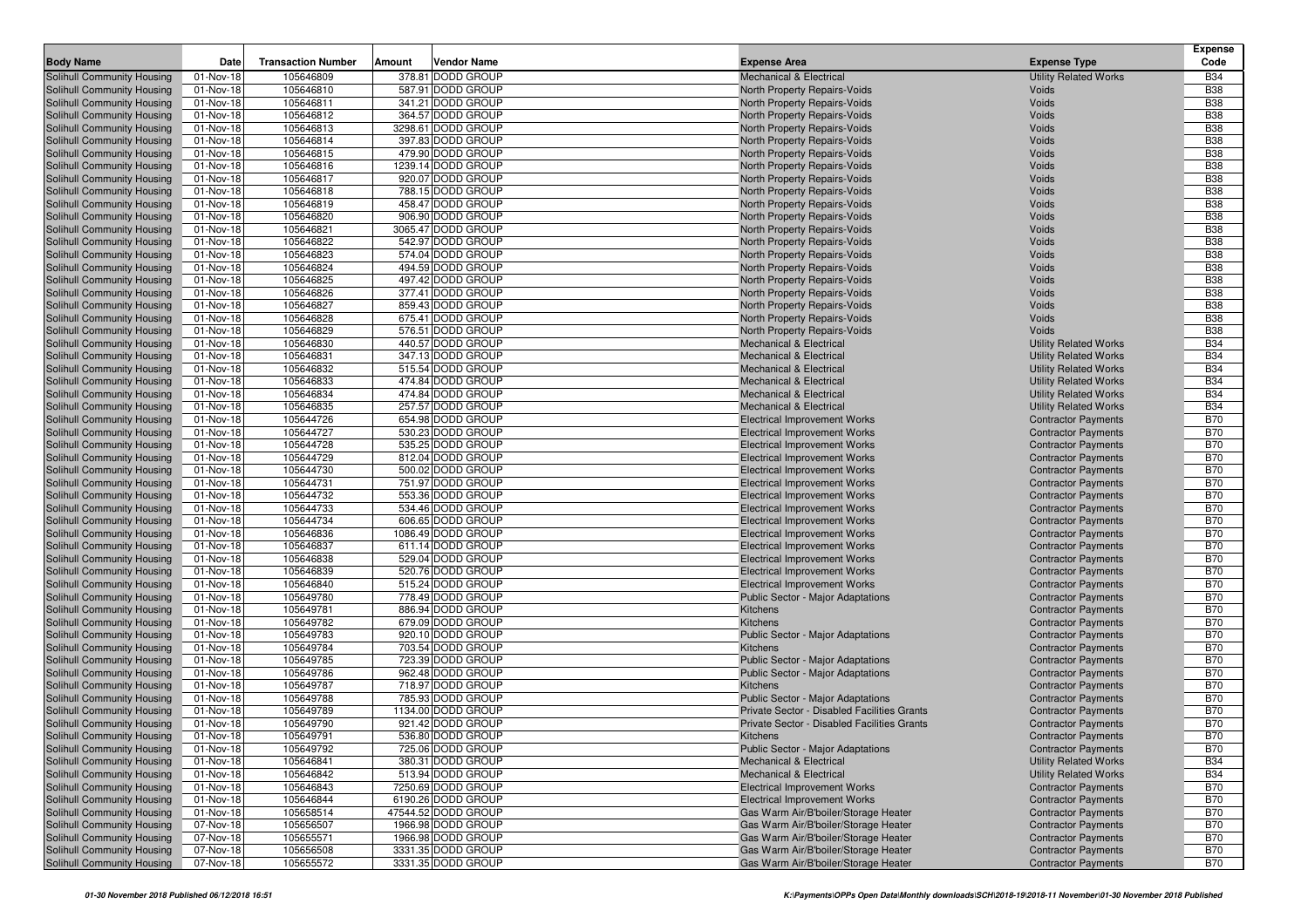|                                                          |                         |                           |        |                                        |                                                                           |                                                              | <b>Expense</b>           |
|----------------------------------------------------------|-------------------------|---------------------------|--------|----------------------------------------|---------------------------------------------------------------------------|--------------------------------------------------------------|--------------------------|
| <b>Body Name</b>                                         | Date                    | <b>Transaction Number</b> | Amount | <b>Vendor Name</b>                     | <b>Expense Area</b>                                                       | <b>Expense Type</b>                                          | Code                     |
| Solihull Community Housing                               | 07-Nov-18               | 105655573                 |        | 1966.98 DODD GROUP                     | Gas Warm Air/B'boiler/Storage Heater                                      | <b>Contractor Payments</b>                                   | <b>B70</b>               |
| Solihull Community Housing                               | 07-Nov-18               | 105656509                 |        | 3331.35 DODD GROUP                     | Gas Warm Air/B'boiler/Storage Heater                                      | <b>Contractor Payments</b>                                   | <b>B70</b>               |
| Solihull Community Housing                               | 07-Nov-18               | 105655574                 |        | 3331.35 DODD GROUP                     | Gas Warm Air/B'boiler/Storage Heater                                      | <b>Contractor Payments</b>                                   | <b>B70</b>               |
| Solihull Community Housing                               | 07-Nov-18               | 105655575                 |        | 3331.35 DODD GROUP                     | Gas Warm Air/B'boiler/Storage Heater                                      | <b>Contractor Payments</b>                                   | <b>B70</b>               |
| Solihull Community Housing                               | 07-Nov-18               | 105658424                 |        | 686.20 DODD GROUP                      | Kitchens                                                                  | <b>Contractor Payments</b>                                   | <b>B70</b>               |
| Solihull Community Housing                               | 07-Nov-18               | 105655585                 |        | 439.38 DODD GROUP                      | <b>Electrical Improvement Works</b>                                       | <b>Contractor Payments</b>                                   | <b>B70</b>               |
| Solihull Community Housing                               | $\overline{0}$ 7-Nov-18 | 105655586                 |        | 450.28 DODD GROUP                      | <b>Electrical Improvement Works</b>                                       | <b>Contractor Payments</b>                                   | <b>B70</b>               |
| Solihull Community Housing                               | 07-Nov-18               | 105658515<br>105658516    |        | 685.20 DODD GROUP<br>535.90 DODD GROUP | <b>Electrical Improvement Works</b>                                       | <b>Contractor Payments</b>                                   | <b>B70</b><br><b>B70</b> |
| Solihull Community Housing<br>Solihull Community Housing | 07-Nov-18<br>07-Nov-18  | 105658517                 |        | 636.03 DODD GROUP                      | <b>Electrical Improvement Works</b><br><b>Mechanical &amp; Electrical</b> | <b>Contractor Payments</b><br><b>Utility Related Works</b>   | <b>B34</b>               |
| Solihull Community Housing                               | 07-Nov-18               | 105655588                 |        | 212.84 DODD GROUP                      | <b>Electrical Improvement Works</b>                                       | <b>Contractor Payments</b>                                   | <b>B70</b>               |
| Solihull Community Housing                               | 07-Nov-18               | 105658654                 |        | 409.92 DODD GROUP                      | North Property Repairs-Voids                                              | Voids                                                        | <b>B38</b>               |
| Solihull Community Housing                               | 07-Nov-18               | 105658655                 |        | 404.21 DODD GROUP                      | North Property Repairs-Voids                                              | Voids                                                        | <b>B38</b>               |
| Solihull Community Housing                               | 07-Nov-18               | 105656510                 |        | 1130.75 DODD GROUP                     | North Property Repairs-Voids                                              | Voids                                                        | <b>B38</b>               |
| Solihull Community Housing                               | 07-Nov-18               | 105656511                 |        | 489.05 DODD GROUP                      | North Property Repairs-Voids                                              | Voids                                                        | <b>B38</b>               |
| Solihull Community Housing                               | 07-Nov-18               | 105667163                 |        | 449.89 DODD GROUP                      | <b>Mechanical &amp; Electrical</b>                                        | <b>Utility Related Works</b>                                 | <b>B34</b>               |
| Solihull Community Housing                               | 07-Nov-18               | 105656512                 |        | 555.44 DODD GROUP                      | <b>Mechanical &amp; Electrical</b>                                        | <b>Utility Related Works</b>                                 | <b>B34</b>               |
| Solihull Community Housing                               | 07-Nov-18               | 105656513                 |        | 268.33 DODD GROUP                      | <b>Mechanical &amp; Electrical</b>                                        | <b>Utility Related Works</b>                                 | <b>B34</b>               |
| Solihull Community Housing                               | 07-Nov-18               | 105656514                 |        | 211.08 DODD GROUP                      | <b>Mechanical &amp; Electrical</b>                                        | <b>Utility Related Works</b>                                 | <b>B34</b>               |
| Solihull Community Housing                               | 07-Nov-18               | 105656515                 |        | 347.66 DODD GROUP                      | <b>Mechanical &amp; Electrical</b>                                        | <b>Utility Related Works</b>                                 | <b>B34</b>               |
| Solihull Community Housing                               | 08-Nov-18               | 105656560                 |        | 390.40 DODD GROUP                      | <b>Mechanical &amp; Electrical</b>                                        | <b>Utility Related Works</b>                                 | <b>B34</b>               |
| Solihull Community Housing                               | 08-Nov-18               | 105658518                 |        | 293.02 DODD GROUP                      | <b>Mechanical &amp; Electrical</b>                                        | <b>Utility Related Works</b>                                 | <b>B34</b>               |
| Solihull Community Housing                               | 08-Nov-18               | 105667164                 |        | 431.06 DODD GROUP                      | <b>Mechanical &amp; Electrical</b>                                        | <b>Utility Related Works</b>                                 | <b>B34</b>               |
| Solihull Community Housing                               | 08-Nov-18               | 105658519                 |        | 300.46 DODD GROUP                      | <b>Mechanical &amp; Electrical</b>                                        | <b>Utility Related Works</b>                                 | <b>B34</b>               |
| Solihull Community Housing                               | 08-Nov-18               | 105667165                 |        | 362.78 DODD GROUP                      | <b>Mechanical &amp; Electrical</b>                                        | <b>Utility Related Works</b>                                 | <b>B34</b>               |
| Solihull Community Housing                               | 20-Nov-18               | 105686674                 |        | 577.92 DODD GROUP                      | <b>Electrical Testing</b>                                                 | <b>Utility Related Works</b>                                 | <b>B34</b>               |
| Solihull Community Housing                               | 20-Nov-18               | 105671975                 |        | 226.67 DODD GROUP                      | <b>Mechanical &amp; Electrical</b>                                        | <b>Utility Related Works</b>                                 | <b>B34</b>               |
| Solihull Community Housing                               | 20-Nov-18               | 105672002                 |        | 314.86 DODD GROUP                      | <b>Mechanical &amp; Electrical</b>                                        | <b>Utility Related Works</b>                                 | <b>B34</b>               |
| Solihull Community Housing                               | 20-Nov-18               | 105678365                 |        | 488.78 DODD GROUP                      | <b>Mechanical &amp; Electrical</b>                                        | <b>Utility Related Works</b>                                 | <b>B34</b>               |
| Solihull Community Housing                               | 20-Nov-18               | 105678366                 |        | 325.80 DODD GROUP                      | <b>Mechanical &amp; Electrical</b>                                        | <b>Utility Related Works</b>                                 | <b>B34</b>               |
| Solihull Community Housing                               | 20-Nov-18               | 105678367                 |        | 235.49 DODD GROUP                      | <b>Mechanical &amp; Electrical</b>                                        | <b>Utility Related Works</b>                                 | <b>B34</b>               |
| Solihull Community Housing                               | 20-Nov-18               | 105672061                 |        | 300.73 DODD GROUP<br>539.87 DODD GROUP | <b>Mechanical &amp; Electrical</b>                                        | <b>Utility Related Works</b>                                 | <b>B34</b>               |
| Solihull Community Housing                               | 20-Nov-18               | 105678368<br>105678369    |        | 401.67 DODD GROUP                      | <b>Mechanical &amp; Electrical</b>                                        | <b>Utility Related Works</b><br><b>Utility Related Works</b> | <b>B34</b><br><b>B34</b> |
| Solihull Community Housing<br>Solihull Community Housing | 20-Nov-18<br>20-Nov-18  | 105678370                 |        | 346.35 DODD GROUP                      | <b>Mechanical &amp; Electrical</b><br><b>Mechanical &amp; Electrical</b>  | <b>Utility Related Works</b>                                 | <b>B34</b>               |
| Solihull Community Housing                               | 20-Nov-18               | 105672117                 |        | 215.61 DODD GROUP                      | <b>Mechanical &amp; Electrical</b>                                        | <b>Utility Related Works</b>                                 | <b>B34</b>               |
| Solihull Community Housing                               | 20-Nov-18               | 105678371                 |        | 1190.76 DODD GROUP                     | <b>Mechanical &amp; Electrical</b>                                        | <b>Utility Related Works</b>                                 | <b>B34</b>               |
| Solihull Community Housing                               | 20-Nov-18               | 105672121                 |        | 222.41 DODD GROUP                      | <b>Mechanical &amp; Electrical</b>                                        | <b>Utility Related Works</b>                                 | <b>B34</b>               |
| Solihull Community Housing                               | 20-Nov-18               | 105678372                 |        | 295.06 DODD GROUP                      | <b>Mechanical &amp; Electrical</b>                                        | <b>Utility Related Works</b>                                 | <b>B34</b>               |
| Solihull Community Housing                               | 20-Nov-18               | 105678373                 |        | 259.21 DODD GROUP                      | <b>Mechanical &amp; Electrical</b>                                        | <b>Utility Related Works</b>                                 | <b>B34</b>               |
| Solihull Community Housing                               | 20-Nov-18               | 105678374                 |        | 276.00 DODD GROUP                      | <b>Mechanical &amp; Electrical</b>                                        | <b>Utility Related Works</b>                                 | <b>B34</b>               |
| Solihull Community Housing                               | 20-Nov-18               | 105678375                 |        | 336.68 DODD GROUP                      | North Property Repairs-Voids                                              | Voids                                                        | <b>B38</b>               |
| Solihull Community Housing                               | 20-Nov-18               | 105678376                 |        | 544.76 DODD GROUP                      | North Property Repairs-Voids                                              | Voids                                                        | <b>B38</b>               |
| Solihull Community Housing                               | 20-Nov-18               | 105678377                 |        | 618.18 DODD GROUP                      | North Property Repairs-Voids                                              | Voids                                                        | <b>B38</b>               |
| Solihull Community Housing                               | 20-Nov-18               | 105678378                 |        | 300.13 DODD GROUP                      | <b>Mechanical &amp; Electrical</b>                                        | <b>Utility Related Works</b>                                 | <b>B34</b>               |
| Solihull Community Housing                               | 20-Nov-18               | 105678379                 |        | 501.21 DODD GROUP                      | North Property Repairs-Voids                                              | Voids                                                        | <b>B38</b>               |
| Solihull Community Housing                               | 20-Nov-18               | 105678380                 |        | 602.95 DODD GROUP                      | North Property Repairs-Voids                                              | Voids                                                        | <b>B38</b>               |
| Solihull Community Housing                               | 20-Nov-18               | 105678381                 |        | 338.99 DODD GROUP                      | <b>Mechanical &amp; Electrical</b>                                        | <b>Utility Related Works</b>                                 | <b>B34</b>               |
| Solihull Community Housing                               | 20-Nov-18               | 105678382                 |        | 922.58 DODD GROUP                      | North Property Repairs-Voids                                              | Voids                                                        | <b>B38</b>               |
| Solihull Community Housing                               | 20-Nov-18               | 105678383                 |        | 1384.04 DODD GROUP                     | North Property Repairs-Voids                                              | Voids                                                        | <b>B38</b>               |
| Solihull Community Housing                               | 20-Nov-18               | 105678384                 |        | 429.41 DODD GROUP                      | North Property Repairs-Voids                                              | Voids                                                        | <b>B38</b>               |
| Solihull Community Housing                               | 20-Nov-18               | 105678385                 |        | 519.90 DODD GROUP                      | North Property Repairs-Voids                                              | Voids                                                        | <b>B38</b>               |
| Solihull Community Housing                               | 20-Nov-18               | 105678386                 |        | 253.59 DODD GROUP                      | <b>Mechanical &amp; Electrical</b>                                        | <b>Utility Related Works</b>                                 | <b>B34</b>               |
| Solihull Community Housing                               | 20-Nov-18               | 105678387                 |        | 326.52 DODD GROUP                      | North Property Repairs-Voids                                              | Voids                                                        | <b>B38</b>               |
| Solihull Community Housing                               | 20-Nov-18               | 105678388                 |        | 908.39 DODD GROUP                      | North Property Repairs-Voids                                              | Voids                                                        | <b>B38</b>               |
| Solihull Community Housing                               | 20-Nov-18               | 105678389                 |        | 426.34 DODD GROUP                      | North Property Repairs-Voids                                              | Voids                                                        | <b>B38</b>               |
| Solihull Community Housing                               | 20-Nov-18               | 105678390                 |        | 581.44 DODD GROUP                      | North Property Repairs-Voids                                              | Voids                                                        | <b>B38</b>               |
| Solihull Community Housing                               | 20-Nov-18               | 105678391                 |        | 2558.73 DODD GROUP                     | North Property Repairs-Voids                                              | Voids                                                        | <b>B38</b>               |
| Solihull Community Housing<br>Solihull Community Housing | 20-Nov-18               | 105678392<br>105678393    |        | 364.87 DODD GROUP<br>529.22 DODD GROUP | North Property Repairs-Voids<br>North Property Repairs-Voids              | Voids<br>Voids                                               | <b>B38</b><br><b>B38</b> |
| Solihull Community Housing                               | 20-Nov-18<br>20-Nov-18  | 105672232                 |        | 215.06 DODD GROUP                      | North Property Repairs-Voids                                              | Voids                                                        | <b>B38</b>               |
| Solihull Community Housing                               | 20-Nov-18               | 105672233                 |        | 235.44 DODD GROUP                      | North Property Repairs-Voids                                              | Voids                                                        | <b>B38</b>               |
| Solihull Community Housing                               | 20-Nov-18               | 105678394                 |        | 351.36 DODD GROUP                      | North Property Repairs-Voids                                              | Voids                                                        | <b>B38</b>               |
|                                                          |                         |                           |        |                                        |                                                                           |                                                              |                          |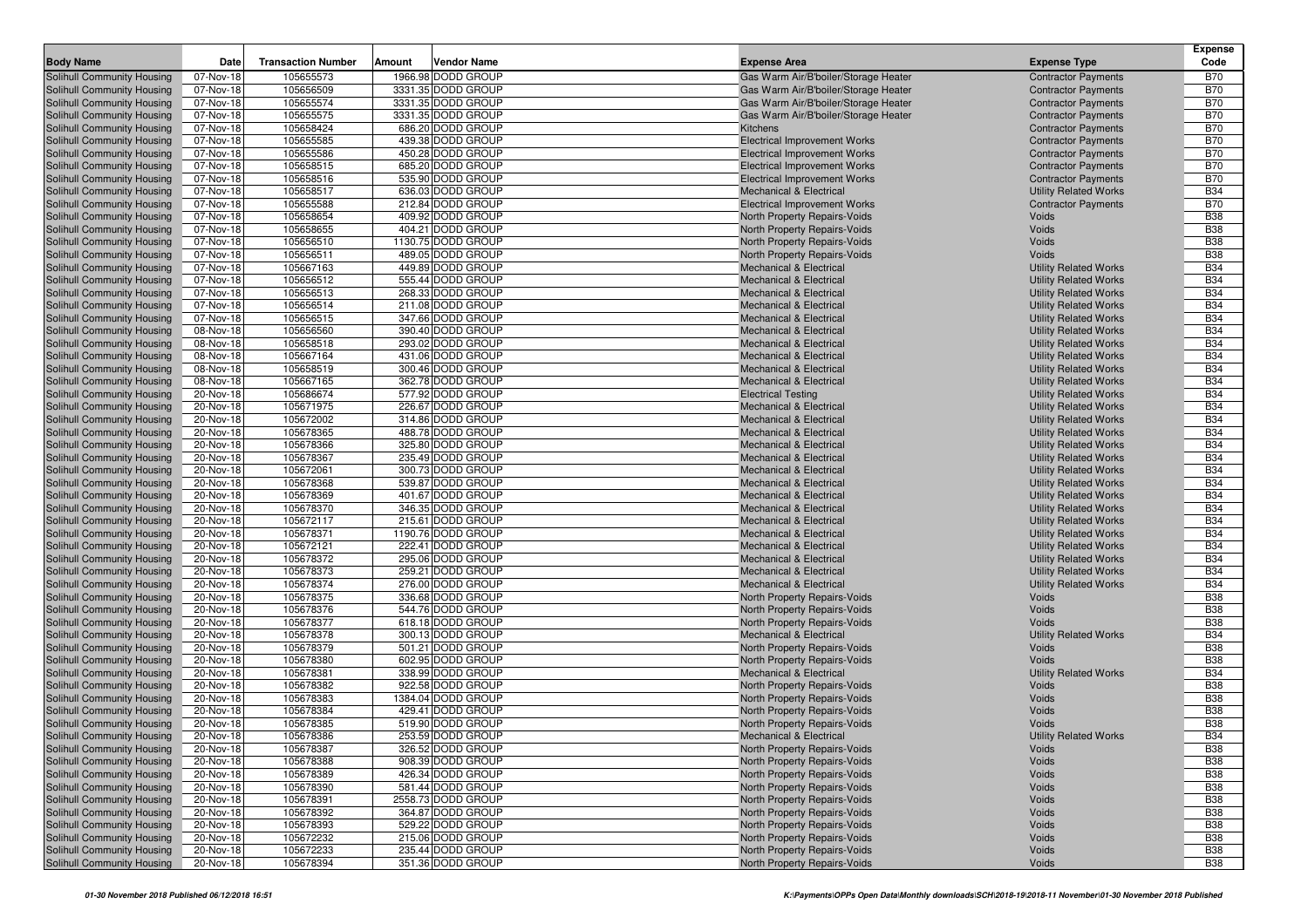|                                                          |                        |                           |        |                                         |                                                                          |                                                              | <b>Expense</b>           |
|----------------------------------------------------------|------------------------|---------------------------|--------|-----------------------------------------|--------------------------------------------------------------------------|--------------------------------------------------------------|--------------------------|
| <b>Body Name</b>                                         | Date                   | <b>Transaction Number</b> | Amount | <b>Vendor Name</b>                      | <b>Expense Area</b>                                                      | <b>Expense Type</b>                                          | Code                     |
| Solihull Community Housing                               | 20-Nov-18              | 105678395                 |        | 258.09 DODD GROUP                       | North Property Repairs-Voids                                             | Voids                                                        | <b>B38</b>               |
| Solihull Community Housing                               | 20-Nov-18              | 105672249                 |        | 422.58 DODD GROUP                       | Kitchens                                                                 | <b>Contractor Payments</b>                                   | <b>B70</b>               |
| Solihull Community Housing                               | 20-Nov-18              | 105672250                 |        | 445.92 DODD GROUP                       | Kitchens                                                                 | <b>Contractor Payments</b>                                   | <b>B70</b>               |
| Solihull Community Housing<br>Solihull Community Housing | 20-Nov-18<br>20-Nov-18 | 105678397<br>105678398    |        | 631.07 DODD GROUP<br>708.17 DODD GROUP  | Public Sector - Major Adaptations<br>Public Sector - Major Adaptations   | <b>Contractor Payments</b><br><b>Contractor Payments</b>     | <b>B70</b><br><b>B70</b> |
| Solihull Community Housing                               | 20-Nov-18              | 105672251                 |        | 499.64 DODD GROUP                       | Public Sector - Major Adaptations                                        | <b>Contractor Payments</b>                                   | <b>B70</b>               |
| Solihull Community Housing                               | 20-Nov-18              | 105672252                 |        | 449.28 DODD GROUP                       | Kitchens                                                                 | <b>Contractor Payments</b>                                   | <b>B70</b>               |
| Solihull Community Housing                               | 20-Nov-18              | 105672350                 |        | 3331.35 DODD GROUP                      | Gas Warm Air/B'boiler/Storage Heater                                     | <b>Contractor Payments</b>                                   | <b>B70</b>               |
| Solihull Community Housing                               | 20-Nov-18              | 105672351                 |        | 3331.35 DODD GROUP                      | Gas Warm Air/B'boiler/Storage Heater                                     | <b>Contractor Payments</b>                                   | <b>B70</b>               |
| Solihull Community Housing                               | 20-Nov-18              | 105672356                 |        | 249.02 DODD GROUP                       | North Property Repairs-Voids                                             | Voids                                                        | <b>B38</b>               |
| Solihull Community Housing                               | 20-Nov-18              | 105678416                 |        | 332.67 DODD GROUP                       | North Property Repairs-Voids                                             | Voids                                                        | <b>B38</b>               |
| Solihull Community Housing                               | 20-Nov-18              | 105672359                 |        | 220.27 DODD GROUP                       | North Property Repairs-Voids                                             | Voids                                                        | <b>B38</b>               |
| Solihull Community Housing                               | 20-Nov-18              | 105678417                 |        | 347.17 DODD GROUP                       | North Property Repairs-Voids                                             | Voids                                                        | <b>B38</b>               |
| Solihull Community Housing                               | 20-Nov-18              | 105678418                 |        | 535.09 DODD GROUP                       | North Property Repairs-Voids                                             | Voids                                                        | <b>B38</b>               |
| Solihull Community Housing                               | 20-Nov-18              | 105678419                 |        | 825.19 DODD GROUP                       | North Property Repairs-Voids                                             | Voids                                                        | <b>B38</b>               |
| Solihull Community Housing                               | 20-Nov-18              | 105678420                 |        | 388.53 DODD GROUP                       | North Property Repairs-Voids                                             | Voids                                                        | <b>B38</b>               |
| Solihull Community Housing                               | 20-Nov-18              | 105678421                 |        | 561.62 DODD GROUP                       | North Property Repairs-Voids                                             | Voids                                                        | <b>B38</b>               |
| Solihull Community Housing                               | 20-Nov-18              | 105678422                 |        | 594.55 DODD GROUP                       | North Property Repairs-Voids                                             | Voids                                                        | <b>B38</b>               |
| Solihull Community Housing                               | 20-Nov-18              | 105678423                 |        | 485.80 DODD GROUP                       | North Property Repairs-Voids                                             | Voids                                                        | <b>B38</b>               |
| Solihull Community Housing                               | 20-Nov-18              | 105678424                 |        | 425.95 DODD GROUP                       | North Property Repairs-Voids                                             | Voids                                                        | <b>B38</b>               |
| Solihull Community Housing                               | 20-Nov-18              | 105678425                 |        | 376.08 DODD GROUP                       | North Property Repairs-Voids                                             | Voids                                                        | <b>B38</b>               |
| Solihull Community Housing                               | 20-Nov-18              | 105672377                 |        | 277.48 DODD GROUP                       | North Property Repairs-Voids                                             | Voids                                                        | <b>B38</b>               |
| Solihull Community Housing                               | 20-Nov-18              | 105678426                 |        | 474.92 DODD GROUP<br>565.07 DODD GROUP  | North Property Repairs-Voids                                             | Voids                                                        | <b>B38</b>               |
| Solihull Community Housing                               | 20-Nov-18              | 105678427                 |        |                                         | North Property Repairs-Voids                                             | Voids<br>Voids                                               | <b>B38</b><br><b>B38</b> |
| Solihull Community Housing<br>Solihull Community Housing | 20-Nov-18<br>20-Nov-18 | 105678428<br>105678429    |        | 2629.81 DODD GROUP<br>391.07 DODD GROUP | North Property Repairs-Voids<br>North Property Repairs-Voids             | Voids                                                        | <b>B38</b>               |
| Solihull Community Housing                               | 20-Nov-18              | 105678430                 |        | 611.36 DODD GROUP                       | North Property Repairs-Voids                                             | Voids                                                        | <b>B38</b>               |
| Solihull Community Housing                               | 20-Nov-18              | 105678431                 |        | 493.53 DODD GROUP                       | North Property Repairs-Voids                                             | Voids                                                        | <b>B38</b>               |
| Solihull Community Housing                               | 20-Nov-18              | 105678432                 |        | 369.55 DODD GROUP                       | North Property Repairs-Voids                                             | Voids                                                        | <b>B38</b>               |
| Solihull Community Housing                               | 20-Nov-18              | 105678433                 |        | 522.28 DODD GROUP                       | North Property Repairs-Voids                                             | Voids                                                        | <b>B38</b>               |
| Solihull Community Housing                               | 20-Nov-18              | 105678434                 |        | 250.21 DODD GROUP                       | North Property Repairs-Voids                                             | Voids                                                        | <b>B38</b>               |
| Solihull Community Housing                               | 20-Nov-18              | 105672397                 |        | 236.29 DODD GROUP                       | North Property Repairs-Voids                                             | Voids                                                        | <b>B38</b>               |
| Solihull Community Housing                               | 20-Nov-18              | 105678435                 |        | 483.11 DODD GROUP                       | North Property Repairs-Voids                                             | Voids                                                        | <b>B38</b>               |
| Solihull Community Housing                               | 20-Nov-18              | 105678436                 |        | 528.10 DODD GROUP                       | North Property Repairs-Voids                                             | Voids                                                        | <b>B38</b>               |
| Solihull Community Housing                               | 20-Nov-18              | 105678437                 |        | 793.65 DODD GROUP                       | North Property Repairs-Voids                                             | Voids                                                        | <b>B38</b>               |
| Solihull Community Housing                               | 20-Nov-18              | 105678438                 |        | 2373.11 DODD GROUP                      | North Property Repairs-Voids                                             | Voids                                                        | <b>B38</b>               |
| Solihull Community Housing                               | 20-Nov-18              | 105678439                 |        | 808.56 DODD GROUP                       | North Property Repairs-Voids                                             | Voids                                                        | <b>B38</b>               |
| Solihull Community Housing                               | 20-Nov-18              | 105678440                 |        | 362.98 DODD GROUP                       | North Property Repairs-Voids                                             | Voids                                                        | <b>B38</b>               |
| Solihull Community Housing                               | 20-Nov-18              | 105672406                 |        | 278.88 DODD GROUP                       | North Property Repairs-Voids                                             | Voids                                                        | <b>B38</b>               |
| Solihull Community Housing                               | 20-Nov-18              | 105678441                 |        | 596.49 DODD GROUP                       | North Property Repairs-Voids                                             | Voids                                                        | <b>B38</b><br><b>B38</b> |
| Solihull Community Housing                               | 20-Nov-18              | 105678442                 |        | 740.17 DODD GROUP<br>433.49 DODD GROUP  | North Property Repairs-Voids                                             | Voids<br>Voids                                               | <b>B38</b>               |
| Solihull Community Housing<br>Solihull Community Housing | 20-Nov-18<br>20-Nov-18 | 105678443<br>105678444    |        | 1996.98 DODD GROUP                      | North Property Repairs-Voids<br>Gas Warm Air/B'boiler/Storage Heater     | <b>Contractor Payments</b>                                   | <b>B70</b>               |
| Solihull Community Housing                               | 20-Nov-18              | 105672421                 |        | 1966.98 DODD GROUP                      | Gas Warm Air/B'boiler/Storage Heater                                     | <b>Contractor Payments</b>                                   | <b>B70</b>               |
| Solihull Community Housing                               | 21-Nov-18              | 105686675                 |        | 605.55 DODD GROUP                       | <b>Electrical Improvement Works</b>                                      | <b>Contractor Payments</b>                                   | <b>B70</b>               |
| Solihull Community Housing                               | 21-Nov-18              | 105686676                 |        | 544.36 DODD GROUP                       | <b>Electrical Improvement Works</b>                                      | <b>Contractor Payments</b>                                   | <b>B70</b>               |
| Solihull Community Housing                               | 21-Nov-18              | 105673389                 |        | 461.60 DODD GROUP                       | Electrical Improvement Works                                             | <b>Contractor Payments</b>                                   | <b>B70</b>               |
| Solihull Community Housing                               | 21-Nov-18              | 105686677                 |        | 544.69 DODD GROUP                       | <b>Electrical Improvement Works</b>                                      | <b>Contractor Payments</b>                                   | <b>B70</b>               |
| Solihull Community Housing                               | 21-Nov-18              | 105686678                 |        | 541.03 DODD GROUP                       | <b>Electrical Improvement Works</b>                                      | <b>Contractor Payments</b>                                   | <b>B70</b>               |
| Solihull Community Housing                               | 21-Nov-18              | 105686679                 |        | 603.20 DODD GROUP                       | <b>Electrical Improvement Works</b>                                      | <b>Contractor Payments</b>                                   | <b>B70</b>               |
| Solihull Community Housing                               | 21-Nov-18              | 105686680                 |        | 506.99 DODD GROUP                       | <b>Electrical Improvement Works</b>                                      | <b>Contractor Payments</b>                                   | <b>B70</b>               |
| Solihull Community Housing                               | 21-Nov-18              | 105673398                 |        | 222.41 DODD GROUP                       | <b>Mechanical &amp; Electrical</b>                                       | <b>Utility Related Works</b>                                 | <b>B34</b>               |
| Solihull Community Housing                               | 21-Nov-18              | 105678445                 |        | 395.74 DODD GROUP                       | <b>Mechanical &amp; Electrical</b>                                       | <b>Utility Related Works</b>                                 | <b>B34</b>               |
| Solihull Community Housing                               | 21-Nov-18              | 105686681                 |        | 242.08 DODD GROUP                       | <b>Mechanical &amp; Electrical</b>                                       | <b>Utility Related Works</b>                                 | <b>B34</b>               |
| Solihull Community Housing                               | 21-Nov-18              | 105686682                 |        | 316.55 DODD GROUP                       | <b>Mechanical &amp; Electrical</b>                                       | <b>Utility Related Works</b>                                 | <b>B34</b>               |
| Solihull Community Housing                               | 21-Nov-18              | 105686683                 |        | 265.99 DODD GROUP                       | <b>Mechanical &amp; Electrical</b>                                       | <b>Utility Related Works</b>                                 | <b>B34</b>               |
| Solihull Community Housing                               | 21-Nov-18              | 105686684                 |        | 471.98 DODD GROUP                       | <b>Mechanical &amp; Electrical</b>                                       | <b>Utility Related Works</b>                                 | <b>B34</b>               |
| Solihull Community Housing                               | 21-Nov-18              | 105686685                 |        | 289.94 DODD GROUP                       | <b>Mechanical &amp; Electrical</b>                                       | <b>Utility Related Works</b>                                 | <b>B34</b>               |
| Solihull Community Housing                               | 21-Nov-18              | 105686686                 |        | 431.06 DODD GROUP                       | <b>Mechanical &amp; Electrical</b>                                       | <b>Utility Related Works</b>                                 | <b>B34</b>               |
| Solihull Community Housing                               | 21-Nov-18              | 105686687                 |        | 458.33 DODD GROUP<br>239.02 DODD GROUP  | <b>Mechanical &amp; Electrical</b>                                       | <b>Utility Related Works</b>                                 | <b>B34</b>               |
| Solihull Community Housing<br>Solihull Community Housing | 21-Nov-18<br>21-Nov-18 | 105686688<br>105686689    |        | 503.24 DODD GROUP                       | <b>Mechanical &amp; Electrical</b><br><b>Mechanical &amp; Electrical</b> | <b>Utility Related Works</b><br><b>Utility Related Works</b> | <b>B34</b><br><b>B34</b> |
| Solihull Community Housing                               | 21-Nov-18              | 105686690                 |        | 250.72 DODD GROUP                       | <b>Mechanical &amp; Electrical</b>                                       | <b>Utility Related Works</b>                                 | <b>B34</b>               |
|                                                          |                        |                           |        |                                         |                                                                          |                                                              |                          |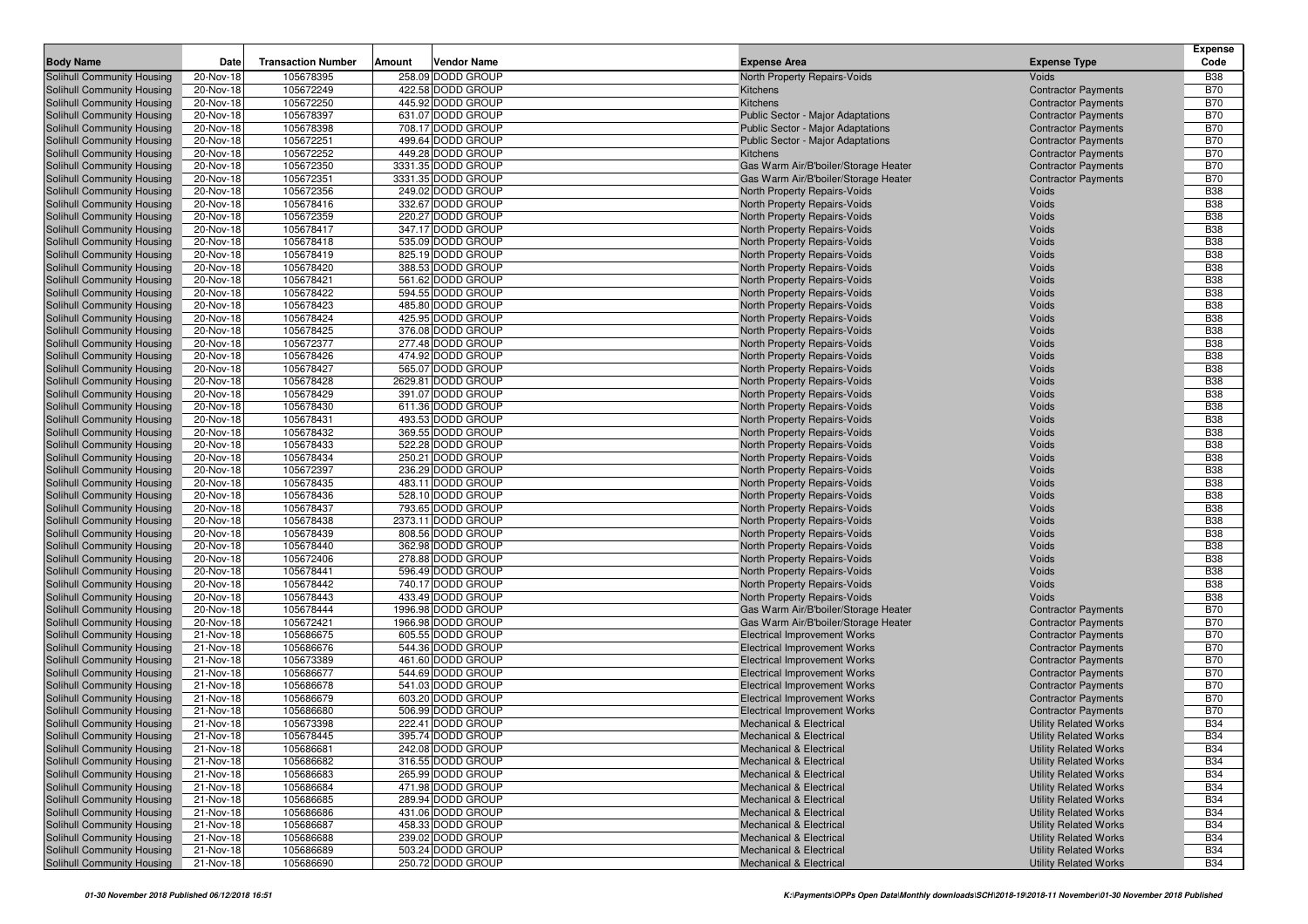| <b>Body Name</b>                                         | Date                   | <b>Transaction Number</b> | Amount | Vendor Name                                              | <b>Expense Area</b>                                      | <b>Expense Type</b>            | Expense<br>Code                    |
|----------------------------------------------------------|------------------------|---------------------------|--------|----------------------------------------------------------|----------------------------------------------------------|--------------------------------|------------------------------------|
| Solihull Community Housing                               | 21-Nov-18              | 105686691                 |        | 239.05 DODD GROUP                                        | <b>Mechanical &amp; Electrical</b>                       | <b>Utility Related Works</b>   | <b>B34</b>                         |
| Solihull Community Housing                               | 21-Nov-18              | 105686692                 |        | 471.98 DODD GROUP                                        | <b>Mechanical &amp; Electrical</b>                       | <b>Utility Related Works</b>   | <b>B34</b>                         |
| Solihull Community Housing                               | 21-Nov-18              | 105673538                 |        | 215.68 DODD GROUP                                        | <b>Mechanical &amp; Electrical</b>                       | <b>Utility Related Works</b>   | <b>B34</b>                         |
| Solihull Community Housing                               | 21-Nov-18              | 105673540                 |        | 216.24 DODD GROUP                                        | Mechanical & Electrical                                  | <b>Utility Related Works</b>   | <b>B34</b>                         |
| Solihull Community Housing                               | 21-Nov-18              | 105686693                 |        | 458.35 DODD GROUP                                        | <b>Mechanical &amp; Electrical</b>                       | <b>Utility Related Works</b>   | <b>B34</b>                         |
| Solihull Community Housing                               | 21-Nov-18              | 105686694                 |        | 478.82 DODD GROUP                                        | Mechanical & Electrical                                  | <b>Utility Related Works</b>   | <b>B34</b>                         |
| Solihull Community Housing                               | 21-Nov-18              | 105686695                 |        | 303.57 DODD GROUP                                        | Mechanical & Electrical                                  | <b>Utility Related Works</b>   | <b>B34</b>                         |
| Solihull Community Housing                               | 21-Nov-18              | 105686696                 |        | 280.98 DODD GROUP                                        | <b>Mechanical &amp; Electrical</b>                       | <b>Utility Related Works</b>   | <b>B34</b>                         |
| Solihull Community Housing                               | 21-Nov-18              | 105686697                 |        | 436.87 DODD GROUP                                        | <b>Mechanical &amp; Electrical</b>                       | <b>Utility Related Works</b>   | <b>B34</b>                         |
| Solihull Community Housing                               | 21-Nov-18              | 105686698                 |        | 8825.05 DODD GROUP                                       | <b>Mechanical &amp; Electrical</b>                       | <b>Utility Related Works</b>   | <b>B34</b>                         |
| Solihull Community Housing                               | 21-Nov-18              | 105686699                 |        | 266.93 DODD GROUP                                        | <b>Mechanical &amp; Electrical</b>                       | <b>Utility Related Works</b>   | <b>B34</b>                         |
| Solihull Community Housing                               | 27-Nov-18              | 105678733                 |        | 233.67 DODD GROUP                                        | <b>Mechanical &amp; Electrical</b>                       | <b>Utility Related Works</b>   | <b>B34</b>                         |
| Solihull Community Housing                               | 01-Nov-18              | 105646695                 |        | 29.90 DOORFIT PRODUCTS LTD                               | Stores-Stores and delivery                               | <b>Stocks</b>                  | R <sub>10</sub>                    |
| Solihull Community Housing                               | 01-Nov-18              | 105646695                 |        | 12.80 DOORFIT PRODUCTS LTD                               | Stores-Stores and delivery                               | <b>Stocks</b>                  | R <sub>10</sub>                    |
| Solihull Community Housing                               | 01-Nov-18              | 105646695                 |        | 38.25 DOORFIT PRODUCTS LTD                               | Stores-Stores and delivery                               | <b>Stocks</b>                  | R <sub>10</sub>                    |
| Solihull Community Housing                               | 01-Nov-18              | 105646695                 |        | 239.90 DOORFIT PRODUCTS LTD                              | Stores-Stores and delivery                               | <b>Stocks</b>                  | R <sub>10</sub>                    |
| Solihull Community Housing                               | 01-Nov-18              | 105646697                 |        | 100.00 DOORFIT PRODUCTS LTD                              | Stores-Stores and delivery                               | <b>Stocks</b>                  | R <sub>10</sub>                    |
| Solihull Community Housing                               | 01-Nov-18              | 105646697                 |        | 78.00 DOORFIT PRODUCTS LTD                               | Stores-Stores and delivery                               | <b>Stocks</b>                  | R <sub>10</sub>                    |
| Solihull Community Housing                               | 01-Nov-18              | 105646697                 |        | 102.20 DOORFIT PRODUCTS LTD                              | Stores-Stores and delivery                               | <b>Stocks</b>                  | R <sub>10</sub>                    |
| Solihull Community Housing                               | 01-Nov-18              | 105646698                 |        | 90.00 DOORFIT PRODUCTS LTD                               | Stores-Stores and delivery                               | <b>Stocks</b>                  | R <sub>10</sub>                    |
| Solihull Community Housing                               | 01-Nov-18              | 105646698                 |        | 15.00 DOORFIT PRODUCTS LTD                               | Stores-Stores and delivery                               | <b>Stocks</b>                  | R <sub>10</sub>                    |
| Solihull Community Housing                               | 01-Nov-18              | 105646698                 |        | 108.69 DOORFIT PRODUCTS LTD                              | Stores-Stores and delivery                               | <b>Stocks</b>                  | R <sub>10</sub>                    |
| Solihull Community Housing                               | 01-Nov-18              | 105646699                 |        | 332.00 DOORFIT PRODUCTS LTD                              | Stores-Stores and delivery                               | <b>Stocks</b>                  | R <sub>10</sub>                    |
| Solihull Community Housing                               | 01-Nov-18              | 105646699                 |        | 377.00 DOORFIT PRODUCTS LTD                              | Stores-Stores and delivery                               | <b>Stocks</b>                  | R <sub>10</sub>                    |
| Solihull Community Housing                               | 01-Nov-18              | 105656168                 |        | 51.00 DOORFIT PRODUCTS LTD                               | Stores-Stores and delivery                               | <b>Stocks</b>                  | R <sub>10</sub>                    |
| Solihull Community Housing                               | 01-Nov-18              | 105656168                 |        | 50.10 DOORFIT PRODUCTS LTD                               | Stores-Stores and delivery                               | <b>Stocks</b>                  | R <sub>10</sub>                    |
| Solihull Community Housing                               | 01-Nov-18              | 105656168                 |        | 40.40 DOORFIT PRODUCTS LTD                               | Stores-Stores and delivery                               | <b>Stocks</b>                  | R <sub>10</sub>                    |
| Solihull Community Housing                               | 01-Nov-18              | 105656168                 |        | 47.40 DOORFIT PRODUCTS LTD                               | Stores-Stores and delivery                               | <b>Stocks</b>                  | R <sub>10</sub>                    |
| Solihull Community Housing                               | 01-Nov-18              | 105656168                 |        | 44.34 DOORFIT PRODUCTS LTD                               | Stores-Stores and delivery                               | <b>Stocks</b>                  | R <sub>10</sub>                    |
| Solihull Community Housing                               | 01-Nov-18              | 105656168                 |        | 58.68 DOORFIT PRODUCTS LTD                               | Stores-Stores and delivery                               | <b>Stocks</b>                  | R <sub>10</sub>                    |
| Solihull Community Housing                               | 02-Nov-18              | 105660160                 |        | 420.00 DOORFIT PRODUCTS LTD                              | Stores-Stores and delivery                               | <b>Stocks</b>                  | R <sub>10</sub>                    |
| Solihull Community Housing                               | 02-Nov-18              | 105659804                 |        | 13.00 DOORFIT PRODUCTS LTD                               | Stores-Stores and delivery                               | <b>Stocks</b>                  | R <sub>10</sub>                    |
| Solihull Community Housing                               | 02-Nov-18              | 105659804                 |        | 15.00 DOORFIT PRODUCTS LTD                               | Stores-Stores and delivery                               | <b>Stocks</b>                  | R <sub>10</sub>                    |
| Solihull Community Housing                               | 02-Nov-18              | 105659804                 |        | 108.69 DOORFIT PRODUCTS LTD                              | Stores-Stores and delivery                               | <b>Stocks</b>                  | R <sub>10</sub>                    |
| Solihull Community Housing                               | 02-Nov-18              | 105659804                 |        | 108.69 DOORFIT PRODUCTS LTD                              | Stores-Stores and delivery                               | <b>Stocks</b>                  | R <sub>10</sub>                    |
| Solihull Community Housing                               | 02-Nov-18              | 105659804                 |        | 38.25 DOORFIT PRODUCTS LTD                               | Stores-Stores and delivery                               | <b>Stocks</b>                  | R <sub>10</sub>                    |
| Solihull Community Housing                               | 02-Nov-18              | 105659804                 |        | 239.90 DOORFIT PRODUCTS LTD                              | Stores-Stores and delivery                               | <b>Stocks</b>                  | R <sub>10</sub>                    |
| Solihull Community Housing                               | 09-Nov-18              | 105667389                 |        | 320.00 DOORFIT PRODUCTS LTD                              | Stores-Stores and delivery                               | <b>Stocks</b>                  | R <sub>10</sub>                    |
| Solihull Community Housing                               | 09-Nov-18              | 105667390                 |        | 239.90 DOORFIT PRODUCTS LTD                              | Stores-Stores and delivery                               | <b>Stocks</b>                  | R <sub>10</sub>                    |
| Solihull Community Housing                               | 09-Nov-18              | 105667390                 |        | 30.00 DOORFIT PRODUCTS LTD                               | Stores-Stores and delivery                               | <b>Stocks</b>                  | R <sub>10</sub>                    |
| Solihull Community Housing                               | 09-Nov-18              | 105667391                 |        | 13.00 DOORFIT PRODUCTS LTD                               | Stores-Stores and delivery                               | <b>Stocks</b>                  | R <sub>10</sub>                    |
| Solihull Community Housing                               | 09-Nov-18              | 105667391                 |        | 22.50 DOORFIT PRODUCTS LTD<br>38.30 DOORFIT PRODUCTS LTD | Stores-Stores and delivery                               | <b>Stocks</b>                  | R <sub>10</sub><br>R <sub>10</sub> |
| Solihull Community Housing                               | 09-Nov-18              | 105667391                 |        | 50.10 DOORFIT PRODUCTS LTD                               | Stores-Stores and delivery                               | <b>Stocks</b>                  | R <sub>10</sub>                    |
| Solihull Community Housing<br>Solihull Community Housing | 09-Nov-18<br>09-Nov-18 | 105667391<br>105667391    |        | 42.70 DOORFIT PRODUCTS LTD                               | Stores-Stores and delivery<br>Stores-Stores and delivery | <b>Stocks</b><br><b>Stocks</b> | R <sub>10</sub>                    |
| Solihull Community Housing                               | 09-Nov-18              | 105667391                 |        | 181.15 DOORFIT PRODUCTS LTD                              | Stores-Stores and delivery                               | <b>Stocks</b>                  | R <sub>10</sub>                    |
| Solihull Community Housing                               | 09-Nov-18              | 105667391                 |        | 88.02 DOORFIT PRODUCTS LTD                               | Stores-Stores and delivery                               | <b>Stocks</b>                  | R <sub>10</sub>                    |
| Solihull Community Housing                               | 16-Nov-18              | 105686811                 |        | 20.00 DOORFIT PRODUCTS LTD                               | Stores-Stores and delivery                               | <b>Stocks</b>                  | R <sub>10</sub>                    |
| Solihull Community Housing                               | 16-Nov-18              | 105686811                 |        | 239.90 DOORFIT PRODUCTS LTD                              | Stores-Stores and delivery                               | <b>Stocks</b>                  | R <sub>10</sub>                    |
| Solihull Community Housing                               | 16-Nov-18              | 105686811                 |        | 52.95 DOORFIT PRODUCTS LTD                               | Stores-Stores and delivery                               | <b>Stocks</b>                  | R <sub>10</sub>                    |
| Solihull Community Housing                               | 19-Nov-18              | 105686818                 |        | 13.00 DOORFIT PRODUCTS LTD                               | Stores-Stores and delivery                               | <b>Stocks</b>                  | R <sub>10</sub>                    |
| <b>Solihull Community Housing</b>                        | 19-Nov-18              | 105686818                 |        | 108.69 DOORFIT PRODUCTS LTD                              | Stores-Stores and delivery                               | <b>Stocks</b>                  | R <sub>10</sub>                    |
| Solihull Community Housing                               | 19-Nov-18              | 105686818                 |        | 108.69 DOORFIT PRODUCTS LTD                              | Stores-Stores and delivery                               | <b>Stocks</b>                  | R <sub>10</sub>                    |
| Solihull Community Housing                               | 19-Nov-18              | 105686818                 |        | 50.00 DOORFIT PRODUCTS LTD                               | Stores-Stores and delivery                               | <b>Stocks</b>                  | R <sub>10</sub>                    |
| Solihull Community Housing                               | 23-Nov-18              | 105675394                 |        | 953.10 DR GAIL YOUNG                                     | <b>Housing Aid &amp; Homelessness</b>                    | <b>Tenant Medicals</b>         | D63                                |
| Solihull Community Housing                               | 01-Nov-18              | 105655169                 |        | 470.21 DRAINTECH SERVICES (MIDLANDS) LTD                 | <b>MST</b> -Structural Works                             | <b>Contractor Payments</b>     | <b>B70</b>                         |
| Solihull Community Housing                               | 01-Nov-18              | 105650078                 |        | 358.41 DRAINTECH SERVICES (MIDLANDS) LTD                 | North Property Repairs-Day to day                        | Other Works                    | <b>B32</b>                         |
| Solihull Community Housing                               | 01-Nov-18              | 105667459                 |        | 479.62 DRAINTECH SERVICES (MIDLANDS) LTD                 | North Property Repairs-Day to day                        | Other Works                    | <b>B32</b>                         |
| Solihull Community Housing                               | 15-Nov-18              | 105667476                 |        | 1549.04 DRAINTECH SERVICES (MIDLANDS) LTD                | North Property Repairs-Day to day                        | Other Works                    | <b>B32</b>                         |
| Solihull Community Housing                               | 19-Nov-18              | 105666944                 |        | 5445.00 EDEN ADAPTIONS LTD                               | Public Sector - Major Adaptations                        | <b>Contractor Payments</b>     | <b>B70</b>                         |
| Solihull Community Housing                               | 19-Nov-18              | 105666944                 |        | 1007.00 EDEN ADAPTIONS LTD                               | <b>Public Sector - Major Adaptations</b>                 | <b>Contractor Payments</b>     | <b>B70</b>                         |
| Solihull Community Housing                               | 19-Nov-18              | 105666944                 |        | -200.00 EDEN ADAPTIONS LTD                               | Sub Contractors Tax                                      | Creditor: Inland Revenue       | S02                                |
| Solihull Community Housing                               | 14-Nov-18              | 105662067                 |        | 893.55 EDEN BROWN RECRUITMENT LTD                        | <b>Housing Aid &amp; Homelessness</b>                    | <b>Agency Staff</b>            | A60                                |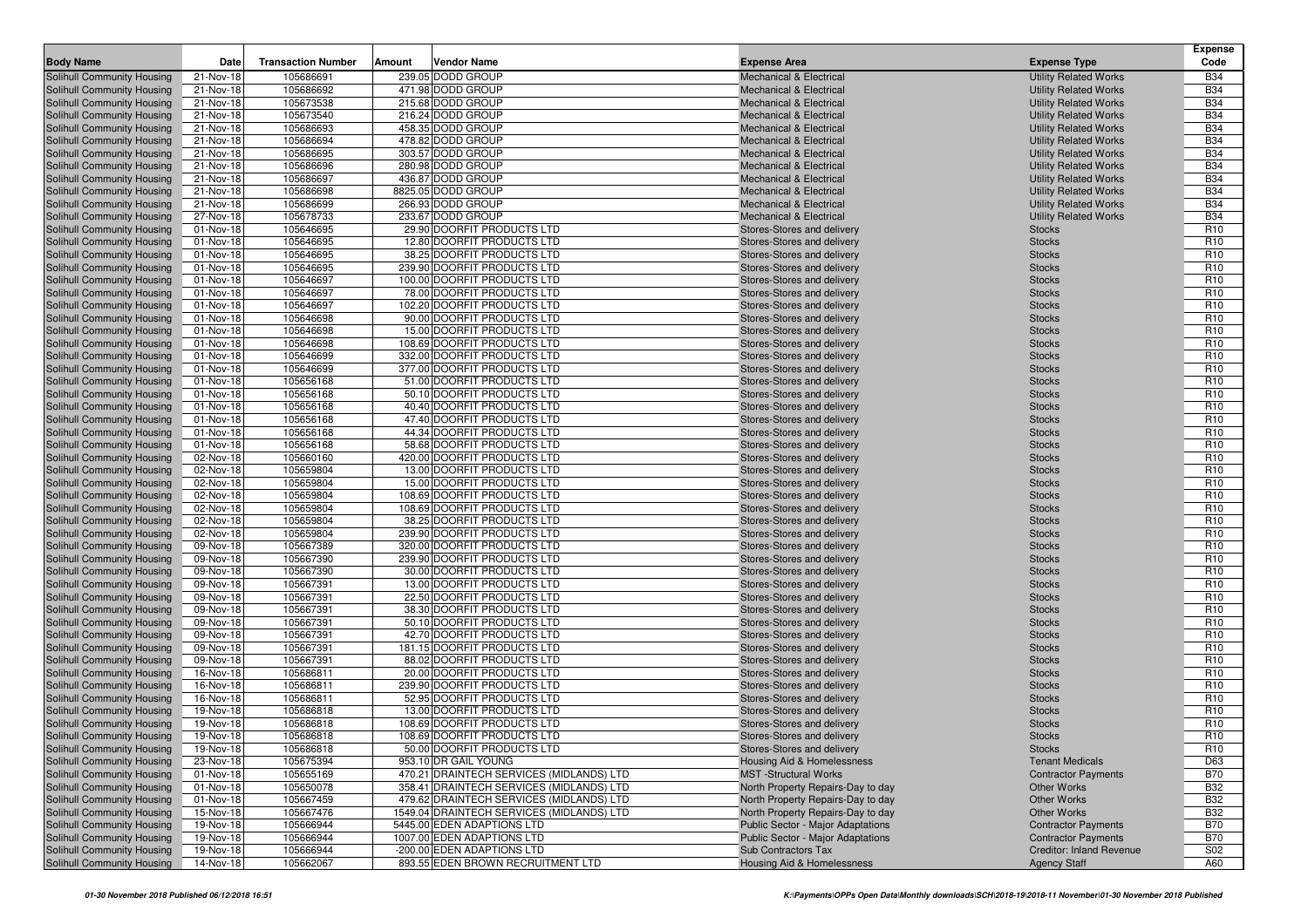|                                                          |                         |                           |                                               |                                                                                            |                                                                | <b>Expense</b>           |
|----------------------------------------------------------|-------------------------|---------------------------|-----------------------------------------------|--------------------------------------------------------------------------------------------|----------------------------------------------------------------|--------------------------|
| <b>Body Name</b>                                         | Date                    | <b>Transaction Number</b> | Amount<br>Vendor Name                         | <b>Expense Area</b>                                                                        | <b>Expense Type</b>                                            | Code                     |
| Solihull Community Housing                               | 01-Nov-18               | 105645410                 | 874.48 EDENRED                                | <b>Balance Sheet</b>                                                                       | <b>High Street Vouchers</b>                                    | R <sub>51</sub>          |
| Solihull Community Housing                               | 28-Nov-18               | 105685089                 | 3.48 EDENRED                                  | <b>Central Administration</b>                                                              | Other Fees & Charges                                           | D <sub>59</sub>          |
| Solihull Community Housing                               | 28-Nov-18               | 105685089                 | 871.00 EDENRED                                | <b>Balance Sheet</b>                                                                       | <b>High Street Vouchers</b>                                    | R <sub>51</sub><br>D90   |
| Solihull Community Housing<br>Solihull Community Housing | 16-Nov-18<br>16-Nov-18  | 105665590<br>105665592    | 926.50 ELDERCARE<br>284.53 ELDERCARE          | Safe and Sound Operational<br>Safe and Sound Operational                                   | Other Supplier/Services Costs<br><b>Equipment Rental/Lease</b> | D <sub>18</sub>          |
| Solihull Community Housing                               | 16-Nov-18               | 105665591                 | 4989.58 ELDERCARE                             | Safe and Sound Operational                                                                 | Other Supplier/Services Costs                                  | D90                      |
| Solihull Community Housing                               | 08-Nov-18               | 105675406                 | 153.00 ENVIROCALL LTD                         | North Property Repairs-Day to day                                                          | <b>Internal Works</b>                                          | <b>B31</b>               |
| Solihull Community Housing                               | 08-Nov-18               | 105675406                 | 52.74 ENVIROCALL LTD                          | North Property Repairs-Day to day                                                          | <b>Internal Works</b>                                          | <b>B31</b>               |
| Solihull Community Housing                               | 08-Nov-18               | 105675406                 | 102.00 ENVIROCALL LTD                         | North Property Repairs-Day to day                                                          | <b>Internal Works</b>                                          | <b>B31</b>               |
| Solihull Community Housing                               | $\overline{08}$ -Nov-18 | 105675406                 | 170.00 ENVIROCALL LTD                         | North Property Repairs-Day to day                                                          | <b>Internal Works</b>                                          | <b>B31</b>               |
| Solihull Community Housing                               | 08-Nov-18               | 105675406                 | 34.00 ENVIROCALL LTD                          | North Property Repairs-Day to day                                                          | <b>Internal Works</b>                                          | <b>B31</b>               |
| Solihull Community Housing                               | 08-Nov-18               | 105675406                 | 204.00 ENVIROCALL LTD                         | North Property Repairs-Day to day                                                          | <b>Internal Works</b>                                          | <b>B31</b>               |
| Solihull Community Housing                               | 08-Nov-18               | 105675406                 | 34.00 ENVIROCALL LTD                          | North Property Repairs-Day to day                                                          | <b>Internal Works</b>                                          | <b>B31</b>               |
| Solihull Community Housing                               | 08-Nov-18               | 105675406                 | 79.75 ENVIROCALL LTD                          | North Property Repairs-Day to day                                                          | <b>Internal Works</b>                                          | <b>B31</b>               |
| Solihull Community Housing                               | 08-Nov-18               | 105675406                 | 34.00 ENVIROCALL LTD                          | North Property Repairs-Day to day                                                          | <b>Internal Works</b>                                          | <b>B31</b>               |
| <b>Solihull Community Housing</b>                        | 08-Nov-18               | 105675406                 | 127.50 ENVIROCALL LTD                         | North Property Repairs-Day to day                                                          | <b>Internal Works</b>                                          | <b>B31</b>               |
| Solihull Community Housing                               | 08-Nov-18               | 105675406                 | 343.45 ENVIROCALL LTD                         | North Property Repairs-Day to day                                                          | <b>Internal Works</b>                                          | <b>B31</b>               |
| Solihull Community Housing                               | 08-Nov-18               | 105675406                 | 34.00 ENVIROCALL LTD                          | North Property Repairs-Day to day                                                          | <b>Internal Works</b>                                          | <b>B31</b>               |
| Solihull Community Housing                               | 08-Nov-18               | 105675406                 | 76.50 ENVIROCALL LTD                          | North Property Repairs-Day to day                                                          | <b>Internal Works</b>                                          | <b>B31</b>               |
| Solihull Community Housing                               | 08-Nov-18               | 105675406                 | 25.50 ENVIROCALL LTD                          | North Property Repairs-Day to day                                                          | <b>Internal Works</b>                                          | <b>B31</b>               |
| <b>Solihull Community Housing</b>                        | 08-Nov-18               | 105675406                 | 51.00 ENVIROCALL LTD                          | North Property Repairs-Day to day                                                          | <b>Internal Works</b>                                          | <b>B31</b>               |
| Solihull Community Housing                               | 08-Nov-18               | 105675406                 | 97.40 ENVIROCALL LTD                          | North Property Repairs-Day to day                                                          | <b>Internal Works</b>                                          | <b>B31</b>               |
| Solihull Community Housing                               | 08-Nov-18               | 105675406                 | 34.00 ENVIROCALL LTD                          | North Property Repairs-Day to day                                                          | <b>Internal Works</b>                                          | <b>B31</b>               |
| Solihull Community Housing                               | 08-Nov-18               | 105675406                 | 34.00 ENVIROCALL LTD                          | North Property Repairs-Day to day                                                          | <b>Internal Works</b>                                          | <b>B31</b>               |
| Solihull Community Housing<br>Solihull Community Housing | 08-Nov-18<br>08-Nov-18  | 105675406<br>105675406    | 51.00 ENVIROCALL LTD<br>52.74 ENVIROCALL LTD  | North Property Repairs-Day to day<br>North Property Repairs-Day to day                     | <b>Internal Works</b><br><b>Internal Works</b>                 | <b>B31</b><br><b>B31</b> |
| Solihull Community Housing                               | 08-Nov-18               | 105675406                 | 149.07 ENVIROCALL LTD                         | North Property Repairs-Day to day                                                          | <b>Internal Works</b>                                          | <b>B31</b>               |
| Solihull Community Housing                               | 08-Nov-18               | 105675406                 | 76.50 ENVIROCALL LTD                          | North Property Repairs-Day to day                                                          | <b>Internal Works</b>                                          | <b>B31</b>               |
| Solihull Community Housing                               | 08-Nov-18               | 105675406                 | 520.48 ENVIROCALL LTD                         | <b>Cyclical Maintenance</b>                                                                | <b>Contractor Payments</b>                                     | <b>B70</b>               |
| Solihull Community Housing                               | 08-Nov-18               | 105675406                 | 71.77 ENVIROCALL LTD                          | <b>Cyclical Maintenance</b>                                                                | <b>Contractor Payments</b>                                     | <b>B70</b>               |
| Solihull Community Housing                               | 08-Nov-18               | 105675406                 | 38.07 ENVIROCALL LTD                          | <b>Cyclical Maintenance</b>                                                                | <b>Contractor Payments</b>                                     | <b>B70</b>               |
| Solihull Community Housing                               | 08-Nov-18               | 105675406                 | 520.48 ENVIROCALL LTD                         | <b>Cyclical Maintenance</b>                                                                | <b>Contractor Payments</b>                                     | <b>B70</b>               |
| Solihull Community Housing                               | 08-Nov-18               | 105675406                 | 51.00 ENVIROCALL LTD                          | Gas Warm Air/B'boiler/Storage Heater                                                       | <b>Contractor Payments</b>                                     | <b>B70</b>               |
| Solihull Community Housing                               | 08-Nov-18               | 105675406                 | 34.00 ENVIROCALL LTD                          | Gas Warm Air/B'boiler/Storage Heater                                                       | <b>Contractor Payments</b>                                     | <b>B70</b>               |
| Solihull Community Housing                               | $\overline{08}$ -Nov-18 | 105675406                 | 412.13 ENVIROCALL LTD                         | Low Rise - Envelope Programme                                                              | <b>Contractor Payments</b>                                     | <b>B70</b>               |
| Solihull Community Housing                               | 08-Nov-18               | 105675406                 | 52.74 ENVIROCALL LTD                          | Low Rise - Envelope Programme                                                              | <b>Contractor Payments</b>                                     | <b>B70</b>               |
| Solihull Community Housing                               | 08-Nov-18               | 105675406                 | 108.46 ENVIROCALL LTD                         | Kitchens                                                                                   | <b>Contractor Payments</b>                                     | <b>B70</b>               |
| Solihull Community Housing                               | 08-Nov-18               | 105675406                 | 382.50 ENVIROCALL LTD                         | <b>Sheltered Schemes</b>                                                                   | <b>Contractor Payments</b>                                     | <b>B70</b>               |
| Solihull Community Housing                               | 12-Nov-18               | 105686639                 | 19.19 ENVIROCALL LTD                          | North Property Repairs-Day to day                                                          | <b>Internal Works</b>                                          | <b>B31</b>               |
| Solihull Community Housing                               | 12-Nov-18               | 105686639                 | 187.00 ENVIROCALL LTD                         | North Property Repairs-Day to day                                                          | <b>Internal Works</b>                                          | <b>B31</b>               |
| <b>Solihull Community Housing</b>                        | 12-Nov-18               | 105686639                 | 17.00 ENVIROCALL LTD                          | North Property Repairs-Day to day                                                          | <b>Internal Works</b>                                          | <b>B31</b>               |
| Solihull Community Housing                               | 12-Nov-18               | 105686639                 | 86.13 ENVIROCALL LTD                          | North Property Repairs-Day to day                                                          | <b>Internal Works</b>                                          | <b>B31</b>               |
| Solihull Community Housing<br>Solihull Community Housing | 12-Nov-18<br>12-Nov-18  | 105686639<br>105686639    | 340.00 ENVIROCALL LTD<br>68.00 ENVIROCALL LTD | North Property Repairs-Day to day                                                          | <b>Internal Works</b><br><b>Internal Works</b>                 | <b>B31</b><br><b>B31</b> |
| Solihull Community Housing                               | 12-Nov-18               | 105686639                 | 221.00 ENVIROCALL LTD                         | North Property Repairs-Day to day<br>North Property Repairs-Day to day                     | <b>Internal Works</b>                                          | <b>B31</b>               |
| Solihull Community Housing                               | 12-Nov-18               | 105686639                 | 85.00 ENVIROCALL LTD                          | North Property Repairs-Day to day                                                          | <b>Internal Works</b>                                          | <b>B31</b>               |
| Solihull Community Housing                               | 12-Nov-18               | 105686639                 | 34.00 ENVIROCALL LTD                          | North Property Repairs-Day to day                                                          | <b>Internal Works</b>                                          | <b>B31</b>               |
| Solihull Community Housing                               | 12-Nov-18               | 105686639                 | 129.19 ENVIROCALL LTD                         | North Property Repairs-Day to day                                                          | <b>Internal Works</b>                                          | <b>B31</b>               |
| Solihull Community Housing                               | 12-Nov-18               | 105686639                 | 153.00 ENVIROCALL LTD                         | North Property Repairs-Day to day                                                          | <b>Internal Works</b>                                          | <b>B31</b>               |
| <b>Solihull Community Housing</b>                        | 12-Nov-18               | 105686639                 | 52.74 ENVIROCALL LTD                          | North Property Repairs-Day to day                                                          | <b>Internal Works</b>                                          | <b>B31</b>               |
| Solihull Community Housing                               | 12-Nov-18               | 105686639                 | 173.24 ENVIROCALL LTD                         | North Property Repairs-Day to day                                                          | <b>Internal Works</b>                                          | <b>B31</b>               |
| Solihull Community Housing                               | 12-Nov-18               | 105686639                 | 51.00 ENVIROCALL LTD                          | North Property Repairs-Day to day                                                          | <b>Internal Works</b>                                          | <b>B31</b>               |
| Solihull Community Housing                               | 12-Nov-18               | 105686639                 | 52.74 ENVIROCALL LTD                          | North Property Repairs-Day to day                                                          | <b>Internal Works</b>                                          | <b>B31</b>               |
| Solihull Community Housing                               | 12-Nov-18               | 105686639                 | 17.00 ENVIROCALL LTD                          | North Property Repairs-Day to day                                                          | <b>Internal Works</b>                                          | <b>B31</b>               |
| Solihull Community Housing                               | 12-Nov-18               | 105686639                 | 126.53 ENVIROCALL LTD                         | North Property Repairs-Day to day                                                          | <b>Internal Works</b>                                          | <b>B31</b>               |
| Solihull Community Housing                               | 12-Nov-18               | 105686639                 | 102.00 ENVIROCALL LTD                         | North Property Repairs-Day to day                                                          | <b>Internal Works</b>                                          | <b>B31</b>               |
| Solihull Community Housing                               | 12-Nov-18               | 105686639                 | 17.00 ENVIROCALL LTD                          | North Property Repairs-Day to day                                                          | <b>Internal Works</b>                                          | <b>B31</b>               |
| Solihull Community Housing                               | 12-Nov-18               | 105686639                 | 17.00 ENVIROCALL LTD                          | North Property Repairs-Day to day                                                          | <b>Internal Works</b>                                          | <b>B31</b>               |
| Solihull Community Housing                               | 12-Nov-18               | 105686639                 | 520.48 ENVIROCALL LTD                         | <b>Cyclical Maintenance</b>                                                                | <b>Contractor Payments</b>                                     | <b>B70</b>               |
| Solihull Community Housing                               | 12-Nov-18               | 105686639                 | 225.33 ENVIROCALL LTD                         | Private Sector - Disabled Facilities Grants                                                | <b>Contractor Payments</b>                                     | <b>B70</b>               |
| Solihull Community Housing<br>Solihull Community Housing | $\overline{12}$ -Nov-18 | 105686639                 | 102.00 ENVIROCALL LTD                         | Private Sector - Disabled Facilities Grants<br>Private Sector - Disabled Facilities Grants | <b>Contractor Payments</b>                                     | <b>B70</b>               |
|                                                          | 12-Nov-18               | 105686639                 | 79.75 ENVIROCALL LTD                          |                                                                                            | <b>Contractor Payments</b><br><b>Contractor Payments</b>       | <b>B70</b>               |
| Solihull Community Housing                               | 12-Nov-18               | 105686639                 | 412.13 ENVIROCALL LTD                         | Low Rise - Envelope Programme                                                              |                                                                | <b>B70</b>               |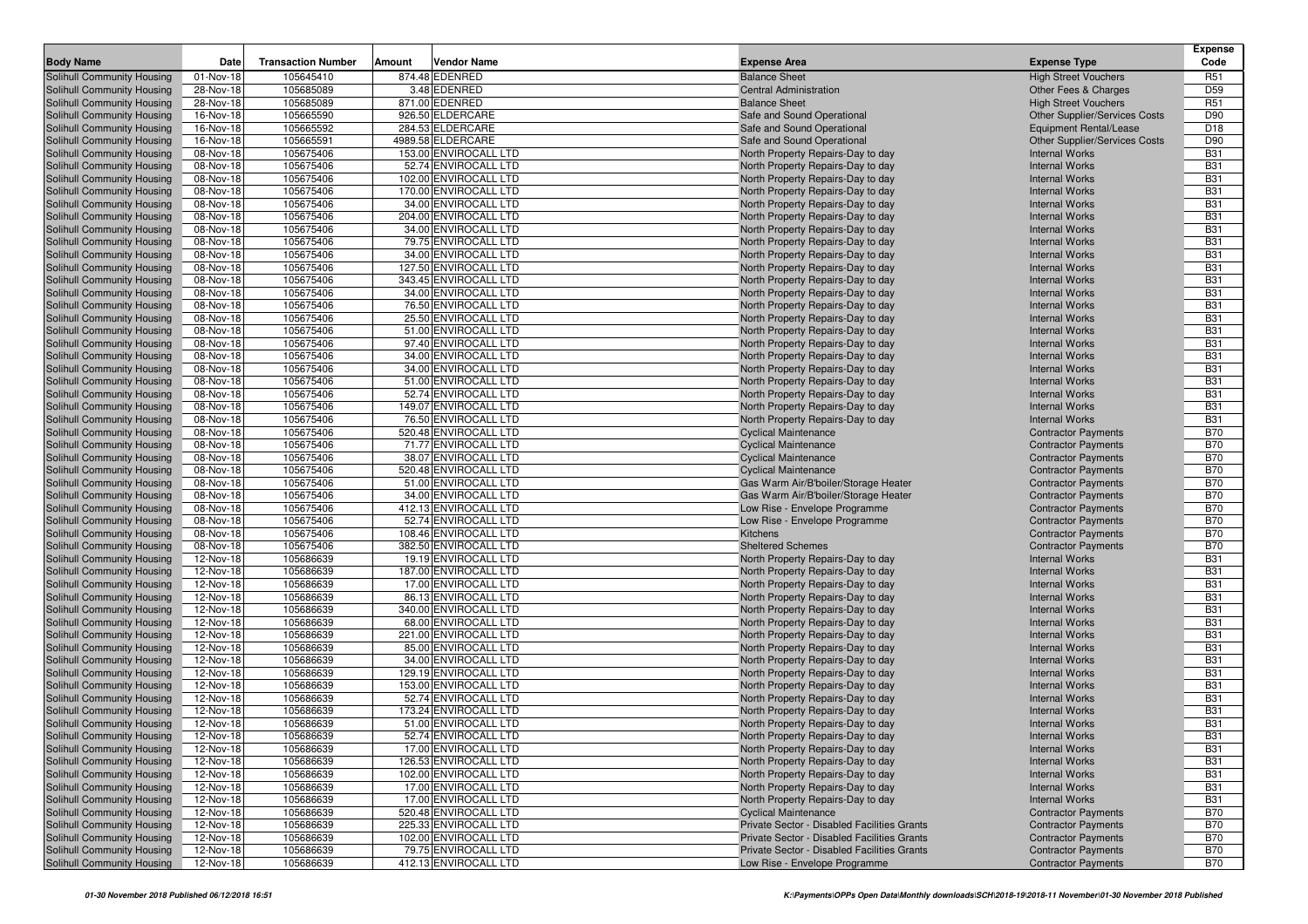|                                                                 |                        | <b>Transaction Number</b> |        | <b>Vendor Name</b>                             |                                                                        |                                                          | <b>Expense</b><br>Code   |
|-----------------------------------------------------------------|------------------------|---------------------------|--------|------------------------------------------------|------------------------------------------------------------------------|----------------------------------------------------------|--------------------------|
| <b>Body Name</b>                                                | Date                   |                           | Amount |                                                | <b>Expense Area</b>                                                    | <b>Expense Type</b>                                      |                          |
| Solihull Community Housing                                      | 12-Nov-18              | 105686639                 |        | 76.13 ENVIROCALL LTD<br>76.13 ENVIROCALL LTD   | High Rise - Communal Decorating                                        | <b>Contractor Payments</b>                               | <b>B70</b>               |
| Solihull Community Housing<br>Solihull Community Housing        | 12-Nov-18<br>12-Nov-18 | 105686639<br>105686639    |        | 52.74 ENVIROCALL LTD                           | High Rise - Communal Decorating<br>High Rise - Communal Decorating     | <b>Contractor Payments</b><br><b>Contractor Payments</b> | <b>B70</b><br><b>B70</b> |
| Solihull Community Housing                                      | 12-Nov-18              | 105686639                 |        | 448.46 ENVIROCALL LTD                          | Kitchens                                                               | <b>Contractor Payments</b>                               | <b>B70</b>               |
| Solihull Community Housing                                      | 12-Nov-18              | 105686639                 |        | 451.73 ENVIROCALL LTD                          | Kitchens                                                               | <b>Contractor Payments</b>                               | <b>B70</b>               |
| Solihull Community Housing                                      | 20-Nov-18              | 105686640                 |        | 44.66 ENVIROCALL LTD                           | Direct - Asbestos                                                      | <b>Internal Works</b>                                    | <b>B31</b>               |
| Solihull Community Housing                                      | 20-Nov-18              | 105686640                 |        | 78.68 ENVIROCALL LTD                           | North Property Repairs-Day to day                                      | <b>Internal Works</b>                                    | <b>B31</b>               |
| Solihull Community Housing                                      | 20-Nov-18              | 105686640                 |        | 57.42 ENVIROCALL LTD                           | North Property Repairs-Day to day                                      | <b>Internal Works</b>                                    | <b>B31</b>               |
| Solihull Community Housing                                      | 20-Nov-18              | 105686640                 |        | 57.42 ENVIROCALL LTD                           | North Property Repairs-Day to day                                      | <b>Internal Works</b>                                    | <b>B31</b>               |
| Solihull Community Housing                                      | 20-Nov-18              | 105686640                 |        | 85.00 ENVIROCALL LTD                           | North Property Repairs-Day to day                                      | <b>Internal Works</b>                                    | <b>B31</b>               |
| Solihull Community Housing                                      | 20-Nov-18              | 105686640                 |        | 34.00 ENVIROCALL LTD                           | North Property Repairs-Day to day                                      | <b>Internal Works</b>                                    | <b>B31</b>               |
| Solihull Community Housing                                      | 20-Nov-18              | 105686640                 |        | 68.00 ENVIROCALL LTD                           | North Property Repairs-Day to day                                      | <b>Internal Works</b>                                    | <b>B31</b>               |
| Solihull Community Housing                                      | 20-Nov-18              | 105686640                 |        | 51.00 ENVIROCALL LTD                           | North Property Repairs-Day to day                                      | <b>Internal Works</b>                                    | <b>B31</b>               |
| Solihull Community Housing                                      | 20-Nov-18              | 105686640                 |        | 136.00 ENVIROCALL LTD                          | North Property Repairs-Day to day                                      | <b>Internal Works</b>                                    | <b>B31</b>               |
| Solihull Community Housing                                      | 20-Nov-18              | 105686640                 |        | 119.00 ENVIROCALL LTD                          | North Property Repairs-Day to day                                      | <b>Internal Works</b>                                    | <b>B31</b>               |
| Solihull Community Housing                                      | 20-Nov-18              | 105686640                 |        | 213.73 ENVIROCALL LTD                          | North Property Repairs-Day to day                                      | <b>Internal Works</b>                                    | <b>B31</b>               |
| Solihull Community Housing                                      | 20-Nov-18              | 105686640                 |        | 180.76 ENVIROCALL LTD                          | North Property Repairs-Day to day                                      | <b>Internal Works</b>                                    | <b>B31</b>               |
| Solihull Community Housing                                      | 20-Nov-18              | 105686640                 |        | 234.99 ENVIROCALL LTD                          | North Property Repairs-Day to day                                      | <b>Internal Works</b>                                    | <b>B31</b>               |
| Solihull Community Housing                                      | 20-Nov-18              | 105686640                 |        | 473.53 ENVIROCALL LTD                          | North Property Repairs-Day to day                                      | <b>Internal Works</b>                                    | <b>B31</b><br><b>B31</b> |
| Solihull Community Housing<br><b>Solihull Community Housing</b> | 20-Nov-18<br>20-Nov-18 | 105686640<br>105686640    |        | 52.74 ENVIROCALL LTD<br>59.22 ENVIROCALL LTD   | North Property Repairs-Day to day<br>North Property Repairs-Day to day | <b>Internal Works</b><br><b>Internal Works</b>           | <b>B31</b>               |
| Solihull Community Housing                                      | 20-Nov-18              | 105686640                 |        | 59.01 ENVIROCALL LTD                           | North Property Repairs-Day to day                                      | <b>Internal Works</b>                                    | <b>B31</b>               |
| Solihull Community Housing                                      | 20-Nov-18              | 105686640                 |        | 39.55 ENVIROCALL LTD                           | North Property Repairs-Day to day                                      | <b>Internal Works</b>                                    | <b>B31</b>               |
| Solihull Community Housing                                      | 20-Nov-18              | 105686640                 |        | 103.88 ENVIROCALL LTD                          | North Property Repairs-Day to day                                      | <b>Internal Works</b>                                    | <b>B31</b>               |
| Solihull Community Housing                                      | 20-Nov-18              | 105686640                 |        | 34.00 ENVIROCALL LTD                           | North Property Repairs-Day to day                                      | <b>Internal Works</b>                                    | <b>B31</b>               |
| Solihull Community Housing                                      | 20-Nov-18              | 105686640                 |        | 52.74 ENVIROCALL LTD                           | North Property Repairs-Day to day                                      | <b>Internal Works</b>                                    | <b>B31</b>               |
| Solihull Community Housing                                      | 20-Nov-18              | 105686640                 |        | 72.12 ENVIROCALL LTD                           | North Property Repairs-Day to day                                      | <b>Internal Works</b>                                    | <b>B31</b>               |
| Solihull Community Housing                                      | 20-Nov-18              | 105686640                 |        | 52.74 ENVIROCALL LTD                           | <b>Public Sector - Minor Works</b>                                     | <b>Contractor Payments</b>                               | <b>B70</b>               |
| Solihull Community Housing                                      | 20-Nov-18              | 105686640                 |        | 51.45 ENVIROCALL LTD                           | Gas Warm Air/B'boiler/Storage Heater                                   | <b>Contractor Payments</b>                               | <b>B70</b>               |
| Solihull Community Housing                                      | 20-Nov-18              | 105686640                 |        | 394.23 ENVIROCALL LTD                          | Kitchens                                                               | <b>Contractor Payments</b>                               | <b>B70</b>               |
| Solihull Community Housing                                      | 20-Nov-18              | 105686640                 |        | 53.17 ENVIROCALL LTD                           | Kitchens                                                               | <b>Contractor Payments</b>                               | <b>B70</b>               |
| Solihull Community Housing                                      | 20-Nov-18              | 105686640                 |        | 19.78 ENVIROCALL LTD                           | <b>Sheltered Schemes</b>                                               | <b>Contractor Payments</b>                               | <b>B70</b>               |
| Solihull Community Housing                                      | 20-Nov-18              | 105686641                 |        | 272.00 ENVIROCALL LTD                          | North Property Repairs-Day to day                                      | <b>Internal Works</b>                                    | <b>B31</b>               |
| Solihull Community Housing                                      | 20-Nov-18              | 105686641                 |        | 153.00 ENVIROCALL LTD                          | North Property Repairs-Day to day                                      | <b>Internal Works</b>                                    | <b>B31</b>               |
| Solihull Community Housing                                      | 20-Nov-18              | 105686641                 |        | 42.50 ENVIROCALL LTD                           | North Property Repairs-Day to day                                      | <b>Internal Works</b>                                    | <b>B31</b>               |
| Solihull Community Housing                                      | 20-Nov-18              | 105686641<br>105686641    |        | 68.00 ENVIROCALL LTD<br>170.00 ENVIROCALL LTD  | North Property Repairs-Day to day<br>North Property Repairs-Day to day | <b>Internal Works</b><br><b>Internal Works</b>           | <b>B31</b><br><b>B31</b> |
| Solihull Community Housing<br>Solihull Community Housing        | 20-Nov-18<br>20-Nov-18 | 105686641                 |        | 85.00 ENVIROCALL LTD                           | North Property Repairs-Day to day                                      | <b>Internal Works</b>                                    | <b>B31</b>               |
| Solihull Community Housing                                      | 20-Nov-18              | 105686641                 |        | 85.00 ENVIROCALL LTD                           | North Property Repairs-Day to day                                      | <b>Internal Works</b>                                    | <b>B31</b>               |
| Solihull Community Housing                                      | 20-Nov-18              | 105686641                 |        | 34.00 ENVIROCALL LTD                           | North Property Repairs-Day to day                                      | <b>Internal Works</b>                                    | <b>B31</b>               |
| Solihull Community Housing                                      | 20-Nov-18              | 105686641                 |        | 34.00 ENVIROCALL LTD                           | North Property Repairs-Day to day                                      | <b>Internal Works</b>                                    | <b>B31</b>               |
| Solihull Community Housing                                      | 20-Nov-18              | 105686641                 |        | 340.00 ENVIROCALL LTD                          | North Property Repairs-Day to day                                      | <b>Internal Works</b>                                    | <b>B31</b>               |
| Solihull Community Housing                                      | 20-Nov-18              | 105686641                 |        | 52.74 ENVIROCALL LTD                           | North Property Repairs-Day to day                                      | <b>Internal Works</b>                                    | <b>B31</b>               |
| Solihull Community Housing                                      | 20-Nov-18              | 105686641                 |        | 70.82 ENVIROCALL LTD                           | North Property Repairs-Day to day                                      | <b>Internal Works</b>                                    | <b>B31</b>               |
| Solihull Community Housing                                      | 20-Nov-18              | 105686641                 |        | 30.47 ENVIROCALL LTD                           | North Property Repairs-Day to day                                      | <b>Internal Works</b>                                    | <b>B31</b>               |
| Solihull Community Housing                                      | 20-Nov-18              | 105686641                 |        | 34.00 ENVIROCALL LTD                           | North Property Repairs-Day to day                                      | <b>Internal Works</b>                                    | <b>B31</b>               |
| Solihull Community Housing                                      | 20-Nov-18              | 105686641                 |        | 208.97 ENVIROCALL LTD                          | North Property Repairs-Day to day                                      | <b>Internal Works</b>                                    | <b>B31</b>               |
| Solihull Community Housing                                      | 20-Nov-18              | 105686641                 |        | 187.00 ENVIROCALL LTD                          | North Property Repairs-Day to day                                      | <b>Internal Works</b>                                    | <b>B31</b>               |
| Solihull Community Housing                                      | 20-Nov-18              | 105686641                 |        | 59.50 ENVIROCALL LTD                           | North Property Repairs-Day to day                                      | <b>Internal Works</b>                                    | <b>B31</b>               |
| <b>Solihull Community Housing</b>                               | 20-Nov-18              | 105686641                 |        | 51.00 ENVIROCALL LTD                           | North Property Repairs-Day to day                                      | <b>Internal Works</b>                                    | <b>B31</b>               |
| Solihull Community Housing                                      | 20-Nov-18              | 105686641                 |        | 59.86 ENVIROCALL LTD                           | North Property Repairs-Day to day                                      | <b>Internal Works</b><br><b>Internal Works</b>           | <b>B31</b>               |
| Solihull Community Housing<br>Solihull Community Housing        | 20-Nov-18<br>20-Nov-18 | 105686641<br>105686641    |        | 143.81 ENVIROCALL LTD<br>237.82 ENVIROCALL LTD | North Property Repairs-Day to day<br>North Property Repairs-Day to day | <b>Internal Works</b>                                    | <b>B31</b><br><b>B31</b> |
| Solihull Community Housing                                      | 20-Nov-18              | 105686641                 |        | 106.06 ENVIROCALL LTD                          | North Property Repairs-Day to day                                      | <b>Internal Works</b>                                    | <b>B31</b>               |
| Solihull Community Housing                                      | 20-Nov-18              | 105686641                 |        | 85.00 ENVIROCALL LTD                           | North Property Repairs-Day to day                                      | <b>Internal Works</b>                                    | <b>B31</b>               |
| Solihull Community Housing                                      | 20-Nov-18              | 105686641                 |        | 17.00 ENVIROCALL LTD                           | North Property Repairs-Day to day                                      | <b>Internal Works</b>                                    | <b>B31</b>               |
| Solihull Community Housing                                      | 20-Nov-18              | 105686641                 |        | 68.00 ENVIROCALL LTD                           | North Property Repairs-Day to day                                      | <b>Internal Works</b>                                    | <b>B31</b>               |
| Solihull Community Housing                                      | 20-Nov-18              | 105686641                 |        | 44.66 ENVIROCALL LTD                           | Public Sector - Major Adaptations                                      | <b>Contractor Payments</b>                               | <b>B70</b>               |
| Solihull Community Housing                                      | 20-Nov-18              | 105686641                 |        | 86.13 ENVIROCALL LTD                           | <b>MST</b> -Structural Works                                           | <b>Contractor Payments</b>                               | <b>B70</b>               |
| Solihull Community Housing                                      | 20-Nov-18              | 105686641                 |        | 34.00 ENVIROCALL LTD                           | Gas Warm Air/B'boiler/Storage Heater                                   | <b>Contractor Payments</b>                               | <b>B70</b>               |
| Solihull Community Housing                                      | 20-Nov-18              | 105686641                 |        | 42.50 ENVIROCALL LTD                           | Gas Warm Air/B'boiler/Storage Heater                                   | <b>Contractor Payments</b>                               | <b>B70</b>               |
| Solihull Community Housing                                      | 20-Nov-18              | 105686641                 |        | 85.00 ENVIROCALL LTD                           | Gas Warm Air/B'boiler/Storage Heater                                   | <b>Contractor Payments</b>                               | <b>B70</b>               |
| Solihull Community Housing                                      | 20-Nov-18              | 105686641                 |        | 299.83 ENVIROCALL LTD                          | Kitchens                                                               | <b>Contractor Payments</b>                               | <b>B70</b>               |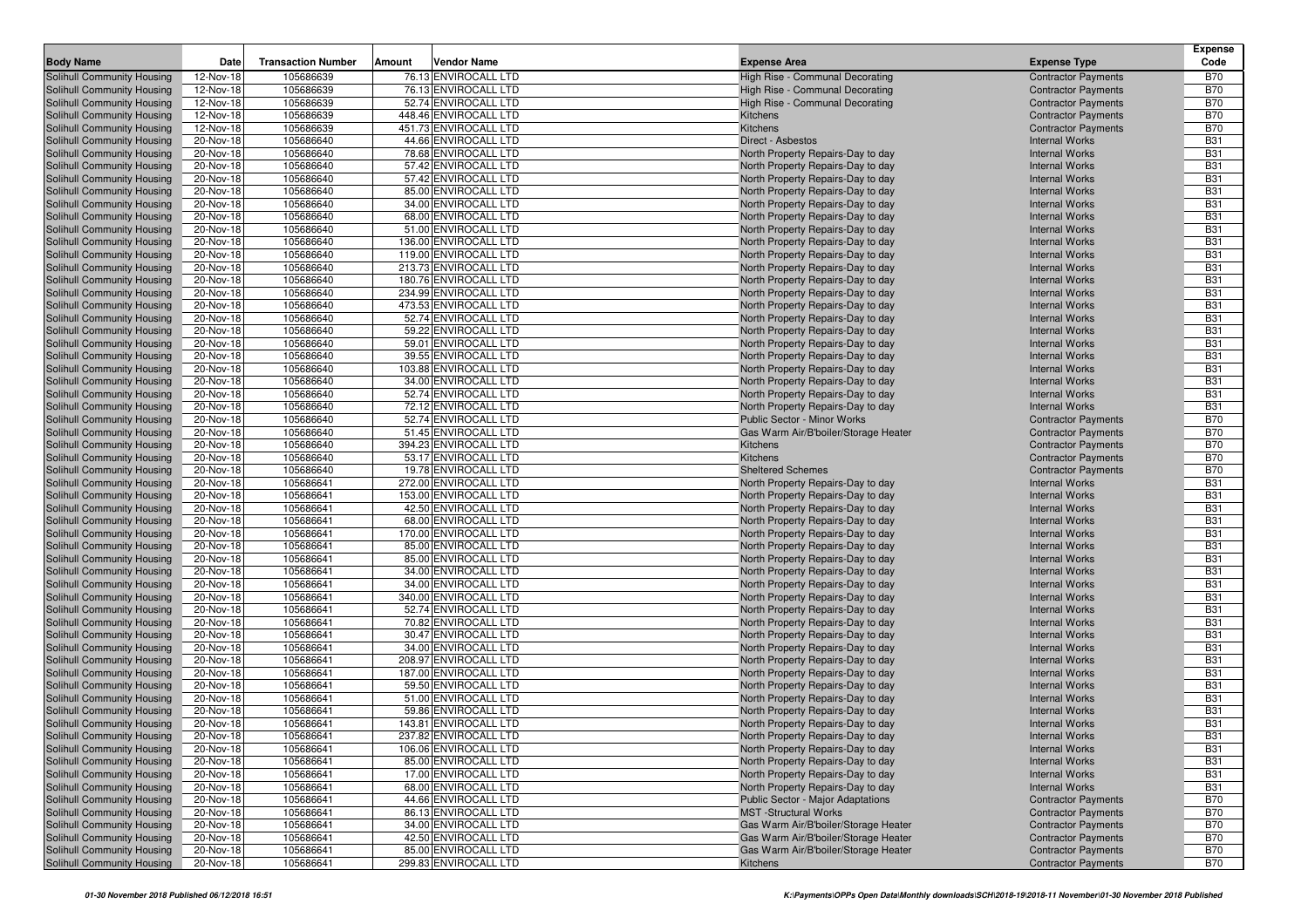| <b>Body Name</b>                                         | Date                   | <b>Transaction Number</b> | Amount | <b>Vendor Name</b>                            | <b>Expense Area</b>                                                    | <b>Expense Type</b>                            | <b>Expense</b><br>Code   |
|----------------------------------------------------------|------------------------|---------------------------|--------|-----------------------------------------------|------------------------------------------------------------------------|------------------------------------------------|--------------------------|
| Solihull Community Housing                               | 20-Nov-18              | 105686641                 |        | 132.91 ENVIROCALL LTD                         | <b>Kitchens</b>                                                        | <b>Contractor Payments</b>                     | <b>B70</b>               |
| Solihull Community Housing                               | 20-Nov-18              | 105686641                 |        | 620.86 ENVIROCALL LTD                         | <b>Electrical Sub Mains</b>                                            | <b>Contractor Payments</b>                     | <b>B70</b>               |
| Solihull Community Housing                               | 23-Nov-18              | 105686642                 |        | 42.50 ENVIROCALL LTD                          | North Property Repairs-Day to day                                      | <b>Internal Works</b>                          | <b>B31</b>               |
| Solihull Community Housing                               | 23-Nov-18              | 105686642                 |        | 51.00 ENVIROCALL LTD                          | North Property Repairs-Day to day                                      | <b>Internal Works</b>                          | <b>B31</b>               |
| Solihull Community Housing                               | 23-Nov-18              | 105686642                 |        | 34.00 ENVIROCALL LTD                          | North Property Repairs-Day to day                                      | <b>Internal Works</b>                          | <b>B31</b>               |
| Solihull Community Housing                               | 23-Nov-18              | 105686642                 |        | 33.49 ENVIROCALL LTD                          | North Property Repairs-Day to day                                      | <b>Internal Works</b>                          | <b>B31</b>               |
| Solihull Community Housing                               | 23-Nov-18              | 105686642                 |        | 162.68 ENVIROCALL LTD                         | North Property Repairs-Day to day                                      | <b>Internal Works</b>                          | <b>B31</b>               |
| Solihull Community Housing                               | 23-Nov-18              | 105686642                 |        | 42.50 ENVIROCALL LTD                          | North Property Repairs-Day to day                                      | <b>Internal Works</b>                          | <b>B31</b>               |
| Solihull Community Housing                               | 23-Nov-18              | 105686642                 |        | 17.00 ENVIROCALL LTD                          | North Property Repairs-Day to day                                      | <b>Internal Works</b>                          | <b>B31</b>               |
| Solihull Community Housing                               | 23-Nov-18              | 105686642                 |        | 153.00 ENVIROCALL LTD                         | North Property Repairs-Day to day                                      | <b>Internal Works</b>                          | <b>B31</b>               |
| Solihull Community Housing                               | 23-Nov-18              | 105686642                 |        | 52.74 ENVIROCALL LTD                          | North Property Repairs-Day to day                                      | <b>Internal Works</b>                          | <b>B31</b>               |
| Solihull Community Housing                               | 23-Nov-18              | 105686642                 |        | 34.00 ENVIROCALL LTD                          | North Property Repairs-Day to day                                      | <b>Internal Works</b>                          | <b>B31</b>               |
| Solihull Community Housing                               | 23-Nov-18              | 105686642                 |        | 34.00 ENVIROCALL LTD                          | North Property Repairs-Day to day                                      | <b>Internal Works</b>                          | <b>B31</b>               |
| Solihull Community Housing                               | 23-Nov-18              | 105686642                 |        | 34.00 ENVIROCALL LTD                          | North Property Repairs-Day to day                                      | <b>Internal Works</b>                          | <b>B31</b>               |
| Solihull Community Housing                               | 23-Nov-18              | 105686642                 |        | 156.84 ENVIROCALL LTD                         | North Property Repairs-Day to day                                      | <b>Internal Works</b>                          | <b>B31</b>               |
| Solihull Community Housing                               | 23-Nov-18              | 105686642                 |        | 96.76 ENVIROCALL LTD                          | North Property Repairs-Day to day                                      | <b>Internal Works</b>                          | <b>B31</b>               |
| Solihull Community Housing                               | 23-Nov-18              | 105686642                 |        | 85.00 ENVIROCALL LTD                          | North Property Repairs-Day to day                                      | <b>Internal Works</b>                          | <b>B31</b>               |
| Solihull Community Housing                               | 23-Nov-18              | 105686642                 |        | 34.00 ENVIROCALL LTD                          | North Property Repairs-Day to day                                      | <b>Internal Works</b>                          | <b>B31</b>               |
| Solihull Community Housing                               | 23-Nov-18              | 105686642                 |        | 17.00 ENVIROCALL LTD                          | North Property Repairs-Day to day                                      | <b>Internal Works</b>                          | <b>B31</b>               |
| Solihull Community Housing                               | 23-Nov-18              | 105686642                 |        | 34.00 ENVIROCALL LTD                          | North Property Repairs-Day to day                                      | <b>Internal Works</b>                          | <b>B31</b>               |
| Solihull Community Housing                               | 23-Nov-18              | 105686642                 |        | 124.68 ENVIROCALL LTD                         | North Property Repairs-Day to day                                      | <b>Internal Works</b>                          | <b>B31</b>               |
| Solihull Community Housing                               | 23-Nov-18              | 105686642                 |        | 144.61 ENVIROCALL LTD                         | North Property Repairs-Day to day                                      | <b>Internal Works</b>                          | <b>B31</b>               |
| Solihull Community Housing                               | 23-Nov-18              | 105686642                 |        | 103.67 ENVIROCALL LTD                         | Low Rise window Replacement                                            | <b>Contractor Payments</b>                     | <b>B70</b>               |
| Solihull Community Housing                               | 23-Nov-18              | 105686642                 |        | 34.00 ENVIROCALL LTD                          | Private Sector - Disabled Facilities Grants                            | <b>Contractor Payments</b>                     | <b>B70</b>               |
| Solihull Community Housing                               | 23-Nov-18              | 105686642                 |        | 52.74 ENVIROCALL LTD                          | Gas Warm Air/B'boiler/Storage Heater                                   | <b>Contractor Payments</b>                     | <b>B70</b>               |
| Solihull Community Housing                               | 23-Nov-18              | 105686642                 |        | 52.74 ENVIROCALL LTD                          | Gas Warm Air/B'boiler/Storage Heater                                   | <b>Contractor Payments</b>                     | <b>B70</b>               |
| Solihull Community Housing                               | 23-Nov-18              | 105686642                 |        | 52.74 ENVIROCALL LTD                          | Kitchens                                                               | <b>Contractor Payments</b>                     | <b>B70</b>               |
| Solihull Community Housing                               | 23-Nov-18              | 105686642                 |        | 17.00 ENVIROCALL LTD                          | Kitchens                                                               | <b>Contractor Payments</b>                     | <b>B70</b>               |
| Solihull Community Housing                               | 23-Nov-18              | 105686642                 |        | 522.15 ENVIROCALL LTD                         | Kitchens                                                               | <b>Contractor Payments</b>                     | <b>B70</b>               |
| Solihull Community Housing                               | 23-Nov-18              | 105686642                 |        | 430.38 ENVIROCALL LTD                         | Kitchens                                                               | <b>Contractor Payments</b>                     | <b>B70</b>               |
| Solihull Community Housing                               | 23-Nov-18              | 105686642                 |        | 664.56 ENVIROCALL LTD                         | <b>Sheltered Schemes</b>                                               | <b>Contractor Payments</b>                     | <b>B70</b>               |
| Solihull Community Housing                               | 26-Nov-18              | 105686643                 |        | 52.74 ENVIROCALL LTD                          | North Property Repairs-Day to day                                      | <b>Internal Works</b>                          | <b>B31</b>               |
| Solihull Community Housing                               | 26-Nov-18              | 105686643                 |        | 172.25 ENVIROCALL LTD                         | North Property Repairs-Day to day                                      | <b>Internal Works</b>                          | <b>B31</b>               |
| Solihull Community Housing                               | 26-Nov-18              | 105686643                 |        | 467.64 ENVIROCALL LTD                         | North Property Repairs-Day to day                                      | <b>Internal Works</b>                          | <b>B31</b>               |
| Solihull Community Housing                               | 26-Nov-18              | 105686643                 |        | 42.50 ENVIROCALL LTD                          | North Property Repairs-Day to day                                      | <b>Internal Works</b>                          | <b>B31</b>               |
| Solihull Community Housing                               | 26-Nov-18              | 105686643                 |        | 51.00 ENVIROCALL LTD                          | North Property Repairs-Day to day                                      | <b>Internal Works</b>                          | <b>B31</b>               |
| Solihull Community Housing                               | 26-Nov-18              | 105686643                 |        | 52.74 ENVIROCALL LTD                          | North Property Repairs-Day to day                                      | <b>Internal Works</b>                          | <b>B31</b>               |
| Solihull Community Housing                               | 26-Nov-18              | 105686643                 |        | 34.00 ENVIROCALL LTD                          | North Property Repairs-Day to day                                      | <b>Internal Works</b>                          | <b>B31</b>               |
| Solihull Community Housing                               | 26-Nov-18              | 105686643                 |        | 340.00 ENVIROCALL LTD                         | North Property Repairs-Day to day                                      | <b>Internal Works</b>                          | <b>B31</b>               |
| Solihull Community Housing                               | 26-Nov-18              | 105686643                 |        | 170.00 ENVIROCALL LTD                         | North Property Repairs-Day to day                                      | <b>Internal Works</b>                          | <b>B31</b>               |
| Solihull Community Housing                               | 26-Nov-18              | 105686643                 |        | 51.00 ENVIROCALL LTD                          | North Property Repairs-Day to day                                      | <b>Internal Works</b>                          | <b>B31</b>               |
| Solihull Community Housing                               | 26-Nov-18              | 105686643<br>105686643    |        | 126.53 ENVIROCALL LTD<br>34.00 ENVIROCALL LTD | North Property Repairs-Day to day                                      | <b>Internal Works</b><br><b>Internal Works</b> | <b>B31</b><br><b>B31</b> |
| Solihull Community Housing                               | 26-Nov-18              | 105686643                 |        | 34.00 ENVIROCALL LTD                          | North Property Repairs-Day to day                                      | <b>Internal Works</b>                          | <b>B31</b>               |
| Solihull Community Housing                               | 26-Nov-18<br>26-Nov-18 | 105686643                 |        |                                               | North Property Repairs-Day to day                                      | <b>Internal Works</b>                          | <b>B31</b>               |
| Solihull Community Housing<br>Solihull Community Housing | 26-Nov-18              | 105686643                 |        | 51.00 ENVIROCALL LTD<br>42.50 ENVIROCALL LTD  | North Property Repairs-Day to day<br>North Property Repairs-Day to day | <b>Internal Works</b>                          | <b>B31</b>               |
| Solihull Community Housing                               | 26-Nov-18              | 105686643                 |        | 59.86 ENVIROCALL LTD                          | North Property Repairs-Day to day                                      | <b>Internal Works</b>                          | <b>B31</b>               |
| Solihull Community Housing                               | 26-Nov-18              | 105686643                 |        | 52.74 ENVIROCALL LTD                          | North Property Repairs-Day to day                                      | <b>Internal Works</b>                          | <b>B31</b>               |
| Solihull Community Housing                               | 26-Nov-18              | 105686643                 |        | 17.00 ENVIROCALL LTD                          | North Property Repairs-Day to day                                      | <b>Internal Works</b>                          | <b>B31</b>               |
| Solihull Community Housing                               | 26-Nov-18              | 105686643                 |        | 9.04 ENVIROCALL LTD                           | Public Sector - Major Adaptations                                      | <b>Contractor Payments</b>                     | <b>B70</b>               |
| Solihull Community Housing                               | 26-Nov-18              | 105686643                 |        | 93.04 ENVIROCALL LTD                          | Public Sector - Major Adaptations                                      | <b>Contractor Payments</b>                     | <b>B70</b>               |
| <b>Solihull Community Housing</b>                        | 26-Nov-18              | 105686643                 |        | 424.26 ENVIROCALL LTD                         | Public Sector - Major Adaptations                                      | <b>Contractor Payments</b>                     | <b>B70</b>               |
| Solihull Community Housing                               | $26-Nov-18$            | 105686643                 |        | 225.95 ENVIROCALL LTD                         | <b>MST</b> -Structural Works                                           | <b>Contractor Payments</b>                     | <b>B70</b>               |
| Solihull Community Housing                               | 26-Nov-18              | 105686643                 |        | 54.23 ENVIROCALL LTD                          | Kitchens                                                               | <b>Contractor Payments</b>                     | <b>B70</b>               |
| Solihull Community Housing                               | 26-Nov-18              | 105686643                 |        | 330.73 ENVIROCALL LTD                         | Kitchens                                                               | <b>Contractor Payments</b>                     | <b>B70</b>               |
| Solihull Community Housing                               | 26-Nov-18              | 105686643                 |        | 106.86 ENVIROCALL LTD                         | Kitchens                                                               | <b>Contractor Payments</b>                     | <b>B70</b>               |
| Solihull Community Housing                               | 13-Nov-18              | 105659645                 |        | 15321.48 ENVIRONMENTAL CONTRACTS LTD          | Stores-Stores and delivery                                             | <b>Waste Disposal</b>                          | E20                      |
| Solihull Community Housing                               | 02-Nov-18              | 105647354                 |        | 446.50 EUROPEAN METAL RECYCLING LTD           | Stores-Stores and delivery                                             | <b>Waste Disposal</b>                          | E20                      |
| Solihull Community Housing                               | 02-Nov-18              | 105647355                 |        | 522.50 EUROPEAN METAL RECYCLING LTD           | Stores-Stores and delivery                                             | <b>Waste Disposal</b>                          | E20                      |
| Solihull Community Housing                               | 07-Nov-18              | 105653711                 |        | 1008.00 FAMILY CARE TRUST (SOLIHULL)          | North Property Repairs-Voids                                           | Voids                                          | <b>B38</b>               |
| Solihull Community Housing                               | 07-Nov-18              | 105653716                 |        | 1084.00 FAMILY CARE TRUST (SOLIHULL)          | North Property Repairs-Voids                                           | Voids                                          | <b>B38</b>               |
| Solihull Community Housing                               | 12-Nov-18              | 105658377                 |        | 337.00 FAMILY CARE TRUST (SOLIHULL)           | <b>Private Sector Leasing</b>                                          | <b>Other Works</b>                             | <b>B32</b>               |
| Solihull Community Housing                               | 01-Nov-18              | 105644538                 |        | 629.00 FAST TRACK MANAGEMENT SERVICES LTD     | North Property Repairs-Day to day                                      | <b>Agency Staff</b>                            | A60                      |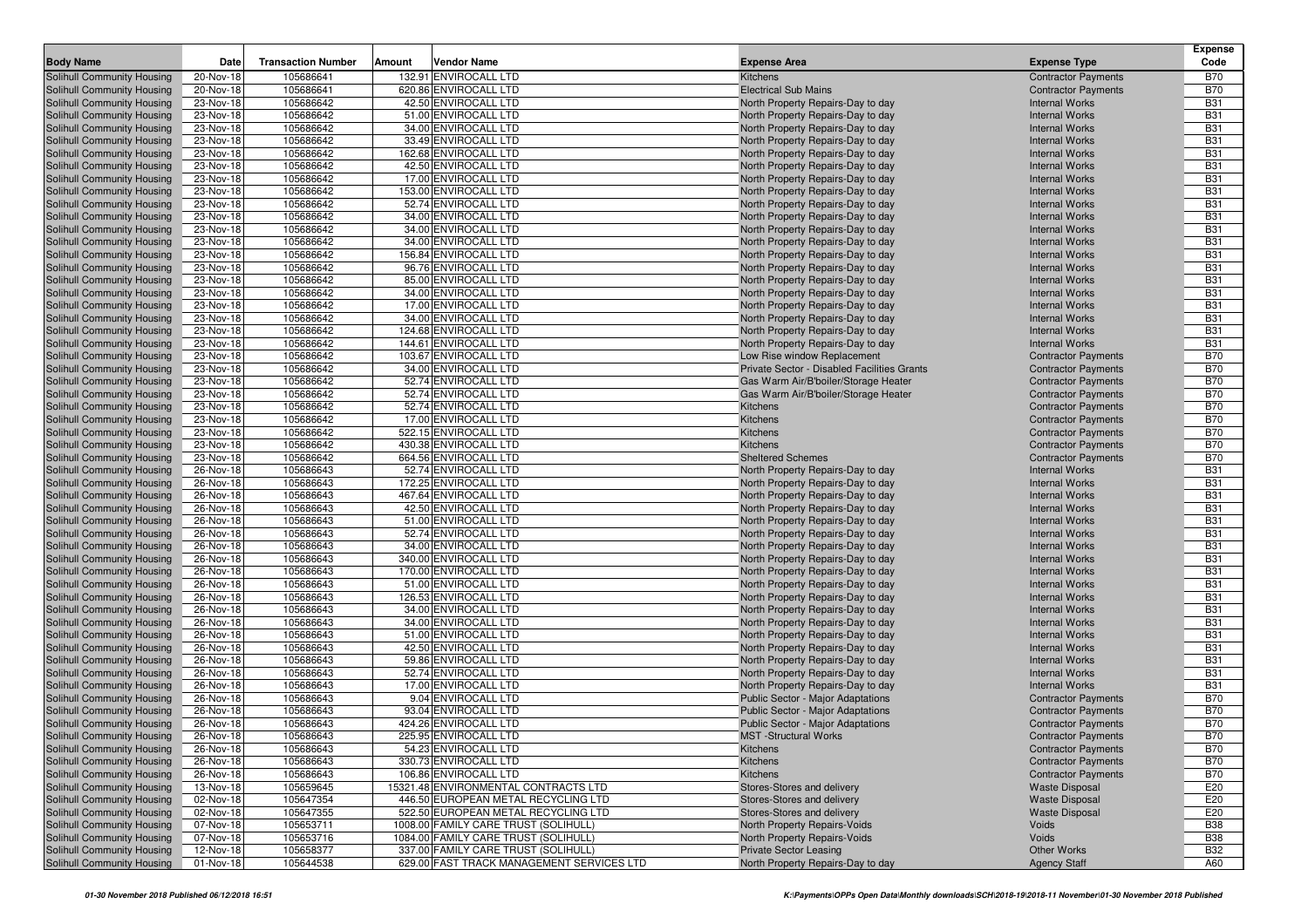|                                                          |                        |                           |        |                                                                                        |                                                                        |                                                                       | <b>Expense</b>           |
|----------------------------------------------------------|------------------------|---------------------------|--------|----------------------------------------------------------------------------------------|------------------------------------------------------------------------|-----------------------------------------------------------------------|--------------------------|
| <b>Body Name</b>                                         | Date                   | <b>Transaction Number</b> | Amount | Vendor Name                                                                            | <b>Expense Area</b>                                                    | <b>Expense Type</b>                                                   | Code                     |
| Solihull Community Housing<br>Solihull Community Housing | 07-Nov-18              | 105654960                 |        | 629.00 FAST TRACK MANAGEMENT SERVICES LTD<br>629.00 FAST TRACK MANAGEMENT SERVICES LTD | North Property Repairs-Day to day                                      | <b>Agency Staff</b>                                                   | A60                      |
| Solihull Community Housing                               | 14-Nov-18<br>21-Nov-18 | 105661436<br>105672548    |        | 629.00 FAST TRACK MANAGEMENT SERVICES LTD                                              | North Property Repairs-Day to day<br>North Property Repairs-Day to day | <b>Agency Staff</b>                                                   | A60<br>A60               |
| Solihull Community Housing                               | 28-Nov-18              | 105685127                 |        | 629.00 FAST TRACK MANAGEMENT SERVICES LTD                                              | North Property Repairs-Day to day                                      | <b>Agency Staff</b><br><b>Agency Staff</b>                            | A60                      |
| Solihull Community Housing                               | 14-Nov-18              | 105660151                 |        | 231.50 FIRST SELF ACCESS STORAGE LTD                                                   | Area Caretakers                                                        | <b>Materials</b>                                                      | D <sub>13</sub>          |
| Solihull Community Housing                               | 01-Nov-18              | 105644540                 |        | 3136.14 FLETCHER PROPERTY RENTALS LTD                                                  | <b>Private Sector Leasing</b>                                          | Rents                                                                 | <b>B22</b>               |
| Solihull Community Housing                               | 01-Nov-18              | 105664665                 |        | 308.29 FLOOR RESTORATIONS LTD                                                          | North Property Repairs-Day to day                                      | <b>Internal Works</b>                                                 | <b>B31</b>               |
| Solihull Community Housing                               | 01-Nov-18              | 105664667                 |        | 233.63 FLOOR RESTORATIONS LTD                                                          | North Property Repairs-Day to day                                      | <b>Internal Works</b>                                                 | <b>B31</b>               |
| Solihull Community Housing                               | 01-Nov-18              | 105664673                 |        | 598.28 FLOOR RESTORATIONS LTD                                                          | North Property Repairs-Voids                                           | Voids                                                                 | <b>B38</b>               |
| Solihull Community Housing                               | 01-Nov-18              | 105658816                 |        | 214.44 FLOOR RESTORATIONS LTD                                                          | Public Sector - Major Adaptations                                      | <b>Contractor Payments</b>                                            | <b>B70</b>               |
| Solihull Community Housing                               | 20-Nov-18              | 105667913                 |        | 638.85 FOCUS ROAD MARKETINGS LTD                                                       | <b>Endeavour House</b>                                                 | <b>Other Premises Costs</b>                                           | <b>B90</b>               |
| Solihull Community Housing                               | 16-Nov-18              | 105665531                 |        | 270.73 GEBERIT SALE LTD                                                                | North Property Repairs-Day to day                                      | <b>Materials</b>                                                      | D <sub>13</sub>          |
| Solihull Community Housing                               | 01-Nov-18              | 105644539                 |        | 845.60 GELDARDS LLP                                                                    | New Build - Green Hill Way                                             | <b>Contractor Payments</b>                                            | <b>B70</b>               |
| Solihull Community Housing                               | 26-Nov-18              | 105677925                 |        | 230.00 GRANGE REMOVAL CO LTD                                                           | Housing Aid & Homelessness                                             | Other Supplier/Services Costs                                         | D90                      |
| Solihull Community Housing                               | 26-Nov-18              | 105677944                 |        | 230.00 GRANGE REMOVAL CO LTD                                                           | <b>Housing Aid &amp; Homelessness</b>                                  | Other Supplier/Services Costs                                         | D90                      |
| <b>Solihull Community Housing</b>                        | 26-Nov-18              | 105677956                 |        | 230.00 GRANGE REMOVAL CO LTD                                                           | Housing Aid & Homelessness                                             | Other Supplier/Services Costs                                         | D90                      |
| Solihull Community Housing                               | 26-Nov-18              | 105677950<br>105677953    |        | 230.00 GRANGE REMOVAL CO LTD<br>230.00 GRANGE REMOVAL CO LTD                           | Housing Aid & Homelessness                                             | <b>Other Supplier/Services Costs</b><br>Other Supplier/Services Costs | D90<br>D90               |
| Solihull Community Housing<br>Solihull Community Housing | 26-Nov-18<br>08-Nov-18 | 105655940                 |        | 262.00 GRANGE REMOVAL CO LTD                                                           | Housing Aid & Homelessness<br>Housing Aid & Homelessness               | Other Supplier/Services Costs                                         | D90                      |
| Solihull Community Housing                               | 08-Nov-18              | 105655938                 |        | 294.00 GRANGE REMOVAL CO LTD                                                           | Housing Aid & Homelessness                                             | Other Supplier/Services Costs                                         | D90                      |
| Solihull Community Housing                               | 28-Nov-18              | 105682355                 |        | 230.00 GRANGE REMOVAL CO LTD                                                           | Housing Aid & Homelessness                                             | Other Supplier/Services Costs                                         | D90                      |
| Solihull Community Housing                               | 01-Nov-18              | 105658827                 |        | 2549.00 HANDICARE ACCESSIBILITY LTD                                                    | Public Sector - Major Adaptations                                      | <b>Contractor Payments</b>                                            | <b>B70</b>               |
| Solihull Community Housing                               | 01-Nov-18              | 105678790                 |        | 2341.00 HANDICARE ACCESSIBILITY LTD                                                    | Private Sector - Disabled Facilities Grants                            | <b>Contractor Payments</b>                                            | <b>B70</b>               |
| Solihull Community Housing                               | 01-Nov-18              | 105658828                 |        | 400.00 HANDICARE ACCESSIBILITY LTD                                                     | <b>Public Sector - Major Adaptations</b>                               | <b>Contractor Payments</b>                                            | <b>B70</b>               |
| Solihull Community Housing                               | 01-Nov-18              | 105678791                 |        | 4030.00 HANDICARE ACCESSIBILITY LTD                                                    | Private Sector - Disabled Facilities Grants                            | <b>Contractor Payments</b>                                            | <b>B70</b>               |
| Solihull Community Housing                               | 01-Nov-18              | 105658829                 |        | 1686.00 HANDICARE ACCESSIBILITY LTD                                                    | Private Sector - Disabled Facilities Grants                            | <b>Contractor Payments</b>                                            | <b>B70</b>               |
| Solihull Community Housing                               | 01-Nov-18              | 105658830                 |        | 3878.00 HANDICARE ACCESSIBILITY LTD                                                    | Private Sector - Disabled Facilities Grants                            | <b>Contractor Payments</b>                                            | <b>B70</b>               |
| Solihull Community Housing                               | 01-Nov-18              | 105678792                 |        | 4561.00 HANDICARE ACCESSIBILITY LTD                                                    | Private Sector - Disabled Facilities Grants                            | <b>Contractor Payments</b>                                            | <b>B70</b>               |
| Solihull Community Housing                               | 01-Nov-18              | 105678793                 |        | 4148.00 HANDICARE ACCESSIBILITY LTD                                                    | Private Sector - Disabled Facilities Grants                            | <b>Contractor Payments</b>                                            | <b>B70</b>               |
| Solihull Community Housing                               | 14-Nov-18              | 105659823                 |        | 31430.66 HARDYMAN GROUP LTD                                                            | <b>Public Sector - Major Adaptations</b>                               | <b>Contractor Payments</b>                                            | <b>B70</b>               |
| Solihull Community Housing                               | 14-Nov-18              | 105659822                 |        | 3192.50 HARDYMAN GROUP LTD                                                             | Public Sector - Major Adaptations                                      | <b>Contractor Payments</b>                                            | <b>B70</b>               |
| Solihull Community Housing                               | 14-Nov-18              | 105659824                 |        | 20178.03 HARDYMAN GROUP LTD                                                            | <b>Public Sector - Major Adaptations</b>                               | <b>Contractor Payments</b>                                            | <b>B70</b>               |
| Solihull Community Housing                               | 14-Nov-18<br>20-Nov-18 | 105659825<br>105667854    |        | 5239.40 HARDYMAN GROUP LTD<br>435.00 HERON PRESS                                       | Private Sector - Disabled Facilities Grants<br><b>Endeavour House</b>  | <b>Contractor Payments</b>                                            | <b>B70</b><br>D80        |
| Solihull Community Housing<br>Solihull Community Housing | 09-Nov-18              | 105656323                 |        | 3329.86 HI-SPEC FACILITIES SERVICES PLC                                                | <b>Endeavour House</b>                                                 | Printing<br>Cleaning                                                  | <b>B50</b>               |
| Solihull Community Housing                               | 09-Nov-18              | 105656323                 |        | 1098.99 HI-SPEC FACILITIES SERVICES PLC                                                | <b>Endeavour House</b>                                                 | <b>Other Premises Costs</b>                                           | <b>B90</b>               |
| Solihull Community Housing                               | 09-Nov-18              | 105656323                 |        | 352.80 HI-SPEC FACILITIES SERVICES PLC                                                 | <b>CCTV</b>                                                            | Cleaning                                                              | <b>B50</b>               |
| Solihull Community Housing                               | 09-Nov-18              | 105656323                 |        | 207.31 HI-SPEC FACILITIES SERVICES PLC                                                 | <b>Auckland Hall</b>                                                   | Cleaning                                                              | <b>B50</b>               |
| Solihull Community Housing                               | 09-Nov-18              | 105656323                 |        | 264.54 HI-SPEC FACILITIES SERVICES PLC                                                 | <b>Crabtree Hall</b>                                                   | Cleaning                                                              | <b>B50</b>               |
| Solihull Community Housing                               | 09-Nov-18              | 105656323                 |        | 207.31 HI-SPEC FACILITIES SERVICES PLC                                                 | Whar Hall Farm Community Hall                                          | Cleaning                                                              | <b>B50</b>               |
| Solihull Community Housing                               | 09-Nov-18              | 105656323                 |        | 740.95 HI-SPEC FACILITIES SERVICES PLC                                                 | <b>Frontline Offices</b>                                               | Cleaning                                                              | <b>B50</b>               |
| Solihull Community Housing                               | 09-Nov-18              | 105656323                 |        | 1276.74 HI-SPEC FACILITIES SERVICES PLC                                                | Business Support - MST Back Office Support                             | Cleaning                                                              | <b>B50</b>               |
| Solihull Community Housing                               | 21-Nov-18              | 105671308                 |        | 2588.01 HI-SPEC FACILITIES SERVICES PLC                                                | <b>Endeavour House</b>                                                 | Cleaning                                                              | <b>B50</b>               |
| Solihull Community Housing                               | 21-Nov-18              | 105671308                 |        | 1098.99 HI-SPEC FACILITIES SERVICES PLC                                                | <b>Endeavour House</b>                                                 | <b>Other Premises Costs</b>                                           | <b>B90</b>               |
| Solihull Community Housing                               | 21-Nov-18              | 105671308                 |        | 329.39 HI-SPEC FACILITIES SERVICES PLC                                                 | <b>CCTV</b>                                                            | Cleaning                                                              | <b>B50</b>               |
| Solihull Community Housing                               | 21-Nov-18              | 105671308                 |        | 178.05 HI-SPEC FACILITIES SERVICES PLC                                                 | <b>Auckland Hall</b>                                                   | Cleaning                                                              | <b>B50</b>               |
| Solihull Community Housing                               | 21-Nov-18<br>21-Nov-18 | 105671308<br>105671308    |        | 235.28 HI-SPEC FACILITIES SERVICES PLC<br>178.05 HI-SPEC FACILITIES SERVICES PLC       | <b>Crabtree Hall</b><br>Whar Hall Farm Community Hall                  | Cleaning                                                              | <b>B50</b><br><b>B50</b> |
| Solihull Community Housing<br>Solihull Community Housing | 21-Nov-18              | 105671308                 |        | 705.83 HI-SPEC FACILITIES SERVICES PLC                                                 | <b>Frontline Offices</b>                                               | Cleaning<br>Cleaning                                                  | <b>B50</b>               |
| Solihull Community Housing                               | 21-Nov-18              | 105671308                 |        | 966.54 HI-SPEC FACILITIES SERVICES PLC                                                 | Business Support - MST Back Office Support                             | Cleaning                                                              | <b>B50</b>               |
| Solihull Community Housing                               | 21-Nov-18              | 105671311                 |        | 2588.01 HI-SPEC FACILITIES SERVICES PLC                                                | <b>Endeavour House</b>                                                 | Cleaning                                                              | <b>B50</b>               |
| Solihull Community Housing                               | 21-Nov-18              | 105671311                 |        | 1098.99 HI-SPEC FACILITIES SERVICES PLC                                                | <b>Endeavour House</b>                                                 | <b>Other Premises Costs</b>                                           | <b>B90</b>               |
| Solihull Community Housing                               | 21-Nov-18              | 105671311                 |        | 329.39 HI-SPEC FACILITIES SERVICES PLC                                                 | <b>CCTV</b>                                                            | Cleaning                                                              | <b>B50</b>               |
| Solihull Community Housing                               | 21-Nov-18              | 105671311                 |        | 178.05 HI-SPEC FACILITIES SERVICES PLC                                                 | <b>Auckland Hall</b>                                                   | Cleaning                                                              | <b>B50</b>               |
| Solihull Community Housing                               | 21-Nov-18              | 105671311                 |        | 235.28 HI-SPEC FACILITIES SERVICES PLC                                                 | <b>Crabtree Hall</b>                                                   | Cleaning                                                              | <b>B50</b>               |
| Solihull Community Housing                               | 21-Nov-18              | 105671311                 |        | 178.05 HI-SPEC FACILITIES SERVICES PLC                                                 | Whar Hall Farm Community Hall                                          | Cleaning                                                              | <b>B50</b>               |
| Solihull Community Housing                               | 21-Nov-18              | 105671311                 |        | 705.83 HI-SPEC FACILITIES SERVICES PLC                                                 | <b>Frontline Offices</b>                                               | Cleaning                                                              | <b>B50</b>               |
| Solihull Community Housing                               | 21-Nov-18              | 105671311                 |        | 966.54 HI-SPEC FACILITIES SERVICES PLC                                                 | Business Support - MST Back Office Support                             | Cleaning                                                              | <b>B50</b>               |
| Solihull Community Housing                               | 07-Nov-18              | 105653700                 |        | 192990.00 HM REVENUE & CUSTOMS                                                         | <b>VAT</b>                                                             | <b>Creditor: Government</b>                                           | S04                      |
| Solihull Community Housing                               | 30-Nov-18              | 105687354                 |        | 2950.00 HM REVENUE & CUSTOMS                                                           | <b>Central Administration</b>                                          | <b>Other Employee Costs</b>                                           | A90                      |
| Solihull Community Housing                               | 23-Nov-18              | 105675387                 |        | 573.02 HOUSING CONTACT                                                                 | Income Collection Team                                                 | <b>ICT Software</b>                                                   | D31                      |
| Solihull Community Housing                               | 01-Nov-18              | 105658834                 |        | 271.40 HUNTLEY REFRIGERATION LTD                                                       | Business Support - MST Back Office Support                             | <b>Other Premises Costs</b>                                           | <b>B90</b>               |
| Solihull Community Housing                               | 01-Nov-18              | 105658835                 |        | 271.40 HUNTLEY REFRIGERATION LTD                                                       | <b>Frontline Offices</b>                                               | <b>General Building Costs</b>                                         | <b>B30</b>               |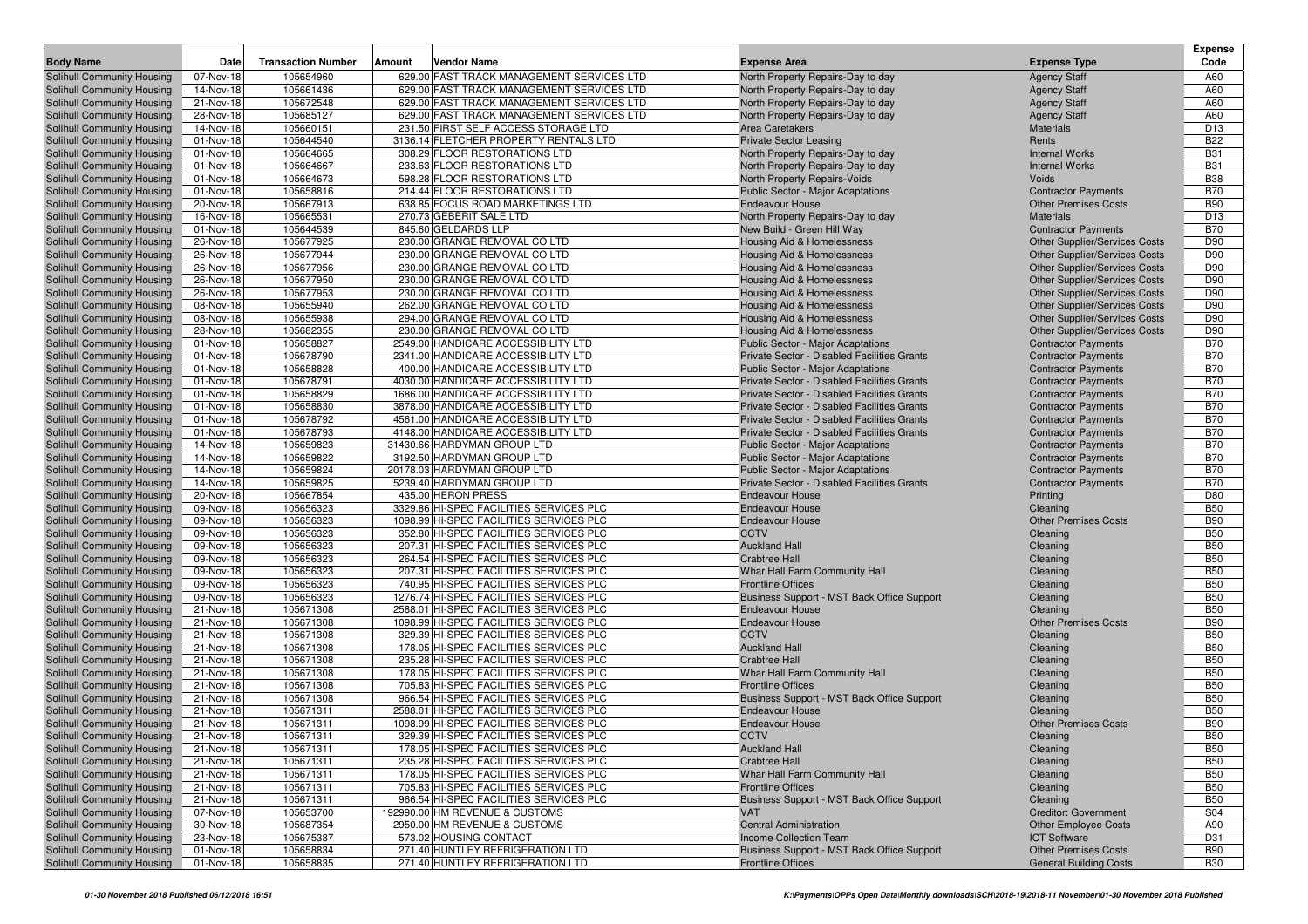|                                                          |                        |                           |        |                                                                                        |                                                           |                                                          | <b>Expense</b>                     |
|----------------------------------------------------------|------------------------|---------------------------|--------|----------------------------------------------------------------------------------------|-----------------------------------------------------------|----------------------------------------------------------|------------------------------------|
| <b>Body Name</b>                                         | Date                   | <b>Transaction Number</b> | Amount | <b>Vendor Name</b>                                                                     | <b>Expense Area</b>                                       | <b>Expense Type</b>                                      | Code                               |
| Solihull Community Housing                               | 14-Nov-18              | 105667477                 |        | 271.40 HUNTLEY REFRIGERATION LTD                                                       | <b>CCTV</b>                                               | <b>Other Premises Costs</b>                              | <b>B90</b>                         |
| Solihull Community Housing                               | 07-Nov-18              | 105653701                 |        | 5676.62 INLAND REVENUE ONLY                                                            | Sub Contractors Tax                                       | <b>Creditor: Inland Revenue</b>                          | S02                                |
| Solihull Community Housing                               | 22-Nov-18              | 105674676                 |        | 2734.65 INSIDE HOUSING                                                                 | <b>Strategy and Performance</b>                           | <b>Grants &amp; Subscriptions</b>                        | D92                                |
| Solihull Community Housing<br>Solihull Community Housing | 14-Nov-18<br>14-Nov-18 | 105660193<br>105660194    |        | 66151.48 J HARPER & SONS (LEOMINSTER) LTD<br>81713.32 J HARPER & SONS (LEOMINSTER) LTD | New Build - Green Hill Way<br>New Build - Cambridge Drive | <b>Contractor Payments</b><br><b>Contractor Payments</b> | <b>B70</b><br><b>B70</b>           |
| Solihull Community Housing                               | 07-Nov-18              | 105653748                 |        | 370.13 JAMES ANDREWS RECRUITMENT SOLUTIONS LTD                                         | Housing Aid & Homelessness                                | <b>Agency Staff</b>                                      | A60                                |
| Solihull Community Housing                               | 07-Nov-18              | 105653747                 |        | 352.75 JAMES ANDREWS RECRUITMENT SOLUTIONS LTD                                         | Housing Aid & Homelessness                                | <b>Agency Staff</b>                                      | A60                                |
| <b>Solihull Community Housing</b>                        | 14-Nov-18              | 105660156                 |        | 652.13 JAMES ANDREWS RECRUITMENT SOLUTIONS LTD                                         | Housing Aid & Homelessness                                | <b>Agency Staff</b>                                      | A60                                |
| Solihull Community Housing                               | 14-Nov-18              | 105660157                 |        | 637.50 JAMES ANDREWS RECRUITMENT SOLUTIONS LTD                                         | Housing Aid & Homelessness                                | <b>Agency Staff</b>                                      | A60                                |
| Solihull Community Housing                               | 21-Nov-18              | 105671314                 |        | 611.00 JAMES ANDREWS RECRUITMENT SOLUTIONS LTD                                         | Housing Aid & Homelessness                                | <b>Agency Staff</b>                                      | A60                                |
| Solihull Community Housing                               | 21-Nov-18              | 105671313                 |        | 637.50 JAMES ANDREWS RECRUITMENT SOLUTIONS LTD                                         | <b>Housing Aid &amp; Homelessness</b>                     | <b>Agency Staff</b>                                      | A60                                |
| Solihull Community Housing                               | 27-Nov-18              | 105679650                 |        | 299.63 JAMES ANDREWS RECRUITMENT SOLUTIONS LTD                                         | Housing Aid & Homelessness                                | <b>Agency Staff</b>                                      | A60                                |
| Solihull Community Housing                               | 27-Nov-18              | 105679649                 |        | 637.50 JAMES ANDREWS RECRUITMENT SOLUTIONS LTD                                         | Housing Aid & Homelessness                                | <b>Agency Staff</b>                                      | A60                                |
| Solihull Community Housing                               | 27-Nov-18              | 105679648                 |        | 962.00 JAMES ANDREWS RECRUITMENT SOLUTIONS LTD                                         | Housing Aid & Homelessness                                | <b>Agency Staff</b>                                      | A60                                |
| Solihull Community Housing                               | 01-Nov-18              | 105667400                 |        | 703.38 JEWSON LTD                                                                      | Stores-Stores and delivery                                | <b>Stocks</b>                                            | R <sub>10</sub>                    |
| <b>Solihull Community Housing</b>                        | 01-Nov-18              | 105667401                 |        | 412.36 JEWSON LTD                                                                      | Stores-Stores and delivery                                | <b>Stocks</b>                                            | R <sub>10</sub>                    |
| Solihull Community Housing                               | 01-Nov-18              | 105667402                 |        | 37.95 JEWSON LTD                                                                       | Stores-Stores and delivery                                | <b>Stocks</b>                                            | R <sub>10</sub>                    |
| Solihull Community Housing                               | 01-Nov-18              | 105667402                 |        | 76.56 JEWSON LTD                                                                       | Stores-Stores and delivery                                | <b>Stocks</b>                                            | R <sub>10</sub>                    |
| Solihull Community Housing                               | 01-Nov-18              | 105667402                 |        | 82.80 JEWSON LTD                                                                       | Stores-Stores and delivery                                | <b>Stocks</b>                                            | R <sub>10</sub>                    |
| Solihull Community Housing                               | 01-Nov-18              | 105667402                 |        | 16.00 JEWSON LTD                                                                       | Stores-Stores and delivery                                | <b>Stocks</b>                                            | R <sub>10</sub>                    |
| Solihull Community Housing                               | 01-Nov-18              | 105667402                 |        | 58.36 JEWSON LTD                                                                       | Stores-Stores and delivery                                | <b>Stocks</b>                                            | R <sub>10</sub>                    |
| Solihull Community Housing                               | 01-Nov-18              | 105667402                 |        | 58.36 JEWSON LTD                                                                       | Stores-Stores and delivery                                | <b>Stocks</b>                                            | R <sub>10</sub>                    |
| Solihull Community Housing                               | 01-Nov-18              | 105667402                 |        | 50.55 JEWSON LTD                                                                       | Stores-Stores and delivery                                | <b>Stocks</b>                                            | R <sub>10</sub>                    |
| Solihull Community Housing<br>Solihull Community Housing | 01-Nov-18              | 105667402<br>105667402    |        | 244.28 JEWSON LTD<br>1.50 JEWSON LTD                                                   | Stores-Stores and delivery                                | <b>Stocks</b>                                            | R <sub>10</sub><br>R <sub>10</sub> |
| Solihull Community Housing                               | 01-Nov-18<br>01-Nov-18 | 105667402                 |        | 133.56 JEWSON LTD                                                                      | Stores-Stores and delivery<br>Stores-Stores and delivery  | <b>Stocks</b><br><b>Stocks</b>                           | R <sub>10</sub>                    |
| Solihull Community Housing                               | 01-Nov-18              | 105667402                 |        | 10.50 JEWSON LTD                                                                       | Stores-Stores and delivery                                | <b>Stocks</b>                                            | R <sub>10</sub>                    |
| Solihull Community Housing                               | 01-Nov-18              | 105667402                 |        | 625.00 JEWSON LTD                                                                      | Stores-Stores and delivery                                | <b>Stocks</b>                                            | R <sub>10</sub>                    |
| Solihull Community Housing                               | 01-Nov-18              | 105667402                 |        | 258.00 JEWSON LTD                                                                      | Stores-Stores and delivery                                | <b>Stocks</b>                                            | R <sub>10</sub>                    |
| Solihull Community Housing                               | 01-Nov-18              | 105667402                 |        | 14.00 JEWSON LTD                                                                       | Stores-Stores and delivery                                | <b>Stocks</b>                                            | R <sub>10</sub>                    |
| Solihull Community Housing                               | 01-Nov-18              | 105667402                 |        | 92.00 JEWSON LTD                                                                       | Stores-Stores and delivery                                | <b>Stocks</b>                                            | R <sub>10</sub>                    |
| Solihull Community Housing                               | 01-Nov-18              | 105667402                 |        | 39.81 JEWSON LTD                                                                       | Stores-Stores and delivery                                | <b>Stocks</b>                                            | R <sub>10</sub>                    |
| Solihull Community Housing                               | 01-Nov-18              | 105667402                 |        | 1.20 JEWSON LTD                                                                        | Stores-Stores and delivery                                | <b>Stocks</b>                                            | R <sub>10</sub>                    |
| Solihull Community Housing                               | 01-Nov-18              | 105667402                 |        | 18.60 JEWSON LTD                                                                       | Stores-Stores and delivery                                | <b>Stocks</b>                                            | R <sub>10</sub>                    |
| Solihull Community Housing                               | 01-Nov-18              | 105667402                 |        | 16.30 JEWSON LTD                                                                       | Stores-Stores and delivery                                | <b>Stocks</b>                                            | R <sub>10</sub>                    |
| Solihull Community Housing                               | 01-Nov-18              | 105667404                 |        | 30.20 JEWSON LTD                                                                       | Stores-Stores and delivery                                | <b>Stocks</b>                                            | R <sub>10</sub>                    |
| Solihull Community Housing                               | 01-Nov-18              | 105667404                 |        | 16.10 JEWSON LTD                                                                       | Stores-Stores and delivery                                | <b>Stocks</b>                                            | R <sub>10</sub>                    |
| Solihull Community Housing                               | 01-Nov-18              | 105667404                 |        | 9.60 JEWSON LTD                                                                        | Stores-Stores and delivery                                | <b>Stocks</b>                                            | R <sub>10</sub>                    |
| Solihull Community Housing                               | 01-Nov-18              | 105667404                 |        | 100.00 JEWSON LTD                                                                      | Stores-Stores and delivery                                | <b>Stocks</b>                                            | R <sub>10</sub>                    |
| Solihull Community Housing                               | 01-Nov-18              | 105667404                 |        | 135.70 JEWSON LTD                                                                      | Stores-Stores and delivery                                | <b>Stocks</b>                                            | R <sub>10</sub>                    |
| Solihull Community Housing                               | 01-Nov-18              | 105667404                 |        | 31.20 JEWSON LTD                                                                       | Stores-Stores and delivery                                | <b>Stocks</b>                                            | R <sub>10</sub>                    |
| Solihull Community Housing<br>Solihull Community Housing | 01-Nov-18<br>01-Nov-18 | 105667404<br>105667404    |        | 329.50 JEWSON LTD<br>229.16 JEWSON LTD                                                 | Stores-Stores and delivery<br>Stores-Stores and delivery  | <b>Stocks</b><br><b>Stocks</b>                           | R <sub>10</sub><br>R <sub>10</sub> |
| Solihull Community Housing                               | 01-Nov-18              | 105667404                 |        | 7.30 JEWSON LTD                                                                        | Stores-Stores and delivery                                | <b>Stocks</b>                                            | R <sub>10</sub>                    |
| Solihull Community Housing                               | 01-Nov-18              | 105667404                 |        | 5.34 JEWSON LTD                                                                        | Stores-Stores and delivery                                | <b>Stocks</b>                                            | R <sub>10</sub>                    |
| Solihull Community Housing                               | 01-Nov-18              | 105667404                 |        | 20.70 JEWSON LTD                                                                       | Stores-Stores and delivery                                | <b>Stocks</b>                                            | R <sub>10</sub>                    |
| Solihull Community Housing                               | 01-Nov-18              | 105667404                 |        | 7.20 JEWSON LTD                                                                        | Stores-Stores and delivery                                | <b>Stocks</b>                                            | R <sub>10</sub>                    |
| Solihull Community Housing                               | 01-Nov-18              | 105667404                 |        | 112.70 JEWSON LTD                                                                      | Stores-Stores and delivery                                | <b>Stocks</b>                                            | R <sub>10</sub>                    |
| Solihull Community Housing                               | 01-Nov-18              | 105667404                 |        | 258.00 JEWSON LTD                                                                      | Stores-Stores and delivery                                | <b>Stocks</b>                                            | R <sub>10</sub>                    |
| Solihull Community Housing                               | 01-Nov-18              | 105667404                 |        | 43.70 JEWSON LTD                                                                       | Stores-Stores and delivery                                | <b>Stocks</b>                                            | R <sub>10</sub>                    |
| Solihull Community Housing                               | 01-Nov-18              | 105667404                 |        | 26.95 JEWSON LTD                                                                       | Stores-Stores and delivery                                | <b>Stocks</b>                                            | R <sub>10</sub>                    |
| Solihull Community Housing                               | 01-Nov-18              | 105667404                 |        | 60.00 JEWSON LTD                                                                       | Stores-Stores and delivery                                | <b>Stocks</b>                                            | R <sub>10</sub>                    |
| Solihull Community Housing                               | 01-Nov-18              | 105667404                 |        | 34.80 JEWSON LTD                                                                       | Stores-Stores and delivery                                | <b>Stocks</b>                                            | R <sub>10</sub>                    |
| Solihull Community Housing                               | 01-Nov-18              | 105646707                 |        | 802.64 JEWSON LTD                                                                      | Stores-Stores and delivery                                | <b>Stocks</b>                                            | R <sub>10</sub>                    |
| Solihull Community Housing                               | 01-Nov-18              | 105646708                 |        | 83.40 JEWSON LTD                                                                       | Stores-Stores and delivery                                | <b>Stocks</b>                                            | R <sub>10</sub>                    |
| Solihull Community Housing                               | 01-Nov-18              | 105646708                 |        | 97.50 JEWSON LTD                                                                       | Stores-Stores and delivery                                | <b>Stocks</b>                                            | R <sub>10</sub>                    |
| Solihull Community Housing                               | 01-Nov-18              | 105646708                 |        | 30.45 JEWSON LTD                                                                       | Stores-Stores and delivery                                | <b>Stocks</b>                                            | R <sub>10</sub>                    |
| Solihull Community Housing                               | 01-Nov-18              | 105646709                 |        | 11.00 JEWSON LTD                                                                       | Stores-Stores and delivery                                | <b>Stocks</b>                                            | R <sub>10</sub>                    |
| Solihull Community Housing                               | 01-Nov-18              | 105646709                 |        | 33.90 JEWSON LTD                                                                       | Stores-Stores and delivery                                | <b>Stocks</b>                                            | R <sub>10</sub>                    |
| Solihull Community Housing<br>Solihull Community Housing | 01-Nov-18              | 105646709                 |        | 5.70 JEWSON LTD                                                                        | Stores-Stores and delivery                                | <b>Stocks</b>                                            | R <sub>10</sub>                    |
| Solihull Community Housing                               | 01-Nov-18<br>01-Nov-18 | 105646709<br>105646709    |        | 7.55 JEWSON LTD<br>12.30 JEWSON LTD                                                    | Stores-Stores and delivery<br>Stores-Stores and delivery  | <b>Stocks</b><br><b>Stocks</b>                           | R <sub>10</sub><br>R <sub>10</sub> |
| Solihull Community Housing                               | 01-Nov-18              | 105646709                 |        | 54.36 JEWSON LTD                                                                       | Stores-Stores and delivery                                |                                                          | R <sub>10</sub>                    |
|                                                          |                        |                           |        |                                                                                        |                                                           | <b>Stocks</b>                                            |                                    |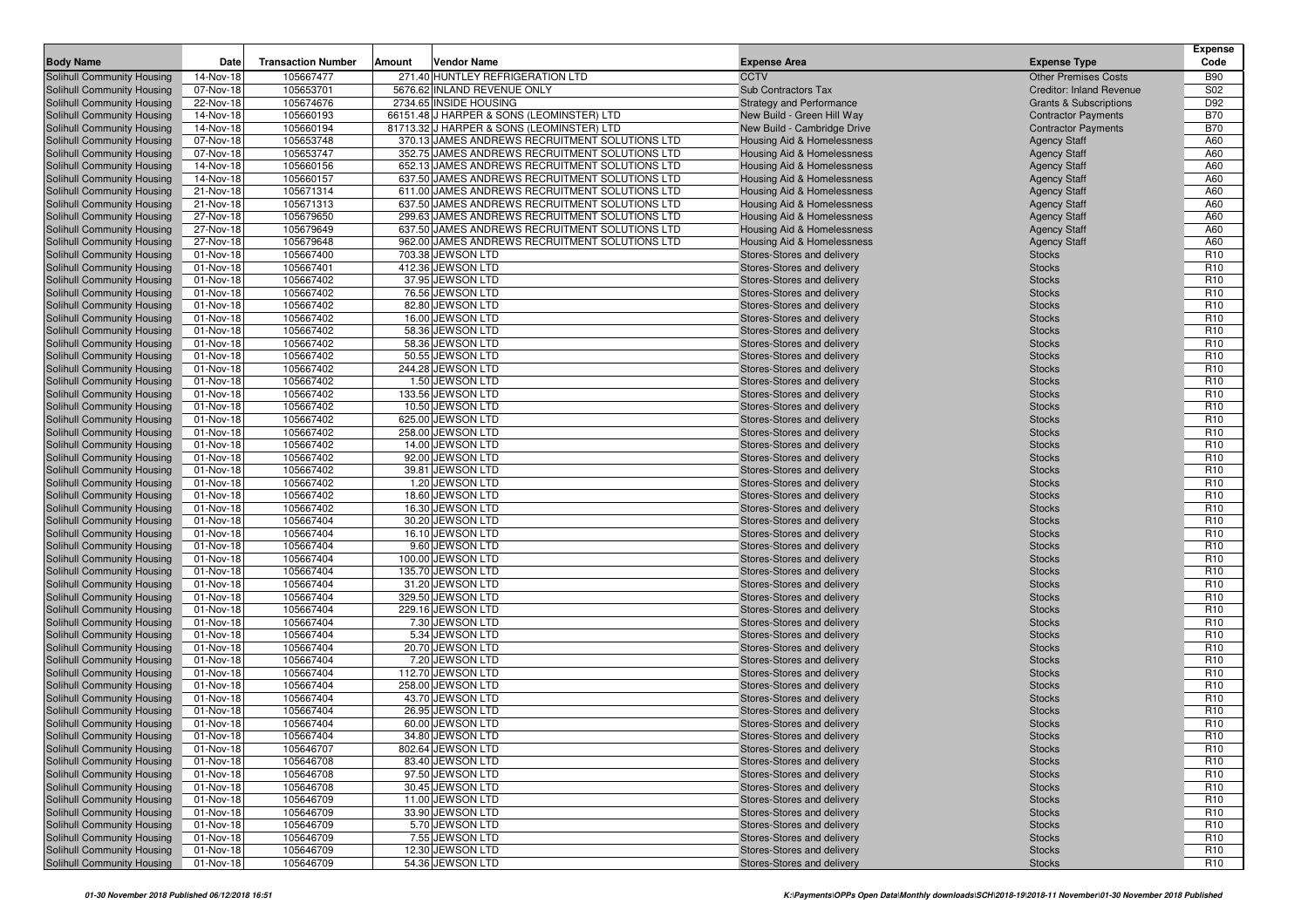| 105646709<br>Solihull Community Housing<br>01-Nov-18<br>1224.40 JEWSON LTD<br>R <sub>10</sub><br>Stores-Stores and delivery<br><b>Stocks</b><br>105646709<br>24.81 JEWSON LTD<br>R <sub>10</sub><br>Solihull Community Housing<br>01-Nov-18<br>Stores-Stores and delivery<br><b>Stocks</b><br>495.60 JEWSON LTD<br><b>Stocks</b><br>R <sub>10</sub><br>Solihull Community Housing<br>01-Nov-18<br>105646709<br>Stores-Stores and delivery<br>105646709<br>222.80 JEWSON LTD<br>R <sub>10</sub><br>Solihull Community Housing<br>01-Nov-18<br>Stores-Stores and delivery<br><b>Stocks</b><br>105646709<br>205.20 JEWSON LTD<br>R <sub>10</sub><br>Solihull Community Housing<br>01-Nov-18<br>Stores-Stores and delivery<br><b>Stocks</b><br>105646709<br>R <sub>10</sub><br>Solihull Community Housing<br>01-Nov-18<br>39.81 JEWSON LTD<br>Stores-Stores and delivery<br><b>Stocks</b><br>105646709<br>11.20 JEWSON LTD<br>R <sub>10</sub><br>Solihull Community Housing<br>01-Nov-18<br>Stores-Stores and delivery<br><b>Stocks</b><br>73.80 JEWSON LTD<br>R <sub>10</sub><br>Solihull Community Housing<br>01-Nov-18<br>105646709<br>Stores-Stores and delivery<br><b>Stocks</b><br>105646709<br>53.13 JEWSON LTD<br>R <sub>10</sub><br>01-Nov-18<br>Stores-Stores and delivery<br><b>Stocks</b><br>R <sub>10</sub><br>105646709<br>26.95 JEWSON LTD<br>01-Nov-18<br>Stores-Stores and delivery<br><b>Stocks</b><br>105646710<br>14.90 JEWSON LTD<br>R <sub>10</sub><br>01-Nov-18<br>Stores-Stores and delivery<br><b>Stocks</b><br>105646710<br>45.60 JEWSON LTD<br>R <sub>10</sub><br>01-Nov-18<br>Stores-Stores and delivery<br><b>Stocks</b><br>105646710<br>R <sub>10</sub><br>Solihull Community Housing<br>01-Nov-18<br>89.65 JEWSON LTD<br>Stores-Stores and delivery<br><b>Stocks</b><br>105646710<br>R <sub>10</sub><br>Solihull Community Housing<br>01-Nov-18<br>189.90 JEWSON LTD<br>Stores-Stores and delivery<br><b>Stocks</b><br>105646710<br>437.70 JEWSON LTD<br>R <sub>10</sub><br>Solihull Community Housing<br>01-Nov-18<br>Stores-Stores and delivery<br><b>Stocks</b><br>105646710<br>28.50 JEWSON LTD<br>R <sub>10</sub><br>Solihull Community Housing<br>01-Nov-18<br>Stores-Stores and delivery<br><b>Stocks</b><br>R <sub>10</sub><br>Solihull Community Housing<br>01-Nov-18<br>105646710<br>97.00 JEWSON LTD<br>Stores-Stores and delivery<br><b>Stocks</b><br>105646710<br>62.10 JEWSON LTD<br>R <sub>10</sub><br>Solihull Community Housing<br>01-Nov-18<br>Stores-Stores and delivery<br><b>Stocks</b><br>R <sub>10</sub><br>105646710<br>60.00 JEWSON LTD<br>Solihull Community Housing<br>01-Nov-18<br>Stores-Stores and delivery<br><b>Stocks</b><br>105646710<br>46.20 JEWSON LTD<br>R <sub>10</sub><br>Solihull Community Housing<br>01-Nov-18<br>Stores-Stores and delivery<br><b>Stocks</b><br>105646710<br>170.38 JEWSON LTD<br>R <sub>10</sub><br>Solihull Community Housing<br>01-Nov-18<br>Stores-Stores and delivery<br><b>Stocks</b><br>R <sub>10</sub><br>Solihull Community Housing<br>01-Nov-18<br>105646710<br>975.00 JEWSON LTD<br>Stores-Stores and delivery<br><b>Stocks</b><br>105646710<br>31.20 JEWSON LTD<br>R <sub>10</sub><br>Solihull Community Housing<br>01-Nov-18<br>Stores-Stores and delivery<br><b>Stocks</b><br>R <sub>10</sub><br>105646710<br>27.95 JEWSON LTD<br>01-Nov-18<br>Stores-Stores and delivery<br><b>Stocks</b><br>105646712<br>-263.15 JEWSON LTD<br>R <sub>10</sub><br>01-Nov-18<br>Stores-Stores and delivery<br><b>Stocks</b><br>105646715<br>R <sub>10</sub><br>Solihull Community Housing<br>01-Nov-18<br>76.56 JEWSON LTD<br><b>Stocks</b><br>Stores-Stores and delivery<br>105646715<br>65.52 JEWSON LTD<br>R <sub>10</sub><br>01-Nov-18<br>Stores-Stores and delivery<br><b>Stocks</b><br>R <sub>10</sub><br>01-Nov-18<br>105646715<br>179.30 JEWSON LTD<br>Stores-Stores and delivery<br><b>Stocks</b><br>105646715<br>189.90 JEWSON LTD<br>R <sub>10</sub><br>Solihull Community Housing<br>01-Nov-18<br>Stores-Stores and delivery<br><b>Stocks</b><br>105646715<br>332.60 JEWSON LTD<br>R <sub>10</sub><br>Solihull Community Housing<br>01-Nov-18<br>Stores-Stores and delivery<br><b>Stocks</b><br>R <sub>10</sub><br>105646716<br>Solihull Community Housing<br>01-Nov-18<br>39.19 JEWSON LTD<br>Stores-Stores and delivery<br><b>Stocks</b><br>105646716<br>201.60 JEWSON LTD<br>R <sub>10</sub><br>Solihull Community Housing<br>01-Nov-18<br>Stores-Stores and delivery<br><b>Stocks</b><br>R <sub>10</sub><br>105646717<br>2.50 JEWSON LTD<br>Solihull Community Housing<br>01-Nov-18<br>Stores-Stores and delivery<br><b>Stocks</b><br>105646717<br>92.76 JEWSON LTD<br>R <sub>10</sub><br>Solihull Community Housing<br>01-Nov-18<br>Stores-Stores and delivery<br><b>Stocks</b><br>105646717<br>R <sub>10</sub><br>Solihull Community Housing<br>01-Nov-18<br>23.60 JEWSON LTD<br>Stores-Stores and delivery<br><b>Stocks</b><br>105646717<br>3.30 JEWSON LTD<br>R <sub>10</sub><br>Solihull Community Housing<br>01-Nov-18<br>Stores-Stores and delivery<br><b>Stocks</b><br>105646717<br>15.00 JEWSON LTD<br>R <sub>10</sub><br>01-Nov-18<br>Stores-Stores and delivery<br><b>Stocks</b><br>105646717<br>3.60 JEWSON LTD<br>R <sub>10</sub><br>01-Nov-18<br>Stores-Stores and delivery<br><b>Stocks</b><br>105646717<br>R <sub>10</sub><br>87.30 JEWSON LTD<br>Stores-Stores and delivery<br><b>Stocks</b><br>01-Nov-18<br>105646717<br>R <sub>10</sub><br>01-Nov-18<br>15.80 JEWSON LTD<br>Stores-Stores and delivery<br><b>Stocks</b><br>105646717<br>65.09 JEWSON LTD<br>R <sub>10</sub><br>Solihull Community Housing<br>01-Nov-18<br>Stores-Stores and delivery<br><b>Stocks</b><br>R <sub>10</sub><br>Solihull Community Housing<br>01-Nov-18<br>105646717<br>3.80 JEWSON LTD<br>Stores-Stores and delivery<br><b>Stocks</b><br>105646717<br>4.16 JEWSON LTD<br>R <sub>10</sub><br>Solihull Community Housing<br>01-Nov-18<br>Stores-Stores and delivery<br><b>Stocks</b><br>R <sub>10</sub><br>105646717<br>192.60 JEWSON LTD<br>Solihull Community Housing<br>01-Nov-18<br>Stores-Stores and delivery<br><b>Stocks</b><br>105646717<br>92.00 JEWSON LTD<br>R <sub>10</sub><br>Solihull Community Housing<br>01-Nov-18<br>Stores-Stores and delivery<br><b>Stocks</b><br>105646717<br>R <sub>10</sub><br>Solihull Community Housing<br>01-Nov-18<br>13.80 JEWSON LTD<br>Stores-Stores and delivery<br><b>Stocks</b><br>105646717<br>1.60 JEWSON LTD<br>R <sub>10</sub><br>Solihull Community Housing<br>01-Nov-18<br>Stores-Stores and delivery<br><b>Stocks</b><br>105646717<br>54.00 JEWSON LTD<br>R <sub>10</sub><br>Solihull Community Housing<br>01-Nov-18<br>Stores-Stores and delivery<br><b>Stocks</b><br>105646717<br>9.00 JEWSON LTD<br>R <sub>10</sub><br>Solihull Community Housing<br>01-Nov-18<br>Stores-Stores and delivery<br><b>Stocks</b><br>105646719<br>145.71 JEWSON LTD<br>R <sub>10</sub><br>01-Nov-18<br>Stores-Stores and delivery<br><b>Stocks</b><br>105646719<br>145.71 JEWSON LTD<br>R <sub>10</sub><br>Solihull Community Housing<br>01-Nov-18<br>Stores-Stores and delivery<br><b>Stocks</b><br>05-Nov-18<br>105656170<br>16.80 JEWSON LTD<br>R <sub>10</sub><br>Stores-Stores and delivery<br><b>Stocks</b><br>Solihull Community Housing<br>R <sub>10</sub><br>05-Nov-18<br>105656170<br>8.10 JEWSON LTD<br>Stores-Stores and delivery<br><b>Stocks</b><br>Solihull Community Housing<br>5.80 JEWSON LTD<br>R <sub>10</sub><br>05-Nov-18<br>105656170<br>Stores-Stores and delivery<br><b>Stocks</b><br>8.00 JEWSON LTD<br>Solihull Community Housing<br>05-Nov-18<br>105656170<br>Stores-Stores and delivery<br>R <sub>10</sub><br><b>Stocks</b><br>93.60 JEWSON LTD<br>R <sub>10</sub><br>Solihull Community Housing<br>05-Nov-18<br>105656170<br>Stores-Stores and delivery<br><b>Stocks</b><br>Solihull Community Housing<br>105656170<br>9.60 JEWSON LTD<br>Stores-Stores and delivery<br>05-Nov-18<br><b>Stocks</b><br>R <sub>10</sub><br>Solihull Community Housing<br>105656170<br>37.68 JEWSON LTD<br>Stores-Stores and delivery<br>R <sub>10</sub><br>05-Nov-18<br><b>Stocks</b><br>Solihull Community Housing<br>105656170<br>4.60 JEWSON LTD<br>Stores-Stores and delivery<br>R <sub>10</sub><br>05-Nov-18<br><b>Stocks</b><br>Solihull Community Housing<br>105656170<br>Stores-Stores and delivery<br>R <sub>10</sub><br>05-Nov-18<br>192.00 JEWSON LTD<br><b>Stocks</b><br>Solihull Community Housing<br>105656170<br>28.60 JEWSON LTD<br>Stores-Stores and delivery<br>R <sub>10</sub><br>05-Nov-18<br><b>Stocks</b><br>Solihull Community Housing<br>105656170<br>9.20 JEWSON LTD<br>Stores-Stores and delivery<br>R <sub>10</sub><br>05-Nov-18<br><b>Stocks</b><br>56.28 JEWSON LTD<br>Stores-Stores and delivery<br>R <sub>10</sub><br><b>Stocks</b> | <b>Body Name</b>           | Date      | <b>Transaction Number</b> | Amount | <b>Vendor Name</b> | <b>Expense Area</b> | <b>Expense Type</b> | <b>Expense</b><br>Code |
|--------------------------------------------------------------------------------------------------------------------------------------------------------------------------------------------------------------------------------------------------------------------------------------------------------------------------------------------------------------------------------------------------------------------------------------------------------------------------------------------------------------------------------------------------------------------------------------------------------------------------------------------------------------------------------------------------------------------------------------------------------------------------------------------------------------------------------------------------------------------------------------------------------------------------------------------------------------------------------------------------------------------------------------------------------------------------------------------------------------------------------------------------------------------------------------------------------------------------------------------------------------------------------------------------------------------------------------------------------------------------------------------------------------------------------------------------------------------------------------------------------------------------------------------------------------------------------------------------------------------------------------------------------------------------------------------------------------------------------------------------------------------------------------------------------------------------------------------------------------------------------------------------------------------------------------------------------------------------------------------------------------------------------------------------------------------------------------------------------------------------------------------------------------------------------------------------------------------------------------------------------------------------------------------------------------------------------------------------------------------------------------------------------------------------------------------------------------------------------------------------------------------------------------------------------------------------------------------------------------------------------------------------------------------------------------------------------------------------------------------------------------------------------------------------------------------------------------------------------------------------------------------------------------------------------------------------------------------------------------------------------------------------------------------------------------------------------------------------------------------------------------------------------------------------------------------------------------------------------------------------------------------------------------------------------------------------------------------------------------------------------------------------------------------------------------------------------------------------------------------------------------------------------------------------------------------------------------------------------------------------------------------------------------------------------------------------------------------------------------------------------------------------------------------------------------------------------------------------------------------------------------------------------------------------------------------------------------------------------------------------------------------------------------------------------------------------------------------------------------------------------------------------------------------------------------------------------------------------------------------------------------------------------------------------------------------------------------------------------------------------------------------------------------------------------------------------------------------------------------------------------------------------------------------------------------------------------------------------------------------------------------------------------------------------------------------------------------------------------------------------------------------------------------------------------------------------------------------------------------------------------------------------------------------------------------------------------------------------------------------------------------------------------------------------------------------------------------------------------------------------------------------------------------------------------------------------------------------------------------------------------------------------------------------------------------------------------------------------------------------------------------------------------------------------------------------------------------------------------------------------------------------------------------------------------------------------------------------------------------------------------------------------------------------------------------------------------------------------------------------------------------------------------------------------------------------------------------------------------------------------------------------------------------------------------------------------------------------------------------------------------------------------------------------------------------------------------------------------------------------------------------------------------------------------------------------------------------------------------------------------------------------------------------------------------------------------------------------------------------------------------------------------------------------------------------------------------------------------------------------------------------------------------------------------------------------------------------------------------------------------------------------------------------------------------------------------------------------------------------------------------------------------------------------------------------------------------------------------------------------------------------------------------------------------------------------------------------------------------------------------------------------------------------------------------------------------------------------------------------------------------------------------------------------------------------------------------------------------------------------------------------------------------------------------------------------------------------------------------------------------------------------------------------------------------------------------------------------------------------------------------------------------------------------------------------------------------------------------------------------------------------------------------------------------------------------------------------------------------------------------------------------------------------------------------------------------------------------------------------------------------------------------------------------------------------------------------------------------------------------------------------------------------------------------------------------------------------------------------------------------------------------------------------------------------------------------------------------------------------------------------------------------------------------------------------------------------------------------------------------------------------------------------------------------------------------------------------------------------------------------------------------------------------------------------------------------------------------------------------------------------------------------------------------------------------------------------------------------------------------------------------------------------------------------------------------------|----------------------------|-----------|---------------------------|--------|--------------------|---------------------|---------------------|------------------------|
|                                                                                                                                                                                                                                                                                                                                                                                                                                                                                                                                                                                                                                                                                                                                                                                                                                                                                                                                                                                                                                                                                                                                                                                                                                                                                                                                                                                                                                                                                                                                                                                                                                                                                                                                                                                                                                                                                                                                                                                                                                                                                                                                                                                                                                                                                                                                                                                                                                                                                                                                                                                                                                                                                                                                                                                                                                                                                                                                                                                                                                                                                                                                                                                                                                                                                                                                                                                                                                                                                                                                                                                                                                                                                                                                                                                                                                                                                                                                                                                                                                                                                                                                                                                                                                                                                                                                                                                                                                                                                                                                                                                                                                                                                                                                                                                                                                                                                                                                                                                                                                                                                                                                                                                                                                                                                                                                                                                                                                                                                                                                                                                                                                                                                                                                                                                                                                                                                                                                                                                                                                                                                                                                                                                                                                                                                                                                                                                                                                                                                                                                                                                                                                                                                                                                                                                                                                                                                                                                                                                                                                                                                                                                                                                                                                                                                                                                                                                                                                                                                                                                                                                                                                                                                                                                                                                                                                                                                                                                                                                                                                                                                                                                                                                                                                                                                                                                                                                                                                                                                                                                                                                                                                                                                                                                                                                                                          |                            |           |                           |        |                    |                     |                     |                        |
|                                                                                                                                                                                                                                                                                                                                                                                                                                                                                                                                                                                                                                                                                                                                                                                                                                                                                                                                                                                                                                                                                                                                                                                                                                                                                                                                                                                                                                                                                                                                                                                                                                                                                                                                                                                                                                                                                                                                                                                                                                                                                                                                                                                                                                                                                                                                                                                                                                                                                                                                                                                                                                                                                                                                                                                                                                                                                                                                                                                                                                                                                                                                                                                                                                                                                                                                                                                                                                                                                                                                                                                                                                                                                                                                                                                                                                                                                                                                                                                                                                                                                                                                                                                                                                                                                                                                                                                                                                                                                                                                                                                                                                                                                                                                                                                                                                                                                                                                                                                                                                                                                                                                                                                                                                                                                                                                                                                                                                                                                                                                                                                                                                                                                                                                                                                                                                                                                                                                                                                                                                                                                                                                                                                                                                                                                                                                                                                                                                                                                                                                                                                                                                                                                                                                                                                                                                                                                                                                                                                                                                                                                                                                                                                                                                                                                                                                                                                                                                                                                                                                                                                                                                                                                                                                                                                                                                                                                                                                                                                                                                                                                                                                                                                                                                                                                                                                                                                                                                                                                                                                                                                                                                                                                                                                                                                                                          |                            |           |                           |        |                    |                     |                     |                        |
|                                                                                                                                                                                                                                                                                                                                                                                                                                                                                                                                                                                                                                                                                                                                                                                                                                                                                                                                                                                                                                                                                                                                                                                                                                                                                                                                                                                                                                                                                                                                                                                                                                                                                                                                                                                                                                                                                                                                                                                                                                                                                                                                                                                                                                                                                                                                                                                                                                                                                                                                                                                                                                                                                                                                                                                                                                                                                                                                                                                                                                                                                                                                                                                                                                                                                                                                                                                                                                                                                                                                                                                                                                                                                                                                                                                                                                                                                                                                                                                                                                                                                                                                                                                                                                                                                                                                                                                                                                                                                                                                                                                                                                                                                                                                                                                                                                                                                                                                                                                                                                                                                                                                                                                                                                                                                                                                                                                                                                                                                                                                                                                                                                                                                                                                                                                                                                                                                                                                                                                                                                                                                                                                                                                                                                                                                                                                                                                                                                                                                                                                                                                                                                                                                                                                                                                                                                                                                                                                                                                                                                                                                                                                                                                                                                                                                                                                                                                                                                                                                                                                                                                                                                                                                                                                                                                                                                                                                                                                                                                                                                                                                                                                                                                                                                                                                                                                                                                                                                                                                                                                                                                                                                                                                                                                                                                                                          |                            |           |                           |        |                    |                     |                     |                        |
|                                                                                                                                                                                                                                                                                                                                                                                                                                                                                                                                                                                                                                                                                                                                                                                                                                                                                                                                                                                                                                                                                                                                                                                                                                                                                                                                                                                                                                                                                                                                                                                                                                                                                                                                                                                                                                                                                                                                                                                                                                                                                                                                                                                                                                                                                                                                                                                                                                                                                                                                                                                                                                                                                                                                                                                                                                                                                                                                                                                                                                                                                                                                                                                                                                                                                                                                                                                                                                                                                                                                                                                                                                                                                                                                                                                                                                                                                                                                                                                                                                                                                                                                                                                                                                                                                                                                                                                                                                                                                                                                                                                                                                                                                                                                                                                                                                                                                                                                                                                                                                                                                                                                                                                                                                                                                                                                                                                                                                                                                                                                                                                                                                                                                                                                                                                                                                                                                                                                                                                                                                                                                                                                                                                                                                                                                                                                                                                                                                                                                                                                                                                                                                                                                                                                                                                                                                                                                                                                                                                                                                                                                                                                                                                                                                                                                                                                                                                                                                                                                                                                                                                                                                                                                                                                                                                                                                                                                                                                                                                                                                                                                                                                                                                                                                                                                                                                                                                                                                                                                                                                                                                                                                                                                                                                                                                                                          |                            |           |                           |        |                    |                     |                     |                        |
|                                                                                                                                                                                                                                                                                                                                                                                                                                                                                                                                                                                                                                                                                                                                                                                                                                                                                                                                                                                                                                                                                                                                                                                                                                                                                                                                                                                                                                                                                                                                                                                                                                                                                                                                                                                                                                                                                                                                                                                                                                                                                                                                                                                                                                                                                                                                                                                                                                                                                                                                                                                                                                                                                                                                                                                                                                                                                                                                                                                                                                                                                                                                                                                                                                                                                                                                                                                                                                                                                                                                                                                                                                                                                                                                                                                                                                                                                                                                                                                                                                                                                                                                                                                                                                                                                                                                                                                                                                                                                                                                                                                                                                                                                                                                                                                                                                                                                                                                                                                                                                                                                                                                                                                                                                                                                                                                                                                                                                                                                                                                                                                                                                                                                                                                                                                                                                                                                                                                                                                                                                                                                                                                                                                                                                                                                                                                                                                                                                                                                                                                                                                                                                                                                                                                                                                                                                                                                                                                                                                                                                                                                                                                                                                                                                                                                                                                                                                                                                                                                                                                                                                                                                                                                                                                                                                                                                                                                                                                                                                                                                                                                                                                                                                                                                                                                                                                                                                                                                                                                                                                                                                                                                                                                                                                                                                                                          |                            |           |                           |        |                    |                     |                     |                        |
|                                                                                                                                                                                                                                                                                                                                                                                                                                                                                                                                                                                                                                                                                                                                                                                                                                                                                                                                                                                                                                                                                                                                                                                                                                                                                                                                                                                                                                                                                                                                                                                                                                                                                                                                                                                                                                                                                                                                                                                                                                                                                                                                                                                                                                                                                                                                                                                                                                                                                                                                                                                                                                                                                                                                                                                                                                                                                                                                                                                                                                                                                                                                                                                                                                                                                                                                                                                                                                                                                                                                                                                                                                                                                                                                                                                                                                                                                                                                                                                                                                                                                                                                                                                                                                                                                                                                                                                                                                                                                                                                                                                                                                                                                                                                                                                                                                                                                                                                                                                                                                                                                                                                                                                                                                                                                                                                                                                                                                                                                                                                                                                                                                                                                                                                                                                                                                                                                                                                                                                                                                                                                                                                                                                                                                                                                                                                                                                                                                                                                                                                                                                                                                                                                                                                                                                                                                                                                                                                                                                                                                                                                                                                                                                                                                                                                                                                                                                                                                                                                                                                                                                                                                                                                                                                                                                                                                                                                                                                                                                                                                                                                                                                                                                                                                                                                                                                                                                                                                                                                                                                                                                                                                                                                                                                                                                                                          |                            |           |                           |        |                    |                     |                     |                        |
|                                                                                                                                                                                                                                                                                                                                                                                                                                                                                                                                                                                                                                                                                                                                                                                                                                                                                                                                                                                                                                                                                                                                                                                                                                                                                                                                                                                                                                                                                                                                                                                                                                                                                                                                                                                                                                                                                                                                                                                                                                                                                                                                                                                                                                                                                                                                                                                                                                                                                                                                                                                                                                                                                                                                                                                                                                                                                                                                                                                                                                                                                                                                                                                                                                                                                                                                                                                                                                                                                                                                                                                                                                                                                                                                                                                                                                                                                                                                                                                                                                                                                                                                                                                                                                                                                                                                                                                                                                                                                                                                                                                                                                                                                                                                                                                                                                                                                                                                                                                                                                                                                                                                                                                                                                                                                                                                                                                                                                                                                                                                                                                                                                                                                                                                                                                                                                                                                                                                                                                                                                                                                                                                                                                                                                                                                                                                                                                                                                                                                                                                                                                                                                                                                                                                                                                                                                                                                                                                                                                                                                                                                                                                                                                                                                                                                                                                                                                                                                                                                                                                                                                                                                                                                                                                                                                                                                                                                                                                                                                                                                                                                                                                                                                                                                                                                                                                                                                                                                                                                                                                                                                                                                                                                                                                                                                                                          |                            |           |                           |        |                    |                     |                     |                        |
|                                                                                                                                                                                                                                                                                                                                                                                                                                                                                                                                                                                                                                                                                                                                                                                                                                                                                                                                                                                                                                                                                                                                                                                                                                                                                                                                                                                                                                                                                                                                                                                                                                                                                                                                                                                                                                                                                                                                                                                                                                                                                                                                                                                                                                                                                                                                                                                                                                                                                                                                                                                                                                                                                                                                                                                                                                                                                                                                                                                                                                                                                                                                                                                                                                                                                                                                                                                                                                                                                                                                                                                                                                                                                                                                                                                                                                                                                                                                                                                                                                                                                                                                                                                                                                                                                                                                                                                                                                                                                                                                                                                                                                                                                                                                                                                                                                                                                                                                                                                                                                                                                                                                                                                                                                                                                                                                                                                                                                                                                                                                                                                                                                                                                                                                                                                                                                                                                                                                                                                                                                                                                                                                                                                                                                                                                                                                                                                                                                                                                                                                                                                                                                                                                                                                                                                                                                                                                                                                                                                                                                                                                                                                                                                                                                                                                                                                                                                                                                                                                                                                                                                                                                                                                                                                                                                                                                                                                                                                                                                                                                                                                                                                                                                                                                                                                                                                                                                                                                                                                                                                                                                                                                                                                                                                                                                                                          |                            |           |                           |        |                    |                     |                     |                        |
|                                                                                                                                                                                                                                                                                                                                                                                                                                                                                                                                                                                                                                                                                                                                                                                                                                                                                                                                                                                                                                                                                                                                                                                                                                                                                                                                                                                                                                                                                                                                                                                                                                                                                                                                                                                                                                                                                                                                                                                                                                                                                                                                                                                                                                                                                                                                                                                                                                                                                                                                                                                                                                                                                                                                                                                                                                                                                                                                                                                                                                                                                                                                                                                                                                                                                                                                                                                                                                                                                                                                                                                                                                                                                                                                                                                                                                                                                                                                                                                                                                                                                                                                                                                                                                                                                                                                                                                                                                                                                                                                                                                                                                                                                                                                                                                                                                                                                                                                                                                                                                                                                                                                                                                                                                                                                                                                                                                                                                                                                                                                                                                                                                                                                                                                                                                                                                                                                                                                                                                                                                                                                                                                                                                                                                                                                                                                                                                                                                                                                                                                                                                                                                                                                                                                                                                                                                                                                                                                                                                                                                                                                                                                                                                                                                                                                                                                                                                                                                                                                                                                                                                                                                                                                                                                                                                                                                                                                                                                                                                                                                                                                                                                                                                                                                                                                                                                                                                                                                                                                                                                                                                                                                                                                                                                                                                                                          | Solihull Community Housing |           |                           |        |                    |                     |                     |                        |
|                                                                                                                                                                                                                                                                                                                                                                                                                                                                                                                                                                                                                                                                                                                                                                                                                                                                                                                                                                                                                                                                                                                                                                                                                                                                                                                                                                                                                                                                                                                                                                                                                                                                                                                                                                                                                                                                                                                                                                                                                                                                                                                                                                                                                                                                                                                                                                                                                                                                                                                                                                                                                                                                                                                                                                                                                                                                                                                                                                                                                                                                                                                                                                                                                                                                                                                                                                                                                                                                                                                                                                                                                                                                                                                                                                                                                                                                                                                                                                                                                                                                                                                                                                                                                                                                                                                                                                                                                                                                                                                                                                                                                                                                                                                                                                                                                                                                                                                                                                                                                                                                                                                                                                                                                                                                                                                                                                                                                                                                                                                                                                                                                                                                                                                                                                                                                                                                                                                                                                                                                                                                                                                                                                                                                                                                                                                                                                                                                                                                                                                                                                                                                                                                                                                                                                                                                                                                                                                                                                                                                                                                                                                                                                                                                                                                                                                                                                                                                                                                                                                                                                                                                                                                                                                                                                                                                                                                                                                                                                                                                                                                                                                                                                                                                                                                                                                                                                                                                                                                                                                                                                                                                                                                                                                                                                                                                          | Solihull Community Housing |           |                           |        |                    |                     |                     |                        |
|                                                                                                                                                                                                                                                                                                                                                                                                                                                                                                                                                                                                                                                                                                                                                                                                                                                                                                                                                                                                                                                                                                                                                                                                                                                                                                                                                                                                                                                                                                                                                                                                                                                                                                                                                                                                                                                                                                                                                                                                                                                                                                                                                                                                                                                                                                                                                                                                                                                                                                                                                                                                                                                                                                                                                                                                                                                                                                                                                                                                                                                                                                                                                                                                                                                                                                                                                                                                                                                                                                                                                                                                                                                                                                                                                                                                                                                                                                                                                                                                                                                                                                                                                                                                                                                                                                                                                                                                                                                                                                                                                                                                                                                                                                                                                                                                                                                                                                                                                                                                                                                                                                                                                                                                                                                                                                                                                                                                                                                                                                                                                                                                                                                                                                                                                                                                                                                                                                                                                                                                                                                                                                                                                                                                                                                                                                                                                                                                                                                                                                                                                                                                                                                                                                                                                                                                                                                                                                                                                                                                                                                                                                                                                                                                                                                                                                                                                                                                                                                                                                                                                                                                                                                                                                                                                                                                                                                                                                                                                                                                                                                                                                                                                                                                                                                                                                                                                                                                                                                                                                                                                                                                                                                                                                                                                                                                                          | Solihull Community Housing |           |                           |        |                    |                     |                     |                        |
|                                                                                                                                                                                                                                                                                                                                                                                                                                                                                                                                                                                                                                                                                                                                                                                                                                                                                                                                                                                                                                                                                                                                                                                                                                                                                                                                                                                                                                                                                                                                                                                                                                                                                                                                                                                                                                                                                                                                                                                                                                                                                                                                                                                                                                                                                                                                                                                                                                                                                                                                                                                                                                                                                                                                                                                                                                                                                                                                                                                                                                                                                                                                                                                                                                                                                                                                                                                                                                                                                                                                                                                                                                                                                                                                                                                                                                                                                                                                                                                                                                                                                                                                                                                                                                                                                                                                                                                                                                                                                                                                                                                                                                                                                                                                                                                                                                                                                                                                                                                                                                                                                                                                                                                                                                                                                                                                                                                                                                                                                                                                                                                                                                                                                                                                                                                                                                                                                                                                                                                                                                                                                                                                                                                                                                                                                                                                                                                                                                                                                                                                                                                                                                                                                                                                                                                                                                                                                                                                                                                                                                                                                                                                                                                                                                                                                                                                                                                                                                                                                                                                                                                                                                                                                                                                                                                                                                                                                                                                                                                                                                                                                                                                                                                                                                                                                                                                                                                                                                                                                                                                                                                                                                                                                                                                                                                                                          | Solihull Community Housing |           |                           |        |                    |                     |                     |                        |
|                                                                                                                                                                                                                                                                                                                                                                                                                                                                                                                                                                                                                                                                                                                                                                                                                                                                                                                                                                                                                                                                                                                                                                                                                                                                                                                                                                                                                                                                                                                                                                                                                                                                                                                                                                                                                                                                                                                                                                                                                                                                                                                                                                                                                                                                                                                                                                                                                                                                                                                                                                                                                                                                                                                                                                                                                                                                                                                                                                                                                                                                                                                                                                                                                                                                                                                                                                                                                                                                                                                                                                                                                                                                                                                                                                                                                                                                                                                                                                                                                                                                                                                                                                                                                                                                                                                                                                                                                                                                                                                                                                                                                                                                                                                                                                                                                                                                                                                                                                                                                                                                                                                                                                                                                                                                                                                                                                                                                                                                                                                                                                                                                                                                                                                                                                                                                                                                                                                                                                                                                                                                                                                                                                                                                                                                                                                                                                                                                                                                                                                                                                                                                                                                                                                                                                                                                                                                                                                                                                                                                                                                                                                                                                                                                                                                                                                                                                                                                                                                                                                                                                                                                                                                                                                                                                                                                                                                                                                                                                                                                                                                                                                                                                                                                                                                                                                                                                                                                                                                                                                                                                                                                                                                                                                                                                                                                          |                            |           |                           |        |                    |                     |                     |                        |
|                                                                                                                                                                                                                                                                                                                                                                                                                                                                                                                                                                                                                                                                                                                                                                                                                                                                                                                                                                                                                                                                                                                                                                                                                                                                                                                                                                                                                                                                                                                                                                                                                                                                                                                                                                                                                                                                                                                                                                                                                                                                                                                                                                                                                                                                                                                                                                                                                                                                                                                                                                                                                                                                                                                                                                                                                                                                                                                                                                                                                                                                                                                                                                                                                                                                                                                                                                                                                                                                                                                                                                                                                                                                                                                                                                                                                                                                                                                                                                                                                                                                                                                                                                                                                                                                                                                                                                                                                                                                                                                                                                                                                                                                                                                                                                                                                                                                                                                                                                                                                                                                                                                                                                                                                                                                                                                                                                                                                                                                                                                                                                                                                                                                                                                                                                                                                                                                                                                                                                                                                                                                                                                                                                                                                                                                                                                                                                                                                                                                                                                                                                                                                                                                                                                                                                                                                                                                                                                                                                                                                                                                                                                                                                                                                                                                                                                                                                                                                                                                                                                                                                                                                                                                                                                                                                                                                                                                                                                                                                                                                                                                                                                                                                                                                                                                                                                                                                                                                                                                                                                                                                                                                                                                                                                                                                                                                          |                            |           |                           |        |                    |                     |                     |                        |
|                                                                                                                                                                                                                                                                                                                                                                                                                                                                                                                                                                                                                                                                                                                                                                                                                                                                                                                                                                                                                                                                                                                                                                                                                                                                                                                                                                                                                                                                                                                                                                                                                                                                                                                                                                                                                                                                                                                                                                                                                                                                                                                                                                                                                                                                                                                                                                                                                                                                                                                                                                                                                                                                                                                                                                                                                                                                                                                                                                                                                                                                                                                                                                                                                                                                                                                                                                                                                                                                                                                                                                                                                                                                                                                                                                                                                                                                                                                                                                                                                                                                                                                                                                                                                                                                                                                                                                                                                                                                                                                                                                                                                                                                                                                                                                                                                                                                                                                                                                                                                                                                                                                                                                                                                                                                                                                                                                                                                                                                                                                                                                                                                                                                                                                                                                                                                                                                                                                                                                                                                                                                                                                                                                                                                                                                                                                                                                                                                                                                                                                                                                                                                                                                                                                                                                                                                                                                                                                                                                                                                                                                                                                                                                                                                                                                                                                                                                                                                                                                                                                                                                                                                                                                                                                                                                                                                                                                                                                                                                                                                                                                                                                                                                                                                                                                                                                                                                                                                                                                                                                                                                                                                                                                                                                                                                                                                          |                            |           |                           |        |                    |                     |                     |                        |
|                                                                                                                                                                                                                                                                                                                                                                                                                                                                                                                                                                                                                                                                                                                                                                                                                                                                                                                                                                                                                                                                                                                                                                                                                                                                                                                                                                                                                                                                                                                                                                                                                                                                                                                                                                                                                                                                                                                                                                                                                                                                                                                                                                                                                                                                                                                                                                                                                                                                                                                                                                                                                                                                                                                                                                                                                                                                                                                                                                                                                                                                                                                                                                                                                                                                                                                                                                                                                                                                                                                                                                                                                                                                                                                                                                                                                                                                                                                                                                                                                                                                                                                                                                                                                                                                                                                                                                                                                                                                                                                                                                                                                                                                                                                                                                                                                                                                                                                                                                                                                                                                                                                                                                                                                                                                                                                                                                                                                                                                                                                                                                                                                                                                                                                                                                                                                                                                                                                                                                                                                                                                                                                                                                                                                                                                                                                                                                                                                                                                                                                                                                                                                                                                                                                                                                                                                                                                                                                                                                                                                                                                                                                                                                                                                                                                                                                                                                                                                                                                                                                                                                                                                                                                                                                                                                                                                                                                                                                                                                                                                                                                                                                                                                                                                                                                                                                                                                                                                                                                                                                                                                                                                                                                                                                                                                                                                          |                            |           |                           |        |                    |                     |                     |                        |
|                                                                                                                                                                                                                                                                                                                                                                                                                                                                                                                                                                                                                                                                                                                                                                                                                                                                                                                                                                                                                                                                                                                                                                                                                                                                                                                                                                                                                                                                                                                                                                                                                                                                                                                                                                                                                                                                                                                                                                                                                                                                                                                                                                                                                                                                                                                                                                                                                                                                                                                                                                                                                                                                                                                                                                                                                                                                                                                                                                                                                                                                                                                                                                                                                                                                                                                                                                                                                                                                                                                                                                                                                                                                                                                                                                                                                                                                                                                                                                                                                                                                                                                                                                                                                                                                                                                                                                                                                                                                                                                                                                                                                                                                                                                                                                                                                                                                                                                                                                                                                                                                                                                                                                                                                                                                                                                                                                                                                                                                                                                                                                                                                                                                                                                                                                                                                                                                                                                                                                                                                                                                                                                                                                                                                                                                                                                                                                                                                                                                                                                                                                                                                                                                                                                                                                                                                                                                                                                                                                                                                                                                                                                                                                                                                                                                                                                                                                                                                                                                                                                                                                                                                                                                                                                                                                                                                                                                                                                                                                                                                                                                                                                                                                                                                                                                                                                                                                                                                                                                                                                                                                                                                                                                                                                                                                                                                          |                            |           |                           |        |                    |                     |                     |                        |
|                                                                                                                                                                                                                                                                                                                                                                                                                                                                                                                                                                                                                                                                                                                                                                                                                                                                                                                                                                                                                                                                                                                                                                                                                                                                                                                                                                                                                                                                                                                                                                                                                                                                                                                                                                                                                                                                                                                                                                                                                                                                                                                                                                                                                                                                                                                                                                                                                                                                                                                                                                                                                                                                                                                                                                                                                                                                                                                                                                                                                                                                                                                                                                                                                                                                                                                                                                                                                                                                                                                                                                                                                                                                                                                                                                                                                                                                                                                                                                                                                                                                                                                                                                                                                                                                                                                                                                                                                                                                                                                                                                                                                                                                                                                                                                                                                                                                                                                                                                                                                                                                                                                                                                                                                                                                                                                                                                                                                                                                                                                                                                                                                                                                                                                                                                                                                                                                                                                                                                                                                                                                                                                                                                                                                                                                                                                                                                                                                                                                                                                                                                                                                                                                                                                                                                                                                                                                                                                                                                                                                                                                                                                                                                                                                                                                                                                                                                                                                                                                                                                                                                                                                                                                                                                                                                                                                                                                                                                                                                                                                                                                                                                                                                                                                                                                                                                                                                                                                                                                                                                                                                                                                                                                                                                                                                                                                          |                            |           |                           |        |                    |                     |                     |                        |
|                                                                                                                                                                                                                                                                                                                                                                                                                                                                                                                                                                                                                                                                                                                                                                                                                                                                                                                                                                                                                                                                                                                                                                                                                                                                                                                                                                                                                                                                                                                                                                                                                                                                                                                                                                                                                                                                                                                                                                                                                                                                                                                                                                                                                                                                                                                                                                                                                                                                                                                                                                                                                                                                                                                                                                                                                                                                                                                                                                                                                                                                                                                                                                                                                                                                                                                                                                                                                                                                                                                                                                                                                                                                                                                                                                                                                                                                                                                                                                                                                                                                                                                                                                                                                                                                                                                                                                                                                                                                                                                                                                                                                                                                                                                                                                                                                                                                                                                                                                                                                                                                                                                                                                                                                                                                                                                                                                                                                                                                                                                                                                                                                                                                                                                                                                                                                                                                                                                                                                                                                                                                                                                                                                                                                                                                                                                                                                                                                                                                                                                                                                                                                                                                                                                                                                                                                                                                                                                                                                                                                                                                                                                                                                                                                                                                                                                                                                                                                                                                                                                                                                                                                                                                                                                                                                                                                                                                                                                                                                                                                                                                                                                                                                                                                                                                                                                                                                                                                                                                                                                                                                                                                                                                                                                                                                                                                          |                            |           |                           |        |                    |                     |                     |                        |
|                                                                                                                                                                                                                                                                                                                                                                                                                                                                                                                                                                                                                                                                                                                                                                                                                                                                                                                                                                                                                                                                                                                                                                                                                                                                                                                                                                                                                                                                                                                                                                                                                                                                                                                                                                                                                                                                                                                                                                                                                                                                                                                                                                                                                                                                                                                                                                                                                                                                                                                                                                                                                                                                                                                                                                                                                                                                                                                                                                                                                                                                                                                                                                                                                                                                                                                                                                                                                                                                                                                                                                                                                                                                                                                                                                                                                                                                                                                                                                                                                                                                                                                                                                                                                                                                                                                                                                                                                                                                                                                                                                                                                                                                                                                                                                                                                                                                                                                                                                                                                                                                                                                                                                                                                                                                                                                                                                                                                                                                                                                                                                                                                                                                                                                                                                                                                                                                                                                                                                                                                                                                                                                                                                                                                                                                                                                                                                                                                                                                                                                                                                                                                                                                                                                                                                                                                                                                                                                                                                                                                                                                                                                                                                                                                                                                                                                                                                                                                                                                                                                                                                                                                                                                                                                                                                                                                                                                                                                                                                                                                                                                                                                                                                                                                                                                                                                                                                                                                                                                                                                                                                                                                                                                                                                                                                                                                          |                            |           |                           |        |                    |                     |                     |                        |
|                                                                                                                                                                                                                                                                                                                                                                                                                                                                                                                                                                                                                                                                                                                                                                                                                                                                                                                                                                                                                                                                                                                                                                                                                                                                                                                                                                                                                                                                                                                                                                                                                                                                                                                                                                                                                                                                                                                                                                                                                                                                                                                                                                                                                                                                                                                                                                                                                                                                                                                                                                                                                                                                                                                                                                                                                                                                                                                                                                                                                                                                                                                                                                                                                                                                                                                                                                                                                                                                                                                                                                                                                                                                                                                                                                                                                                                                                                                                                                                                                                                                                                                                                                                                                                                                                                                                                                                                                                                                                                                                                                                                                                                                                                                                                                                                                                                                                                                                                                                                                                                                                                                                                                                                                                                                                                                                                                                                                                                                                                                                                                                                                                                                                                                                                                                                                                                                                                                                                                                                                                                                                                                                                                                                                                                                                                                                                                                                                                                                                                                                                                                                                                                                                                                                                                                                                                                                                                                                                                                                                                                                                                                                                                                                                                                                                                                                                                                                                                                                                                                                                                                                                                                                                                                                                                                                                                                                                                                                                                                                                                                                                                                                                                                                                                                                                                                                                                                                                                                                                                                                                                                                                                                                                                                                                                                                                          |                            |           |                           |        |                    |                     |                     |                        |
|                                                                                                                                                                                                                                                                                                                                                                                                                                                                                                                                                                                                                                                                                                                                                                                                                                                                                                                                                                                                                                                                                                                                                                                                                                                                                                                                                                                                                                                                                                                                                                                                                                                                                                                                                                                                                                                                                                                                                                                                                                                                                                                                                                                                                                                                                                                                                                                                                                                                                                                                                                                                                                                                                                                                                                                                                                                                                                                                                                                                                                                                                                                                                                                                                                                                                                                                                                                                                                                                                                                                                                                                                                                                                                                                                                                                                                                                                                                                                                                                                                                                                                                                                                                                                                                                                                                                                                                                                                                                                                                                                                                                                                                                                                                                                                                                                                                                                                                                                                                                                                                                                                                                                                                                                                                                                                                                                                                                                                                                                                                                                                                                                                                                                                                                                                                                                                                                                                                                                                                                                                                                                                                                                                                                                                                                                                                                                                                                                                                                                                                                                                                                                                                                                                                                                                                                                                                                                                                                                                                                                                                                                                                                                                                                                                                                                                                                                                                                                                                                                                                                                                                                                                                                                                                                                                                                                                                                                                                                                                                                                                                                                                                                                                                                                                                                                                                                                                                                                                                                                                                                                                                                                                                                                                                                                                                                                          |                            |           |                           |        |                    |                     |                     |                        |
|                                                                                                                                                                                                                                                                                                                                                                                                                                                                                                                                                                                                                                                                                                                                                                                                                                                                                                                                                                                                                                                                                                                                                                                                                                                                                                                                                                                                                                                                                                                                                                                                                                                                                                                                                                                                                                                                                                                                                                                                                                                                                                                                                                                                                                                                                                                                                                                                                                                                                                                                                                                                                                                                                                                                                                                                                                                                                                                                                                                                                                                                                                                                                                                                                                                                                                                                                                                                                                                                                                                                                                                                                                                                                                                                                                                                                                                                                                                                                                                                                                                                                                                                                                                                                                                                                                                                                                                                                                                                                                                                                                                                                                                                                                                                                                                                                                                                                                                                                                                                                                                                                                                                                                                                                                                                                                                                                                                                                                                                                                                                                                                                                                                                                                                                                                                                                                                                                                                                                                                                                                                                                                                                                                                                                                                                                                                                                                                                                                                                                                                                                                                                                                                                                                                                                                                                                                                                                                                                                                                                                                                                                                                                                                                                                                                                                                                                                                                                                                                                                                                                                                                                                                                                                                                                                                                                                                                                                                                                                                                                                                                                                                                                                                                                                                                                                                                                                                                                                                                                                                                                                                                                                                                                                                                                                                                                                          | Solihull Community Housing |           |                           |        |                    |                     |                     |                        |
|                                                                                                                                                                                                                                                                                                                                                                                                                                                                                                                                                                                                                                                                                                                                                                                                                                                                                                                                                                                                                                                                                                                                                                                                                                                                                                                                                                                                                                                                                                                                                                                                                                                                                                                                                                                                                                                                                                                                                                                                                                                                                                                                                                                                                                                                                                                                                                                                                                                                                                                                                                                                                                                                                                                                                                                                                                                                                                                                                                                                                                                                                                                                                                                                                                                                                                                                                                                                                                                                                                                                                                                                                                                                                                                                                                                                                                                                                                                                                                                                                                                                                                                                                                                                                                                                                                                                                                                                                                                                                                                                                                                                                                                                                                                                                                                                                                                                                                                                                                                                                                                                                                                                                                                                                                                                                                                                                                                                                                                                                                                                                                                                                                                                                                                                                                                                                                                                                                                                                                                                                                                                                                                                                                                                                                                                                                                                                                                                                                                                                                                                                                                                                                                                                                                                                                                                                                                                                                                                                                                                                                                                                                                                                                                                                                                                                                                                                                                                                                                                                                                                                                                                                                                                                                                                                                                                                                                                                                                                                                                                                                                                                                                                                                                                                                                                                                                                                                                                                                                                                                                                                                                                                                                                                                                                                                                                                          | Solihull Community Housing |           |                           |        |                    |                     |                     |                        |
|                                                                                                                                                                                                                                                                                                                                                                                                                                                                                                                                                                                                                                                                                                                                                                                                                                                                                                                                                                                                                                                                                                                                                                                                                                                                                                                                                                                                                                                                                                                                                                                                                                                                                                                                                                                                                                                                                                                                                                                                                                                                                                                                                                                                                                                                                                                                                                                                                                                                                                                                                                                                                                                                                                                                                                                                                                                                                                                                                                                                                                                                                                                                                                                                                                                                                                                                                                                                                                                                                                                                                                                                                                                                                                                                                                                                                                                                                                                                                                                                                                                                                                                                                                                                                                                                                                                                                                                                                                                                                                                                                                                                                                                                                                                                                                                                                                                                                                                                                                                                                                                                                                                                                                                                                                                                                                                                                                                                                                                                                                                                                                                                                                                                                                                                                                                                                                                                                                                                                                                                                                                                                                                                                                                                                                                                                                                                                                                                                                                                                                                                                                                                                                                                                                                                                                                                                                                                                                                                                                                                                                                                                                                                                                                                                                                                                                                                                                                                                                                                                                                                                                                                                                                                                                                                                                                                                                                                                                                                                                                                                                                                                                                                                                                                                                                                                                                                                                                                                                                                                                                                                                                                                                                                                                                                                                                                                          |                            |           |                           |        |                    |                     |                     |                        |
|                                                                                                                                                                                                                                                                                                                                                                                                                                                                                                                                                                                                                                                                                                                                                                                                                                                                                                                                                                                                                                                                                                                                                                                                                                                                                                                                                                                                                                                                                                                                                                                                                                                                                                                                                                                                                                                                                                                                                                                                                                                                                                                                                                                                                                                                                                                                                                                                                                                                                                                                                                                                                                                                                                                                                                                                                                                                                                                                                                                                                                                                                                                                                                                                                                                                                                                                                                                                                                                                                                                                                                                                                                                                                                                                                                                                                                                                                                                                                                                                                                                                                                                                                                                                                                                                                                                                                                                                                                                                                                                                                                                                                                                                                                                                                                                                                                                                                                                                                                                                                                                                                                                                                                                                                                                                                                                                                                                                                                                                                                                                                                                                                                                                                                                                                                                                                                                                                                                                                                                                                                                                                                                                                                                                                                                                                                                                                                                                                                                                                                                                                                                                                                                                                                                                                                                                                                                                                                                                                                                                                                                                                                                                                                                                                                                                                                                                                                                                                                                                                                                                                                                                                                                                                                                                                                                                                                                                                                                                                                                                                                                                                                                                                                                                                                                                                                                                                                                                                                                                                                                                                                                                                                                                                                                                                                                                                          | Solihull Community Housing |           |                           |        |                    |                     |                     |                        |
|                                                                                                                                                                                                                                                                                                                                                                                                                                                                                                                                                                                                                                                                                                                                                                                                                                                                                                                                                                                                                                                                                                                                                                                                                                                                                                                                                                                                                                                                                                                                                                                                                                                                                                                                                                                                                                                                                                                                                                                                                                                                                                                                                                                                                                                                                                                                                                                                                                                                                                                                                                                                                                                                                                                                                                                                                                                                                                                                                                                                                                                                                                                                                                                                                                                                                                                                                                                                                                                                                                                                                                                                                                                                                                                                                                                                                                                                                                                                                                                                                                                                                                                                                                                                                                                                                                                                                                                                                                                                                                                                                                                                                                                                                                                                                                                                                                                                                                                                                                                                                                                                                                                                                                                                                                                                                                                                                                                                                                                                                                                                                                                                                                                                                                                                                                                                                                                                                                                                                                                                                                                                                                                                                                                                                                                                                                                                                                                                                                                                                                                                                                                                                                                                                                                                                                                                                                                                                                                                                                                                                                                                                                                                                                                                                                                                                                                                                                                                                                                                                                                                                                                                                                                                                                                                                                                                                                                                                                                                                                                                                                                                                                                                                                                                                                                                                                                                                                                                                                                                                                                                                                                                                                                                                                                                                                                                                          | Solihull Community Housing |           |                           |        |                    |                     |                     |                        |
|                                                                                                                                                                                                                                                                                                                                                                                                                                                                                                                                                                                                                                                                                                                                                                                                                                                                                                                                                                                                                                                                                                                                                                                                                                                                                                                                                                                                                                                                                                                                                                                                                                                                                                                                                                                                                                                                                                                                                                                                                                                                                                                                                                                                                                                                                                                                                                                                                                                                                                                                                                                                                                                                                                                                                                                                                                                                                                                                                                                                                                                                                                                                                                                                                                                                                                                                                                                                                                                                                                                                                                                                                                                                                                                                                                                                                                                                                                                                                                                                                                                                                                                                                                                                                                                                                                                                                                                                                                                                                                                                                                                                                                                                                                                                                                                                                                                                                                                                                                                                                                                                                                                                                                                                                                                                                                                                                                                                                                                                                                                                                                                                                                                                                                                                                                                                                                                                                                                                                                                                                                                                                                                                                                                                                                                                                                                                                                                                                                                                                                                                                                                                                                                                                                                                                                                                                                                                                                                                                                                                                                                                                                                                                                                                                                                                                                                                                                                                                                                                                                                                                                                                                                                                                                                                                                                                                                                                                                                                                                                                                                                                                                                                                                                                                                                                                                                                                                                                                                                                                                                                                                                                                                                                                                                                                                                                                          |                            |           |                           |        |                    |                     |                     |                        |
|                                                                                                                                                                                                                                                                                                                                                                                                                                                                                                                                                                                                                                                                                                                                                                                                                                                                                                                                                                                                                                                                                                                                                                                                                                                                                                                                                                                                                                                                                                                                                                                                                                                                                                                                                                                                                                                                                                                                                                                                                                                                                                                                                                                                                                                                                                                                                                                                                                                                                                                                                                                                                                                                                                                                                                                                                                                                                                                                                                                                                                                                                                                                                                                                                                                                                                                                                                                                                                                                                                                                                                                                                                                                                                                                                                                                                                                                                                                                                                                                                                                                                                                                                                                                                                                                                                                                                                                                                                                                                                                                                                                                                                                                                                                                                                                                                                                                                                                                                                                                                                                                                                                                                                                                                                                                                                                                                                                                                                                                                                                                                                                                                                                                                                                                                                                                                                                                                                                                                                                                                                                                                                                                                                                                                                                                                                                                                                                                                                                                                                                                                                                                                                                                                                                                                                                                                                                                                                                                                                                                                                                                                                                                                                                                                                                                                                                                                                                                                                                                                                                                                                                                                                                                                                                                                                                                                                                                                                                                                                                                                                                                                                                                                                                                                                                                                                                                                                                                                                                                                                                                                                                                                                                                                                                                                                                                                          |                            |           |                           |        |                    |                     |                     |                        |
|                                                                                                                                                                                                                                                                                                                                                                                                                                                                                                                                                                                                                                                                                                                                                                                                                                                                                                                                                                                                                                                                                                                                                                                                                                                                                                                                                                                                                                                                                                                                                                                                                                                                                                                                                                                                                                                                                                                                                                                                                                                                                                                                                                                                                                                                                                                                                                                                                                                                                                                                                                                                                                                                                                                                                                                                                                                                                                                                                                                                                                                                                                                                                                                                                                                                                                                                                                                                                                                                                                                                                                                                                                                                                                                                                                                                                                                                                                                                                                                                                                                                                                                                                                                                                                                                                                                                                                                                                                                                                                                                                                                                                                                                                                                                                                                                                                                                                                                                                                                                                                                                                                                                                                                                                                                                                                                                                                                                                                                                                                                                                                                                                                                                                                                                                                                                                                                                                                                                                                                                                                                                                                                                                                                                                                                                                                                                                                                                                                                                                                                                                                                                                                                                                                                                                                                                                                                                                                                                                                                                                                                                                                                                                                                                                                                                                                                                                                                                                                                                                                                                                                                                                                                                                                                                                                                                                                                                                                                                                                                                                                                                                                                                                                                                                                                                                                                                                                                                                                                                                                                                                                                                                                                                                                                                                                                                                          |                            |           |                           |        |                    |                     |                     |                        |
|                                                                                                                                                                                                                                                                                                                                                                                                                                                                                                                                                                                                                                                                                                                                                                                                                                                                                                                                                                                                                                                                                                                                                                                                                                                                                                                                                                                                                                                                                                                                                                                                                                                                                                                                                                                                                                                                                                                                                                                                                                                                                                                                                                                                                                                                                                                                                                                                                                                                                                                                                                                                                                                                                                                                                                                                                                                                                                                                                                                                                                                                                                                                                                                                                                                                                                                                                                                                                                                                                                                                                                                                                                                                                                                                                                                                                                                                                                                                                                                                                                                                                                                                                                                                                                                                                                                                                                                                                                                                                                                                                                                                                                                                                                                                                                                                                                                                                                                                                                                                                                                                                                                                                                                                                                                                                                                                                                                                                                                                                                                                                                                                                                                                                                                                                                                                                                                                                                                                                                                                                                                                                                                                                                                                                                                                                                                                                                                                                                                                                                                                                                                                                                                                                                                                                                                                                                                                                                                                                                                                                                                                                                                                                                                                                                                                                                                                                                                                                                                                                                                                                                                                                                                                                                                                                                                                                                                                                                                                                                                                                                                                                                                                                                                                                                                                                                                                                                                                                                                                                                                                                                                                                                                                                                                                                                                                                          |                            |           |                           |        |                    |                     |                     |                        |
|                                                                                                                                                                                                                                                                                                                                                                                                                                                                                                                                                                                                                                                                                                                                                                                                                                                                                                                                                                                                                                                                                                                                                                                                                                                                                                                                                                                                                                                                                                                                                                                                                                                                                                                                                                                                                                                                                                                                                                                                                                                                                                                                                                                                                                                                                                                                                                                                                                                                                                                                                                                                                                                                                                                                                                                                                                                                                                                                                                                                                                                                                                                                                                                                                                                                                                                                                                                                                                                                                                                                                                                                                                                                                                                                                                                                                                                                                                                                                                                                                                                                                                                                                                                                                                                                                                                                                                                                                                                                                                                                                                                                                                                                                                                                                                                                                                                                                                                                                                                                                                                                                                                                                                                                                                                                                                                                                                                                                                                                                                                                                                                                                                                                                                                                                                                                                                                                                                                                                                                                                                                                                                                                                                                                                                                                                                                                                                                                                                                                                                                                                                                                                                                                                                                                                                                                                                                                                                                                                                                                                                                                                                                                                                                                                                                                                                                                                                                                                                                                                                                                                                                                                                                                                                                                                                                                                                                                                                                                                                                                                                                                                                                                                                                                                                                                                                                                                                                                                                                                                                                                                                                                                                                                                                                                                                                                                          |                            |           |                           |        |                    |                     |                     |                        |
|                                                                                                                                                                                                                                                                                                                                                                                                                                                                                                                                                                                                                                                                                                                                                                                                                                                                                                                                                                                                                                                                                                                                                                                                                                                                                                                                                                                                                                                                                                                                                                                                                                                                                                                                                                                                                                                                                                                                                                                                                                                                                                                                                                                                                                                                                                                                                                                                                                                                                                                                                                                                                                                                                                                                                                                                                                                                                                                                                                                                                                                                                                                                                                                                                                                                                                                                                                                                                                                                                                                                                                                                                                                                                                                                                                                                                                                                                                                                                                                                                                                                                                                                                                                                                                                                                                                                                                                                                                                                                                                                                                                                                                                                                                                                                                                                                                                                                                                                                                                                                                                                                                                                                                                                                                                                                                                                                                                                                                                                                                                                                                                                                                                                                                                                                                                                                                                                                                                                                                                                                                                                                                                                                                                                                                                                                                                                                                                                                                                                                                                                                                                                                                                                                                                                                                                                                                                                                                                                                                                                                                                                                                                                                                                                                                                                                                                                                                                                                                                                                                                                                                                                                                                                                                                                                                                                                                                                                                                                                                                                                                                                                                                                                                                                                                                                                                                                                                                                                                                                                                                                                                                                                                                                                                                                                                                                                          |                            |           |                           |        |                    |                     |                     |                        |
|                                                                                                                                                                                                                                                                                                                                                                                                                                                                                                                                                                                                                                                                                                                                                                                                                                                                                                                                                                                                                                                                                                                                                                                                                                                                                                                                                                                                                                                                                                                                                                                                                                                                                                                                                                                                                                                                                                                                                                                                                                                                                                                                                                                                                                                                                                                                                                                                                                                                                                                                                                                                                                                                                                                                                                                                                                                                                                                                                                                                                                                                                                                                                                                                                                                                                                                                                                                                                                                                                                                                                                                                                                                                                                                                                                                                                                                                                                                                                                                                                                                                                                                                                                                                                                                                                                                                                                                                                                                                                                                                                                                                                                                                                                                                                                                                                                                                                                                                                                                                                                                                                                                                                                                                                                                                                                                                                                                                                                                                                                                                                                                                                                                                                                                                                                                                                                                                                                                                                                                                                                                                                                                                                                                                                                                                                                                                                                                                                                                                                                                                                                                                                                                                                                                                                                                                                                                                                                                                                                                                                                                                                                                                                                                                                                                                                                                                                                                                                                                                                                                                                                                                                                                                                                                                                                                                                                                                                                                                                                                                                                                                                                                                                                                                                                                                                                                                                                                                                                                                                                                                                                                                                                                                                                                                                                                                                          |                            |           |                           |        |                    |                     |                     |                        |
|                                                                                                                                                                                                                                                                                                                                                                                                                                                                                                                                                                                                                                                                                                                                                                                                                                                                                                                                                                                                                                                                                                                                                                                                                                                                                                                                                                                                                                                                                                                                                                                                                                                                                                                                                                                                                                                                                                                                                                                                                                                                                                                                                                                                                                                                                                                                                                                                                                                                                                                                                                                                                                                                                                                                                                                                                                                                                                                                                                                                                                                                                                                                                                                                                                                                                                                                                                                                                                                                                                                                                                                                                                                                                                                                                                                                                                                                                                                                                                                                                                                                                                                                                                                                                                                                                                                                                                                                                                                                                                                                                                                                                                                                                                                                                                                                                                                                                                                                                                                                                                                                                                                                                                                                                                                                                                                                                                                                                                                                                                                                                                                                                                                                                                                                                                                                                                                                                                                                                                                                                                                                                                                                                                                                                                                                                                                                                                                                                                                                                                                                                                                                                                                                                                                                                                                                                                                                                                                                                                                                                                                                                                                                                                                                                                                                                                                                                                                                                                                                                                                                                                                                                                                                                                                                                                                                                                                                                                                                                                                                                                                                                                                                                                                                                                                                                                                                                                                                                                                                                                                                                                                                                                                                                                                                                                                                                          | Solihull Community Housing |           |                           |        |                    |                     |                     |                        |
|                                                                                                                                                                                                                                                                                                                                                                                                                                                                                                                                                                                                                                                                                                                                                                                                                                                                                                                                                                                                                                                                                                                                                                                                                                                                                                                                                                                                                                                                                                                                                                                                                                                                                                                                                                                                                                                                                                                                                                                                                                                                                                                                                                                                                                                                                                                                                                                                                                                                                                                                                                                                                                                                                                                                                                                                                                                                                                                                                                                                                                                                                                                                                                                                                                                                                                                                                                                                                                                                                                                                                                                                                                                                                                                                                                                                                                                                                                                                                                                                                                                                                                                                                                                                                                                                                                                                                                                                                                                                                                                                                                                                                                                                                                                                                                                                                                                                                                                                                                                                                                                                                                                                                                                                                                                                                                                                                                                                                                                                                                                                                                                                                                                                                                                                                                                                                                                                                                                                                                                                                                                                                                                                                                                                                                                                                                                                                                                                                                                                                                                                                                                                                                                                                                                                                                                                                                                                                                                                                                                                                                                                                                                                                                                                                                                                                                                                                                                                                                                                                                                                                                                                                                                                                                                                                                                                                                                                                                                                                                                                                                                                                                                                                                                                                                                                                                                                                                                                                                                                                                                                                                                                                                                                                                                                                                                                                          | Solihull Community Housing |           |                           |        |                    |                     |                     |                        |
|                                                                                                                                                                                                                                                                                                                                                                                                                                                                                                                                                                                                                                                                                                                                                                                                                                                                                                                                                                                                                                                                                                                                                                                                                                                                                                                                                                                                                                                                                                                                                                                                                                                                                                                                                                                                                                                                                                                                                                                                                                                                                                                                                                                                                                                                                                                                                                                                                                                                                                                                                                                                                                                                                                                                                                                                                                                                                                                                                                                                                                                                                                                                                                                                                                                                                                                                                                                                                                                                                                                                                                                                                                                                                                                                                                                                                                                                                                                                                                                                                                                                                                                                                                                                                                                                                                                                                                                                                                                                                                                                                                                                                                                                                                                                                                                                                                                                                                                                                                                                                                                                                                                                                                                                                                                                                                                                                                                                                                                                                                                                                                                                                                                                                                                                                                                                                                                                                                                                                                                                                                                                                                                                                                                                                                                                                                                                                                                                                                                                                                                                                                                                                                                                                                                                                                                                                                                                                                                                                                                                                                                                                                                                                                                                                                                                                                                                                                                                                                                                                                                                                                                                                                                                                                                                                                                                                                                                                                                                                                                                                                                                                                                                                                                                                                                                                                                                                                                                                                                                                                                                                                                                                                                                                                                                                                                                                          | Solihull Community Housing |           |                           |        |                    |                     |                     |                        |
|                                                                                                                                                                                                                                                                                                                                                                                                                                                                                                                                                                                                                                                                                                                                                                                                                                                                                                                                                                                                                                                                                                                                                                                                                                                                                                                                                                                                                                                                                                                                                                                                                                                                                                                                                                                                                                                                                                                                                                                                                                                                                                                                                                                                                                                                                                                                                                                                                                                                                                                                                                                                                                                                                                                                                                                                                                                                                                                                                                                                                                                                                                                                                                                                                                                                                                                                                                                                                                                                                                                                                                                                                                                                                                                                                                                                                                                                                                                                                                                                                                                                                                                                                                                                                                                                                                                                                                                                                                                                                                                                                                                                                                                                                                                                                                                                                                                                                                                                                                                                                                                                                                                                                                                                                                                                                                                                                                                                                                                                                                                                                                                                                                                                                                                                                                                                                                                                                                                                                                                                                                                                                                                                                                                                                                                                                                                                                                                                                                                                                                                                                                                                                                                                                                                                                                                                                                                                                                                                                                                                                                                                                                                                                                                                                                                                                                                                                                                                                                                                                                                                                                                                                                                                                                                                                                                                                                                                                                                                                                                                                                                                                                                                                                                                                                                                                                                                                                                                                                                                                                                                                                                                                                                                                                                                                                                                                          | Solihull Community Housing |           |                           |        |                    |                     |                     |                        |
|                                                                                                                                                                                                                                                                                                                                                                                                                                                                                                                                                                                                                                                                                                                                                                                                                                                                                                                                                                                                                                                                                                                                                                                                                                                                                                                                                                                                                                                                                                                                                                                                                                                                                                                                                                                                                                                                                                                                                                                                                                                                                                                                                                                                                                                                                                                                                                                                                                                                                                                                                                                                                                                                                                                                                                                                                                                                                                                                                                                                                                                                                                                                                                                                                                                                                                                                                                                                                                                                                                                                                                                                                                                                                                                                                                                                                                                                                                                                                                                                                                                                                                                                                                                                                                                                                                                                                                                                                                                                                                                                                                                                                                                                                                                                                                                                                                                                                                                                                                                                                                                                                                                                                                                                                                                                                                                                                                                                                                                                                                                                                                                                                                                                                                                                                                                                                                                                                                                                                                                                                                                                                                                                                                                                                                                                                                                                                                                                                                                                                                                                                                                                                                                                                                                                                                                                                                                                                                                                                                                                                                                                                                                                                                                                                                                                                                                                                                                                                                                                                                                                                                                                                                                                                                                                                                                                                                                                                                                                                                                                                                                                                                                                                                                                                                                                                                                                                                                                                                                                                                                                                                                                                                                                                                                                                                                                                          |                            |           |                           |        |                    |                     |                     |                        |
|                                                                                                                                                                                                                                                                                                                                                                                                                                                                                                                                                                                                                                                                                                                                                                                                                                                                                                                                                                                                                                                                                                                                                                                                                                                                                                                                                                                                                                                                                                                                                                                                                                                                                                                                                                                                                                                                                                                                                                                                                                                                                                                                                                                                                                                                                                                                                                                                                                                                                                                                                                                                                                                                                                                                                                                                                                                                                                                                                                                                                                                                                                                                                                                                                                                                                                                                                                                                                                                                                                                                                                                                                                                                                                                                                                                                                                                                                                                                                                                                                                                                                                                                                                                                                                                                                                                                                                                                                                                                                                                                                                                                                                                                                                                                                                                                                                                                                                                                                                                                                                                                                                                                                                                                                                                                                                                                                                                                                                                                                                                                                                                                                                                                                                                                                                                                                                                                                                                                                                                                                                                                                                                                                                                                                                                                                                                                                                                                                                                                                                                                                                                                                                                                                                                                                                                                                                                                                                                                                                                                                                                                                                                                                                                                                                                                                                                                                                                                                                                                                                                                                                                                                                                                                                                                                                                                                                                                                                                                                                                                                                                                                                                                                                                                                                                                                                                                                                                                                                                                                                                                                                                                                                                                                                                                                                                                                          |                            |           |                           |        |                    |                     |                     |                        |
|                                                                                                                                                                                                                                                                                                                                                                                                                                                                                                                                                                                                                                                                                                                                                                                                                                                                                                                                                                                                                                                                                                                                                                                                                                                                                                                                                                                                                                                                                                                                                                                                                                                                                                                                                                                                                                                                                                                                                                                                                                                                                                                                                                                                                                                                                                                                                                                                                                                                                                                                                                                                                                                                                                                                                                                                                                                                                                                                                                                                                                                                                                                                                                                                                                                                                                                                                                                                                                                                                                                                                                                                                                                                                                                                                                                                                                                                                                                                                                                                                                                                                                                                                                                                                                                                                                                                                                                                                                                                                                                                                                                                                                                                                                                                                                                                                                                                                                                                                                                                                                                                                                                                                                                                                                                                                                                                                                                                                                                                                                                                                                                                                                                                                                                                                                                                                                                                                                                                                                                                                                                                                                                                                                                                                                                                                                                                                                                                                                                                                                                                                                                                                                                                                                                                                                                                                                                                                                                                                                                                                                                                                                                                                                                                                                                                                                                                                                                                                                                                                                                                                                                                                                                                                                                                                                                                                                                                                                                                                                                                                                                                                                                                                                                                                                                                                                                                                                                                                                                                                                                                                                                                                                                                                                                                                                                                                          |                            |           |                           |        |                    |                     |                     |                        |
|                                                                                                                                                                                                                                                                                                                                                                                                                                                                                                                                                                                                                                                                                                                                                                                                                                                                                                                                                                                                                                                                                                                                                                                                                                                                                                                                                                                                                                                                                                                                                                                                                                                                                                                                                                                                                                                                                                                                                                                                                                                                                                                                                                                                                                                                                                                                                                                                                                                                                                                                                                                                                                                                                                                                                                                                                                                                                                                                                                                                                                                                                                                                                                                                                                                                                                                                                                                                                                                                                                                                                                                                                                                                                                                                                                                                                                                                                                                                                                                                                                                                                                                                                                                                                                                                                                                                                                                                                                                                                                                                                                                                                                                                                                                                                                                                                                                                                                                                                                                                                                                                                                                                                                                                                                                                                                                                                                                                                                                                                                                                                                                                                                                                                                                                                                                                                                                                                                                                                                                                                                                                                                                                                                                                                                                                                                                                                                                                                                                                                                                                                                                                                                                                                                                                                                                                                                                                                                                                                                                                                                                                                                                                                                                                                                                                                                                                                                                                                                                                                                                                                                                                                                                                                                                                                                                                                                                                                                                                                                                                                                                                                                                                                                                                                                                                                                                                                                                                                                                                                                                                                                                                                                                                                                                                                                                                                          |                            |           |                           |        |                    |                     |                     |                        |
|                                                                                                                                                                                                                                                                                                                                                                                                                                                                                                                                                                                                                                                                                                                                                                                                                                                                                                                                                                                                                                                                                                                                                                                                                                                                                                                                                                                                                                                                                                                                                                                                                                                                                                                                                                                                                                                                                                                                                                                                                                                                                                                                                                                                                                                                                                                                                                                                                                                                                                                                                                                                                                                                                                                                                                                                                                                                                                                                                                                                                                                                                                                                                                                                                                                                                                                                                                                                                                                                                                                                                                                                                                                                                                                                                                                                                                                                                                                                                                                                                                                                                                                                                                                                                                                                                                                                                                                                                                                                                                                                                                                                                                                                                                                                                                                                                                                                                                                                                                                                                                                                                                                                                                                                                                                                                                                                                                                                                                                                                                                                                                                                                                                                                                                                                                                                                                                                                                                                                                                                                                                                                                                                                                                                                                                                                                                                                                                                                                                                                                                                                                                                                                                                                                                                                                                                                                                                                                                                                                                                                                                                                                                                                                                                                                                                                                                                                                                                                                                                                                                                                                                                                                                                                                                                                                                                                                                                                                                                                                                                                                                                                                                                                                                                                                                                                                                                                                                                                                                                                                                                                                                                                                                                                                                                                                                                                          |                            |           |                           |        |                    |                     |                     |                        |
|                                                                                                                                                                                                                                                                                                                                                                                                                                                                                                                                                                                                                                                                                                                                                                                                                                                                                                                                                                                                                                                                                                                                                                                                                                                                                                                                                                                                                                                                                                                                                                                                                                                                                                                                                                                                                                                                                                                                                                                                                                                                                                                                                                                                                                                                                                                                                                                                                                                                                                                                                                                                                                                                                                                                                                                                                                                                                                                                                                                                                                                                                                                                                                                                                                                                                                                                                                                                                                                                                                                                                                                                                                                                                                                                                                                                                                                                                                                                                                                                                                                                                                                                                                                                                                                                                                                                                                                                                                                                                                                                                                                                                                                                                                                                                                                                                                                                                                                                                                                                                                                                                                                                                                                                                                                                                                                                                                                                                                                                                                                                                                                                                                                                                                                                                                                                                                                                                                                                                                                                                                                                                                                                                                                                                                                                                                                                                                                                                                                                                                                                                                                                                                                                                                                                                                                                                                                                                                                                                                                                                                                                                                                                                                                                                                                                                                                                                                                                                                                                                                                                                                                                                                                                                                                                                                                                                                                                                                                                                                                                                                                                                                                                                                                                                                                                                                                                                                                                                                                                                                                                                                                                                                                                                                                                                                                                                          |                            |           |                           |        |                    |                     |                     |                        |
|                                                                                                                                                                                                                                                                                                                                                                                                                                                                                                                                                                                                                                                                                                                                                                                                                                                                                                                                                                                                                                                                                                                                                                                                                                                                                                                                                                                                                                                                                                                                                                                                                                                                                                                                                                                                                                                                                                                                                                                                                                                                                                                                                                                                                                                                                                                                                                                                                                                                                                                                                                                                                                                                                                                                                                                                                                                                                                                                                                                                                                                                                                                                                                                                                                                                                                                                                                                                                                                                                                                                                                                                                                                                                                                                                                                                                                                                                                                                                                                                                                                                                                                                                                                                                                                                                                                                                                                                                                                                                                                                                                                                                                                                                                                                                                                                                                                                                                                                                                                                                                                                                                                                                                                                                                                                                                                                                                                                                                                                                                                                                                                                                                                                                                                                                                                                                                                                                                                                                                                                                                                                                                                                                                                                                                                                                                                                                                                                                                                                                                                                                                                                                                                                                                                                                                                                                                                                                                                                                                                                                                                                                                                                                                                                                                                                                                                                                                                                                                                                                                                                                                                                                                                                                                                                                                                                                                                                                                                                                                                                                                                                                                                                                                                                                                                                                                                                                                                                                                                                                                                                                                                                                                                                                                                                                                                                                          |                            |           |                           |        |                    |                     |                     |                        |
|                                                                                                                                                                                                                                                                                                                                                                                                                                                                                                                                                                                                                                                                                                                                                                                                                                                                                                                                                                                                                                                                                                                                                                                                                                                                                                                                                                                                                                                                                                                                                                                                                                                                                                                                                                                                                                                                                                                                                                                                                                                                                                                                                                                                                                                                                                                                                                                                                                                                                                                                                                                                                                                                                                                                                                                                                                                                                                                                                                                                                                                                                                                                                                                                                                                                                                                                                                                                                                                                                                                                                                                                                                                                                                                                                                                                                                                                                                                                                                                                                                                                                                                                                                                                                                                                                                                                                                                                                                                                                                                                                                                                                                                                                                                                                                                                                                                                                                                                                                                                                                                                                                                                                                                                                                                                                                                                                                                                                                                                                                                                                                                                                                                                                                                                                                                                                                                                                                                                                                                                                                                                                                                                                                                                                                                                                                                                                                                                                                                                                                                                                                                                                                                                                                                                                                                                                                                                                                                                                                                                                                                                                                                                                                                                                                                                                                                                                                                                                                                                                                                                                                                                                                                                                                                                                                                                                                                                                                                                                                                                                                                                                                                                                                                                                                                                                                                                                                                                                                                                                                                                                                                                                                                                                                                                                                                                                          |                            |           |                           |        |                    |                     |                     |                        |
|                                                                                                                                                                                                                                                                                                                                                                                                                                                                                                                                                                                                                                                                                                                                                                                                                                                                                                                                                                                                                                                                                                                                                                                                                                                                                                                                                                                                                                                                                                                                                                                                                                                                                                                                                                                                                                                                                                                                                                                                                                                                                                                                                                                                                                                                                                                                                                                                                                                                                                                                                                                                                                                                                                                                                                                                                                                                                                                                                                                                                                                                                                                                                                                                                                                                                                                                                                                                                                                                                                                                                                                                                                                                                                                                                                                                                                                                                                                                                                                                                                                                                                                                                                                                                                                                                                                                                                                                                                                                                                                                                                                                                                                                                                                                                                                                                                                                                                                                                                                                                                                                                                                                                                                                                                                                                                                                                                                                                                                                                                                                                                                                                                                                                                                                                                                                                                                                                                                                                                                                                                                                                                                                                                                                                                                                                                                                                                                                                                                                                                                                                                                                                                                                                                                                                                                                                                                                                                                                                                                                                                                                                                                                                                                                                                                                                                                                                                                                                                                                                                                                                                                                                                                                                                                                                                                                                                                                                                                                                                                                                                                                                                                                                                                                                                                                                                                                                                                                                                                                                                                                                                                                                                                                                                                                                                                                                          | Solihull Community Housing |           |                           |        |                    |                     |                     |                        |
|                                                                                                                                                                                                                                                                                                                                                                                                                                                                                                                                                                                                                                                                                                                                                                                                                                                                                                                                                                                                                                                                                                                                                                                                                                                                                                                                                                                                                                                                                                                                                                                                                                                                                                                                                                                                                                                                                                                                                                                                                                                                                                                                                                                                                                                                                                                                                                                                                                                                                                                                                                                                                                                                                                                                                                                                                                                                                                                                                                                                                                                                                                                                                                                                                                                                                                                                                                                                                                                                                                                                                                                                                                                                                                                                                                                                                                                                                                                                                                                                                                                                                                                                                                                                                                                                                                                                                                                                                                                                                                                                                                                                                                                                                                                                                                                                                                                                                                                                                                                                                                                                                                                                                                                                                                                                                                                                                                                                                                                                                                                                                                                                                                                                                                                                                                                                                                                                                                                                                                                                                                                                                                                                                                                                                                                                                                                                                                                                                                                                                                                                                                                                                                                                                                                                                                                                                                                                                                                                                                                                                                                                                                                                                                                                                                                                                                                                                                                                                                                                                                                                                                                                                                                                                                                                                                                                                                                                                                                                                                                                                                                                                                                                                                                                                                                                                                                                                                                                                                                                                                                                                                                                                                                                                                                                                                                                                          |                            |           |                           |        |                    |                     |                     |                        |
|                                                                                                                                                                                                                                                                                                                                                                                                                                                                                                                                                                                                                                                                                                                                                                                                                                                                                                                                                                                                                                                                                                                                                                                                                                                                                                                                                                                                                                                                                                                                                                                                                                                                                                                                                                                                                                                                                                                                                                                                                                                                                                                                                                                                                                                                                                                                                                                                                                                                                                                                                                                                                                                                                                                                                                                                                                                                                                                                                                                                                                                                                                                                                                                                                                                                                                                                                                                                                                                                                                                                                                                                                                                                                                                                                                                                                                                                                                                                                                                                                                                                                                                                                                                                                                                                                                                                                                                                                                                                                                                                                                                                                                                                                                                                                                                                                                                                                                                                                                                                                                                                                                                                                                                                                                                                                                                                                                                                                                                                                                                                                                                                                                                                                                                                                                                                                                                                                                                                                                                                                                                                                                                                                                                                                                                                                                                                                                                                                                                                                                                                                                                                                                                                                                                                                                                                                                                                                                                                                                                                                                                                                                                                                                                                                                                                                                                                                                                                                                                                                                                                                                                                                                                                                                                                                                                                                                                                                                                                                                                                                                                                                                                                                                                                                                                                                                                                                                                                                                                                                                                                                                                                                                                                                                                                                                                                                          | Solihull Community Housing |           |                           |        |                    |                     |                     |                        |
|                                                                                                                                                                                                                                                                                                                                                                                                                                                                                                                                                                                                                                                                                                                                                                                                                                                                                                                                                                                                                                                                                                                                                                                                                                                                                                                                                                                                                                                                                                                                                                                                                                                                                                                                                                                                                                                                                                                                                                                                                                                                                                                                                                                                                                                                                                                                                                                                                                                                                                                                                                                                                                                                                                                                                                                                                                                                                                                                                                                                                                                                                                                                                                                                                                                                                                                                                                                                                                                                                                                                                                                                                                                                                                                                                                                                                                                                                                                                                                                                                                                                                                                                                                                                                                                                                                                                                                                                                                                                                                                                                                                                                                                                                                                                                                                                                                                                                                                                                                                                                                                                                                                                                                                                                                                                                                                                                                                                                                                                                                                                                                                                                                                                                                                                                                                                                                                                                                                                                                                                                                                                                                                                                                                                                                                                                                                                                                                                                                                                                                                                                                                                                                                                                                                                                                                                                                                                                                                                                                                                                                                                                                                                                                                                                                                                                                                                                                                                                                                                                                                                                                                                                                                                                                                                                                                                                                                                                                                                                                                                                                                                                                                                                                                                                                                                                                                                                                                                                                                                                                                                                                                                                                                                                                                                                                                                                          |                            |           |                           |        |                    |                     |                     |                        |
|                                                                                                                                                                                                                                                                                                                                                                                                                                                                                                                                                                                                                                                                                                                                                                                                                                                                                                                                                                                                                                                                                                                                                                                                                                                                                                                                                                                                                                                                                                                                                                                                                                                                                                                                                                                                                                                                                                                                                                                                                                                                                                                                                                                                                                                                                                                                                                                                                                                                                                                                                                                                                                                                                                                                                                                                                                                                                                                                                                                                                                                                                                                                                                                                                                                                                                                                                                                                                                                                                                                                                                                                                                                                                                                                                                                                                                                                                                                                                                                                                                                                                                                                                                                                                                                                                                                                                                                                                                                                                                                                                                                                                                                                                                                                                                                                                                                                                                                                                                                                                                                                                                                                                                                                                                                                                                                                                                                                                                                                                                                                                                                                                                                                                                                                                                                                                                                                                                                                                                                                                                                                                                                                                                                                                                                                                                                                                                                                                                                                                                                                                                                                                                                                                                                                                                                                                                                                                                                                                                                                                                                                                                                                                                                                                                                                                                                                                                                                                                                                                                                                                                                                                                                                                                                                                                                                                                                                                                                                                                                                                                                                                                                                                                                                                                                                                                                                                                                                                                                                                                                                                                                                                                                                                                                                                                                                                          |                            |           |                           |        |                    |                     |                     |                        |
|                                                                                                                                                                                                                                                                                                                                                                                                                                                                                                                                                                                                                                                                                                                                                                                                                                                                                                                                                                                                                                                                                                                                                                                                                                                                                                                                                                                                                                                                                                                                                                                                                                                                                                                                                                                                                                                                                                                                                                                                                                                                                                                                                                                                                                                                                                                                                                                                                                                                                                                                                                                                                                                                                                                                                                                                                                                                                                                                                                                                                                                                                                                                                                                                                                                                                                                                                                                                                                                                                                                                                                                                                                                                                                                                                                                                                                                                                                                                                                                                                                                                                                                                                                                                                                                                                                                                                                                                                                                                                                                                                                                                                                                                                                                                                                                                                                                                                                                                                                                                                                                                                                                                                                                                                                                                                                                                                                                                                                                                                                                                                                                                                                                                                                                                                                                                                                                                                                                                                                                                                                                                                                                                                                                                                                                                                                                                                                                                                                                                                                                                                                                                                                                                                                                                                                                                                                                                                                                                                                                                                                                                                                                                                                                                                                                                                                                                                                                                                                                                                                                                                                                                                                                                                                                                                                                                                                                                                                                                                                                                                                                                                                                                                                                                                                                                                                                                                                                                                                                                                                                                                                                                                                                                                                                                                                                                                          |                            |           |                           |        |                    |                     |                     |                        |
|                                                                                                                                                                                                                                                                                                                                                                                                                                                                                                                                                                                                                                                                                                                                                                                                                                                                                                                                                                                                                                                                                                                                                                                                                                                                                                                                                                                                                                                                                                                                                                                                                                                                                                                                                                                                                                                                                                                                                                                                                                                                                                                                                                                                                                                                                                                                                                                                                                                                                                                                                                                                                                                                                                                                                                                                                                                                                                                                                                                                                                                                                                                                                                                                                                                                                                                                                                                                                                                                                                                                                                                                                                                                                                                                                                                                                                                                                                                                                                                                                                                                                                                                                                                                                                                                                                                                                                                                                                                                                                                                                                                                                                                                                                                                                                                                                                                                                                                                                                                                                                                                                                                                                                                                                                                                                                                                                                                                                                                                                                                                                                                                                                                                                                                                                                                                                                                                                                                                                                                                                                                                                                                                                                                                                                                                                                                                                                                                                                                                                                                                                                                                                                                                                                                                                                                                                                                                                                                                                                                                                                                                                                                                                                                                                                                                                                                                                                                                                                                                                                                                                                                                                                                                                                                                                                                                                                                                                                                                                                                                                                                                                                                                                                                                                                                                                                                                                                                                                                                                                                                                                                                                                                                                                                                                                                                                                          |                            |           |                           |        |                    |                     |                     |                        |
|                                                                                                                                                                                                                                                                                                                                                                                                                                                                                                                                                                                                                                                                                                                                                                                                                                                                                                                                                                                                                                                                                                                                                                                                                                                                                                                                                                                                                                                                                                                                                                                                                                                                                                                                                                                                                                                                                                                                                                                                                                                                                                                                                                                                                                                                                                                                                                                                                                                                                                                                                                                                                                                                                                                                                                                                                                                                                                                                                                                                                                                                                                                                                                                                                                                                                                                                                                                                                                                                                                                                                                                                                                                                                                                                                                                                                                                                                                                                                                                                                                                                                                                                                                                                                                                                                                                                                                                                                                                                                                                                                                                                                                                                                                                                                                                                                                                                                                                                                                                                                                                                                                                                                                                                                                                                                                                                                                                                                                                                                                                                                                                                                                                                                                                                                                                                                                                                                                                                                                                                                                                                                                                                                                                                                                                                                                                                                                                                                                                                                                                                                                                                                                                                                                                                                                                                                                                                                                                                                                                                                                                                                                                                                                                                                                                                                                                                                                                                                                                                                                                                                                                                                                                                                                                                                                                                                                                                                                                                                                                                                                                                                                                                                                                                                                                                                                                                                                                                                                                                                                                                                                                                                                                                                                                                                                                                                          |                            |           |                           |        |                    |                     |                     |                        |
|                                                                                                                                                                                                                                                                                                                                                                                                                                                                                                                                                                                                                                                                                                                                                                                                                                                                                                                                                                                                                                                                                                                                                                                                                                                                                                                                                                                                                                                                                                                                                                                                                                                                                                                                                                                                                                                                                                                                                                                                                                                                                                                                                                                                                                                                                                                                                                                                                                                                                                                                                                                                                                                                                                                                                                                                                                                                                                                                                                                                                                                                                                                                                                                                                                                                                                                                                                                                                                                                                                                                                                                                                                                                                                                                                                                                                                                                                                                                                                                                                                                                                                                                                                                                                                                                                                                                                                                                                                                                                                                                                                                                                                                                                                                                                                                                                                                                                                                                                                                                                                                                                                                                                                                                                                                                                                                                                                                                                                                                                                                                                                                                                                                                                                                                                                                                                                                                                                                                                                                                                                                                                                                                                                                                                                                                                                                                                                                                                                                                                                                                                                                                                                                                                                                                                                                                                                                                                                                                                                                                                                                                                                                                                                                                                                                                                                                                                                                                                                                                                                                                                                                                                                                                                                                                                                                                                                                                                                                                                                                                                                                                                                                                                                                                                                                                                                                                                                                                                                                                                                                                                                                                                                                                                                                                                                                                                          |                            |           |                           |        |                    |                     |                     |                        |
|                                                                                                                                                                                                                                                                                                                                                                                                                                                                                                                                                                                                                                                                                                                                                                                                                                                                                                                                                                                                                                                                                                                                                                                                                                                                                                                                                                                                                                                                                                                                                                                                                                                                                                                                                                                                                                                                                                                                                                                                                                                                                                                                                                                                                                                                                                                                                                                                                                                                                                                                                                                                                                                                                                                                                                                                                                                                                                                                                                                                                                                                                                                                                                                                                                                                                                                                                                                                                                                                                                                                                                                                                                                                                                                                                                                                                                                                                                                                                                                                                                                                                                                                                                                                                                                                                                                                                                                                                                                                                                                                                                                                                                                                                                                                                                                                                                                                                                                                                                                                                                                                                                                                                                                                                                                                                                                                                                                                                                                                                                                                                                                                                                                                                                                                                                                                                                                                                                                                                                                                                                                                                                                                                                                                                                                                                                                                                                                                                                                                                                                                                                                                                                                                                                                                                                                                                                                                                                                                                                                                                                                                                                                                                                                                                                                                                                                                                                                                                                                                                                                                                                                                                                                                                                                                                                                                                                                                                                                                                                                                                                                                                                                                                                                                                                                                                                                                                                                                                                                                                                                                                                                                                                                                                                                                                                                                                          |                            |           |                           |        |                    |                     |                     |                        |
|                                                                                                                                                                                                                                                                                                                                                                                                                                                                                                                                                                                                                                                                                                                                                                                                                                                                                                                                                                                                                                                                                                                                                                                                                                                                                                                                                                                                                                                                                                                                                                                                                                                                                                                                                                                                                                                                                                                                                                                                                                                                                                                                                                                                                                                                                                                                                                                                                                                                                                                                                                                                                                                                                                                                                                                                                                                                                                                                                                                                                                                                                                                                                                                                                                                                                                                                                                                                                                                                                                                                                                                                                                                                                                                                                                                                                                                                                                                                                                                                                                                                                                                                                                                                                                                                                                                                                                                                                                                                                                                                                                                                                                                                                                                                                                                                                                                                                                                                                                                                                                                                                                                                                                                                                                                                                                                                                                                                                                                                                                                                                                                                                                                                                                                                                                                                                                                                                                                                                                                                                                                                                                                                                                                                                                                                                                                                                                                                                                                                                                                                                                                                                                                                                                                                                                                                                                                                                                                                                                                                                                                                                                                                                                                                                                                                                                                                                                                                                                                                                                                                                                                                                                                                                                                                                                                                                                                                                                                                                                                                                                                                                                                                                                                                                                                                                                                                                                                                                                                                                                                                                                                                                                                                                                                                                                                                                          |                            |           |                           |        |                    |                     |                     |                        |
|                                                                                                                                                                                                                                                                                                                                                                                                                                                                                                                                                                                                                                                                                                                                                                                                                                                                                                                                                                                                                                                                                                                                                                                                                                                                                                                                                                                                                                                                                                                                                                                                                                                                                                                                                                                                                                                                                                                                                                                                                                                                                                                                                                                                                                                                                                                                                                                                                                                                                                                                                                                                                                                                                                                                                                                                                                                                                                                                                                                                                                                                                                                                                                                                                                                                                                                                                                                                                                                                                                                                                                                                                                                                                                                                                                                                                                                                                                                                                                                                                                                                                                                                                                                                                                                                                                                                                                                                                                                                                                                                                                                                                                                                                                                                                                                                                                                                                                                                                                                                                                                                                                                                                                                                                                                                                                                                                                                                                                                                                                                                                                                                                                                                                                                                                                                                                                                                                                                                                                                                                                                                                                                                                                                                                                                                                                                                                                                                                                                                                                                                                                                                                                                                                                                                                                                                                                                                                                                                                                                                                                                                                                                                                                                                                                                                                                                                                                                                                                                                                                                                                                                                                                                                                                                                                                                                                                                                                                                                                                                                                                                                                                                                                                                                                                                                                                                                                                                                                                                                                                                                                                                                                                                                                                                                                                                                                          |                            |           |                           |        |                    |                     |                     |                        |
|                                                                                                                                                                                                                                                                                                                                                                                                                                                                                                                                                                                                                                                                                                                                                                                                                                                                                                                                                                                                                                                                                                                                                                                                                                                                                                                                                                                                                                                                                                                                                                                                                                                                                                                                                                                                                                                                                                                                                                                                                                                                                                                                                                                                                                                                                                                                                                                                                                                                                                                                                                                                                                                                                                                                                                                                                                                                                                                                                                                                                                                                                                                                                                                                                                                                                                                                                                                                                                                                                                                                                                                                                                                                                                                                                                                                                                                                                                                                                                                                                                                                                                                                                                                                                                                                                                                                                                                                                                                                                                                                                                                                                                                                                                                                                                                                                                                                                                                                                                                                                                                                                                                                                                                                                                                                                                                                                                                                                                                                                                                                                                                                                                                                                                                                                                                                                                                                                                                                                                                                                                                                                                                                                                                                                                                                                                                                                                                                                                                                                                                                                                                                                                                                                                                                                                                                                                                                                                                                                                                                                                                                                                                                                                                                                                                                                                                                                                                                                                                                                                                                                                                                                                                                                                                                                                                                                                                                                                                                                                                                                                                                                                                                                                                                                                                                                                                                                                                                                                                                                                                                                                                                                                                                                                                                                                                                                          | Solihull Community Housing | 05-Nov-18 | 105656170                 |        |                    |                     |                     |                        |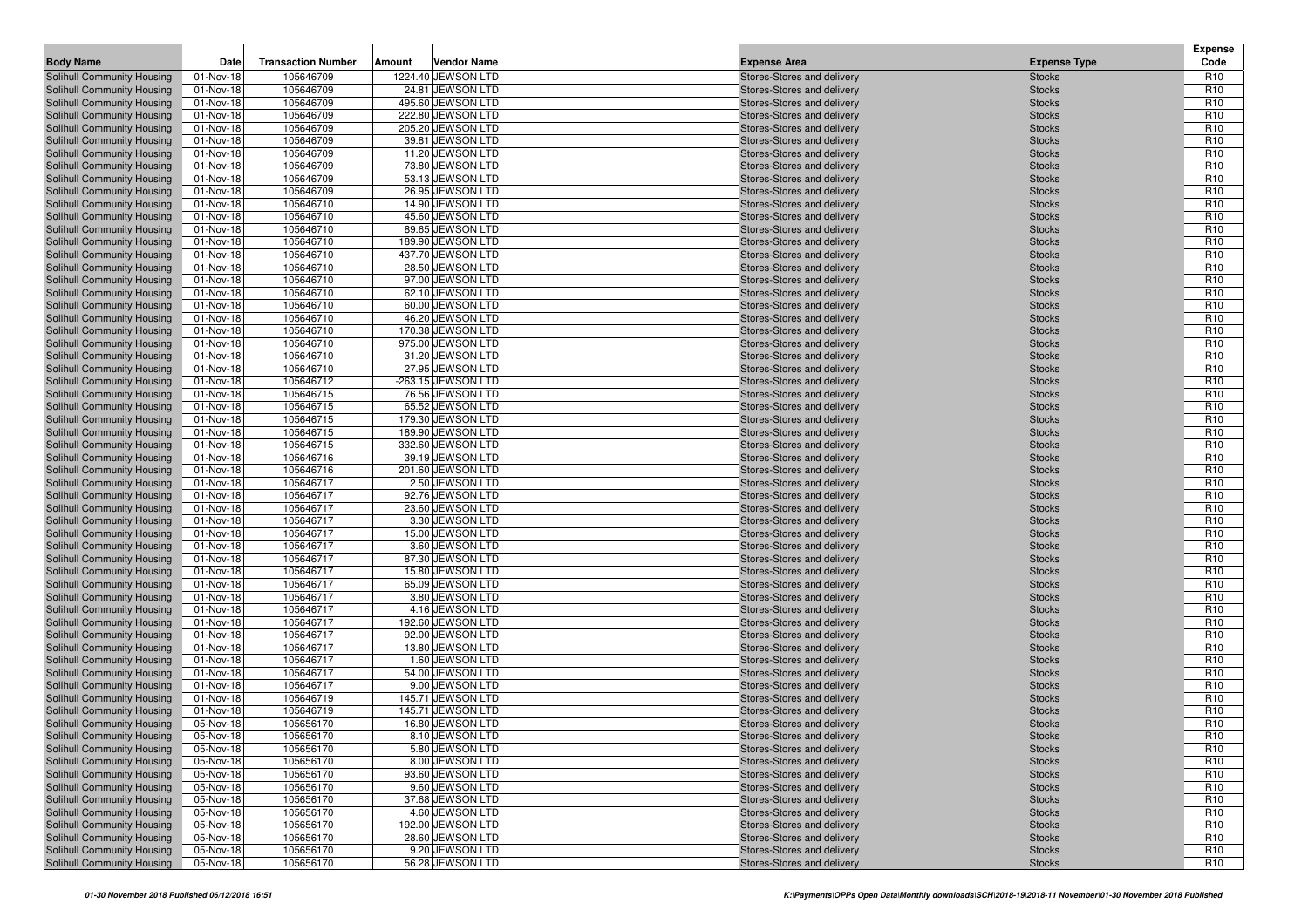| <b>Body Name</b>                                         | Date                   | <b>Transaction Number</b> | Amount | <b>Vendor Name</b>                     | <b>Expense Area</b>                                      | <b>Expense Type</b>            | <b>Expense</b><br>Code             |
|----------------------------------------------------------|------------------------|---------------------------|--------|----------------------------------------|----------------------------------------------------------|--------------------------------|------------------------------------|
| Solihull Community Housing                               | 05-Nov-18              | 105656170                 |        | 10.50 JEWSON LTD                       | Stores-Stores and delivery                               | <b>Stocks</b>                  | R <sub>10</sub>                    |
| Solihull Community Housing                               | 05-Nov-18              | 105656170                 |        | 19.83 JEWSON LTD                       | Stores-Stores and delivery                               | <b>Stocks</b>                  | R <sub>10</sub>                    |
| Solihull Community Housing                               | 05-Nov-18              | 105656170                 |        | 4.70 JEWSON LTD                        | Stores-Stores and delivery                               | <b>Stocks</b>                  | R <sub>10</sub>                    |
| Solihull Community Housing                               | 05-Nov-18              | 105656170                 |        | 133.06 JEWSON LTD                      | Stores-Stores and delivery                               | <b>Stocks</b>                  | R <sub>10</sub>                    |
| Solihull Community Housing                               | 05-Nov-18              | 105656170                 |        | 8.40 JEWSON LTD                        | Stores-Stores and delivery                               | <b>Stocks</b>                  | R <sub>10</sub>                    |
| Solihull Community Housing                               | 05-Nov-18              | 105656170                 |        | 46.95 JEWSON LTD                       | Stores-Stores and delivery                               | <b>Stocks</b>                  | R <sub>10</sub>                    |
| Solihull Community Housing                               | 05-Nov-18              | 105656171                 |        | 225.30 JEWSON LTD                      | Stores-Stores and delivery                               | <b>Stocks</b>                  | R <sub>10</sub>                    |
| Solihull Community Housing                               | 05-Nov-18              | 105656171                 |        | 15.40 JEWSON LTD                       | Stores-Stores and delivery                               | <b>Stocks</b>                  | R <sub>10</sub>                    |
| Solihull Community Housing                               | 05-Nov-18              | 105656171                 |        | 89.65 JEWSON LTD                       | Stores-Stores and delivery                               | <b>Stocks</b>                  | R <sub>10</sub>                    |
| Solihull Community Housing                               | 05-Nov-18              | 105656171                 |        | 73.20 JEWSON LTD                       | Stores-Stores and delivery                               | <b>Stocks</b>                  | R <sub>10</sub>                    |
| Solihull Community Housing                               | 05-Nov-18              | 105656171                 |        | 0.11 JEWSON LTD                        | Stores-Stores and delivery                               | <b>Stocks</b>                  | R <sub>10</sub>                    |
| Solihull Community Housing                               | 05-Nov-18              | 105656171                 |        | 63.90 JEWSON LTD                       | Stores-Stores and delivery                               | <b>Stocks</b>                  | R <sub>10</sub>                    |
| Solihull Community Housing                               | 05-Nov-18              | 105656171                 |        | 187.60 JEWSON LTD                      | Stores-Stores and delivery                               | <b>Stocks</b>                  | R <sub>10</sub>                    |
| Solihull Community Housing                               | 05-Nov-18              | 105656171                 |        | 337.50 JEWSON LTD                      | Stores-Stores and delivery                               | <b>Stocks</b>                  | R <sub>10</sub>                    |
| Solihull Community Housing                               | 05-Nov-18              | 105656171                 |        | 20.70 JEWSON LTD                       | Stores-Stores and delivery                               | <b>Stocks</b>                  | R <sub>10</sub>                    |
| Solihull Community Housing                               | 05-Nov-18              | 105656171                 |        | 9.90 JEWSON LTD                        | Stores-Stores and delivery                               | <b>Stocks</b>                  | R <sub>10</sub>                    |
| Solihull Community Housing                               | 05-Nov-18              | 105656171                 |        | 550.00 JEWSON LTD                      | Stores-Stores and delivery                               | <b>Stocks</b>                  | R <sub>10</sub>                    |
| Solihull Community Housing                               | 05-Nov-18              | 105656171                 |        | 103.60 JEWSON LTD                      | Stores-Stores and delivery                               | <b>Stocks</b>                  | R <sub>10</sub><br>R <sub>10</sub> |
| Solihull Community Housing<br>Solihull Community Housing | 05-Nov-18<br>05-Nov-18 | 105656171<br>105656171    |        | 205.20 JEWSON LTD<br>169.30 JEWSON LTD | Stores-Stores and delivery<br>Stores-Stores and delivery | <b>Stocks</b><br><b>Stocks</b> | R <sub>10</sub>                    |
| Solihull Community Housing                               | 05-Nov-18              | 105656171                 |        | 48.00 JEWSON LTD                       | Stores-Stores and delivery                               | <b>Stocks</b>                  | R <sub>10</sub>                    |
| Solihull Community Housing                               | 05-Nov-18              | 105656171                 |        | 7.00 JEWSON LTD                        | Stores-Stores and delivery                               | <b>Stocks</b>                  | R <sub>10</sub>                    |
| Solihull Community Housing                               | 05-Nov-18              | 105656171                 |        | 108.50 JEWSON LTD                      | Stores-Stores and delivery                               | <b>Stocks</b>                  | R <sub>10</sub>                    |
| Solihull Community Housing                               | 05-Nov-18              | 105656171                 |        | 39.81 JEWSON LTD                       | Stores-Stores and delivery                               | <b>Stocks</b>                  | R <sub>10</sub>                    |
| Solihull Community Housing                               | 05-Nov-18              | 105656171                 |        | 39.81 JEWSON LTD                       | Stores-Stores and delivery                               | <b>Stocks</b>                  | R <sub>10</sub>                    |
| Solihull Community Housing                               | 05-Nov-18              | 105656171                 |        | 62.00 JEWSON LTD                       | Stores-Stores and delivery                               | <b>Stocks</b>                  | R <sub>10</sub>                    |
| Solihull Community Housing                               | 05-Nov-18              | 105656171                 |        | 255.60 JEWSON LTD                      | Stores-Stores and delivery                               | <b>Stocks</b>                  | R <sub>10</sub>                    |
| Solihull Community Housing                               | 05-Nov-18              | 105656171                 |        | 18.24 JEWSON LTD                       | Stores-Stores and delivery                               | <b>Stocks</b>                  | R <sub>10</sub>                    |
| Solihull Community Housing                               | 05-Nov-18              | 105656171                 |        | 152.70 JEWSON LTD                      | Stores-Stores and delivery                               | <b>Stocks</b>                  | R <sub>10</sub>                    |
| Solihull Community Housing                               | 05-Nov-18              | 105656171                 |        | 425.00 JEWSON LTD                      | Stores-Stores and delivery                               | <b>Stocks</b>                  | R <sub>10</sub>                    |
| Solihull Community Housing                               | 06-Nov-18              | 105656174                 |        | 463.96 JEWSON LTD                      | Stores-Stores and delivery                               | <b>Stocks</b>                  | R <sub>10</sub>                    |
| Solihull Community Housing                               | 06-Nov-18              | 105667408                 |        | 13.57 JEWSON LTD                       | Stores-Stores and delivery                               | <b>Stocks</b>                  | R <sub>10</sub>                    |
| Solihull Community Housing                               | 06-Nov-18              | 105667408                 |        | 6.12 JEWSON LTD                        | Stores-Stores and delivery                               | <b>Stocks</b>                  | R <sub>10</sub>                    |
| Solihull Community Housing                               | 06-Nov-18              | 105667408                 |        | 437.70 JEWSON LTD                      | Stores-Stores and delivery                               | <b>Stocks</b>                  | R <sub>10</sub>                    |
| Solihull Community Housing                               | 06-Nov-18              | 105667408                 |        | 60.10 JEWSON LTD                       | Stores-Stores and delivery                               | <b>Stocks</b>                  | R <sub>10</sub>                    |
| Solihull Community Housing                               | 06-Nov-18              | 105667408                 |        | 53.00 JEWSON LTD                       | Stores-Stores and delivery                               | <b>Stocks</b>                  | R <sub>10</sub>                    |
| Solihull Community Housing                               | 06-Nov-18              | 105667408                 |        | 733.20 JEWSON LTD                      | Stores-Stores and delivery                               | <b>Stocks</b>                  | R <sub>10</sub>                    |
| Solihull Community Housing                               | 06-Nov-18              | 105667408                 |        | 17.00 JEWSON LTD                       | Stores-Stores and delivery                               | <b>Stocks</b>                  | R <sub>10</sub>                    |
| Solihull Community Housing                               | 06-Nov-18              | 105667408                 |        | 7.00 JEWSON LTD                        | Stores-Stores and delivery                               | <b>Stocks</b>                  | R <sub>10</sub>                    |
| Solihull Community Housing                               | 06-Nov-18              | 105667408                 |        | 98.42 JEWSON LTD                       | Stores-Stores and delivery                               | <b>Stocks</b>                  | R <sub>10</sub>                    |
| Solihull Community Housing                               | 06-Nov-18              | 105667408                 |        | 359.50 JEWSON LTD                      | Stores-Stores and delivery                               | <b>Stocks</b>                  | R <sub>10</sub>                    |
| Solihull Community Housing                               | 06-Nov-18              | 105667408                 |        | 56.50 JEWSON LTD                       | Stores-Stores and delivery                               | <b>Stocks</b>                  | R <sub>10</sub>                    |
| Solihull Community Housing                               | 06-Nov-18              | 105667408                 |        | 293.70 JEWSON LTD                      | Stores-Stores and delivery                               | <b>Stocks</b>                  | R <sub>10</sub>                    |
| Solihull Community Housing                               | 06-Nov-18<br>06-Nov-18 | 105667408<br>105667408    |        | 110.00 JEWSON LTD<br>26.95 JEWSON LTD  | Stores-Stores and delivery                               | <b>Stocks</b>                  | R <sub>10</sub><br>R <sub>10</sub> |
| Solihull Community Housing<br>Solihull Community Housing | 06-Nov-18              | 105667408                 |        | 199.20 JEWSON LTD                      | Stores-Stores and delivery<br>Stores-Stores and delivery | <b>Stocks</b><br><b>Stocks</b> | R <sub>10</sub>                    |
| Solihull Community Housing                               | 06-Nov-18              | 105656178                 |        | 760.00 JEWSON LTD                      | Stores-Stores and delivery                               | <b>Stocks</b>                  | R <sub>10</sub>                    |
| Solihull Community Housing                               | 07-Nov-18              | 105660164                 |        | 22.00 JEWSON LTD                       | Stores-Stores and delivery                               | <b>Stocks</b>                  | R <sub>10</sub>                    |
| Solihull Community Housing                               | 07-Nov-18              | 105660164                 |        | 58.40 JEWSON LTD                       | Stores-Stores and delivery                               | <b>Stocks</b>                  | R <sub>10</sub>                    |
| Solihull Community Housing                               | 07-Nov-18              | 105660164                 |        | 94.80 JEWSON LTD                       | Stores-Stores and delivery                               | <b>Stocks</b>                  | R <sub>10</sub>                    |
| Solihull Community Housing                               | 07-Nov-18              | 105660164                 |        | 69.70 JEWSON LTD                       | Stores-Stores and delivery                               | <b>Stocks</b>                  | R <sub>10</sub>                    |
| <b>Solihull Community Housing</b>                        | 07-Nov-18              | 105660164                 |        | 3.60 JEWSON LTD                        | Stores-Stores and delivery                               | <b>Stocks</b>                  | R <sub>10</sub>                    |
| Solihull Community Housing                               | 07-Nov-18              | 105660164                 |        | 12.20 JEWSON LTD                       | Stores-Stores and delivery                               | <b>Stocks</b>                  | R <sub>10</sub>                    |
| Solihull Community Housing                               | 07-Nov-18              | 105660164                 |        | 187.80 JEWSON LTD                      | Stores-Stores and delivery                               | <b>Stocks</b>                  | R <sub>10</sub>                    |
| Solihull Community Housing                               | 07-Nov-18              | 105660164                 |        | 5.85 JEWSON LTD                        | Stores-Stores and delivery                               | <b>Stocks</b>                  | R <sub>10</sub>                    |
| Solihull Community Housing                               | 07-Nov-18              | 105660164                 |        | 6.38 JEWSON LTD                        | Stores-Stores and delivery                               | <b>Stocks</b>                  | R <sub>10</sub>                    |
| Solihull Community Housing                               | 07-Nov-18              | 105660164                 |        | 60.00 JEWSON LTD                       | Stores-Stores and delivery                               | <b>Stocks</b>                  | R <sub>10</sub>                    |
| Solihull Community Housing                               | 07-Nov-18              | 105660164                 |        | 256.40 JEWSON LTD                      | Stores-Stores and delivery                               | <b>Stocks</b>                  | R <sub>10</sub>                    |
| Solihull Community Housing                               | 07-Nov-18              | 105660164                 |        | 65.60 JEWSON LTD                       | Stores-Stores and delivery                               | <b>Stocks</b>                  | R <sub>10</sub>                    |
| Solihull Community Housing                               | 07-Nov-18              | 105660164                 |        | 15.20 JEWSON LTD                       | Stores-Stores and delivery                               | <b>Stocks</b>                  | R <sub>10</sub>                    |
| Solihull Community Housing                               | 07-Nov-18              | 105660164                 |        | 27.95 JEWSON LTD                       | Stores-Stores and delivery                               | <b>Stocks</b>                  | R <sub>10</sub>                    |
| Solihull Community Housing                               | 08-Nov-18              | 105660167                 |        | 8.80 JEWSON LTD                        | Stores-Stores and delivery                               | <b>Stocks</b>                  | R <sub>10</sub>                    |
| Solihull Community Housing                               | 08-Nov-18              | 105660167                 |        | 16.40 JEWSON LTD                       | Stores-Stores and delivery                               | <b>Stocks</b>                  | R <sub>10</sub>                    |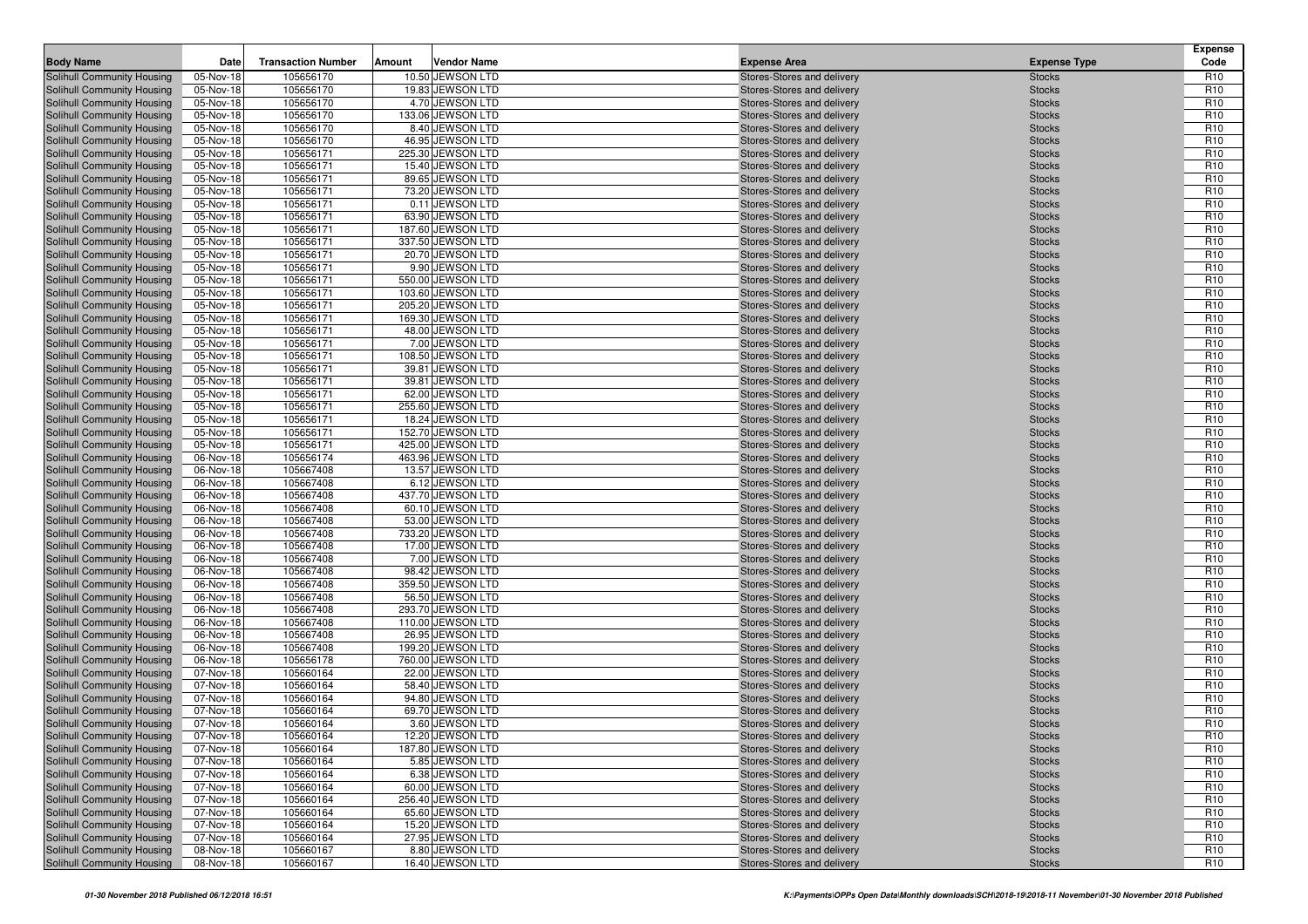|                                                          |                        |                           |        |                                          |                                                          |                                | <b>Expense</b>                     |
|----------------------------------------------------------|------------------------|---------------------------|--------|------------------------------------------|----------------------------------------------------------|--------------------------------|------------------------------------|
| <b>Body Name</b>                                         | Date                   | <b>Transaction Number</b> | Amount | <b>Vendor Name</b>                       | <b>Expense Area</b>                                      | <b>Expense Type</b>            | Code                               |
| Solihull Community Housing                               | 08-Nov-18              | 105660167                 |        | 135.70 JEWSON LTD                        | Stores-Stores and delivery                               | <b>Stocks</b>                  | R <sub>10</sub>                    |
| Solihull Community Housing                               | 08-Nov-18              | 105660167                 |        | 7.20 JEWSON LTD                          | Stores-Stores and delivery                               | <b>Stocks</b>                  | R <sub>10</sub>                    |
| Solihull Community Housing                               | 08-Nov-18              | 105660167                 |        | 3.30 JEWSON LTD                          | Stores-Stores and delivery                               | <b>Stocks</b>                  | R <sub>10</sub>                    |
| Solihull Community Housing<br>Solihull Community Housing | 08-Nov-18<br>08-Nov-18 | 105660167<br>105660167    |        | 56.49 JEWSON LTD<br>87.30 JEWSON LTD     | Stores-Stores and delivery<br>Stores-Stores and delivery | <b>Stocks</b><br><b>Stocks</b> | R <sub>10</sub><br>R <sub>10</sub> |
| Solihull Community Housing                               | 08-Nov-18              | 105660167                 |        | 149.70 JEWSON LTD                        | Stores-Stores and delivery                               | <b>Stocks</b>                  | R <sub>10</sub>                    |
| Solihull Community Housing                               | 08-Nov-18              | 105660167                 |        | 198.40 JEWSON LTD                        | Stores-Stores and delivery                               | <b>Stocks</b>                  | R <sub>10</sub>                    |
| Solihull Community Housing                               | 08-Nov-18              | 105660167                 |        | 51.63 JEWSON LTD                         | Stores-Stores and delivery                               | <b>Stocks</b>                  | R <sub>10</sub>                    |
| Solihull Community Housing                               | 08-Nov-18              | 105660167                 |        | 9.20 JEWSON LTD                          | Stores-Stores and delivery                               | <b>Stocks</b>                  | R <sub>10</sub>                    |
| Solihull Community Housing                               | 08-Nov-18              | 105660167                 |        | 3.54 JEWSON LTD                          | Stores-Stores and delivery                               | <b>Stocks</b>                  | R <sub>10</sub>                    |
| Solihull Community Housing                               | 08-Nov-18              | 105660167                 |        | 113.80 JEWSON LTD                        | Stores-Stores and delivery                               | <b>Stocks</b>                  | R <sub>10</sub>                    |
| Solihull Community Housing                               | 08-Nov-18              | 105660167                 |        | 86.15 JEWSON LTD                         | Stores-Stores and delivery                               | <b>Stocks</b>                  | R <sub>10</sub>                    |
| Solihull Community Housing                               | 08-Nov-18              | 105660167                 |        | 92.00 JEWSON LTD                         | Stores-Stores and delivery                               | <b>Stocks</b>                  | R <sub>10</sub>                    |
| Solihull Community Housing                               | 08-Nov-18              | 105660167                 |        | 39.81 JEWSON LTD                         | Stores-Stores and delivery                               | <b>Stocks</b>                  | R <sub>10</sub>                    |
| Solihull Community Housing                               | 12-Nov-18              | 105686827                 |        | 555.99 JEWSON LTD                        | Stores-Stores and delivery                               | <b>Stocks</b>                  | R <sub>10</sub>                    |
| Solihull Community Housing                               | 12-Nov-18              | 105667410                 |        | 208.99 JEWSON LTD                        | Stores-Stores and delivery                               | <b>Stocks</b>                  | R <sub>10</sub>                    |
| <b>Solihull Community Housing</b>                        | 12-Nov-18              | 105667410                 |        | 1048.32 JEWSON LTD                       | Stores-Stores and delivery                               | <b>Stocks</b>                  | R <sub>10</sub>                    |
| Solihull Community Housing                               | 12-Nov-18              | 105667410                 |        | 26.00 JEWSON LTD                         | Stores-Stores and delivery                               | <b>Stocks</b>                  | R <sub>10</sub>                    |
| Solihull Community Housing                               | 12-Nov-18              | 105667413                 |        | 19.30 JEWSON LTD                         | Stores-Stores and delivery                               | <b>Stocks</b>                  | R <sub>10</sub>                    |
| Solihull Community Housing                               | 12-Nov-18              | 105667413                 |        | 9.60 JEWSON LTD                          | Stores-Stores and delivery                               | <b>Stocks</b>                  | R <sub>10</sub>                    |
| <b>Solihull Community Housing</b>                        | 12-Nov-18              | 105667413                 |        | 2.10 JEWSON LTD                          | Stores-Stores and delivery                               | <b>Stocks</b>                  | R <sub>10</sub>                    |
| Solihull Community Housing                               | 12-Nov-18              | 105667413                 |        | 278.15 JEWSON LTD                        | Stores-Stores and delivery                               | <b>Stocks</b>                  | R <sub>10</sub>                    |
| Solihull Community Housing                               | 12-Nov-18              | 105667413                 |        | 60.60 JEWSON LTD                         | Stores-Stores and delivery                               | <b>Stocks</b>                  | R <sub>10</sub>                    |
| Solihull Community Housing                               | 12-Nov-18              | 105667413                 |        | 179.30 JEWSON LTD                        | Stores-Stores and delivery                               | <b>Stocks</b>                  | R <sub>10</sub>                    |
| <b>Solihull Community Housing</b>                        | 12-Nov-18              | 105667413                 |        | 420.00 JEWSON LTD                        | Stores-Stores and delivery                               | <b>Stocks</b>                  | R <sub>10</sub>                    |
| Solihull Community Housing                               | 12-Nov-18              | 105667413                 |        | 26.90 JEWSON LTD                         | Stores-Stores and delivery                               | <b>Stocks</b>                  | R <sub>10</sub>                    |
| Solihull Community Housing                               | 12-Nov-18              | 105667413                 |        | 53.15 JEWSON LTD                         | Stores-Stores and delivery                               | <b>Stocks</b>                  | R <sub>10</sub>                    |
| Solihull Community Housing                               | 12-Nov-18              | 105667413                 |        | 50.55 JEWSON LTD                         | Stores-Stores and delivery                               | <b>Stocks</b>                  | R <sub>10</sub>                    |
| Solihull Community Housing                               | 12-Nov-18              | 105667413                 |        | 65.00 JEWSON LTD                         | Stores-Stores and delivery                               | <b>Stocks</b>                  | R <sub>10</sub>                    |
| Solihull Community Housing                               | 12-Nov-18              | 105667413                 |        | 27.24 JEWSON LTD                         | Stores-Stores and delivery                               | <b>Stocks</b>                  | R <sub>10</sub>                    |
| Solihull Community Housing                               | 12-Nov-18              | 105667413                 |        | 216.00 JEWSON LTD                        | Stores-Stores and delivery                               | <b>Stocks</b>                  | R <sub>10</sub>                    |
| Solihull Community Housing                               | 12-Nov-18              | 105667413                 |        | 28.50 JEWSON LTD                         | Stores-Stores and delivery                               | <b>Stocks</b>                  | R <sub>10</sub>                    |
| Solihull Community Housing                               | 12-Nov-18              | 105667413                 |        | 113.80 JEWSON LTD                        | Stores-Stores and delivery                               | <b>Stocks</b>                  | R <sub>10</sub>                    |
| Solihull Community Housing                               | 12-Nov-18              | 105667413                 |        | 112.70 JEWSON LTD                        | Stores-Stores and delivery                               | <b>Stocks</b>                  | R <sub>10</sub>                    |
| Solihull Community Housing                               | 12-Nov-18              | 105667413                 |        | 243.40 JEWSON LTD                        | Stores-Stores and delivery                               | <b>Stocks</b>                  | R <sub>10</sub>                    |
| Solihull Community Housing                               | 12-Nov-18              | 105667413                 |        | 51.12 JEWSON LTD                         | Stores-Stores and delivery                               | <b>Stocks</b>                  | R <sub>10</sub>                    |
| Solihull Community Housing<br>Solihull Community Housing | 12-Nov-18<br>12-Nov-18 | 105667413<br>105667413    |        | 35.10 JEWSON LTD<br>43.70 JEWSON LTD     | Stores-Stores and delivery                               | <b>Stocks</b>                  | R <sub>10</sub><br>R <sub>10</sub> |
| Solihull Community Housing                               | 12-Nov-18              | 105667413                 |        | 54.00 JEWSON LTD                         | Stores-Stores and delivery<br>Stores-Stores and delivery | <b>Stocks</b><br><b>Stocks</b> | R <sub>10</sub>                    |
| Solihull Community Housing                               | 12-Nov-18              | 105667413                 |        | 332.60 JEWSON LTD                        | Stores-Stores and delivery                               | <b>Stocks</b>                  | R <sub>10</sub>                    |
| Solihull Community Housing                               | 12-Nov-18              | 105667413                 |        | 27.95 JEWSON LTD                         | Stores-Stores and delivery                               | <b>Stocks</b>                  | R <sub>10</sub>                    |
| Solihull Community Housing                               | 13-Nov-18              | 105667417                 |        | 420.00 JEWSON LTD                        | Stores-Stores and delivery                               | <b>Stocks</b>                  | R <sub>10</sub>                    |
| Solihull Community Housing                               | 01-Nov-18              | 105667427                 |        | 479.36 JEWSON LTD                        | Stores-Stores and delivery                               | <b>Stocks</b>                  | R <sub>10</sub>                    |
| Solihull Community Housing                               | 07-Nov-18              | 105653746                 |        | 2884.31 JLA TOTAL CARE LTD               | <b>Laundry Service</b>                                   | <b>Equipment Rental/Lease</b>  | D <sub>18</sub>                    |
| Solihull Community Housing                               | 02-Nov-18              | 105646896                 |        | 777.00 KARTER THOMAS LTD                 | <b>Estate Mgmt Team</b>                                  | <b>Agency Staff</b>            | A60                                |
| Solihull Community Housing                               | 08-Nov-18              | 105655350                 |        | 777.00 KARTER THOMAS LTD                 | <b>Estate Mgmt Team</b>                                  | <b>Agency Staff</b>            | A60                                |
| Solihull Community Housing                               | 14-Nov-18              | 105660155                 |        | 777.00 KARTER THOMAS LTD                 | <b>Estate Mgmt Team</b>                                  | <b>Agency Staff</b>            | A60                                |
| Solihull Community Housing                               | 30-Nov-18              | 105687441                 |        | 756.00 KARTER THOMAS LTD                 | <b>Estate Mgmt Team</b>                                  | <b>Agency Staff</b>            | A60                                |
| Solihull Community Housing                               | 01-Nov-18              | 105645352                 |        | 497.69 KILLGERM CHEMICALS LTD            | Anti Graffiti Team                                       | <b>Materials</b>               | D <sub>13</sub>                    |
| <b>Solihull Community Housing</b>                        | 21-Nov-18              | 105671312                 |        | 237.07 KILLGERM CHEMICALS LTD            | Anti Graffiti Team                                       | <b>Materials</b>               | D <sub>13</sub>                    |
| Solihull Community Housing                               | 26-Nov-18              | 105678078                 |        | 240.40 KIRONA SOLUTIONS LIMITED          | <b>IT Services</b>                                       | <b>ICT Software</b>            | D31                                |
| Solihull Community Housing                               | 26-Nov-18              | 105678078                 |        | 4749.21 KIRONA SOLUTIONS LIMITED         | <b>IT Services</b>                                       | <b>ICT Software</b>            | D31                                |
| Solihull Community Housing                               | 26-Nov-18              | 105678078                 |        | 2577.74 KIRONA SOLUTIONS LIMITED         | <b>IT Services</b>                                       | <b>ICT Software</b>            | D31                                |
| Solihull Community Housing                               | 26-Nov-18              | 105678078                 |        | 1308.00 KIRONA SOLUTIONS LIMITED         | <b>IT Services</b>                                       | <b>ICT Software</b>            | D31                                |
| Solihull Community Housing                               | 26-Nov-18              | 105678079                 |        | 1060.90 KIRONA SOLUTIONS LIMITED         | <b>IT Services</b>                                       | <b>ICT Software</b>            | D31                                |
| Solihull Community Housing                               | 27-Nov-18              | 105679269                 |        | 23505.77 LEX AUTOLEASE LIMITED           | Client - Fleet Management                                | Vehicle Hire                   | C <sub>30</sub>                    |
| Solihull Community Housing                               | 30-Nov-18              | 105687355                 |        | 13809.00 LIBERATA UK LIMITED             | Income Collection Team                                   | <b>Court Fees</b>              | D <sub>54</sub>                    |
| Solihull Community Housing                               | 09-Nov-18              | 105656320                 |        | 483.23 LYRECO UK LTD                     | <b>Endeavour House</b>                                   | Stationery                     | D <sub>25</sub>                    |
| Solihull Community Housing                               | 05-Nov-18              | 105648595                 |        | 290.00 M&P PRESERVATION                  | North Property Repairs-Day to day                        | <b>External Structures</b>     | <b>B33</b>                         |
| Solihull Community Housing                               | 02-Nov-18              | 105646895                 |        | 400.00 M&P PRESERVATION                  | North Property Repairs-Day to day                        | <b>External Structures</b>     | <b>B33</b>                         |
| Solihull Community Housing                               | 08-Nov-18              | 105655348                 |        | 19369.21 MAN COMMERCIAL PROTECTION LTD   | <b>CCTV</b>                                              | Security                       | <b>B43</b>                         |
| Solihull Community Housing                               | 01-Nov-18              | 105658858                 |        | 1808.25 MITIE PROPERTY SERVICES (UK) LTD | High Rise - Communal Decorating                          | <b>Contractor Payments</b>     | <b>B70</b>                         |
| Solihull Community Housing                               | 01-Nov-18              | 105658859                 |        | 1808.25 MITIE PROPERTY SERVICES (UK) LTD | High Rise - Communal Decorating                          | <b>Contractor Payments</b>     | <b>B70</b>                         |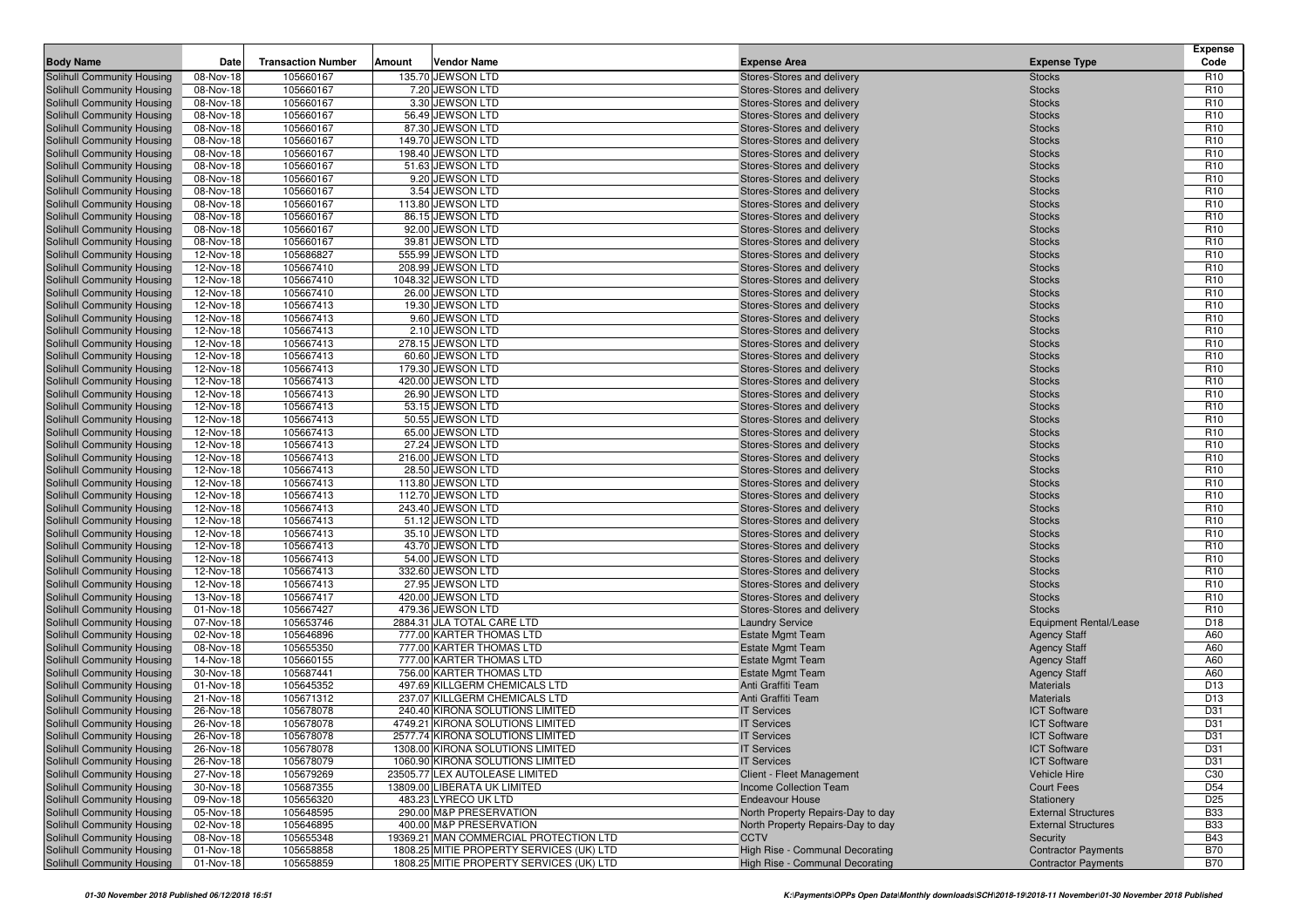| <b>Body Name</b>                                         | Date                   | <b>Transaction Number</b> | Amount | Vendor Name                                            | <b>Expense Area</b>                                      | <b>Expense Type</b>                        | <b>Expense</b><br>Code             |
|----------------------------------------------------------|------------------------|---------------------------|--------|--------------------------------------------------------|----------------------------------------------------------|--------------------------------------------|------------------------------------|
| Solihull Community Housing                               | 01-Nov-18              | 105658860                 |        | 2004.83 MITIE PROPERTY SERVICES (UK) LTD               | High Rise - Communal Decorating                          | <b>Contractor Payments</b>                 | <b>B70</b>                         |
| Solihull Community Housing                               | 01-Nov-18              | 105658861                 |        | 3806.21 MITIE PROPERTY SERVICES (UK) LTD               | High Rise - Communal Decorating                          | <b>Contractor Payments</b>                 | <b>B70</b>                         |
| Solihull Community Housing                               | 05-Nov-18              | 105658862                 |        | 3806.21 MITIE PROPERTY SERVICES (UK) LTD               | High Rise - Communal Decorating                          | <b>Contractor Payments</b>                 | <b>B70</b>                         |
| Solihull Community Housing                               | 09-Nov-18              | 105667543                 |        | 3806.21 MITIE PROPERTY SERVICES (UK) LTD               | High Rise - Communal Decorating                          | <b>Contractor Payments</b>                 | <b>B70</b>                         |
| Solihull Community Housing                               | 22-Nov-18              | 105678795                 |        | 3806.21 MITIE PROPERTY SERVICES (UK) LTD               | High Rise - Communal Decorating                          | <b>Contractor Payments</b>                 | <b>B70</b>                         |
| Solihull Community Housing                               | 07-Nov-18              | 105653706                 |        | 562.40 MORGAN HUNT UK LTD                              | <b>Executive Team Support</b>                            | <b>Agency Staff</b>                        | A60                                |
| Solihull Community Housing                               | 08-Nov-18              | 105655890                 |        | 241.60 MORGAN HUNT UK LTD                              | <b>Call Centre</b>                                       | <b>Agency Staff</b>                        | A60                                |
| Solihull Community Housing                               | 08-Nov-18              | 105655885                 |        | 278.54 MORGAN HUNT UK LTD                              | Call Centre                                              | <b>Agency Staff</b>                        | A60                                |
| Solihull Community Housing                               | 08-Nov-18              | 105655887                 |        | 415.25 MORGAN HUNT UK LTD                              | <b>Call Centre</b>                                       | <b>Agency Staff</b>                        | A60                                |
| Solihull Community Housing                               | 07-Nov-18              | 105653712                 |        | 520.60 MORGAN HUNT UK LTD                              | <b>Executive Team Support</b>                            | <b>Agency Staff</b>                        | A60                                |
| Solihull Community Housing                               | 06-Nov-18              | 105650171                 |        | 512.08 MORGAN HUNT UK LTD                              | North Property Repairs-Day to day                        | <b>Agency Staff</b>                        | A60                                |
| Solihull Community Housing                               | 06-Nov-18              | 105650167                 |        | 640.10 MORGAN HUNT UK LTD                              | North Property Repairs-Day to day                        | <b>Agency Staff</b>                        | A60                                |
| Solihull Community Housing                               | 07-Nov-18              | 105653713                 |        | 510.42 MORGAN HUNT UK LTD                              | <b>Executive Team Support</b>                            | <b>Agency Staff</b>                        | A60                                |
| Solihull Community Housing                               | 08-Nov-18              | 105655837                 |        | 264.25 MORGAN HUNT UK LTD                              | <b>Call Centre</b>                                       | <b>Agency Staff</b>                        | A60                                |
| Solihull Community Housing                               | 08-Nov-18              | 105655834                 |        | 278.54 MORGAN HUNT UK LTD                              | Call Centre                                              | <b>Agency Staff</b>                        | A60                                |
| Solihull Community Housing                               | 08-Nov-18              | 105655831                 |        | 354.85 MORGAN HUNT UK LTD                              | <b>Call Centre</b>                                       | <b>Agency Staff</b>                        | A60                                |
| Solihull Community Housing                               | 06-Nov-18              | 105650168                 |        | 640.10 MORGAN HUNT UK LTD                              | North Property Repairs-Day to day                        | <b>Agency Staff</b>                        | A60                                |
| Solihull Community Housing                               | 09-Nov-18              | 105656325                 |        | 528.20 MORGAN HUNT UK LTD                              | <b>Executive Team Support</b>                            | <b>Agency Staff</b>                        | A60                                |
| Solihull Community Housing                               | 08-Nov-18              | 105655842                 |        | 241.60 MORGAN HUNT UK LTD                              | <b>Call Centre</b>                                       | <b>Agency Staff</b>                        | A60                                |
| Solihull Community Housing                               | 08-Nov-18              | 105655888                 |        | 369.95 MORGAN HUNT UK LTD                              | <b>Call Centre</b>                                       | <b>Agency Staff</b>                        | A60                                |
| Solihull Community Housing                               | 02-Nov-18              | 105646892                 |        | 640.10 MORGAN HUNT UK LTD                              | North Property Repairs-Day to day                        | <b>Agency Staff</b>                        | A60                                |
| Solihull Community Housing                               | 06-Nov-18              | 105650169                 |        | 640.10 MORGAN HUNT UK LTD                              | North Property Repairs-Day to day                        | <b>Agency Staff</b>                        | A60                                |
| Solihull Community Housing                               | 09-Nov-18              | 105656326                 |        | 526.98 MORGAN HUNT UK LTD                              | <b>Executive Team Support</b>                            | <b>Agency Staff</b>                        | A60                                |
| Solihull Community Housing                               | 08-Nov-18              | 105655893                 |        | 286.90 MORGAN HUNT UK LTD                              | <b>Call Centre</b>                                       | <b>Agency Staff</b>                        | A60                                |
| Solihull Community Housing                               | 08-Nov-18              | 105655843                 |        | 295.69 MORGAN HUNT UK LTD                              | <b>Call Centre</b>                                       | <b>Agency Staff</b>                        | A60                                |
| Solihull Community Housing                               | 05-Nov-18              | 105648593                 |        | 509.08 MORGAN HUNT UK LTD                              | Saxon Court                                              | <b>Agency Staff</b>                        | A60                                |
| Solihull Community Housing                               | 08-Nov-18              | 105655891                 |        | 354.85 MORGAN HUNT UK LTD                              | Call Centre                                              | <b>Agency Staff</b>                        | A60                                |
| Solihull Community Housing                               | 01-Nov-18              | 105644532                 |        | 640.10 MORGAN HUNT UK LTD                              | North Property Repairs-Day to day                        | <b>Agency Staff</b>                        | A60                                |
| Solihull Community Housing                               | 01-Nov-18              | 105644531                 |        | 481.00 MORGAN HUNT UK LTD                              | <b>MST Management</b>                                    | <b>Agency Staff</b>                        | A60                                |
| Solihull Community Housing                               | 02-Nov-18              | 105646903                 |        | 640.10 MORGAN HUNT UK LTD                              | North Property Repairs-Day to day                        | <b>Agency Staff</b>                        | A60                                |
| Solihull Community Housing<br>Solihull Community Housing | 09-Nov-18<br>08-Nov-18 | 105656327                 |        | 301.42 MORGAN HUNT UK LTD<br>344.51 MORGAN HUNT UK LTD | <b>Executive Team Support</b><br><b>Call Centre</b>      | <b>Agency Staff</b>                        | A60                                |
| Solihull Community Housing                               | 08-Nov-18              | 105655895<br>105655899    |        | 422.80 MORGAN HUNT UK LTD                              | <b>Call Centre</b>                                       | <b>Agency Staff</b><br><b>Agency Staff</b> | A60<br>A60                         |
| Solihull Community Housing                               | 07-Nov-18              | 105653789                 |        | 640.10 MORGAN HUNT UK LTD                              | North Property Repairs-Day to day                        | <b>Agency Staff</b>                        | A60                                |
| Solihull Community Housing                               | 07-Nov-18              | 105653790                 |        | 481.00 MORGAN HUNT UK LTD                              | <b>MST Management</b>                                    | <b>Agency Staff</b>                        | A60                                |
| Solihull Community Housing                               | 14-Nov-18              | 105661492                 |        | 244.17 MORGAN HUNT UK LTD                              | <b>Call Centre</b>                                       | <b>Agency Staff</b>                        | A60                                |
| Solihull Community Housing                               | 14-Nov-18              | 105661490                 |        | 256.55 MORGAN HUNT UK LTD                              | <b>Call Centre</b>                                       | <b>Agency Staff</b>                        | A60                                |
| Solihull Community Housing                               | 26-Nov-18              | 105677998                 |        | 640.10 MORGAN HUNT UK LTD                              | North Property Repairs-Day to day                        | <b>Agency Staff</b>                        | A60                                |
| Solihull Community Housing                               | 14-Nov-18              | 105661495                 |        | 362.40 MORGAN HUNT UK LTD                              | <b>Call Centre</b>                                       | <b>Agency Staff</b>                        | A60                                |
| Solihull Community Housing                               | 14-Nov-18              | 105661494                 |        | 481.00 MORGAN HUNT UK LTD                              | <b>MST Management</b>                                    | <b>Agency Staff</b>                        | A60                                |
| Solihull Community Housing                               | 28-Nov-18              | 105685124                 |        | 392.21 MORGAN HUNT UK LTD                              | <b>Mechanical &amp; Electrical</b>                       | <b>Agency Staff</b>                        | A60                                |
| Solihull Community Housing                               | 21-Nov-18              | 105671926                 |        | 264.25 MORGAN HUNT UK LTD                              | <b>Call Centre</b>                                       | <b>Agency Staff</b>                        | A60                                |
| Solihull Community Housing                               | 21-Nov-18              | 105671924                 |        | 278.54 MORGAN HUNT UK LTD                              | <b>Call Centre</b>                                       | <b>Agency Staff</b>                        | A60                                |
| Solihull Community Housing                               | 21-Nov-18              | 105671925                 |        | 509.08 MORGAN HUNT UK LTD                              | Saxon Court                                              | <b>Agency Staff</b>                        | A60                                |
| Solihull Community Housing                               | 28-Nov-18              | 105685125                 |        | 481.00 MORGAN HUNT UK LTD                              | <b>Mechanical &amp; Electrical</b>                       | <b>Agency Staff</b>                        | A60                                |
| Solihull Community Housing                               | 21-Nov-18              | 105671928                 |        | 640.10 MORGAN HUNT UK LTD                              | North Property Repairs-Day to day                        | <b>Agency Staff</b>                        | A60                                |
| Solihull Community Housing                               | 21-Nov-18              | 105671927                 |        | 359.83 MORGAN HUNT UK LTD                              | <b>Call Centre</b>                                       | <b>Agency Staff</b>                        | A60                                |
| Solihull Community Housing                               | 21-Nov-18              | 105671943                 |        | 481.00 MORGAN HUNT UK LTD                              | <b>MST Management</b>                                    | <b>Agency Staff</b>                        | A60                                |
| Solihull Community Housing                               | 21-Nov-18              | 105672562                 |        | 384.06 MORGAN HUNT UK LTD                              | North Property Repairs-Day to day                        | <b>Agency Staff</b>                        | A60                                |
| Solihull Community Housing                               | 28-Nov-18              | 105685101                 |        | 279.35 MORGAN HUNT UK LTD                              | <b>Call Centre</b>                                       | <b>Agency Staff</b>                        | A60                                |
| Solihull Community Housing                               | 28-Nov-18              | 105685097                 |        | 223.57 MORGAN HUNT UK LTD                              | <b>Call Centre</b>                                       | <b>Agency Staff</b>                        | A60                                |
| Solihull Community Housing                               | 28-Nov-18              | 105685100                 |        | 509.08 MORGAN HUNT UK LTD                              | Saxon Court                                              | <b>Agency Staff</b>                        | A60                                |
| Solihull Community Housing                               | 28-Nov-18              | 105685129                 |        | 390.00 MORGAN HUNT UK LTD                              | Mechanical & Electrical                                  | <b>Agency Staff</b>                        | A60                                |
| Solihull Community Housing                               | 28-Nov-18              | 105685099                 |        | 640.10 MORGAN HUNT UK LTD                              | North Property Repairs-Day to day                        | <b>Agency Staff</b>                        | A60                                |
| Solihull Community Housing                               | 28-Nov-18              | 105685103                 |        | 400.15 MORGAN HUNT UK LTD                              | Call Centre                                              | <b>Agency Staff</b>                        | A60                                |
| Solihull Community Housing                               | 28-Nov-18              | 105685098                 |        | 481.00 MORGAN HUNT UK LTD                              | <b>MST Management</b>                                    | <b>Agency Staff</b>                        | A60                                |
| Solihull Community Housing                               | 21-Nov-18              | 105672555                 |        | 400.00 NATIONAL FEDERATION OF ALMOS                    | <b>Board Administration</b>                              | <b>Conference Costs</b>                    | D <sub>56</sub>                    |
| Solihull Community Housing                               | 28-Nov-18              | 105684727                 |        | 9825.00 NATIONAL FEDERATION OF ALMOS                   | <b>Completion of Star Survey</b>                         | <b>Grants &amp; Subscriptions</b>          | D92                                |
| Solihull Community Housing                               | 01-Nov-18              | 105659808                 |        | 253.50 NATIONAL PLASTICS                               | Stores-Stores and delivery                               | <b>Stocks</b>                              | R <sub>10</sub>                    |
| Solihull Community Housing                               | 01-Nov-18              | 105659808                 |        | 90.00 NATIONAL PLASTICS                                | Stores-Stores and delivery                               | <b>Stocks</b>                              | R <sub>10</sub>                    |
| Solihull Community Housing<br>Solihull Community Housing | 01-Nov-18              | 105659809<br>105659809    |        | 95.70 NATIONAL PLASTICS<br>253.50 NATIONAL PLASTICS    | Stores-Stores and delivery<br>Stores-Stores and delivery | <b>Stocks</b>                              | R <sub>10</sub><br>R <sub>10</sub> |
| Solihull Community Housing                               | 01-Nov-18<br>01-Nov-18 | 105659809                 |        | 45.00 NATIONAL PLASTICS                                | Stores-Stores and delivery                               | <b>Stocks</b><br><b>Stocks</b>             | R <sub>10</sub>                    |
|                                                          |                        |                           |        |                                                        |                                                          |                                            |                                    |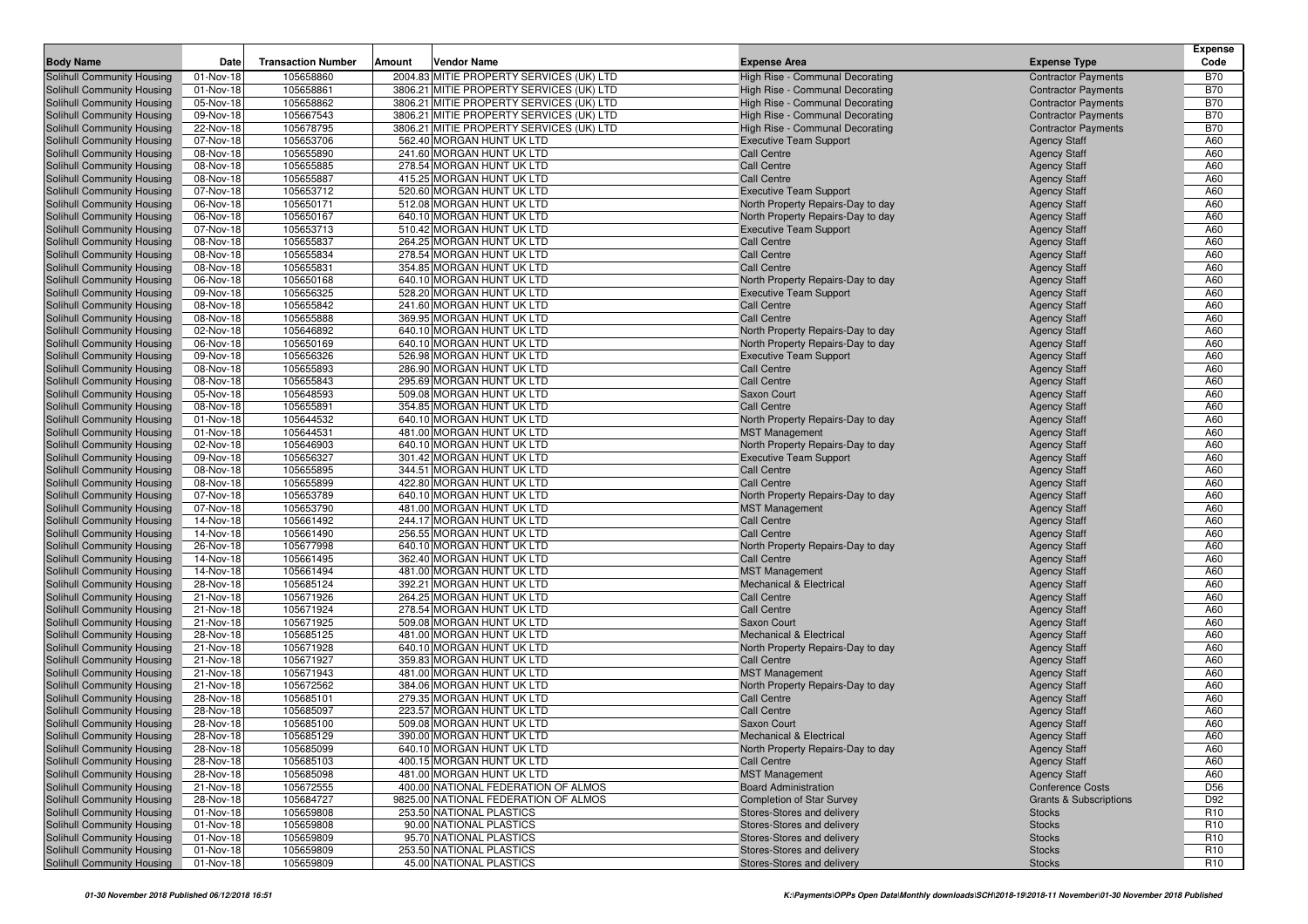|                                                          |                        |                           |        |                                                                      |                                                                                 |                                                          | <b>Expense</b>                     |
|----------------------------------------------------------|------------------------|---------------------------|--------|----------------------------------------------------------------------|---------------------------------------------------------------------------------|----------------------------------------------------------|------------------------------------|
| <b>Body Name</b>                                         | Date                   | <b>Transaction Number</b> | Amount | Vendor Name                                                          | <b>Expense Area</b>                                                             | <b>Expense Type</b>                                      | Code                               |
| Solihull Community Housing                               | 01-Nov-18              | 105659810                 |        | 95.70 NATIONAL PLASTICS                                              | Stores-Stores and delivery                                                      | <b>Stocks</b>                                            | R <sub>10</sub>                    |
| Solihull Community Housing                               | 01-Nov-18<br>01-Nov-18 | 105659810<br>105659810    |        | 253.50 NATIONAL PLASTICS<br>25.20 NATIONAL PLASTICS                  | Stores-Stores and delivery                                                      | <b>Stocks</b>                                            | R <sub>10</sub><br>R <sub>10</sub> |
| Solihull Community Housing<br>Solihull Community Housing | 01-Nov-18              | 105659810                 |        | 45.00 NATIONAL PLASTICS                                              | Stores-Stores and delivery<br>Stores-Stores and delivery                        | <b>Stocks</b><br><b>Stocks</b>                           | R <sub>10</sub>                    |
| Solihull Community Housing                               | 27-Nov-18              | 105686826                 |        | 95.70 NATIONAL PLASTICS                                              | Stores-Stores and delivery                                                      | <b>Stocks</b>                                            | R <sub>10</sub>                    |
| Solihull Community Housing                               | 27-Nov-18              | 105686826                 |        | 253.50 NATIONAL PLASTICS                                             | Stores-Stores and delivery                                                      | <b>Stocks</b>                                            | R <sub>10</sub>                    |
| Solihull Community Housing                               | 06-Nov-18              | 105659815                 |        | 234.60 NATIONAL SAFETY SUPPLIES                                      | Stores-Stores and delivery                                                      | <b>Stocks</b>                                            | R <sub>10</sub>                    |
| Solihull Community Housing                               | 20-Nov-18              | 105686831                 |        | 156.40 NATIONAL SAFETY SUPPLIES                                      | Stores-Stores and delivery                                                      | <b>Stocks</b>                                            | R <sub>10</sub>                    |
| Solihull Community Housing                               | 20-Nov-18              | 105686831                 |        | 12.60 NATIONAL SAFETY SUPPLIES                                       | Stores-Stores and delivery                                                      | <b>Stocks</b>                                            | R <sub>10</sub>                    |
| Solihull Community Housing                               | 20-Nov-18              | 105686831                 |        | 68.76 NATIONAL SAFETY SUPPLIES                                       | Stores-Stores and delivery                                                      | <b>Stocks</b>                                            | R <sub>10</sub>                    |
| Solihull Community Housing                               | 14-Nov-18              | 105660192                 |        | 1238.93 NEOPOST FINANCE LTD                                          | <b>Endeavour House</b>                                                          | Postages                                                 | D <sub>21</sub>                    |
| Solihull Community Housing                               | 15-Nov-18              | 105664886                 |        | 1050.00 NEOPOST LTD                                                  | <b>Endeavour House</b>                                                          | Postages                                                 | D <sub>21</sub>                    |
| Solihull Community Housing                               | 01-Nov-18              | 105646688                 |        | 349.40 NICHOLLS & CLARKE BUILDING PRODUCTS LTD                       | Stores-Stores and delivery                                                      | <b>Stocks</b>                                            | R <sub>10</sub>                    |
| Solihull Community Housing                               | 28-Nov-18              | 105681361                 |        | 543.75 NIYAA PEOPLE                                                  | Scheduling                                                                      | <b>Agency Staff</b>                                      | A60                                |
| Solihull Community Housing                               | 05-Nov-18              | 105649376                 |        | 507.50 NIYAA PEOPLE                                                  | North Property Repairs-Day to day                                               | <b>Agency Staff</b>                                      | A60                                |
| Solihull Community Housing                               | 05-Nov-18              | 105649381                 |        | 481.00 NIYAA PEOPLE                                                  | Anti Graffiti Team                                                              | <b>Agency Staff</b>                                      | A60                                |
| Solihull Community Housing                               | 05-Nov-18              | 105649377                 |        | 312.00 NIYAA PEOPLE                                                  | Anti Graffiti Team                                                              | <b>Agency Staff</b>                                      | A60                                |
| Solihull Community Housing                               | 05-Nov-18              | 105649378                 |        | 1177.50 NIYAA PEOPLE                                                 | <b>Capital Programmes</b>                                                       | <b>Agency Staff</b>                                      | A60                                |
| Solihull Community Housing                               | 05-Nov-18              | 105649379                 |        | 337.50 NIYAA PEOPLE                                                  | Scheduling                                                                      | <b>Agency Staff</b>                                      | A60                                |
| Solihull Community Housing                               | 05-Nov-18              | 105649375                 |        | 510.00 NIYAA PEOPLE<br>374.00 NIYAA PEOPLE                           | North Property Repairs-Day to day                                               | <b>Agency Staff</b>                                      | A60<br>A60                         |
| Solihull Community Housing<br>Solihull Community Housing | 05-Nov-18<br>12-Nov-18 | 105649374<br>105658374    |        | 390.00 NIYAA PEOPLE                                                  | North Property Repairs-Day to day<br>Anti Graffiti Team                         | <b>Agency Staff</b><br><b>Agency Staff</b>               | A60                                |
| Solihull Community Housing                               | 12-Nov-18              | 105658373                 |        | 481.00 NIYAA PEOPLE                                                  | Anti Graffiti Team                                                              | <b>Agency Staff</b>                                      | A60                                |
| Solihull Community Housing                               | 13-Nov-18              | 105658416                 |        | 1215.00 NIYAA PEOPLE                                                 | <b>Capital Programmes</b>                                                       | <b>Agency Staff</b>                                      | A60                                |
| Solihull Community Housing                               | 26-Nov-18              | 105677427                 |        | 60.00 NIYAA PEOPLE                                                   | Scheduling                                                                      | <b>Agency Staff</b>                                      | A60                                |
| Solihull Community Housing                               | 26-Nov-18              | 105677427                 |        | 483.75 NIYAA PEOPLE                                                  | Scheduling                                                                      | <b>Agency Staff</b>                                      | A60                                |
| Solihull Community Housing                               | 12-Nov-18              | 105658372                 |        | 467.50 NIYAA PEOPLE                                                  | Business Support - MST Back Office Support                                      | <b>Agency Staff</b>                                      | A60                                |
| Solihull Community Housing                               | 12-Nov-18              | 105658375                 |        | 612.00 NIYAA PEOPLE                                                  | North Property Repairs-Day to day                                               | <b>Agency Staff</b>                                      | A60                                |
| Solihull Community Housing                               | 13-Nov-18              | 105658414                 |        | 507.50 NIYAA PEOPLE                                                  | North Property Repairs-Day to day                                               | <b>Agency Staff</b>                                      | A60                                |
| Solihull Community Housing                               | 13-Nov-18              | 105658415                 |        | 616.25 NIYAA PEOPLE                                                  | North Property Repairs-Day to day                                               | <b>Agency Staff</b>                                      | A60                                |
| Solihull Community Housing                               | 19-Nov-18              | 105667050                 |        | 292.50 NIYAA PEOPLE                                                  | Anti Graffiti Team                                                              | <b>Agency Staff</b>                                      | A60                                |
| Solihull Community Housing                               | 19-Nov-18              | 105667052                 |        | 481.00 NIYAA PEOPLE                                                  | Anti Graffiti Team                                                              | <b>Agency Staff</b>                                      | A60                                |
| <b>Solihull Community Housing</b>                        | 19-Nov-18              | 105667055                 |        | 57.50 NIYAA PEOPLE                                                   | <b>Capital Programmes</b>                                                       | <b>Agency Staff</b>                                      | A60                                |
| Solihull Community Housing                               | 19-Nov-18              | 105667055                 |        | 992.50 NIYAA PEOPLE                                                  | <b>Capital Programmes</b>                                                       | <b>Agency Staff</b>                                      | A60                                |
| Solihull Community Housing                               | 19-Nov-18              | 105667067                 |        | 308.00 NIYAA PEOPLE                                                  | North Property Repairs-Day to day                                               | <b>Agency Staff</b>                                      | A60                                |
| Solihull Community Housing                               | 26-Nov-18              | 105677429                 |        | 543.75 NIYAA PEOPLE                                                  | Scheduling                                                                      | <b>Agency Staff</b>                                      | A60                                |
| Solihull Community Housing                               | 19-Nov-18              | 105667069                 |        | 624.75 NIYAA PEOPLE                                                  | North Property Repairs-Day to day                                               | <b>Agency Staff</b>                                      | A60                                |
| Solihull Community Housing                               | 19-Nov-18<br>20-Nov-18 | 105667058<br>105667839    |        | 467.50 NIYAA PEOPLE<br>518.50 NIYAA PEOPLE                           | Business Support - MST Back Office Support<br>North Property Repairs-Day to day | <b>Agency Staff</b>                                      | A60<br>A60                         |
| Solihull Community Housing<br>Solihull Community Housing | 26-Nov-18              | 105678072                 |        | 481.00 NIYAA PEOPLE                                                  | Anti Graffiti Team                                                              | <b>Agency Staff</b><br><b>Agency Staff</b>               | A60                                |
| Solihull Community Housing                               | 26-Nov-18              | 105678066                 |        | 481.00 NIYAA PEOPLE                                                  | Anti Graffiti Team                                                              | <b>Agency Staff</b>                                      | A60                                |
| Solihull Community Housing                               | 26-Nov-18              | 105678073                 |        | 1102.50 NIYAA PEOPLE                                                 | <b>Capital Programmes</b>                                                       | <b>Agency Staff</b>                                      | A60                                |
| Solihull Community Housing                               | 26-Nov-18              | 105678070                 |        | 586.50 NIYAA PEOPLE                                                  | <b>Executive Team Support</b>                                                   | <b>Agency Staff</b>                                      | A60                                |
| Solihull Community Housing                               | 01-Nov-18              | 105657377                 |        | 4788.03 NOVUS PROPERTY SOLUTIONS                                     | <b>Cyclical Maintenance</b>                                                     | <b>Contractor Payments</b>                               | <b>B70</b>                         |
| Solihull Community Housing                               | 01-Nov-18              | 105657377                 |        | 961.22 NOVUS PROPERTY SOLUTIONS                                      | <b>Cyclical Maintenance</b>                                                     | <b>Contractor Payments</b>                               | <b>B70</b>                         |
| Solihull Community Housing                               | 01-Nov-18              | 105657377                 |        | 3079.95 NOVUS PROPERTY SOLUTIONS                                     | <b>Cyclical Maintenance</b>                                                     | <b>Contractor Payments</b>                               | <b>B70</b>                         |
| Solihull Community Housing                               | 01-Nov-18              | 105657377                 |        | 2137.08 NOVUS PROPERTY SOLUTIONS                                     | <b>Cyclical Maintenance</b>                                                     | <b>Contractor Payments</b>                               | <b>B70</b>                         |
| Solihull Community Housing                               | 01-Nov-18              | 105657377                 |        | 3027.09 NOVUS PROPERTY SOLUTIONS                                     | <b>Cyclical Maintenance</b>                                                     | <b>Contractor Payments</b>                               | <b>B70</b>                         |
| Solihull Community Housing                               | 01-Nov-18              | 105657377                 |        | 9204.73 NOVUS PROPERTY SOLUTIONS                                     | <b>Cyclical Maintenance</b>                                                     | <b>Contractor Payments</b>                               | <b>B70</b>                         |
| Solihull Community Housing                               | 01-Nov-18              | 105657377                 |        | 8088.80 NOVUS PROPERTY SOLUTIONS                                     | <b>Cyclical Maintenance</b>                                                     | <b>Contractor Payments</b>                               | <b>B70</b>                         |
| Solihull Community Housing                               | 01-Nov-18              | 105657377                 |        | 3956.16 NOVUS PROPERTY SOLUTIONS                                     | <b>Cyclical Maintenance</b>                                                     | <b>Contractor Payments</b>                               | <b>B70</b>                         |
| Solihull Community Housing                               | 01-Nov-18              | 105657377                 |        | 7716.83 NOVUS PROPERTY SOLUTIONS                                     | <b>Cyclical Maintenance</b>                                                     | <b>Contractor Payments</b>                               | <b>B70</b>                         |
| Solihull Community Housing                               | 01-Nov-18              | 105657377                 |        | 4923.21 NOVUS PROPERTY SOLUTIONS                                     | <b>Cyclical Maintenance</b>                                                     | <b>Contractor Payments</b>                               | <b>B70</b>                         |
| Solihull Community Housing                               | 01-Nov-18              | 105657377                 |        | 4706.11 NOVUS PROPERTY SOLUTIONS                                     | <b>Cyclical Maintenance</b>                                                     | <b>Contractor Payments</b>                               | <b>B70</b>                         |
| Solihull Community Housing<br>Solihull Community Housing | 01-Nov-18              | 105657377                 |        | 4820.28 NOVUS PROPERTY SOLUTIONS                                     | <b>Cyclical Maintenance</b>                                                     | <b>Contractor Payments</b>                               | <b>B70</b>                         |
| Solihull Community Housing                               | 01-Nov-18<br>01-Nov-18 | 105657377                 |        | 5175.42 NOVUS PROPERTY SOLUTIONS<br>5345.79 NOVUS PROPERTY SOLUTIONS | <b>Cyclical Maintenance</b><br><b>Cyclical Maintenance</b>                      | <b>Contractor Payments</b><br><b>Contractor Payments</b> | <b>B70</b><br><b>B70</b>           |
| Solihull Community Housing                               | 01-Nov-18              | 105657377<br>105657377    |        | 2196.10 NOVUS PROPERTY SOLUTIONS                                     | <b>Cyclical Maintenance</b>                                                     | <b>Contractor Payments</b>                               | <b>B70</b>                         |
| Solihull Community Housing                               | 01-Nov-18              | 105657377                 |        | 3200.79 NOVUS PROPERTY SOLUTIONS                                     | <b>Cyclical Maintenance</b>                                                     | <b>Contractor Payments</b>                               | <b>B70</b>                         |
| Solihull Community Housing                               | 01-Nov-18              | 105657377                 |        | 1943.03 NOVUS PROPERTY SOLUTIONS                                     | <b>Cyclical Maintenance</b>                                                     | <b>Contractor Payments</b>                               | <b>B70</b>                         |
| Solihull Community Housing                               | 01-Nov-18              | 105657377                 |        | 3458.78 NOVUS PROPERTY SOLUTIONS                                     | <b>Cyclical Maintenance</b>                                                     | <b>Contractor Payments</b>                               | <b>B70</b>                         |
| Solihull Community Housing                               | 01-Nov-18              | 105657377                 |        | 1837.75 NOVUS PROPERTY SOLUTIONS                                     | <b>Cyclical Maintenance</b>                                                     | <b>Contractor Payments</b>                               | <b>B70</b>                         |
| Solihull Community Housing                               | 01-Nov-18              | 105657377                 |        | 1555.80 NOVUS PROPERTY SOLUTIONS                                     | <b>Cyclical Maintenance</b>                                                     | <b>Contractor Payments</b>                               | <b>B70</b>                         |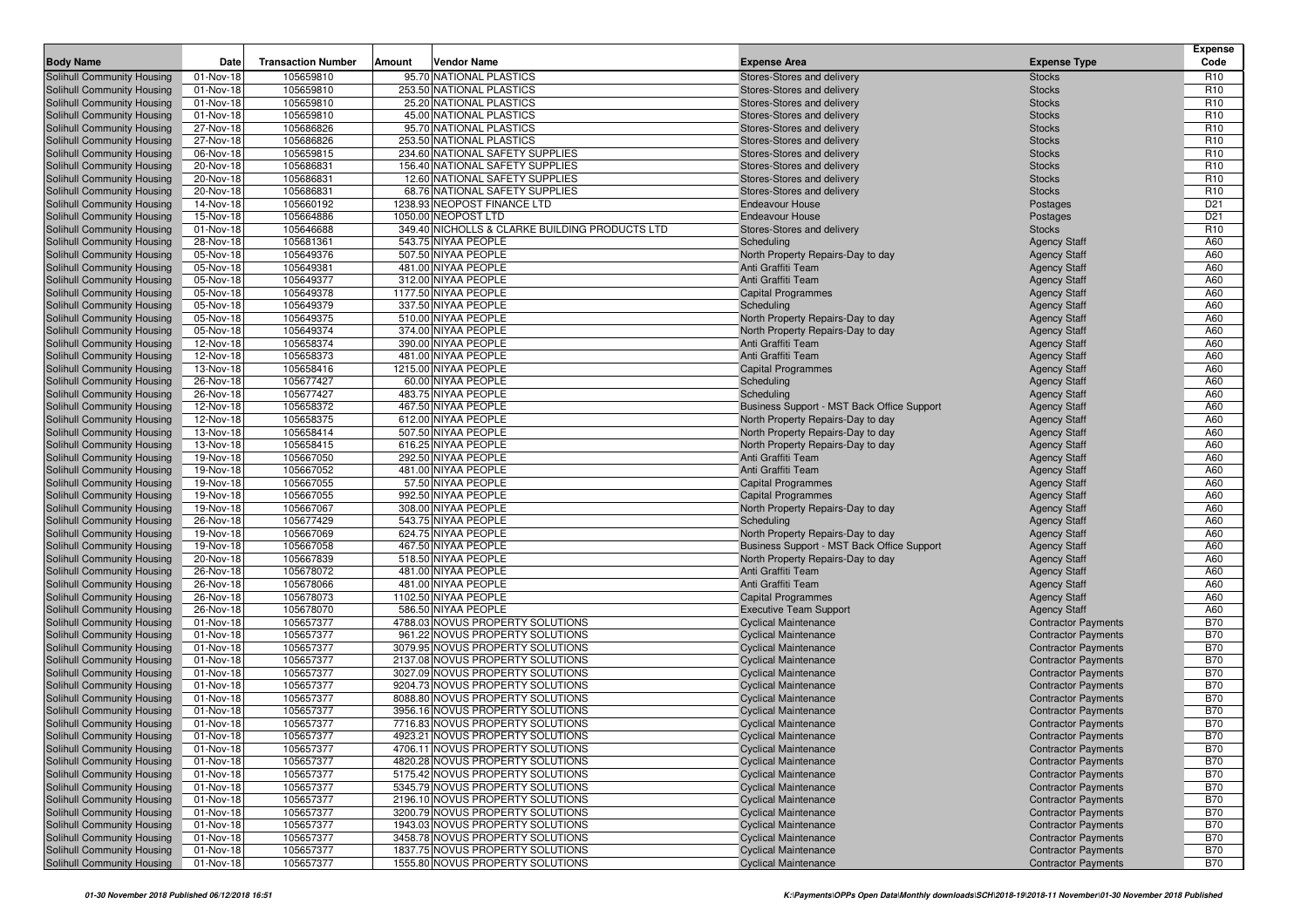|                                                          |                        |                           |        |                                                                                    |                                                                  |                                                          | <b>Expense</b>           |
|----------------------------------------------------------|------------------------|---------------------------|--------|------------------------------------------------------------------------------------|------------------------------------------------------------------|----------------------------------------------------------|--------------------------|
| <b>Body Name</b>                                         | Date                   | <b>Transaction Number</b> | Amount | Vendor Name                                                                        | <b>Expense Area</b>                                              | <b>Expense Type</b>                                      | Code                     |
| Solihull Community Housing                               | 01-Nov-18              | 105657377                 |        | 4157.05 NOVUS PROPERTY SOLUTIONS                                                   | <b>Cyclical Maintenance</b>                                      | <b>Contractor Payments</b>                               | <b>B70</b>               |
| Solihull Community Housing                               | 01-Nov-18              | 105657377                 |        | 3231.77 NOVUS PROPERTY SOLUTIONS                                                   | <b>Cyclical Maintenance</b>                                      | <b>Contractor Payments</b>                               | <b>B70</b>               |
| Solihull Community Housing                               | 01-Nov-18              | 105657377                 |        | 488.95 NOVUS PROPERTY SOLUTIONS                                                    | <b>Cyclical Maintenance</b>                                      | <b>Contractor Payments</b>                               | <b>B70</b>               |
| Solihull Community Housing                               | 01-Nov-18              | 105657377                 |        | 578.14 NOVUS PROPERTY SOLUTIONS                                                    | <b>Cyclical Maintenance</b>                                      | <b>Contractor Payments</b>                               | <b>B70</b>               |
| Solihull Community Housing                               | 01-Nov-18              | 105657377                 |        | 774.40 NOVUS PROPERTY SOLUTIONS                                                    | <b>Cyclical Maintenance</b>                                      | <b>Contractor Payments</b>                               | <b>B70</b>               |
| Solihull Community Housing                               | 01-Nov-18              | 105657377                 |        | 602.09 NOVUS PROPERTY SOLUTIONS                                                    | <b>Cyclical Maintenance</b>                                      | <b>Contractor Payments</b>                               | <b>B70</b>               |
| Solihull Community Housing                               | 01-Nov-18              | 105657377                 |        | 384.83 NOVUS PROPERTY SOLUTIONS                                                    | <b>Cyclical Maintenance</b>                                      | <b>Contractor Payments</b>                               | <b>B70</b>               |
| Solihull Community Housing                               | 01-Nov-18              | 105657377                 |        | 2088.00 NOVUS PROPERTY SOLUTIONS                                                   | <b>Cyclical Maintenance</b>                                      | <b>Contractor Payments</b>                               | <b>B70</b>               |
| Solihull Community Housing                               | 01-Nov-18              | 105657377                 |        | 751.40 NOVUS PROPERTY SOLUTIONS<br>4258.38 NOVUS PROPERTY SOLUTIONS                | <b>Cyclical Maintenance</b>                                      | <b>Contractor Payments</b>                               | <b>B70</b><br><b>B70</b> |
| Solihull Community Housing<br>Solihull Community Housing | 01-Nov-18<br>01-Nov-18 | 105657377<br>105657377    |        | 4969.65 NOVUS PROPERTY SOLUTIONS                                                   | <b>Cyclical Maintenance</b><br><b>Cyclical Maintenance</b>       | <b>Contractor Payments</b><br><b>Contractor Payments</b> | <b>B70</b>               |
| Solihull Community Housing                               | 01-Nov-18              | 105657377                 |        | 4932.23 NOVUS PROPERTY SOLUTIONS                                                   | <b>Cyclical Maintenance</b>                                      | <b>Contractor Payments</b>                               | <b>B70</b>               |
| Solihull Community Housing                               | 01-Nov-18              | 105657377                 |        | 1728.65 NOVUS PROPERTY SOLUTIONS                                                   | <b>Cyclical Maintenance</b>                                      | <b>Contractor Payments</b>                               | <b>B70</b>               |
| Solihull Community Housing                               | 01-Nov-18              | 105657377                 |        | 1702.75 NOVUS PROPERTY SOLUTIONS                                                   | <b>Cyclical Maintenance</b>                                      | <b>Contractor Payments</b>                               | <b>B70</b>               |
| Solihull Community Housing                               | 01-Nov-18              | 105657377                 |        | 1086.90 NOVUS PROPERTY SOLUTIONS                                                   | <b>Cyclical Maintenance</b>                                      | <b>Contractor Payments</b>                               | <b>B70</b>               |
| Solihull Community Housing                               | 01-Nov-18              | 105657377                 |        | 3036.33 NOVUS PROPERTY SOLUTIONS                                                   | <b>Cyclical Maintenance</b>                                      | <b>Contractor Payments</b>                               | <b>B70</b>               |
| Solihull Community Housing                               | 01-Nov-18              | 105657377                 |        | 7971.31 NOVUS PROPERTY SOLUTIONS                                                   | <b>Cyclical Maintenance</b>                                      | <b>Contractor Payments</b>                               | <b>B70</b>               |
| Solihull Community Housing                               | 01-Nov-18              | 105657377                 |        | 3253.23 NOVUS PROPERTY SOLUTIONS                                                   | <b>Cyclical Maintenance</b>                                      | <b>Contractor Payments</b>                               | <b>B70</b>               |
| Solihull Community Housing                               | 01-Nov-18              | 105657377                 |        | 4327.48 NOVUS PROPERTY SOLUTIONS                                                   | <b>Cyclical Maintenance</b>                                      | <b>Contractor Payments</b>                               | <b>B70</b>               |
| Solihull Community Housing                               | 01-Nov-18              | 105657377                 |        | 4551.14 NOVUS PROPERTY SOLUTIONS                                                   | <b>Cyclical Maintenance</b>                                      | <b>Contractor Payments</b>                               | <b>B70</b>               |
| Solihull Community Housing                               | 01-Nov-18              | 105657377                 |        | 6107.37 NOVUS PROPERTY SOLUTIONS                                                   | <b>Cyclical Maintenance</b>                                      | <b>Contractor Payments</b>                               | <b>B70</b>               |
| Solihull Community Housing                               | 01-Nov-18              | 105657377                 |        | 6239.96 NOVUS PROPERTY SOLUTIONS                                                   | <b>Cyclical Maintenance</b>                                      | <b>Contractor Payments</b>                               | <b>B70</b>               |
| Solihull Community Housing                               | 01-Nov-18              | 105657377                 |        | 4267.05 NOVUS PROPERTY SOLUTIONS                                                   | <b>Cyclical Maintenance</b>                                      | <b>Contractor Payments</b>                               | <b>B70</b>               |
| Solihull Community Housing                               | 01-Nov-18              | 105657377                 |        | 164.26 NOVUS PROPERTY SOLUTIONS                                                    | <b>Cyclical Maintenance</b>                                      | <b>Contractor Payments</b>                               | <b>B70</b>               |
| Solihull Community Housing                               | 01-Nov-18              | 105657377                 |        | 1224.00 NOVUS PROPERTY SOLUTIONS                                                   | <b>Cyclical Maintenance</b>                                      | <b>Contractor Payments</b>                               | <b>B70</b>               |
| Solihull Community Housing                               | 01-Nov-18              | 105657377                 |        | 3456.00 NOVUS PROPERTY SOLUTIONS                                                   | <b>Cyclical Maintenance</b>                                      | <b>Contractor Payments</b>                               | <b>B70</b>               |
| Solihull Community Housing                               | 01-Nov-18              | 105645060                 |        | 3605.50 OAKLEAF COMMERCIAL SERVICES LTD                                            | Low Rise window Replacement                                      | <b>Contractor Payments</b>                               | <b>B70</b>               |
| Solihull Community Housing                               | 01-Nov-18              | 105645060                 |        | 3195.45 OAKLEAF COMMERCIAL SERVICES LTD                                            | Low Rise window Replacement                                      | <b>Contractor Payments</b>                               | <b>B70</b>               |
| Solihull Community Housing                               | 01-Nov-18              | 105645060                 |        | 5048.99 OAKLEAF COMMERCIAL SERVICES LTD                                            | Low Rise window Replacement                                      | <b>Contractor Payments</b>                               | <b>B70</b>               |
| Solihull Community Housing                               | 01-Nov-18              | 105645060<br>105658839    |        | 3592.23 OAKLEAF COMMERCIAL SERVICES LTD                                            | Low Rise window Replacement                                      | <b>Contractor Payments</b>                               | <b>B70</b><br><b>B31</b> |
| Solihull Community Housing<br>Solihull Community Housing | 01-Nov-18<br>01-Nov-18 | 105645061                 |        | 222.27 OAKLEAF COMMERCIAL SERVICES LTD<br>1442.52 OAKLEAF COMMERCIAL SERVICES LTD  | North Property Repairs-Day to day<br>Low Rise window Replacement | <b>Internal Works</b><br><b>Contractor Payments</b>      | <b>B70</b>               |
| Solihull Community Housing                               | 01-Nov-18              | 105645061                 |        | 4631.24 OAKLEAF COMMERCIAL SERVICES LTD                                            | Low Rise window Replacement                                      | <b>Contractor Payments</b>                               | <b>B70</b>               |
| Solihull Community Housing                               | 01-Nov-18              | 105645061                 |        | 3081.90 OAKLEAF COMMERCIAL SERVICES LTD                                            | Low Rise window Replacement                                      | <b>Contractor Payments</b>                               | <b>B70</b>               |
| Solihull Community Housing                               | 01-Nov-18              | 105645061                 |        | 3700.01 OAKLEAF COMMERCIAL SERVICES LTD                                            | Low Rise window Replacement                                      | <b>Contractor Payments</b>                               | <b>B70</b>               |
| Solihull Community Housing                               | 01-Nov-18              | 105645061                 |        | 1140.36 OAKLEAF COMMERCIAL SERVICES LTD                                            | Low Rise window Replacement                                      | <b>Contractor Payments</b>                               | <b>B70</b>               |
| Solihull Community Housing                               | 01-Nov-18              | 105645061                 |        | 3667.04 OAKLEAF COMMERCIAL SERVICES LTD                                            | Low Rise window Replacement                                      | <b>Contractor Payments</b>                               | <b>B70</b>               |
| Solihull Community Housing                               | 01-Nov-18              | 105645061                 |        | 4185.09 OAKLEAF COMMERCIAL SERVICES LTD                                            | Low Rise window Replacement                                      | <b>Contractor Payments</b>                               | <b>B70</b>               |
| Solihull Community Housing                               | 01-Nov-18              | 105645061                 |        | 3169.77 OAKLEAF COMMERCIAL SERVICES LTD                                            | Low Rise window Replacement                                      | <b>Contractor Payments</b>                               | <b>B70</b>               |
| Solihull Community Housing                               | 01-Nov-18              | 105658381                 |        | 2711.55 OAKLEAF COMMERCIAL SERVICES LTD                                            | Low Rise window Replacement                                      | <b>Contractor Payments</b>                               | <b>B70</b>               |
| Solihull Community Housing                               | 01-Nov-18              | 105658381                 |        | 1442.52 OAKLEAF COMMERCIAL SERVICES LTD                                            | Low Rise window Replacement                                      | <b>Contractor Payments</b>                               | <b>B70</b>               |
| Solihull Community Housing                               | 01-Nov-18              | 105658381                 |        | 1442.52 OAKLEAF COMMERCIAL SERVICES LTD                                            | Low Rise window Replacement                                      | <b>Contractor Payments</b>                               | <b>B70</b>               |
| Solihull Community Housing                               | 01-Nov-18              | 105658381                 |        | 1140.36 OAKLEAF COMMERCIAL SERVICES LTD                                            | Low Rise window Replacement                                      | <b>Contractor Payments</b>                               | <b>B70</b>               |
| Solihull Community Housing                               | 01-Nov-18              | 105658381                 |        | 1442.52 OAKLEAF COMMERCIAL SERVICES LTD                                            | Low Rise window Replacement                                      | <b>Contractor Payments</b>                               | <b>B70</b>               |
| Solihull Community Housing                               | 01-Nov-18              | 105658381                 |        | 1442.52 OAKLEAF COMMERCIAL SERVICES LTD                                            | Low Rise window Replacement                                      | <b>Contractor Payments</b>                               | <b>B70</b>               |
| Solihull Community Housing                               | 01-Nov-18              | 105658381                 |        | 1512.96 OAKLEAF COMMERCIAL SERVICES LTD                                            | Low Rise window Replacement                                      | <b>Contractor Payments</b>                               | <b>B70</b>               |
| Solihull Community Housing                               | 01-Nov-18              | 105658381                 |        | 2560.41 OAKLEAF COMMERCIAL SERVICES LTD                                            | Low Rise window Replacement                                      | <b>Contractor Payments</b>                               | <b>B70</b>               |
| Solihull Community Housing<br>Solihull Community Housing | 01-Nov-18              | 105658381<br>105658381    |        | 2277.40 OAKLEAF COMMERCIAL SERVICES LTD<br>7697.15 OAKLEAF COMMERCIAL SERVICES LTD | Low Rise window Replacement                                      | <b>Contractor Payments</b>                               | <b>B70</b><br><b>B70</b> |
| Solihull Community Housing                               | 01-Nov-18<br>13-Nov-18 | 105659658                 |        | 264.00 OLIVE BRANCH KITCHEN                                                        | Low Rise window Replacement<br><b>Endeavour House</b>            | <b>Contractor Payments</b><br><b>Catering Provisions</b> | D75                      |
| Solihull Community Housing                               | 01-Nov-18              | 105645334                 |        | 625.00 OMFAX SYSTEMS LTD                                                           | <b>IT Strategy</b>                                               | <b>ICT General</b>                                       | D30                      |
| Solihull Community Housing                               | 01-Nov-18              | 105667484                 |        | 448.77 OPENVIEW SECURITY SOLUTIONS LTD                                             | <b>Mechanical &amp; Electrical</b>                               | <b>Utility Related Works</b>                             | <b>B34</b>               |
| Solihull Community Housing                               | 01-Nov-18              | 105667531                 |        | 238.47 OPENVIEW SECURITY SOLUTIONS LTD                                             | Mechanical & Electrical                                          | <b>Utility Related Works</b>                             | <b>B34</b>               |
| Solihull Community Housing                               | 01-Nov-18              | 105664362                 |        | 212.60 ORBIS PROTECT LIMITED                                                       | North Property Repairs-Voids                                     | Voids                                                    | <b>B38</b>               |
| <b>Solihull Community Housing</b>                        | 01-Nov-18              | 105665355                 |        | 815.26 ORBIS PROTECT LIMITED                                                       | North Property Repairs-Voids                                     | Voids                                                    | <b>B38</b>               |
| Solihull Community Housing                               | 01-Nov-18              | 105665359                 |        | 288.86 ORBIS PROTECT LIMITED                                                       | North Property Repairs-Voids                                     | Voids                                                    | <b>B38</b>               |
| Solihull Community Housing                               | 01-Nov-18              | 105665372                 |        | 213.66 ORBIS PROTECT LIMITED                                                       | North Property Repairs-Voids                                     | Voids                                                    | <b>B38</b>               |
| Solihull Community Housing                               | 01-Nov-18              | 105665380                 |        | 228.70 ORBIS PROTECT LIMITED                                                       | North Property Repairs-Voids                                     | Voids                                                    | <b>B38</b>               |
| Solihull Community Housing                               | 01-Nov-18              | 105665393                 |        | 247.21 ORBIS PROTECT LIMITED                                                       | North Property Repairs-Voids                                     | Voids                                                    | <b>B38</b>               |
| Solihull Community Housing                               | 01-Nov-18              | 105665397                 |        | 589.66 ORBIS PROTECT LIMITED                                                       | North Property Repairs-Voids                                     | Voids                                                    | <b>B38</b>               |
| Solihull Community Housing                               | 01-Nov-18              | 105665398                 |        | 295.08 ORBIS PROTECT LIMITED                                                       | North Property Repairs-Voids                                     | Voids                                                    | <b>B38</b>               |
| Solihull Community Housing                               | 01-Nov-18              | 105665424                 |        | 580.84 ORBIS PROTECT LIMITED                                                       | North Property Repairs-Voids                                     | Voids                                                    | <b>B38</b>               |
| Solihull Community Housing                               | 01-Nov-18              | 105665425                 |        | 235.92 ORBIS PROTECT LIMITED                                                       | North Property Repairs-Voids                                     | Voids                                                    | <b>B38</b>               |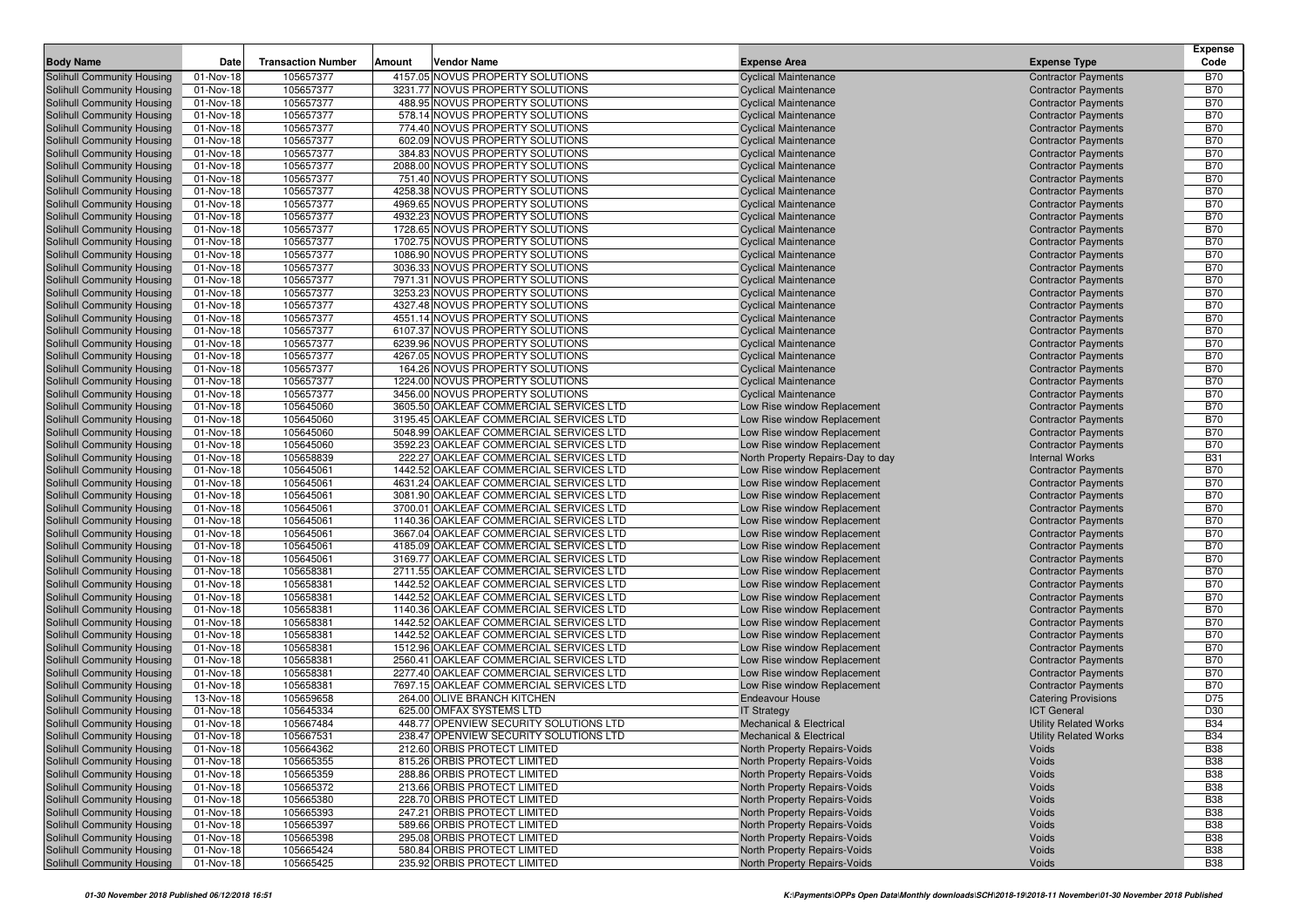| <b>Body Name</b>                                         | Date                   | <b>Transaction Number</b> | Amount      | <b>Vendor Name</b>                                                                             | <b>Expense Area</b>                                        | <b>Expense Type</b>                                      | <b>Expense</b><br>Code   |
|----------------------------------------------------------|------------------------|---------------------------|-------------|------------------------------------------------------------------------------------------------|------------------------------------------------------------|----------------------------------------------------------|--------------------------|
| Solihull Community Housing                               | 01-Nov-18              | 105678011                 |             | 209.73 ORBIS PROTECT LIMITED                                                                   | North Property Repairs-Voids                               | Voids                                                    | <b>B38</b>               |
| Solihull Community Housing                               | 01-Nov-18              | 105678012                 |             | 333.56 ORBIS PROTECT LIMITED                                                                   | North Property Repairs-Voids                               | Voids                                                    | <b>B38</b>               |
| Solihull Community Housing                               | 01-Nov-18              | 105678016                 |             | 333.41 ORBIS PROTECT LIMITED                                                                   | North Property Repairs-Voids                               | Voids                                                    | <b>B38</b>               |
| Solihull Community Housing                               | 01-Nov-18              | 105678021                 |             | 373.43 ORBIS PROTECT LIMITED                                                                   | North Property Repairs-Voids                               | Voids                                                    | <b>B38</b>               |
| Solihull Community Housing                               | 01-Nov-18              | 105678046                 |             | 617.06 ORBIS PROTECT LIMITED                                                                   | North Property Repairs-Voids                               | Voids                                                    | <b>B38</b>               |
| Solihull Community Housing                               | 01-Nov-18              | 105674602                 |             | 373.43 ORBIS PROTECT LIMITED                                                                   | North Property Repairs-Voids                               | Voids                                                    | <b>B38</b>               |
| Solihull Community Housing                               | 01-Nov-18              | 105674607                 |             | 287.60 ORBIS PROTECT LIMITED                                                                   | North Property Repairs-Voids                               | Voids                                                    | <b>B38</b>               |
| Solihull Community Housing                               | 01-Nov-18              | 105674611                 |             | 219.17 ORBIS PROTECT LIMITED                                                                   | North Property Repairs-Voids                               | Voids                                                    | <b>B38</b>               |
| Solihull Community Housing                               | 01-Nov-18              | 105674612                 |             | 490.46 ORBIS PROTECT LIMITED                                                                   | North Property Repairs-Voids                               | Voids                                                    | <b>B38</b>               |
| Solihull Community Housing                               | 01-Nov-18              | 105674620                 |             | 252.88 ORBIS PROTECT LIMITED                                                                   | North Property Repairs-Voids                               | Voids                                                    | <b>B38</b>               |
| Solihull Community Housing                               | 01-Nov-18              | 105674631                 |             | 277.68 ORBIS PROTECT LIMITED                                                                   | North Property Repairs-Voids                               | Voids                                                    | <b>B38</b>               |
| Solihull Community Housing                               | 01-Nov-18              | 105674632                 |             | 410.40 ORBIS PROTECT LIMITED                                                                   | North Property Repairs-Voids                               | Voids                                                    | <b>B38</b>               |
| Solihull Community Housing                               | 01-Nov-18              | 105674636                 |             | 289.18 ORBIS PROTECT LIMITED                                                                   | North Property Repairs-Voids                               | Voids                                                    | <b>B38</b>               |
| Solihull Community Housing                               | 01-Nov-18              | 105674637                 |             | 342.28 ORBIS PROTECT LIMITED                                                                   | North Property Repairs-Voids                               | Voids                                                    | <b>B38</b>               |
| Solihull Community Housing                               | 01-Nov-18              | 105674643                 |             | 432.63 ORBIS PROTECT LIMITED                                                                   | North Property Repairs-Voids                               | Voids                                                    | <b>B38</b>               |
| Solihull Community Housing                               | 01-Nov-18              | 105674648                 |             | 378.89 ORBIS PROTECT LIMITED                                                                   | North Property Repairs-Voids                               | Voids                                                    | <b>B38</b>               |
| Solihull Community Housing                               | 01-Nov-18              | 105674653                 |             | 231.40 ORBIS PROTECT LIMITED                                                                   | North Property Repairs-Voids                               | Voids                                                    | <b>B38</b>               |
| Solihull Community Housing                               | 01-Nov-18              | 105674656                 |             | 261.81 ORBIS PROTECT LIMITED                                                                   | North Property Repairs-Voids                               | Voids                                                    | <b>B38</b>               |
| Solihull Community Housing                               | 12-Nov-18              | 105658380                 |             | 777.40 ORBIS PROTECT LIMITED                                                                   | Ipswich House                                              | Cleaning                                                 | <b>B50</b>               |
| Solihull Community Housing                               | 01-Nov-18              | 105674662                 |             | 622.91 ORBIS PROTECT LIMITED                                                                   | North Property Repairs-Voids                               | Voids                                                    | <b>B38</b>               |
| Solihull Community Housing<br>Solihull Community Housing | 01-Nov-18              | 105674665                 |             | 219.17 ORBIS PROTECT LIMITED                                                                   | North Property Repairs-Voids                               | Voids                                                    | <b>B38</b><br><b>B38</b> |
| Solihull Community Housing                               | 01-Nov-18<br>02-Nov-18 | 105649962<br>105646894    |             | 1567.26 ORBIS PROTECT LIMITED<br>3366.51 ORBIS PROTECT LIMITED                                 | North Property Repairs-Voids<br><b>Call Centre</b>         | Voids<br>Other Fees & Charges                            | D <sub>59</sub>          |
| Solihull Community Housing                               | 02-Nov-18              | 105660176                 |             | 7605.66 PACE PETROLEUM LTD                                                                     | Stores-Stores and delivery                                 | <b>Stocks</b>                                            | R <sub>10</sub>          |
| Solihull Community Housing                               | 16-Nov-18              | 105665529                 |             | 240.75 PAKAWASTE LTD                                                                           | Stores-Stores and delivery                                 | <b>Waste Disposal</b>                                    | E20                      |
| Solihull Community Housing                               | 12-Nov-18              | 105658363                 |             | 850.00 PARTRIDGE HOMES                                                                         | <b>Syrian Family Properties</b>                            | Rents                                                    | <b>B22</b>               |
| Solihull Community Housing                               | 07-Nov-18              | 105653758                 |             | 704.16 PENNINGTON CHOICE LTD                                                                   | <b>Energy Performance Certificates</b>                     | Other Fees & Charges                                     | D <sub>59</sub>          |
| Solihull Community Housing                               | 15-Nov-18              | 105664960                 |             | 646.00 PENNINGTON CHOICE LTD                                                                   | <b>Energy Performance Certificates</b>                     | Other Fees & Charges                                     | D <sub>59</sub>          |
| Solihull Community Housing                               | 08-Nov-18              | 105655212                 |             | 2045.00 POLICY IN PRACTICE LTD                                                                 | <b>IT Services</b>                                         | <b>ICT Software</b>                                      | D31                      |
| Solihull Community Housing                               | 05-Nov-18              | 105648597                 |             | 3302.37 QUALITY GAS AUDIT SERVICES LTD                                                         | <b>Mechanical &amp; Electrical</b>                         | <b>Utility Related Works</b>                             | <b>B34</b>               |
| Solihull Community Housing                               | 19-Nov-18              | 105666384                 |             | 2486.97 QUALITY GAS AUDIT SERVICES LTD                                                         | <b>Mechanical &amp; Electrical</b>                         | <b>Utility Related Works</b>                             | <b>B34</b>               |
| Solihull Community Housing                               | 01-Nov-18              | 105658387                 |             | 4085.00 R S MILLER ROOFING (WOLVERHAMPTON) LTD                                                 | <b>Pitched Re-roofing</b>                                  | <b>Contractor Payments</b>                               | <b>B70</b>               |
| Solihull Community Housing                               | 01-Nov-18              | 105658387                 |             | 3398.00 R S MILLER ROOFING(WOLVERHAMPTON) LTD                                                  | <b>Pitched Re-roofing</b>                                  | <b>Contractor Payments</b>                               | <b>B70</b>               |
| Solihull Community Housing                               | 01-Nov-18              | 105658387                 |             | 4085.00 R S MILLER ROOFING (WOLVERHAMPTON) LTD                                                 | <b>Pitched Re-roofing</b>                                  | <b>Contractor Payments</b>                               | <b>B70</b>               |
| Solihull Community Housing                               | 01-Nov-18              | 105658387                 |             | 3942.00 R S MILLER ROOFING(WOLVERHAMPTON) LTD                                                  | <b>Pitched Re-roofing</b>                                  | <b>Contractor Payments</b>                               | <b>B70</b>               |
| Solihull Community Housing                               | 01-Nov-18              | 105658387                 |             | 3942.00 R S MILLER ROOFING(WOLVERHAMPTON) LTD                                                  | <b>Pitched Re-roofing</b>                                  | <b>Contractor Payments</b>                               | <b>B70</b>               |
| Solihull Community Housing                               | 01-Nov-18              | 105658387                 |             | 3942.00 R S MILLER ROOFING (WOLVERHAMPTON) LTD                                                 | <b>Pitched Re-roofing</b>                                  | <b>Contractor Payments</b>                               | <b>B70</b>               |
| Solihull Community Housing                               | 01-Nov-18              | 105658387                 |             | 4085.00 R S MILLER ROOFING (WOLVERHAMPTON) LTD                                                 | <b>Pitched Re-roofing</b>                                  | <b>Contractor Payments</b>                               | <b>B70</b>               |
| Solihull Community Housing                               | 01-Nov-18              | 105658387                 |             | 4085.00 R S MILLER ROOFING (WOLVERHAMPTON) LTD                                                 | <b>Pitched Re-roofing</b>                                  | <b>Contractor Payments</b>                               | <b>B70</b>               |
| Solihull Community Housing                               | 01-Nov-18              | 105658387<br>105658387    |             | 4085.00 R S MILLER ROOFING(WOLVERHAMPTON) LTD<br>4085.00 R S MILLER ROOFING(WOLVERHAMPTON) LTD | <b>Pitched Re-roofing</b>                                  | <b>Contractor Payments</b>                               | <b>B70</b><br><b>B70</b> |
| Solihull Community Housing<br>Solihull Community Housing | 01-Nov-18<br>01-Nov-18 | 105658387                 |             | 3254.00 R S MILLER ROOFING (WOLVERHAMPTON) LTD                                                 | <b>Pitched Re-roofing</b><br><b>Pitched Re-roofing</b>     | <b>Contractor Payments</b><br><b>Contractor Payments</b> | <b>B70</b>               |
| Solihull Community Housing                               | 01-Nov-18              | 105658387                 |             | 3254.00 R S MILLER ROOFING (WOLVERHAMPTON) LTD                                                 | <b>Pitched Re-roofing</b>                                  | <b>Contractor Payments</b>                               | <b>B70</b>               |
| Solihull Community Housing                               | 01-Nov-18              | 105658387                 |             | 3254.00 R S MILLER ROOFING (WOLVERHAMPTON) LTD                                                 | <b>Pitched Re-roofing</b>                                  | <b>Contractor Payments</b>                               | <b>B70</b>               |
| Solihull Community Housing                               | 01-Nov-18              | 105658387                 |             | 3254.00 R S MILLER ROOFING(WOLVERHAMPTON) LTD                                                  | Pitched Re-roofing                                         | <b>Contractor Payments</b>                               | <b>B70</b>               |
| Solihull Community Housing                               | 01-Nov-18              | 105658387                 |             | 3254.00 R S MILLER ROOFING(WOLVERHAMPTON) LTD                                                  | <b>Pitched Re-roofing</b>                                  | <b>Contractor Payments</b>                               | <b>B70</b>               |
| Solihull Community Housing                               | 01-Nov-18              | 105658387                 |             | 3650.00 R S MILLER ROOFING (WOLVERHAMPTON) LTD                                                 | <b>Pitched Re-roofing</b>                                  | <b>Contractor Payments</b>                               | <b>B70</b>               |
| Solihull Community Housing                               | 01-Nov-18              | 105658387                 |             | 3686.00 R S MILLER ROOFING(WOLVERHAMPTON) LTD                                                  | <b>Pitched Re-roofing</b>                                  | <b>Contractor Payments</b>                               | <b>B70</b>               |
| Solihull Community Housing                               | 29-Nov-18              | 105686387                 |             | 1295.00 RAPIDE COMMUNICATION LIMITED                                                           | North Property Repairs-Day to day                          | <b>Mobile Telephones</b>                                 | D41                      |
| Solihull Community Housing                               | 08-Nov-18              | 105655349                 |             | 230.51 RAPIDE COMMUNICATION LIMITED                                                            | North Property Repairs-Day to day                          | <b>Mobile Telephones</b>                                 | D41                      |
| Solihull Community Housing                               | 20-Nov-18              | 105667431                 |             | 250.00 RAPIDE COMMUNICATION LIMITED                                                            | North Property Repairs-Day to day                          | <b>Mobile Telephones</b>                                 | D41                      |
| Solihull Community Housing                               | 29-Nov-18              | 105686663                 |             | 600.00 REACH PUBLISHING SERVICES LTD                                                           | New Build - Coleshill Heath School Extra Care              | Furniture                                                | D <sub>11</sub>          |
| Solihull Community Housing                               | 21-Nov-18              | 105671880                 |             | 650.00 REDACTED PERSONAL INFORMATION                                                           | <b>Private Sector Leasing</b>                              | Rents                                                    | <b>B22</b>               |
| Solihull Community Housing                               | 06-Nov-18              | 105650153                 |             | 3441.42 REDACTED PERSONAL INFORMATION                                                          | <b>Private Sector Leasing</b>                              | Rents                                                    | <b>B22</b>               |
| Solihull Community Housing                               | 01-Nov-18              | 105644779                 |             | 3150.00 REDACTED PERSONAL INFORMATION                                                          | Private Sector - Disabled Facilities Grants                | <b>Contractor Payments</b>                               | <b>B70</b>               |
| Solihull Community Housing                               | 01-Nov-18              | 105644779                 |             | -1575.00 REDACTED PERSONAL INFORMATION                                                         | Private Sector - Disabled Facilities Grants                | <b>Contractor Payments</b>                               | <b>B70</b>               |
| Solihull Community Housing                               | 01-Nov-18              | 105644780                 |             | 10000.00 REDACTED PERSONAL INFORMATION                                                         | Private Sector - Disabled Facilities Grants                | <b>Contractor Payments</b>                               | <b>B70</b>               |
| Solihull Community Housing                               | 08-Nov-18              | 105655205                 |             | 3000.00 REDACTED PERSONAL INFORMATION                                                          | Private Sector - Disabled Facilities Grants                | <b>Contractor Payments</b>                               | <b>B70</b>               |
| Solihull Community Housing                               | 21-Nov-18              | 105671883                 |             | 2550.00 REDACTED PERSONAL INFORMATION                                                          | <b>Syrian Family Properties</b>                            | Rents                                                    | <b>B22</b>               |
| Solihull Community Housing                               | 12-Nov-18              | 105658386                 |             | 1003.57 REDACTED PERSONAL INFORMATION                                                          | Movement Incentive Scheme                                  | <b>Other Building Costs</b>                              | <b>B39</b>               |
| Solihull Community Housing<br>Solihull Community Housing | 12-Nov-18              | 105658364<br>105675661    |             | 3136.14 REDACTED PERSONAL INFORMATION<br>793.34 REDACTED PERSONAL INFORMATION                  | <b>Private Sector Leasing</b><br>Movement Incentive Scheme | Rents                                                    | <b>B22</b><br><b>B39</b> |
| Solihull Community Housing                               | 23-Nov-18<br>08-Nov-18 | 105655782                 | 397.17 REED |                                                                                                | Call Centre                                                | <b>Other Building Costs</b><br><b>Agency Staff</b>       | A60                      |
|                                                          |                        |                           |             |                                                                                                |                                                            |                                                          |                          |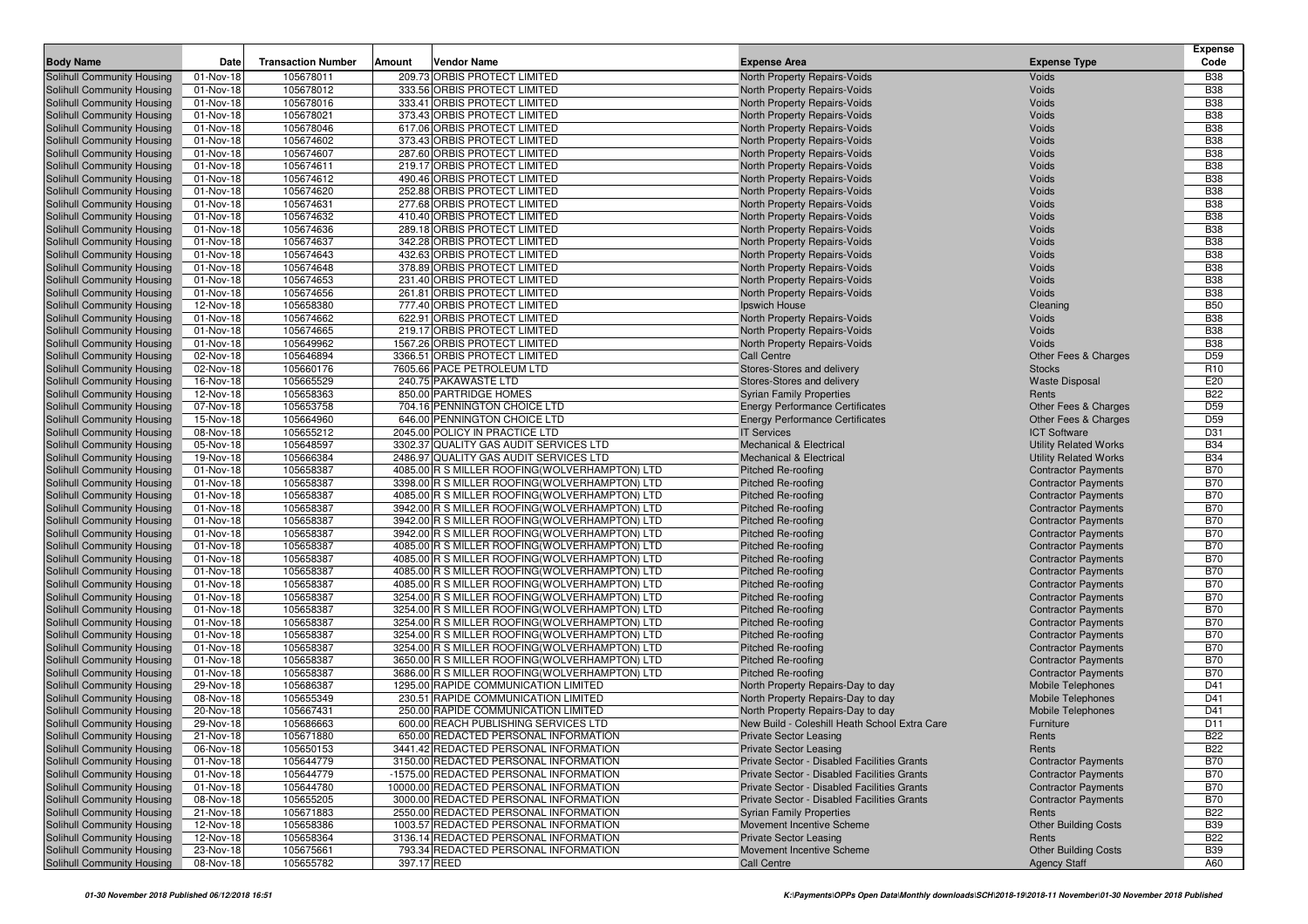|                                                          |                                      |                           |              |                                                                |                                                              |                                            | <b>Expense</b>           |
|----------------------------------------------------------|--------------------------------------|---------------------------|--------------|----------------------------------------------------------------|--------------------------------------------------------------|--------------------------------------------|--------------------------|
| <b>Body Name</b>                                         | Date                                 | <b>Transaction Number</b> | Amount       | Vendor Name                                                    | <b>Expense Area</b>                                          | <b>Expense Type</b>                        | Code                     |
| Solihull Community Housing                               | 08-Nov-18                            | 105655829                 |              | 386.14 REED                                                    | <b>Call Centre</b>                                           | <b>Agency Staff</b>                        | A60                      |
| Solihull Community Housing                               | 08-Nov-18                            | 105655786                 |              | 338.33 REED                                                    | <b>Call Centre</b>                                           | <b>Agency Staff</b>                        | A60                      |
| Solihull Community Housing                               | 26-Nov-18                            | 105676353                 |              | 4295.00 RENEWAL CONFERENCE CENTRE                              | <b>Central Administration</b>                                | <b>Conference Costs</b>                    | D <sub>56</sub>          |
| Solihull Community Housing                               | 01-Nov-18                            | 105644650                 |              | 2596.00 RESOURCE PRINT SOLUTIONS                               | Customer, Communication & Information Team                   | Printing                                   | D80                      |
| Solihull Community Housing                               | 01-Nov-18                            | 105644650                 |              | -1298.00 RESOURCE PRINT SOLUTIONS                              | Customer, Communication & Information Team                   | Printing                                   | D80                      |
| Solihull Community Housing                               | 21-Nov-18                            | 105672440                 |              | 1147.00 RESOURCING GROUP                                       | <b>MST Management</b>                                        | <b>Agency Staff</b>                        | A60                      |
| Solihull Community Housing                               | 21-Nov-18                            | 105672441                 |              | 1147.00 RESOURCING GROUP                                       | <b>MST Management</b>                                        | <b>Agency Staff</b>                        | A60                      |
| Solihull Community Housing                               | 07-Nov-18                            | 105653718                 |              | 1380.00 RESOURCING GROUP                                       | <b>MST Management</b>                                        | <b>Agency Staff</b>                        | A60                      |
| Solihull Community Housing                               | 08-Nov-18                            | 105655352                 |              | 1380.00 RESOURCING GROUP                                       | <b>MST Management</b>                                        | <b>Agency Staff</b>                        | A60                      |
| Solihull Community Housing                               | 15-Nov-18                            | 105664909                 |              | 1725.00 RESOURCING GROUP                                       | <b>MST Management</b>                                        | <b>Agency Staff</b>                        | A60                      |
| Solihull Community Housing                               | 21-Nov-18                            | 105672517                 |              | 1200.00 RESOURCING GROUP                                       | Procurement                                                  | <b>Agency Staff</b>                        | A60                      |
| Solihull Community Housing                               | 21-Nov-18                            | 105672518                 |              | 1725.00 RESOURCING GROUP                                       | <b>MST Management</b>                                        | <b>Agency Staff</b>                        | A60                      |
| Solihull Community Housing                               | 29-Nov-18                            | 105686386<br>105686385    |              | 1184.00 RESOURCING GROUP                                       | Procurement                                                  | <b>Agency Staff</b><br><b>Agency Staff</b> | A60                      |
| Solihull Community Housing                               | 29-Nov-18                            |                           |              | 1380.00 RESOURCING GROUP                                       | <b>MST Management</b><br><b>Feasibility Works</b>            |                                            | A60<br><b>B70</b>        |
| Solihull Community Housing                               | 07-Nov-18<br>09-Nov-18               | 105653720<br>105656334    | 1875.00 RG+P | 1485.61 ROYAL MAIL                                             | <b>Endeavour House</b>                                       | <b>Contractor Payments</b>                 | D <sub>21</sub>          |
| Solihull Community Housing<br>Solihull Community Housing | 28-Nov-18                            | 105685108                 |              | 1710.40 ROYAL MAIL                                             | <b>Endeavour House</b>                                       | Postages<br>Postages                       | D <sub>21</sub>          |
| Solihull Community Housing                               | 07-Nov-18                            | 105653714                 |              | 691.56 SELLICK PARTNERSHIP LTD                                 | <b>Estate Mgmt Team</b>                                      | <b>Agency Staff</b>                        | A60                      |
| Solihull Community Housing                               | 19-Nov-18                            | 105666355                 |              | 510.00 SELLICK PARTNERSHIP LTD                                 | North Property Repairs-Day to day                            | <b>Agency Staff</b>                        | A60                      |
| Solihull Community Housing                               | 16-Nov-18                            | 105666327                 |              | 629.00 SELLICK PARTNERSHIP LTD                                 | North Property Repairs-Day to day                            | <b>Agency Staff</b>                        | A60                      |
| Solihull Community Housing                               | 05-Nov-18                            | 105649369                 |              | 629.00 SELLICK PARTNERSHIP LTD                                 | North Property Repairs-Day to day                            | <b>Agency Staff</b>                        | A60                      |
| Solihull Community Housing                               | 19-Nov-18                            | 105666356                 |              | 501.50 SELLICK PARTNERSHIP LTD                                 | North Property Repairs-Day to day                            | <b>Agency Staff</b>                        | A60                      |
| Solihull Community Housing                               | 19-Nov-18                            | 105666357                 |              | 629.00 SELLICK PARTNERSHIP LTD                                 | North Property Repairs-Day to day                            | <b>Agency Staff</b>                        | A60                      |
| Solihull Community Housing                               | 29-Nov-18                            | 105686605                 |              | 1840.75 SINGLETON CLAMP & PARTNERS LTD                         | <b>Feasibility Works</b>                                     | <b>Contractor Payments</b>                 | <b>B70</b>               |
| Solihull Community Housing                               | 15-Nov-18                            | 105664855                 |              | 1683.00 SINGLETON CLAMP & PARTNERS LTD                         | <b>Feasibility Works</b>                                     | <b>Contractor Payments</b>                 | <b>B70</b>               |
| Solihull Community Housing                               | 15-Nov-18                            | 105664860                 |              | 4166.25 SINGLETON CLAMP & PARTNERS LTD                         | <b>Feasibility Works</b>                                     | <b>Contractor Payments</b>                 | <b>B70</b>               |
| Solihull Community Housing                               | 19-Nov-18                            | 105666354                 |              | 2000.00 SOLIHULL COLLEGE                                       | Training                                                     | Training                                   | A80                      |
| Solihull Community Housing                               | 19-Nov-18                            | 105666353                 |              | 2000.00 SOLIHULL COLLEGE                                       | Training                                                     | Training                                   | A80                      |
| Solihull Community Housing                               | 16-Nov-18                            | 105665523                 |              | 190.00 SOLIHULL COMMUNITY HOUSING                              | Homelessness                                                 | Electricity                                | <b>B11</b>               |
| Solihull Community Housing                               | 16-Nov-18                            | 105665523                 |              | 137.96 SOLIHULL COMMUNITY HOUSING                              | <b>Private Sector Leasing</b>                                | <b>Other Works</b>                         | <b>B32</b>               |
| Solihull Community Housing                               | 21-Nov-18                            | 105671310                 |              | 150173.84 SOLIHULL MBC                                         | <b>Balance Sheet</b>                                         | Creditor: Solihull MBC                     | S09                      |
| Solihull Community Housing                               | 21-Nov-18                            | 105671807                 |              | 7820.00 SOLIHULL MBC                                           | <b>Capital Programmes</b>                                    | Head Office: Charges                       | H <sub>10</sub>          |
| Solihull Community Housing                               | 15-Nov-18                            | 105664629                 |              | 3761.82 SOLIHULL MBC                                           | Payroll - Payable to SMBC                                    | <b>Creditor: Solihull MBC</b>              | S09                      |
| Solihull Community Housing                               | 12-Nov-18                            | 105658383                 |              | 996.43 SOLIHULL MBC                                            | Movement Incentive Scheme                                    | <b>Other Building Costs</b>                | <b>B39</b>               |
| Solihull Community Housing                               | 13-Nov-18                            | 105659639                 |              | 4833.32 SOLIHULL METROPOLITAN BOROUGH COUNCIL                  | <b>Estate Mgmt Team</b>                                      | <b>ICT Software</b>                        | D31                      |
| Solihull Community Housing                               | 12-Nov-18                            | 105659821                 |              | 2517.60 SUPRA UK LTD                                           | Stores-Stores and delivery                                   | <b>Stocks</b>                              | R <sub>10</sub>          |
| Solihull Community Housing                               | 08-Nov-18                            | 105655210                 |              | 5297.40 TELETRAC NAVMAN (UK) LTD                               | Client - Fleet Management                                    | Vehicle service and repairs                | C60                      |
| Solihull Community Housing                               | 15-Nov-18                            | 105664631                 |              | 5011.80 TELETRAC NAVMAN (UK) LTD                               | Client - Fleet Management                                    | Vehicle service and repairs                | C60                      |
| Solihull Community Housing                               | 29-Nov-18                            | 105686568                 |              | 1073.00 THE OYSTER PARTNERSHIP LTD                             | Housing Aid & Homelessness                                   | <b>Agency Staff</b>                        | A60                      |
| Solihull Community Housing                               | 08-Nov-18                            | 105655937                 |              | 1073.00 THE OYSTER PARTNERSHIP LTD                             | Housing Aid & Homelessness                                   | <b>Agency Staff</b>                        | A60                      |
| Solihull Community Housing                               | 15-Nov-18                            | 105664938                 |              | 1073.00 THE OYSTER PARTNERSHIP LTD                             | Housing Aid & Homelessness                                   | <b>Agency Staff</b>                        | A60                      |
| Solihull Community Housing                               | 26-Nov-18                            | 105677943                 |              | 1073.00 THE OYSTER PARTNERSHIP LTD                             | Housing Aid & Homelessness                                   | <b>Agency Staff</b>                        | A60                      |
| Solihull Community Housing                               | 14-Nov-18<br>$\overline{14}$ -Nov-18 | 105660141<br>105660142    |              | 2335.24 TOTAL GAS & POWER LTD<br>2337.75 TOTAL GAS & POWER LTD | Low Rise (inc. Safe & Sound)                                 | Electricity                                | <b>B11</b><br><b>B11</b> |
| Solihull Community Housing                               |                                      |                           |              |                                                                | Low Rise (inc. Safe & Sound)                                 | Electricity                                | <b>B11</b>               |
| Solihull Community Housing<br>Solihull Community Housing | 14-Nov-18<br>14-Nov-18               | 105660143<br>105660145    |              | 2295.05 TOTAL GAS & POWER LTD<br>2413.88 TOTAL GAS & POWER LTD | Low Rise (inc. Safe & Sound)<br>Low Rise (inc. Safe & Sound) | Electricity<br>Electricity                 | <b>B11</b>               |
| Solihull Community Housing                               | 14-Nov-18                            | 105660147                 |              | 2360.37 TOTAL GAS & POWER LTD                                  | Low Rise (inc. Safe & Sound)                                 | Electricity                                | <b>B11</b>               |
| Solihull Community Housing                               | 27-Nov-18                            | 105679236                 |              | 1820.35 TOTAL GAS & POWER LTD                                  | <b>Endeavour House</b>                                       | Electricity                                | <b>B11</b>               |
| Solihull Community Housing                               | 27-Nov-18                            | 105679236                 |              | 58.97 TOTAL GAS & POWER LTD                                    | 137-139 Warwick Rd (Social Rent)                             | Electricity                                | <b>B11</b>               |
| <b>Solihull Community Housing</b>                        | 27-Nov-18                            | 105679236                 |              | 675.22 TOTAL GAS & POWER LTD                                   | <b>CCTV</b>                                                  | Electricity                                | <b>B11</b>               |
| Solihull Community Housing                               | 27-Nov-18                            | 105679236                 |              | 465.67 TOTAL GAS & POWER LTD                                   | <b>Biomass System</b>                                        | Electricity                                | <b>B11</b>               |
| Solihull Community Housing                               | 27-Nov-18                            | 105679236                 |              | 735.14 TOTAL GAS & POWER LTD                                   | Ipswich House                                                | Electricity                                | <b>B11</b>               |
| Solihull Community Housing                               | 27-Nov-18                            | 105679236                 |              | 36326.01 TOTAL GAS & POWER LTD                                 | Low Rise (inc. Safe & Sound)                                 | Electricity                                | <b>B11</b>               |
| Solihull Community Housing                               | 27-Nov-18                            | 105679236                 |              | 315.69 TOTAL GAS & POWER LTD                                   | Lakeside                                                     | Electricity                                | <b>B11</b>               |
| Solihull Community Housing                               | 27-Nov-18                            | 105679236                 |              | 103.94 TOTAL GAS & POWER LTD                                   | <b>Auckland Hall</b>                                         | Electricity                                | <b>B11</b>               |
| Solihull Community Housing                               | 27-Nov-18                            | 105679236                 |              | 53.34 TOTAL GAS & POWER LTD                                    | <b>Crabtree Hall</b>                                         | Electricity                                | <b>B11</b>               |
| Solihull Community Housing                               | 27-Nov-18                            | 105679236                 |              | 50.22 TOTAL GAS & POWER LTD                                    | Whar Hall Farm Community Hall                                | Electricity                                | <b>B11</b>               |
| Solihull Community Housing                               | 27-Nov-18                            | 105679236                 |              | 673.80 TOTAL GAS & POWER LTD                                   | Homelessness                                                 | Electricity                                | <b>B11</b>               |
| Solihull Community Housing                               | 27-Nov-18                            | 105679236                 |              | 532.05 TOTAL GAS & POWER LTD                                   | <b>Frontline Offices</b>                                     | Electricity                                | <b>B11</b>               |
| Solihull Community Housing                               | 27-Nov-18                            | 105679236                 |              | 313.39 TOTAL GAS & POWER LTD                                   | Kingshurst Office                                            | Electricity                                | <b>B11</b>               |
| Solihull Community Housing                               | 27-Nov-18                            | 105679236                 |              | 125.25 TOTAL GAS & POWER LTD                                   | <b>Cesspool Emptying</b>                                     | Electricity                                | <b>B11</b>               |
| Solihull Community Housing                               | 27-Nov-18                            | 105679236                 |              | 1380.17 TOTAL GAS & POWER LTD                                  | Business Support - MST Back Office Support                   | Electricity                                | <b>B11</b>               |
| Solihull Community Housing                               | 19-Nov-18                            | 105667040                 |              | 270.08 TOTAL GAS & POWER LTD                                   | Endeavour House                                              | Gas                                        | <b>B10</b>               |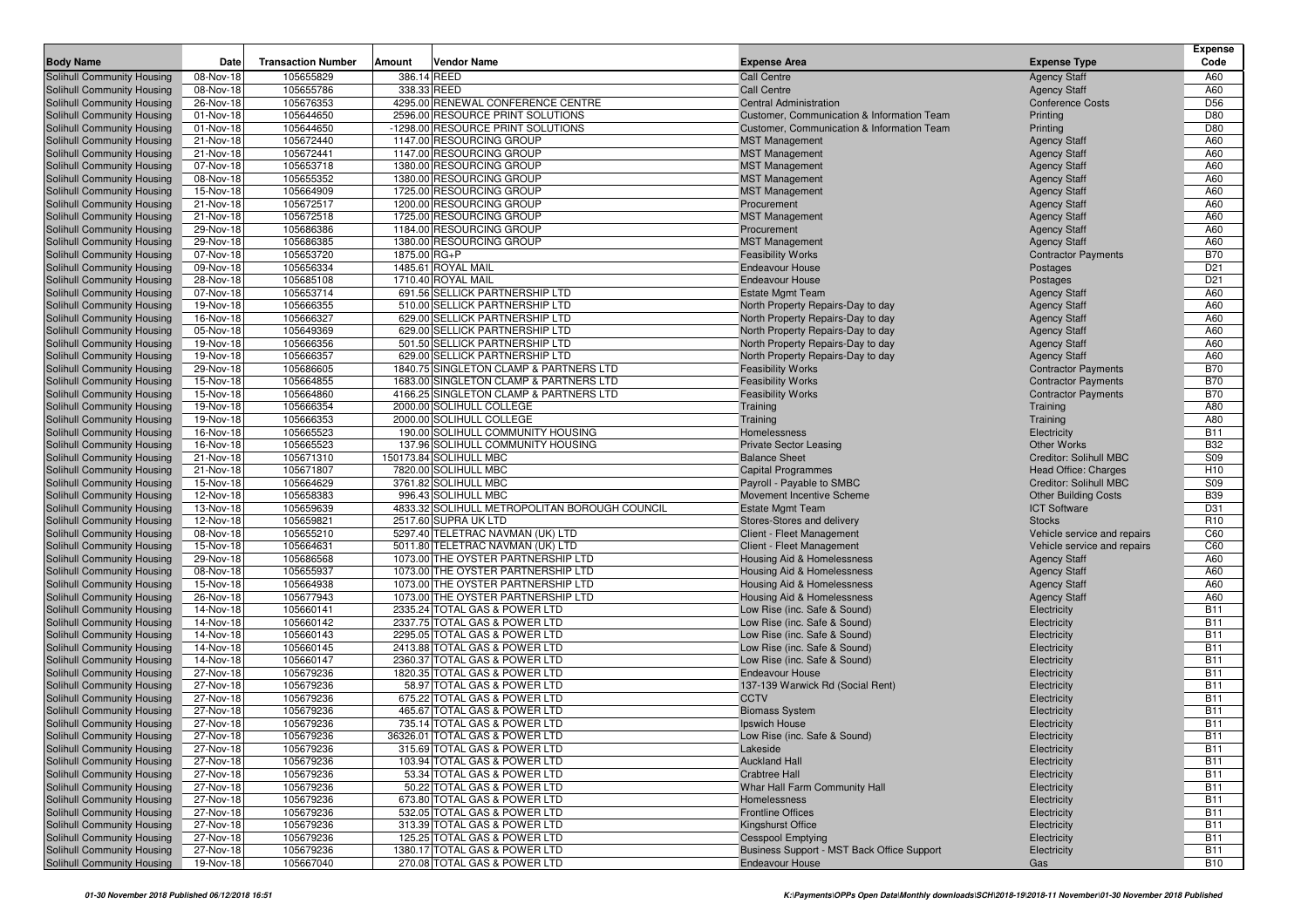|                                                          |                        |                           |                                                                          |                                                                |                                                          | <b>Expense</b>           |
|----------------------------------------------------------|------------------------|---------------------------|--------------------------------------------------------------------------|----------------------------------------------------------------|----------------------------------------------------------|--------------------------|
| <b>Body Name</b>                                         | Date                   | <b>Transaction Number</b> | Amount<br>Vendor Name                                                    | <b>Expense Area</b>                                            | <b>Expense Type</b>                                      | Code                     |
| Solihull Community Housing                               | 19-Nov-18              | 105667040                 | 1996.41 TOTAL GAS & POWER LTD                                            | Safe and Sound General                                         | Gas                                                      | <b>B10</b>               |
| Solihull Community Housing                               | 19-Nov-18              | 105667040<br>105667040    | 28.19 TOTAL GAS & POWER LTD                                              | <b>Crabtree Hall</b>                                           | Gas<br>Gas                                               | <b>B10</b><br><b>B10</b> |
| Solihull Community Housing<br>Solihull Community Housing | 19-Nov-18<br>19-Nov-18 | 105667040                 | 190.63 TOTAL GAS & POWER LTD<br>115.01 TOTAL GAS & POWER LTD             | Whar Hall Farm Community Hall<br>Homelessness                  | Gas                                                      | <b>B10</b>               |
| Solihull Community Housing                               | 19-Nov-18              | 105667040                 | 55.80 TOTAL GAS & POWER LTD                                              | <b>Frontline Offices</b>                                       | Gas                                                      | <b>B10</b>               |
| Solihull Community Housing                               | 19-Nov-18              | 105667040                 | 222.20 TOTAL GAS & POWER LTD                                             | Business Support - MST Back Office Support                     | Gas                                                      | <b>B10</b>               |
| Solihull Community Housing                               | 21-Nov-18              | 105671885                 | 825.00 TOUCHWOOD LETTINGS                                                | <b>Syrian Family Properties</b>                                | Rents                                                    | <b>B22</b>               |
| Solihull Community Housing                               | 01-Nov-18              | 105645264                 | 300.00 TRANSPUTEC COMPUTERS PLC                                          | <b>IT Strategy</b>                                             | <b>ICT General</b>                                       | D30                      |
| Solihull Community Housing                               | 01-Nov-18              | 105645265                 | 5660.00 TRANSPUTEC COMPUTERS PLC                                         | <b>IT Services</b>                                             | <b>ICT Software</b>                                      | D31                      |
| Solihull Community Housing                               | 06-Nov-18              | 105649679                 | 3732.26 TRAVELODGE                                                       | Housing Aid & Homelessness                                     | <b>B&amp;B Accommodation</b>                             | <b>B23</b>               |
| Solihull Community Housing                               | 06-Nov-18              | 105649679                 | 5880.17 TRAVELODGE                                                       | <b>Housing Aid &amp; Homelessness</b>                          | <b>B&amp;B</b> Accommodation                             | <b>B23</b>               |
| Solihull Community Housing                               | 16-Nov-18              | 105665959                 | 8171.74 TRAVELODGE                                                       | Housing Aid & Homelessness                                     | <b>B&amp;B Accommodation</b>                             | <b>B23</b>               |
| Solihull Community Housing                               | 01-Nov-18              | 105672531                 | 6144.17 TYRER BUILDING CONTRACTORS                                       | Kitchens                                                       | <b>Contractor Payments</b>                               | <b>B70</b>               |
| Solihull Community Housing                               | 01-Nov-18              | 105672532                 | 4485.92 TYRER BUILDING CONTRACTORS                                       | Kitchens                                                       | <b>Contractor Payments</b>                               | <b>B70</b>               |
| Solihull Community Housing                               | 01-Nov-18              | 105673774                 | 3750.00 TYRER BUILDING CONTRACTORS                                       | <b>MST</b> -Structural Works                                   | <b>Contractor Payments</b>                               | <b>B70</b>               |
| Solihull Community Housing                               | 01-Nov-18              | 105673775                 | 827.00 TYRER BUILDING CONTRACTORS                                        | <b>Kitchens</b>                                                | <b>Contractor Payments</b>                               | <b>B70</b>               |
| Solihull Community Housing                               | 01-Nov-18              | 105655194                 | 22018.15 TYRER BUILDING CONTRACTORS                                      | <b>MST</b> -Structural Works                                   | <b>Contractor Payments</b>                               | <b>B70</b>               |
| Solihull Community Housing                               | 05-Nov-18              | 105658863                 | 4746.93 TYRER BUILDING CONTRACTORS                                       | <b>MST</b> -Structural Works                                   | <b>Contractor Payments</b>                               | <b>B70</b>               |
| Solihull Community Housing                               | 06-Nov-18              | 105658864                 | 15320.14 TYRER BUILDING CONTRACTORS                                      | <b>MST</b> -Structural Works                                   | <b>Contractor Payments</b>                               | <b>B70</b><br><b>B70</b> |
| Solihull Community Housing<br>Solihull Community Housing | 09-Nov-18<br>21-Nov-18 | 105658865<br>105673776    | 1955.93 TYRER BUILDING CONTRACTORS<br>1915.91 TYRER BUILDING CONTRACTORS | <b>MST</b> -Structural Works<br><b>MST</b> -Structural Works   | <b>Contractor Payments</b><br><b>Contractor Payments</b> | <b>B70</b>               |
| Solihull Community Housing                               | 21-Nov-18              | 105673777                 | 6184.57 TYRER BUILDING CONTRACTORS                                       | <b>MST</b> -Structural Works                                   | <b>Contractor Payments</b>                               | <b>B70</b>               |
| Solihull Community Housing                               | 21-Nov-18              | 105673778                 | 4186.70 TYRER BUILDING CONTRACTORS                                       | <b>MST</b> -Structural Works                                   | <b>Contractor Payments</b>                               | <b>B70</b>               |
| Solihull Community Housing                               | 09-Nov-18              | 105658866                 | 5835.12 TYRER BUILDING CONTRACTORS                                       | <b>MST</b> -Structural Works                                   | <b>Contractor Payments</b>                               | <b>B70</b>               |
| Solihull Community Housing                               | 26-Nov-18              | 105677852                 | 256.77 UK CARD SERVICES LTD                                              | Client - Fleet Management                                      | Fuel                                                     | C40                      |
| Solihull Community Housing                               | 01-Nov-18              | 105661410                 | 7069.21 UNITED LIVING                                                    | <b>Public Sector - Major Adaptations</b>                       | <b>Contractor Payments</b>                               | <b>B70</b>               |
| Solihull Community Housing                               | 01-Nov-18              | 105661410                 | 2919.75 UNITED LIVING                                                    | Public Sector - Major Adaptations                              | <b>Contractor Payments</b>                               | <b>B70</b>               |
| Solihull Community Housing                               | 01-Nov-18              | 105661410                 | 1894.60 UNITED LIVING                                                    | Public Sector - Major Adaptations                              | <b>Contractor Payments</b>                               | <b>B70</b>               |
| Solihull Community Housing                               | 01-Nov-18              | 105661410                 | 3125.51 UNITED LIVING                                                    | <b>Public Sector - Major Adaptations</b>                       | <b>Contractor Payments</b>                               | <b>B70</b>               |
| Solihull Community Housing                               | 01-Nov-18              | 105661410                 | 2767.28 UNITED LIVING                                                    | Private Sector - Disabled Facilities Grants                    | <b>Contractor Payments</b>                               | <b>B70</b>               |
| Solihull Community Housing                               | 01-Nov-18              | 105661410                 | 3142.42 UNITED LIVING                                                    | Private Sector - Disabled Facilities Grants                    | <b>Contractor Payments</b>                               | <b>B70</b>               |
| Solihull Community Housing                               | 01-Nov-18              | 105661410                 | 3198.76 UNITED LIVING                                                    | Private Sector - Disabled Facilities Grants                    | <b>Contractor Payments</b>                               | <b>B70</b>               |
| Solihull Community Housing                               | 01-Nov-18              | 105661410                 | 2918.13 UNITED LIVING                                                    | Private Sector - Disabled Facilities Grants                    | <b>Contractor Payments</b>                               | <b>B70</b>               |
| Solihull Community Housing<br>Solihull Community Housing | 01-Nov-18<br>01-Nov-18 | 105661410<br>105661410    | 2692.88 UNITED LIVING<br>2890.66 UNITED LIVING                           | Private Sector - Disabled Facilities Grants<br>Kitchens        | <b>Contractor Payments</b><br><b>Contractor Payments</b> | <b>B70</b><br><b>B70</b> |
| Solihull Community Housing                               | 01-Nov-18              | 105661410                 | 2890.66 UNITED LIVING                                                    | Kitchens                                                       | <b>Contractor Payments</b>                               | <b>B70</b>               |
| Solihull Community Housing                               | 01-Nov-18              | 105661410                 | 2890.66 UNITED LIVING                                                    | Kitchens                                                       | <b>Contractor Payments</b>                               | <b>B70</b>               |
| Solihull Community Housing                               | 01-Nov-18              | 105661410                 | 2890.66 UNITED LIVING                                                    | Kitchens                                                       | <b>Contractor Payments</b>                               | <b>B70</b>               |
| Solihull Community Housing                               | 01-Nov-18              | 105661410                 | 2890.66 UNITED LIVING                                                    | Kitchens                                                       | <b>Contractor Payments</b>                               | <b>B70</b>               |
| Solihull Community Housing                               | 01-Nov-18              | 105661410                 | 2162.08 UNITED LIVING                                                    | Kitchens                                                       | <b>Contractor Payments</b>                               | <b>B70</b>               |
| Solihull Community Housing                               | 01-Nov-18              | 105661410                 | 1885.75 UNITED LIVING                                                    | <b>Kitchens</b>                                                | <b>Contractor Payments</b>                               | <b>B70</b>               |
| Solihull Community Housing                               | 08-Nov-18              | 105656095                 | 249.91 UTILITA ENERGY LTD                                                | Homelessness                                                   | Electricity                                              | <b>B11</b>               |
| Solihull Community Housing                               | 01-Nov-18              | 105644542                 | 970.84 WALKER COTTER                                                     | New Build - Green Hill Way                                     | <b>Contractor Payments</b>                               | <b>B70</b>               |
| Solihull Community Housing                               | 01-Nov-18              | 105644543                 | 1658.33 WALKER COTTER                                                    | New Build - Cambridge Drive                                    | <b>Contractor Payments</b>                               | <b>B70</b>               |
| Solihull Community Housing                               | 21-Nov-18              | 105671309                 | 970.41 WATER PLUS LTD                                                    | Business Support - MST Back Office Support                     | Water                                                    | <b>B12</b>               |
| Solihull Community Housing                               | 01-Nov-18              | 105650067                 | 28515.58 WATES CONSTRUCTION LTD                                          | Low Rise - Envelope Programme                                  | <b>Contractor Payments</b>                               | <b>B70</b>               |
| Solihull Community Housing                               | 01-Nov-18<br>01-Nov-18 | 105650068                 | 25342.98 WATES CONSTRUCTION LTD                                          | Low Rise - Envelope Programme                                  | <b>Contractor Payments</b>                               | <b>B70</b>               |
| Solihull Community Housing<br>Solihull Community Housing |                        | 105650069<br>105650070    | 27289.15 WATES CONSTRUCTION LTD<br>26962.11 WATES CONSTRUCTION LTD       | Low Rise - Envelope Programme                                  | <b>Contractor Payments</b>                               | <b>B70</b><br><b>B70</b> |
| Solihull Community Housing                               | 01-Nov-18<br>14-Nov-18 | 105667451                 | 28515.58 WATES CONSTRUCTION LTD                                          | Low Rise - Envelope Programme<br>Low Rise - Envelope Programme | <b>Contractor Payments</b><br><b>Contractor Payments</b> | <b>B70</b>               |
| Solihull Community Housing                               | 14-Nov-18              | 105667452                 | 27716.05 WATES CONSTRUCTION LTD                                          | Low Rise - Envelope Programme                                  | <b>Contractor Payments</b>                               | <b>B70</b>               |
| Solihull Community Housing                               | 14-Nov-18              | 105667453                 | 27716.05 WATES CONSTRUCTION LTD                                          | Low Rise - Envelope Programme                                  | <b>Contractor Payments</b>                               | <b>B70</b>               |
| Solihull Community Housing                               | 14-Nov-18              | 105667454                 | 27289.15 WATES CONSTRUCTION LTD                                          | Low Rise - Envelope Programme                                  | <b>Contractor Payments</b>                               | <b>B70</b>               |
| Solihull Community Housing                               | 14-Nov-18              | 105667455                 | 27716.05 WATES CONSTRUCTION LTD                                          | Low Rise - Envelope Programme                                  | <b>Contractor Payments</b>                               | <b>B70</b>               |
| Solihull Community Housing                               | 15-Nov-18              | 105664387                 | 1224.00 WEBBS                                                            | Training                                                       | Training                                                 | A80                      |
| Solihull Community Housing                               | 01-Nov-18              | 105650057                 | 15450.85 WESSEX LIFT CO LTD                                              | Public Sector - Major Adaptations                              | <b>Contractor Payments</b>                               | <b>B70</b>               |
| Solihull Community Housing                               | 02-Nov-18              | 105646898                 | -275.41 WETTONS CLEANING SERVICES LTD                                    | Low Rise (inc. Safe & Sound)                                   | Cleaning                                                 | <b>B50</b>               |
| Solihull Community Housing                               | 14-Nov-18              | 105662068                 | 254.33 WETTONS CLEANING SERVICES LTD                                     | <b>Private Sector Leasing</b>                                  | Cleaning                                                 | <b>B50</b>               |
| Solihull Community Housing                               | 02-Nov-18              | 105646897                 | 58625.53 WETTONS CLEANING SERVICES LTD                                   | Low Rise (inc. Safe & Sound)                                   | Cleaning                                                 | <b>B50</b>               |
| Solihull Community Housing                               | 30-Nov-18              | 105687458                 | 58625.53 WETTONS CLEANING SERVICES LTD                                   | Low Rise (inc. Safe & Sound)                                   | Cleaning                                                 | <b>B50</b>               |
| Solihull Community Housing                               | 26-Nov-18              | 105676354                 | 277.13 WIRELESS INNOVATION LTD                                           | Mechanical & Electrical                                        | <b>Utility Related Works</b>                             | <b>B34</b>               |
| Solihull Community Housing                               | 01-Nov-18              | 105650061                 | 269.07 WOODHULL ROOFING LTD                                              | North Property Repairs-Day to day                              | <b>External Structures</b>                               | <b>B33</b>               |
| Solihull Community Housing                               | 01-Nov-18              | 105650062                 | 2655.26 WOODHULL ROOFING LTD                                             | North Property Repairs-Day to day                              | <b>External Structures</b>                               | <b>B33</b>               |